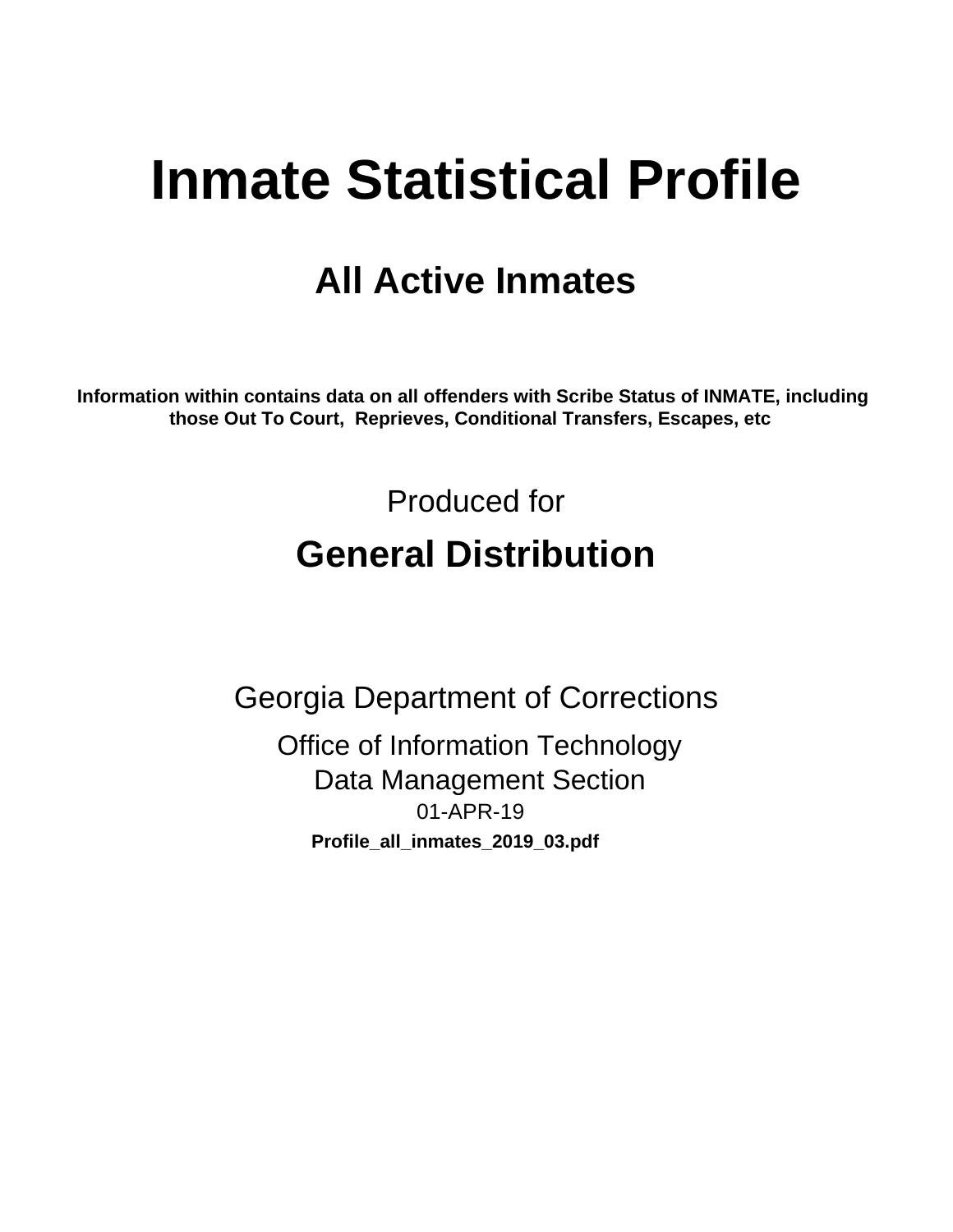#### **Inmate Statistical Profile 01-APR-19** Contents

**All Active Inmates** 

Produced for General Distribution

# **Table of Contents**

| <b>Demographic information</b>                                        |
|-----------------------------------------------------------------------|
| 4 Current age, broken out in ten year age groups                      |
| 5 Race group                                                          |
| 6 Marital status, self-reported at entry to prison                    |
| 7 Number of Inmates with Dependents, self-reported at entry to prison |
| 8 Religious affiliation, self-reported at entry to prison             |
| 9 Home county - self-reported at entry to prison                      |
| 14 Employment status before prison, self-reported at entry to prison  |
| 15 Age at admission                                                   |
| 17 Age at admission                                                   |
| 20 Height, measured at entry to prison                                |
| 22 Weight, measured at entry to prison                                |
| 23 Military service                                                   |
| <b>Correctional information</b>                                       |
| 24 Type of admission to prison                                        |
| 25 Current / last supervision level                                   |
| 26 Current / last institution type                                    |
| 27 Institution type - transitional centers                            |
| 28 Institution type - county prisons                                  |
| 30 Institution type - state prisons                                   |
| 32 Institution type - private prisons                                 |
| 33 Institution type - inmate boot camp                                |
| 34 Number of disciplinary reports                                     |
| 35 Number of transfers                                                |
| 36 Number of escapes                                                  |
| 37 Split sentence - Probation to follow                               |
| 38 Probable future release type of still active inmates               |
| 39 Time served in current (or last) institution                       |
| Educational, psychological and physical information                   |
| 40 Highest grade level attained                                       |
| 41 Culture fair IQ scores                                             |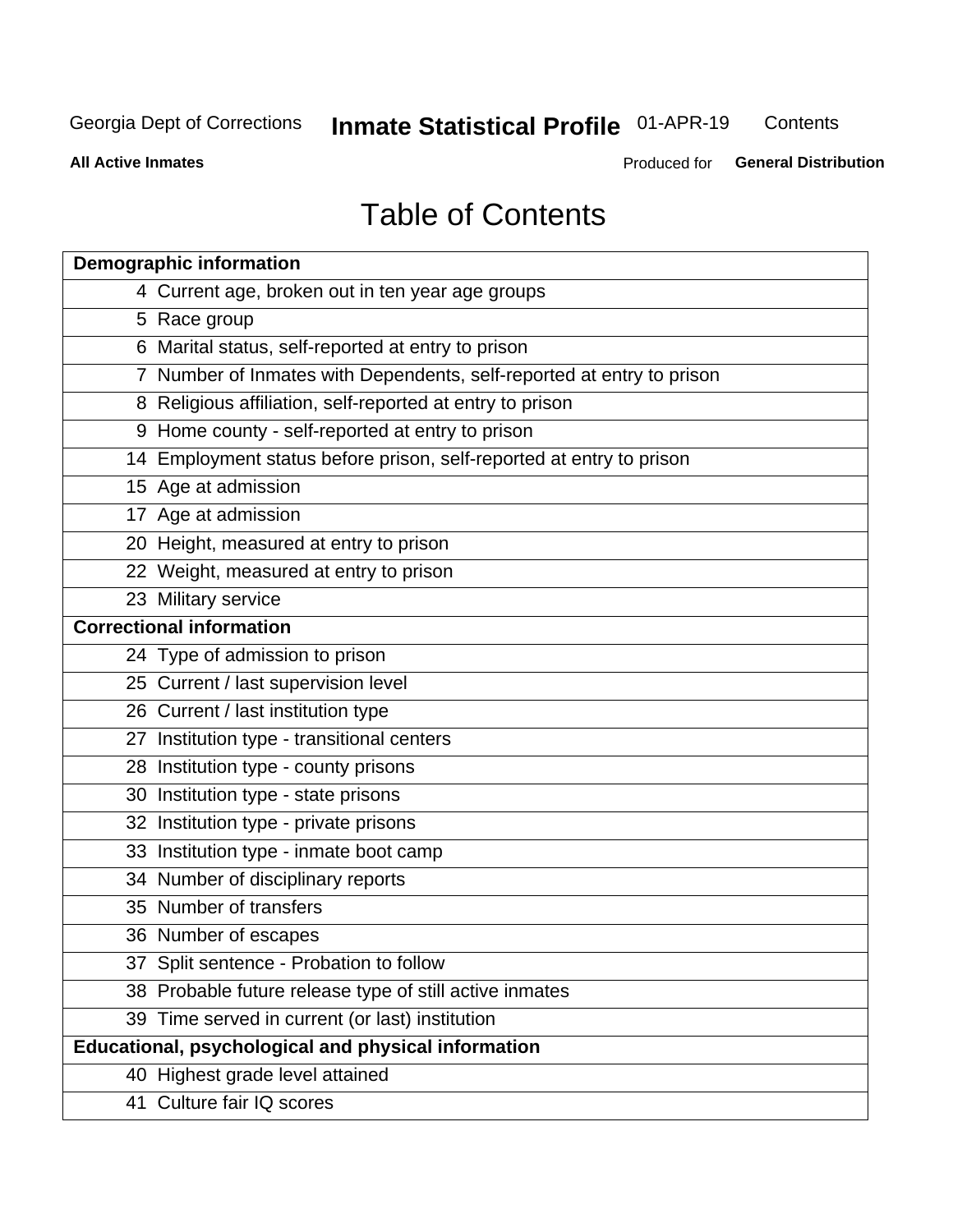# **Inmate Statistical Profile 01-APR-19**

Contents

**All Active Inmates** 

Produced for General Distribution

# **Table of Contents**

| Educational, psychological and physical information              |
|------------------------------------------------------------------|
| 42 Wide Range Achievement Test (WRAT) reading score              |
| 43 Wide Range Achievement Test (WRAT) math score                 |
| 44 Wide Range Achievement Test (WRAT) spelling score             |
| 45 Current / last mental health treatment level                  |
| 46 PULHESDWIT medical scale - 'P' overall condition ('P'hysical) |
| 47 PULHESDWIT medical scale - 'U' upper body                     |
| 48 PULHESDWIT medical scale - 'L' lower body                     |
| 49 PULHESDWIT medical scale - 'H' hearing                        |
| 50 PULHESDWIT medical scale - 'E' vision                         |
| 51 PULHESDWIT medical scale -'S' psychiatric                     |
| 52 PULHESDWIT medical scale - 'D' dental                         |
| 53 PULHESDWIT medical scale - 'W' work ability                   |
| 54 PULHESDWIT medical scale - 'I' impairment                     |
| 55 PULHESDWIT medical scale - 'T' transportability               |
| <b>Crimes and criminal history information</b>                   |
| 56 Number of prior Georgia incarcerations                        |
| 57 Prison sentence in years                                      |
| 58 Primary offense, broken out into felonies vs misdemeanors     |
| 59 Primary offense, broken out into six broad crime categories   |
| 60 Primary offense, detailed offense code                        |
| 68 County of conviction of primary offense                       |
| 73 Circuit of conviction of primary offense                      |
| 75 Years served (jail + prison) in this incarceration            |
| <b>Medical information</b>                                       |
| 76 Results of most recent HIV test                               |
| 77 Results of most recent tuberculosis test                      |
| 78 Results of most recent syphilis test                          |
| 79 Results of most recent Hepatitis-C test                       |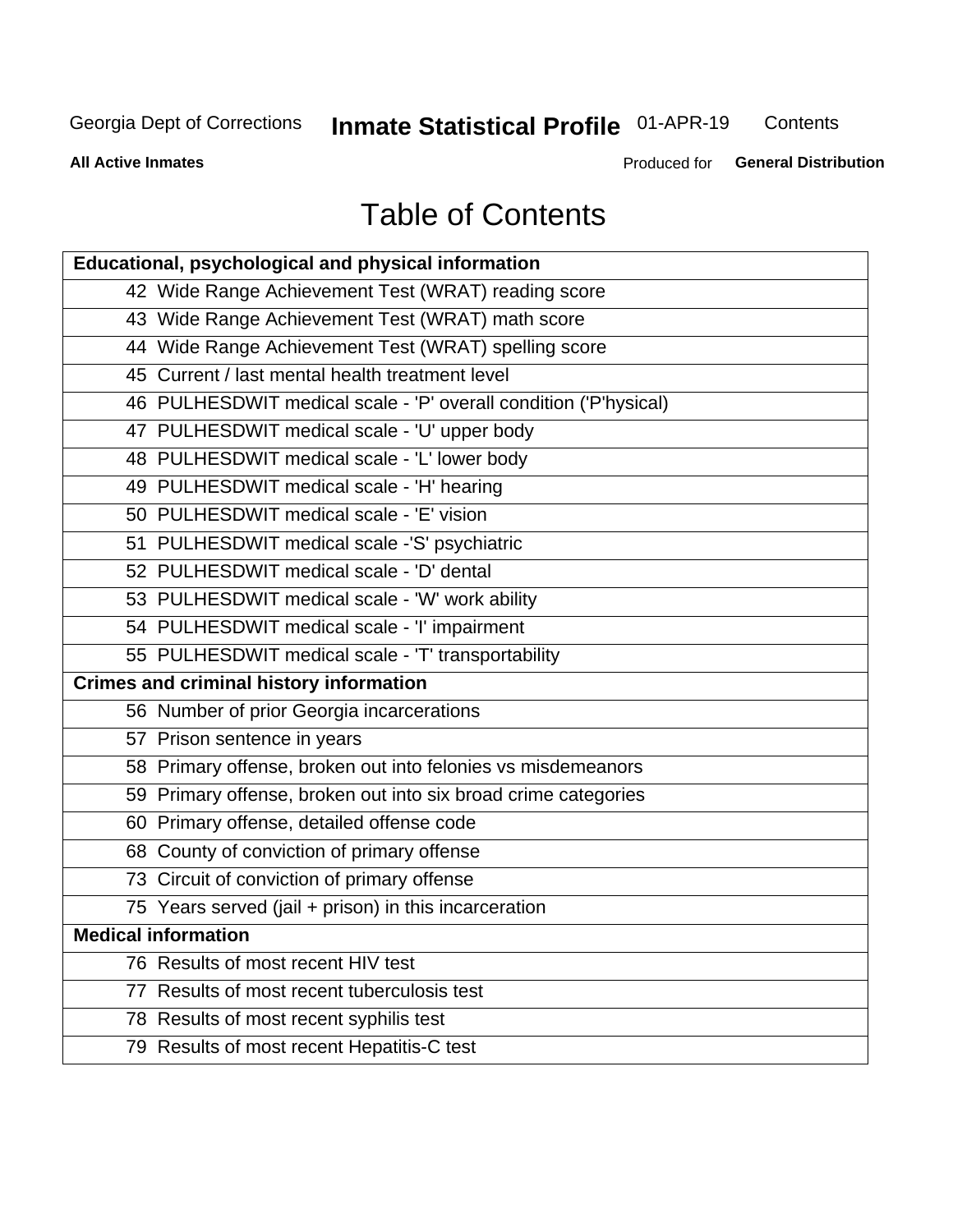#### Inmate Statistical Profile 01-APR-19 Page 4

### **All Active Inmates**

## Produced for General Distribution

# Current age, broken out in ten-year age groups

COL % - percent each COUNT is of its particular column

|                          | <b>Male</b>  |          |        | <b>Female</b> |          |          | <b>Total</b> |        |
|--------------------------|--------------|----------|--------|---------------|----------|----------|--------------|--------|
| <b>Current Age</b>       | <b>Count</b> | Col %    | Row %  | <b>Count</b>  | Col %    | Row %    | <b>Total</b> | Col %  |
| <b>Teens (1-19)</b>      | 680          | $1.34\%$ | 94.84% | 37            | 0.94%    | 5.16%    | 717          | 1.31%  |
| <b>Twenties (20-29)</b>  | 13,723       | 27.02%   | 93.14% | 1,011         | 25.61%   | 6.86%    | 14,734       | 26.92% |
| Thirties (30-39)         | 15,468       | 30.46%   | 91.63% | 1,413         | 35.79%   | 8.37%    | 16,881       | 30.84% |
| <b>Forties (40-49)</b>   | 10,692       | 21.05%   | 92.35% | 886           | 22.44%   | 7.65%    | 11,578       | 21.15% |
| <b>Fifties (50-59)</b>   | 7,032        | 13.85%   | 93.86% | 460           | 11.65%   | 6.14%    | 7,492        | 13.69% |
| <b>Sixties (60-69)</b>   | 2.544        | 5.01%    | 95.50% | 120           | $3.04\%$ | 4.50%    | 2.664        | 4.87%  |
| Seventy + (70 and above) | 645          | 1.27%    | 96.85% | 21            | 0.53%    | $3.15\%$ | 666          | 1.22%  |
| <b>Total Reported</b>    | 50,784       | 100%     | 92.79% | 3,948         | 100%     | 7.21%    | 54,732       | 100%   |

| <b>Not Reported</b> | מדה<br>-- |       | <b>074</b> |
|---------------------|-----------|-------|------------|
| Total               | . ሰ54     | 3,949 | 55,003     |

| <b>Mean</b><br>(average) | 38.48    | 37.55 | 38.42 |
|--------------------------|----------|-------|-------|
| Median (middle)          | ^<br>ا پ | 36    | 36    |
| Mode<br>(most frequent)  | 29       | 29    | 29    |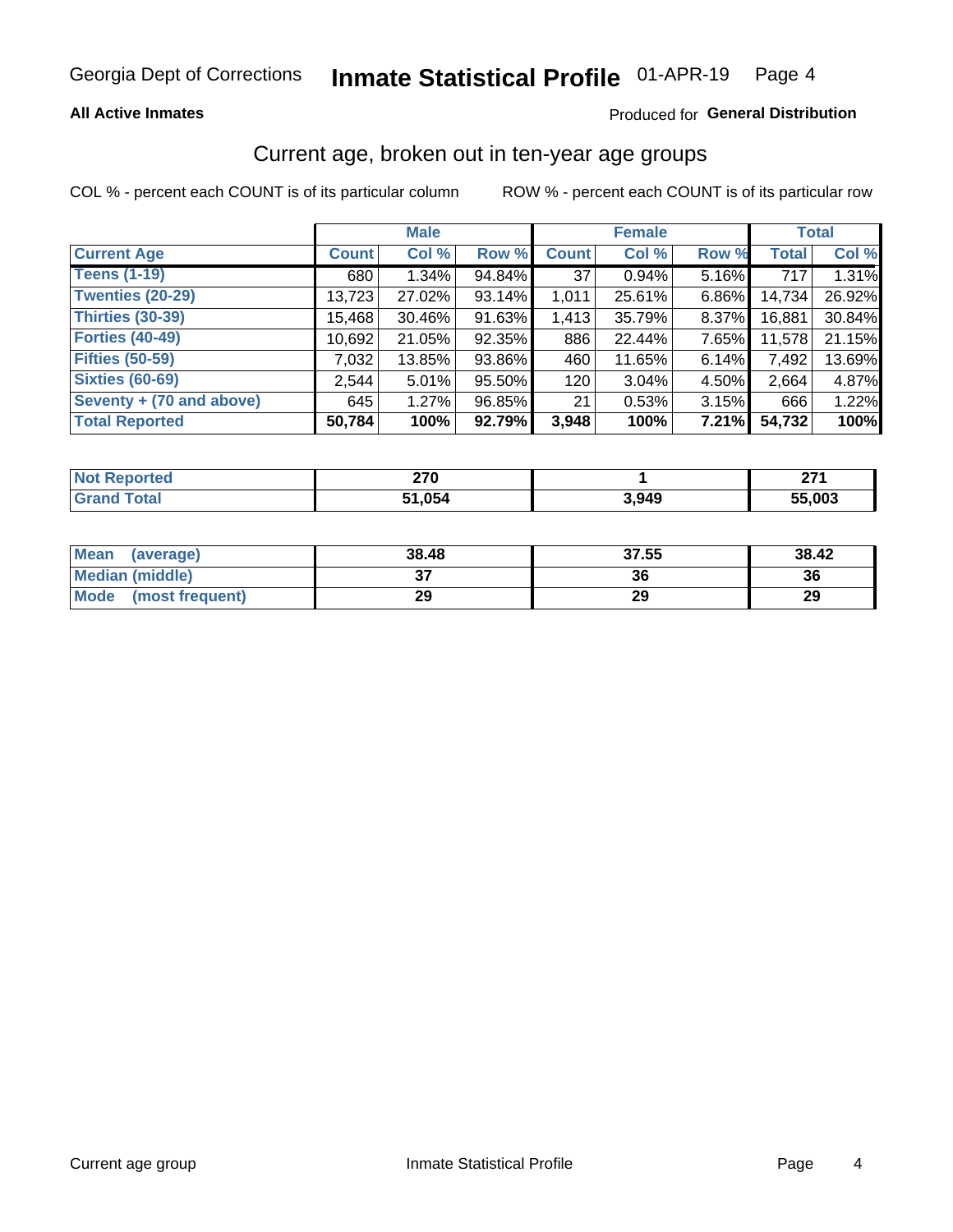#### Inmate Statistical Profile 01-APR-19 Page 5

#### **All Active Inmates**

### Produced for General Distribution

## Race group

COL % - percent each COUNT is of its particular column

|                                   |                 | <b>Male</b> |         |                    | <b>Female</b> |        |              | <b>Total</b> |  |
|-----------------------------------|-----------------|-------------|---------|--------------------|---------------|--------|--------------|--------------|--|
| <b>Race Group</b>                 | <b>Count</b>    | Col %       |         | <b>Row % Count</b> | Col %         | Row %  | <b>Total</b> | Col %        |  |
| <b>White</b>                      | 17,422          | 34.12%      | 88.17%  | 2,338              | 59.20%        | 11.83% | 19,760       | 35.93%       |  |
| <b>Black</b><br>2                 | 31,328          | 61.36%      | 95.34%  | .532               | 38.79%        | 4.66%  | 32,860       | 59.74%       |  |
| <b>Other</b><br>5.                | 54              | .11%        | 90.00%  | 6                  | .15%          | 10.00% | 60           | .11%         |  |
| <b>Asian</b><br>6                 | 176             | .34%        | 93.62%  | 12                 | $.30\%$       | 6.38%  | 188          | .34%         |  |
| <b>Unknown</b><br>9               | 15              | $.03\%$     | 100.00% |                    |               |        | 15           | .03%         |  |
| <b>Hispanic</b><br>10             | 2,039           | 3.99%       | 97.14%  | 60                 | 1.52%         | 2.86%  | 2,099        | 3.82%        |  |
| <b>Native American</b><br>$12 \,$ | 20 <sup>1</sup> | .04%        | 95.24%  |                    | .03%          | 4.76%  | 21           | .04%         |  |
| <b>Total Reported</b>             | 51,054          | 100%        | 92.82%  | 3,949              | 100%          | 7.18%  | 55,003       | 100%         |  |

| <b>orted</b><br>NO. |               |       |        |
|---------------------|---------------|-------|--------|
| `otal<br>'Grand     | 51,054<br>E4. | 3,949 | 55,003 |

| m | <br>w |  |
|---|-------|--|
|   |       |  |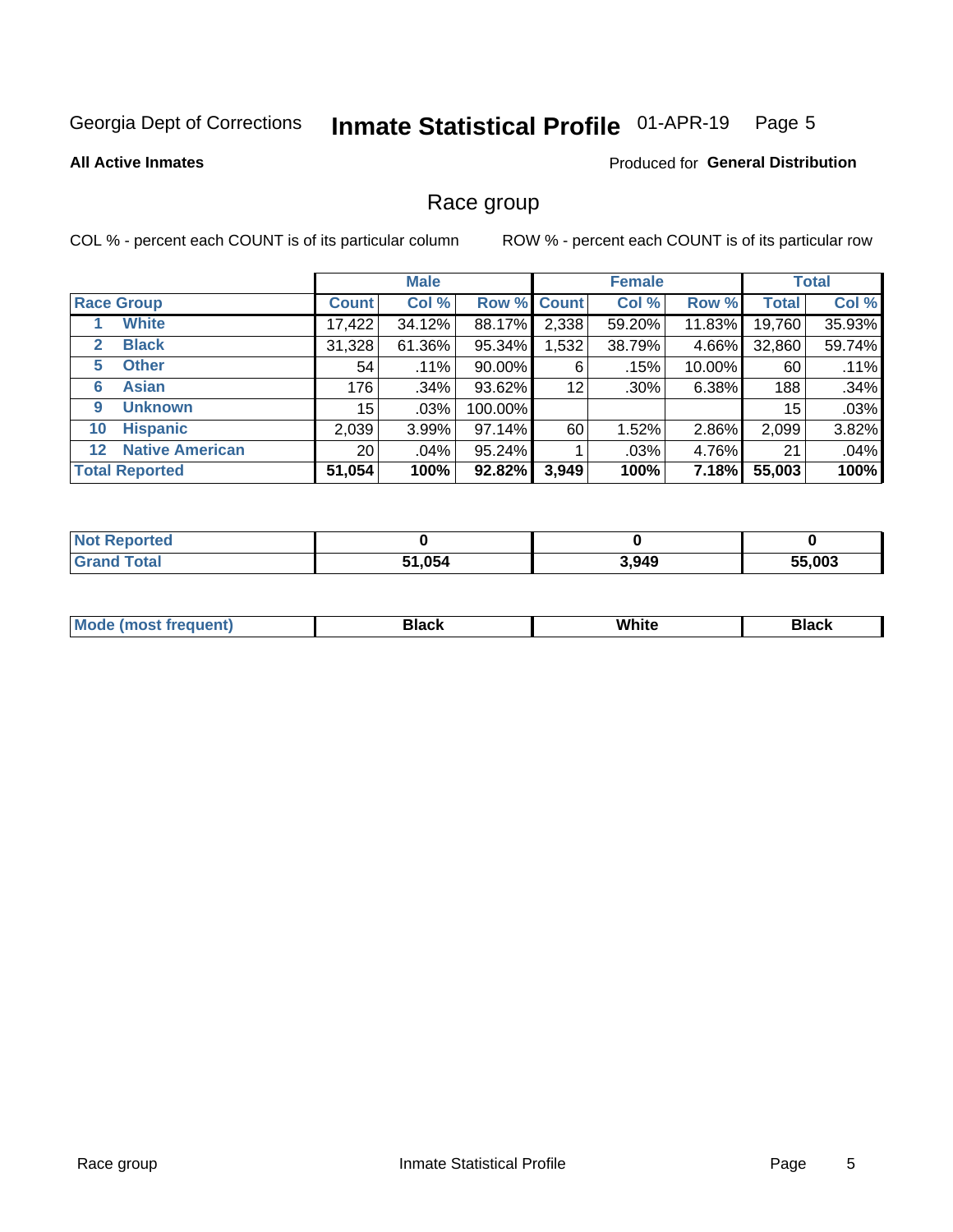#### Inmate Statistical Profile 01-APR-19 Page 6

**All Active Inmates** 

### Produced for General Distribution

# Marital status, self-reported at entry to prison

COL % - percent each COUNT is of its particular column

|                            | <b>Male</b>  |        |        |              | <b>Female</b> | <b>Total</b> |              |        |
|----------------------------|--------------|--------|--------|--------------|---------------|--------------|--------------|--------|
| <b>Marital Status</b>      | <b>Count</b> | Col %  | Row %  | <b>Count</b> | Col %         | Row %        | <b>Total</b> | Col %  |
| <b>Unknown</b><br>$\bf{0}$ | 1,547        | 3.03%  | 85.56% | 261          | 6.61%         | 14.44%       | 1,808        | 3.29%  |
| <b>Divorced</b><br>D       | 4,781        | 9.36%  | 89.97% | 533          | 13.50%        | 10.03%       | 5,314        | 9.66%  |
| <b>Married</b><br>М        | 6,732        | 13.19% | 91.57% | 620          | 15.70%        | 8.43%        | 7,352        | 13.37% |
| <b>Separated</b><br>S.     | 1,744        | 3.42%  | 84.91% | 310          | 7.85%         | 15.09%       | 2,054        | 3.73%  |
| <b>Unmarried</b><br>U      | 35,678       | 69.88% | 94.46% | 2,094        | 53.03%        | 5.54%        | 37,772       | 68.67% |
| <b>Widow</b><br>W          | 572          | 1.12%  | 81.37% | 131          | 3.32%         | 18.63%       | 703          | 1.28%  |
| <b>Total Reported</b>      | 51,054       | 100%   | 92.82% | 3,949        | 100%          | 7.18%        | 55,003       | 100%   |

| orted<br>I NOT |      |       |        |
|----------------|------|-------|--------|
| int            | .054 | 3.949 | 55.003 |

| <b>Mode (most frequent)</b><br>Unmarried<br>Unmarried<br>Jnmarried |
|--------------------------------------------------------------------|
|--------------------------------------------------------------------|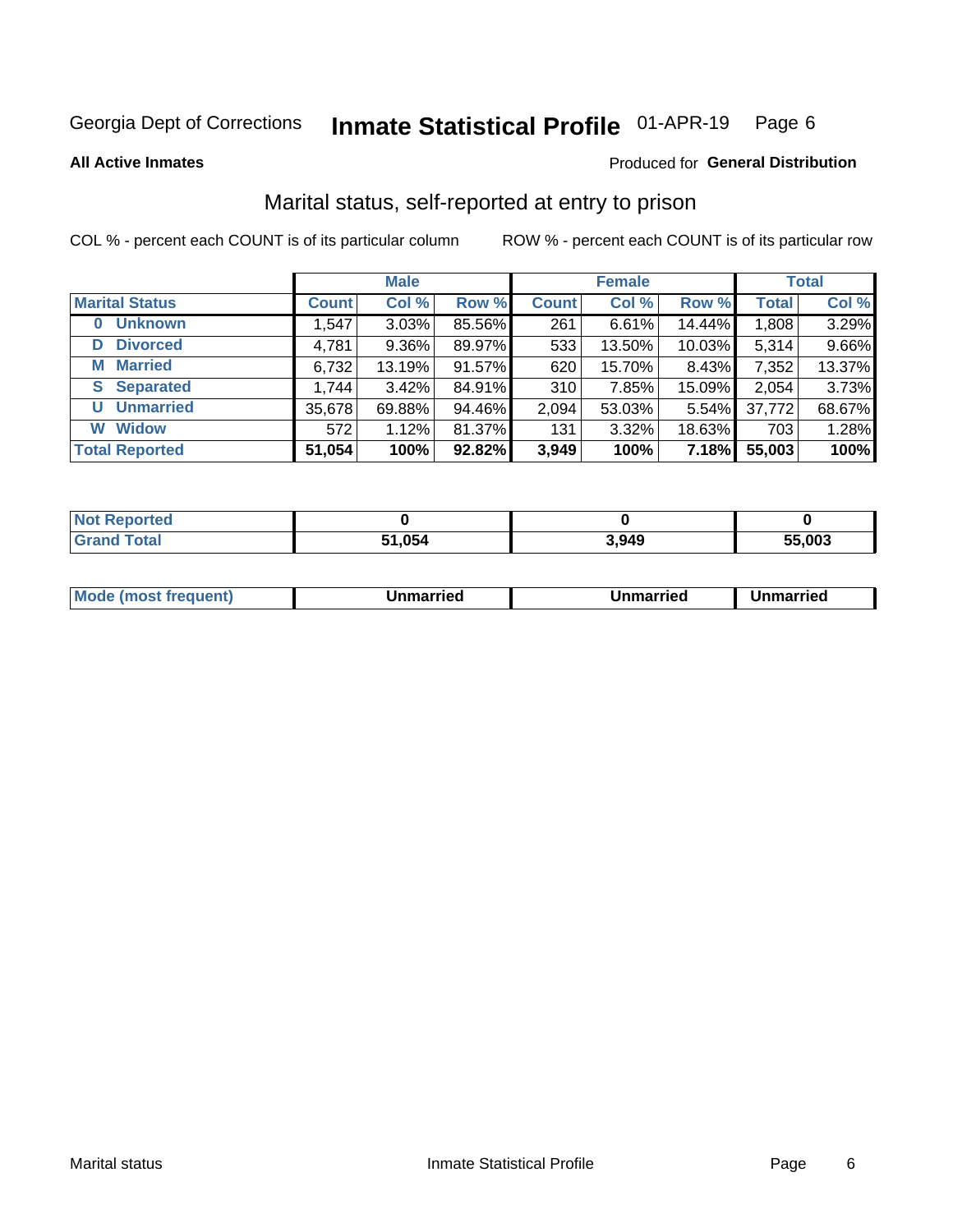#### Inmate Statistical Profile 01-APR-19 Page 7

### **All Active Inmates**

### Produced for General Distribution

# Number of Inmates with Dependents, Self-Reported at Entry to Prison

COL % - percent each COUNT is of its particular column

|                             |              | <b>Male</b> |        |                 | <b>Female</b> |       |              | <b>Total</b> |
|-----------------------------|--------------|-------------|--------|-----------------|---------------|-------|--------------|--------------|
| <b>Number of dependents</b> | <b>Count</b> | Col %       | Row %  | <b>Count</b>    | Col %         | Row % | <b>Total</b> | Col %        |
| l 0                         | 15,592       | 36.95%      | 93.22% | 1,134           | 34.70%        | 6.78% | 16,726       | 36.79%       |
|                             | 9,820        | 23.27%      | 93.60% | 672             | 20.56%        | 6.40% | 10,492       | 23.08%       |
| $\overline{2}$              | 7,335        | 17.38%      | 92.02% | 636             | 19.46%        | 7.98% | 7,971        | 17.53%       |
| $\overline{\mathbf{3}}$     | 4,527        | 10.73%      | 90.85% | 456             | 13.95%        | 9.15% | 4,983        | 10.96%       |
| 4                           | 2,315        | 5.49%       | 91.61% | 212             | 6.49%         | 8.39% | 2,527        | 5.56%        |
| 5                           | 1,182        | 2.80%       | 93.36% | 84              | 2.57%         | 6.64% | 1,266        | 2.78%        |
| 6                           | 641          | 1.52%       | 94.26% | 39              | 1.19%         | 5.74% | 680          | 1.50%        |
| 7                           | 314          | 0.74%       | 94.86% | 17 <sub>1</sub> | 0.52%         | 5.14% | 331          | 0.73%        |
| 8                           | 186          | 0.44%       | 95.38% | 9               | 0.28%         | 4.62% | 195          | 0.43%        |
| 9                           | 92           | 0.22%       | 95.83% | 4               | 0.12%         | 4.17% | 96           | 0.21%        |
| 10                          | 79           | 0.19%       | 96.34% | 3               | 0.09%         | 3.66% | 82           | 0.18%        |
| Over 10                     | 113          | 0.27%       | 98.26% | $\overline{2}$  | 0.06%         | 1.74% | 115          | 0.25%        |
| <b>Total Reported</b>       | 42,196       | 100%        | 92.81% | 3,268           | 100%          | 7.19% | 45,464       | 100%         |

| 3,858  | 681   | 539. د |
|--------|-------|--------|
| 51,054 | 8,949 | 55,003 |

| Mean (average)          | ا ب. | 57.، | 1.52 |
|-------------------------|------|------|------|
| <b>Median (middle)</b>  |      |      |      |
| Mode<br>(most frequent) |      |      |      |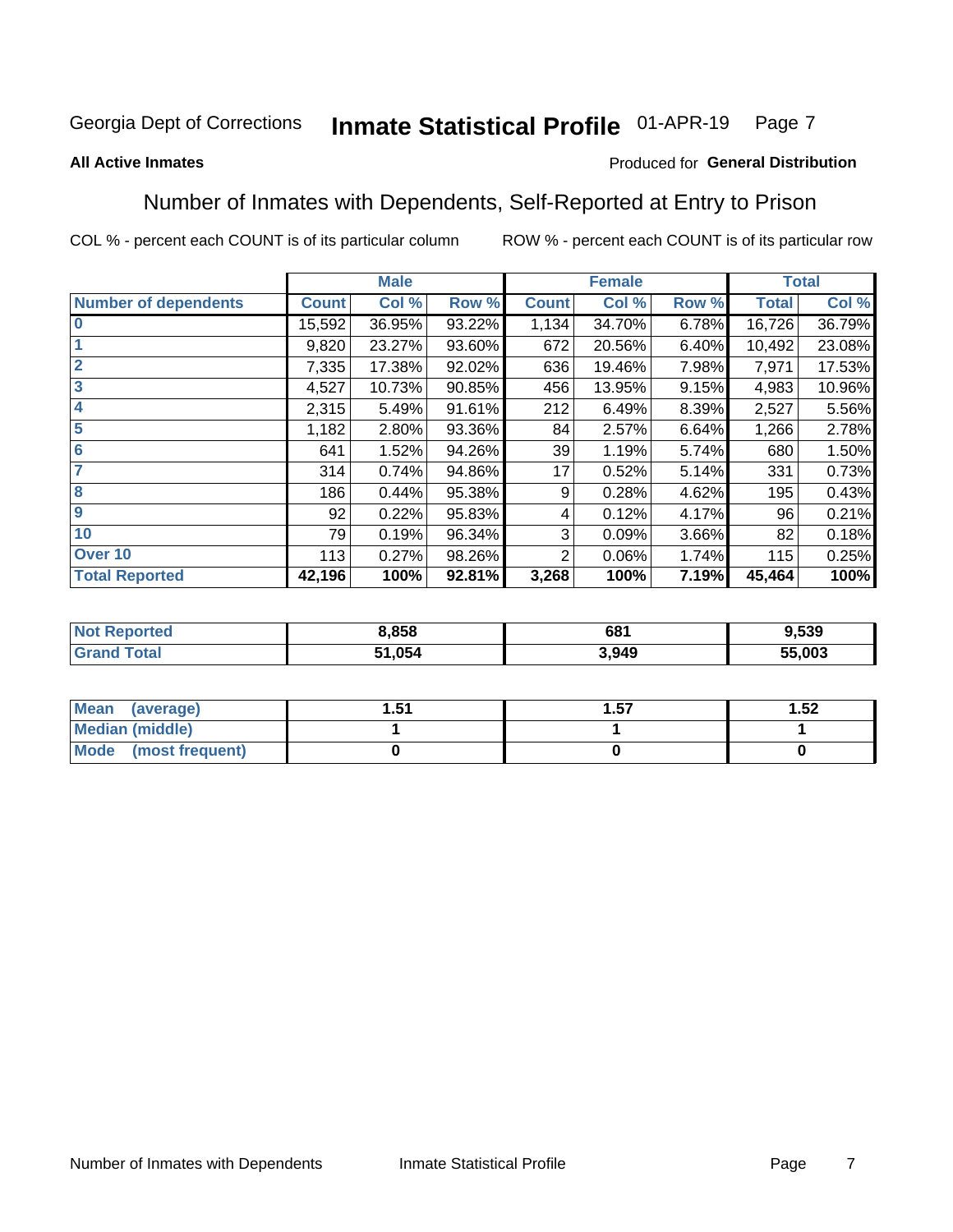#### Inmate Statistical Profile 01-APR-19 Page 8

#### **All Active Inmates**

### Produced for General Distribution

# Religious affiliation, self-reported at entry to prison

COL % - percent each COUNT is of its particular column

|                         |                              |                | <b>Male</b> |         |              | <b>Female</b>             |        |              | <b>Total</b> |
|-------------------------|------------------------------|----------------|-------------|---------|--------------|---------------------------|--------|--------------|--------------|
|                         | <b>Religious Affiliation</b> | <b>Count</b>   | Col %       | Row %   | <b>Count</b> | $\overline{\text{Col}}$ % | Row %  | <b>Total</b> | Col %        |
| 1                       | <b>Islam</b>                 | 1,481          | 6.99%       | 97.18%  | 43           | 1.69%                     | 2.82%  | 1,524        | 6.42%        |
| $\mathbf{2}$            | <b>Catholic</b>              | 1,067          | 5.03%       | 86.68%  | 164          | 6.45%                     | 13.32% | 1,231        | 5.19%        |
| $\overline{\mathbf{3}}$ | <b>Baptist</b>               | 13,232         | 62.42%      | 87.48%  | 1,894        | 74.54%                    | 12.52% | 15,126       | 63.72%       |
| 4                       | <b>Methodist</b>             | 367            | 1.73%       | 84.17%  | 69           | 2.72%                     | 15.83% | 436          | 1.84%        |
| $\overline{5}$          | <b>EpiscopIn</b>             | 42             | .20%        | 87.50%  | 6            | .24%                      | 12.50% | 48           | .20%         |
| $6\phantom{a}$          | <b>Presbytrn</b>             | 70             | .33%        | 92.11%  | 6            | .24%                      | 7.89%  | 76           | .32%         |
| 7                       | <b>Chc Of God</b>            | 387            | 1.83%       | 90.63%  | 40           | 1.57%                     | 9.37%  | 427          | 1.80%        |
| 8                       | <b>Holiness</b>              | 545            | 2.57%       | 81.83%  | 121          | 4.76%                     | 18.17% | 666          | 2.81%        |
| $\boldsymbol{9}$        | <b>Jewish</b>                | 64             | .30%        | 83.12%  | 13           | .51%                      | 16.88% | 77           | .32%         |
| 10                      | <b>Anglican</b>              | 39             | .18%        | 97.50%  | 1            | .04%                      | 2.50%  | 40           | .17%         |
| 11                      | <b>Grk Orthdx</b>            | 4              | .02%        | 66.67%  | 2            | .08%                      | 33.33% | 6            | .03%         |
| 12                      | <b>Hindu</b>                 | 9              | .04%        | 81.82%  | 2            | .08%                      | 18.18% | 11           | .05%         |
| 13                      | <b>Buddhist</b>              | 48             | .23%        | 88.89%  | 6            | .24%                      | 11.11% | 54           | .23%         |
| 14                      | <b>Taoist</b>                | 5              | .02%        | 100.00% |              |                           |        | 5            | .02%         |
| 15                      | <b>Shintoist</b>             | 4              | .02%        | 100.00% |              |                           |        | 4            | .02%         |
| 16                      | <b>Seven D Ad</b>            | 60             | .28%        | 90.91%  | 6            | .24%                      | 9.09%  | 66           | .28%         |
| 17                      | <b>Jehovah Wt</b>            | 246            | 1.16%       | 87.54%  | 35           | 1.38%                     | 12.46% | 281          | 1.18%        |
| 18                      | <b>Latr Day S</b>            | 26             | .12%        | 89.66%  | 3            | .12%                      | 10.34% | 29           | .12%         |
| 19                      | Quaker                       | $\overline{2}$ | .01%        | 100.00% |              |                           |        | 2            | .01%         |
| 20                      | <b>Other Prot</b>            | 1,869          | 8.82%       | 94.16%  | 116          | 4.57%                     | 5.84%  | 1,985        | 8.36%        |
| $\overline{21}$         | <b>Messianic Judaism</b>     | 22             | .10%        | 91.67%  | 2            | .08%                      | 8.33%  | 24           | .10%         |
| 96                      | <b>None</b>                  | 1,610          | 7.59%       | 99.26%  | 12           | .47%                      | .74%   | 1,622        | 6.83%        |
|                         | <b>Total Reported</b>        | 21,199         | 100%        | 89.3%   | 2,541        | 100%                      | 10.7%  | 23,740       | 100%         |

|                 | 29,855        | ,408  | 1,263<br>24 |
|-----------------|---------------|-------|-------------|
| $int^{\bullet}$ | 51.054<br>64. | 3,949 | 55,003      |

| Mode (most frequent) | Baptist | aptist | Baptist |
|----------------------|---------|--------|---------|
|----------------------|---------|--------|---------|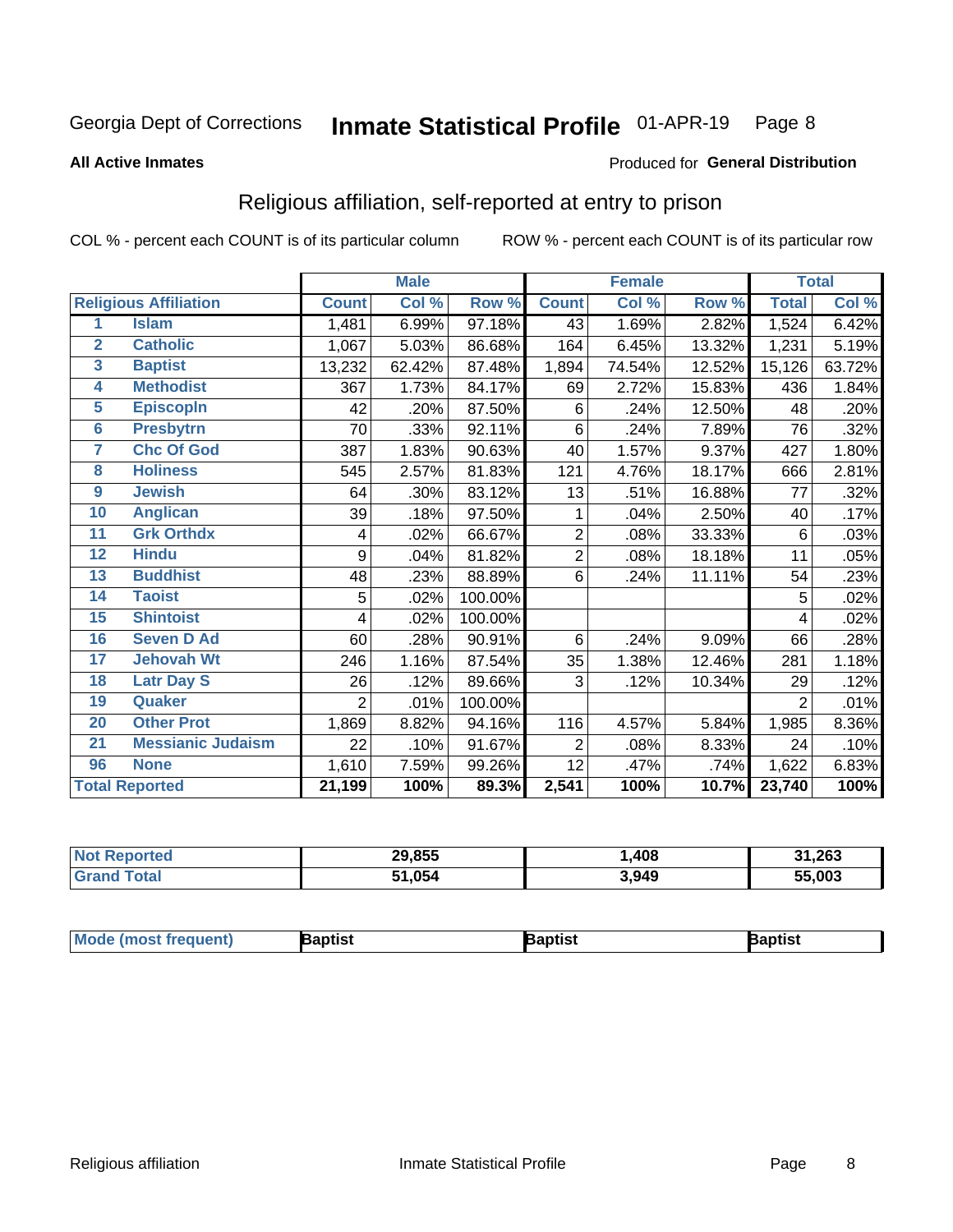#### Inmate Statistical Profile 01-APR-19 Page 9

#### **All Active Inmates**

## Produced for General Distribution

# Home county, self-reported at entry to prison

COL % - percent each COUNT is of its particular column

|     |                             |              | <b>Male</b> |        |                  | <b>Female</b> |        | <b>Total</b> |        |
|-----|-----------------------------|--------------|-------------|--------|------------------|---------------|--------|--------------|--------|
|     | <b>Home County</b>          | <b>Count</b> | Col %       | Row %  | <b>Count</b>     | Col %         | Row %  | <b>Total</b> | Col %  |
| 000 | <b>Unknown</b>              | 7,868        | 15.41%      | 92.03% | 681              | 17.24%        | 7.97%  | 8,549        | 15.54% |
| 001 | <b>Appling County</b>       | 134          | .26%        | 93.71% | 9                | .23%          | 6.29%  | 143          | .26%   |
| 002 | <b>Atkinson County</b>      | 45           | .09%        | 93.75% | 3                | .08%          | 6.25%  | 48           | .09%   |
| 003 | <b>Bacon County</b>         | 83           | .16%        | 92.22% | 7                | .18%          | 7.78%  | 90           | .16%   |
| 004 | <b>Baker County</b>         | 17           | .03%        | 89.47% | $\overline{2}$   | .05%          | 10.53% | 19           | .03%   |
| 005 | <b>Baldwin County</b>       | 266          | .52%        | 91.72% | 24               | .61%          | 8.28%  | 290          | .53%   |
| 006 | <b>Banks County</b>         | 80           | .16%        | 89.89% | 9                | .23%          | 10.11% | 89           | .16%   |
| 007 | <b>Barrow County</b>        | 313          | .61%        | 89.43% | 37               | .94%          | 10.57% | 350          | .64%   |
| 008 | <b>Bartow County</b>        | 505          | .99%        | 86.92% | 76               | 1.92%         | 13.08% | 581          | 1.06%  |
| 009 | <b>Ben Hill County</b>      | 189          | .37%        | 94.50% | 11               | .28%          | 5.50%  | 200          | .36%   |
| 010 | <b>Berrien County</b>       | 84           | .16%        | 97.67% | $\overline{c}$   | .05%          | 2.33%  | 86           | .16%   |
| 011 | <b>Bibb County</b>          | 1,134        | 2.22%       | 94.82% | 62               | 1.57%         | 5.18%  | 1,196        | 2.17%  |
| 012 | <b>Bleckley County</b>      | 71           | .14%        | 88.75% | 9                | .23%          | 11.25% | 80           | .15%   |
| 013 | <b>Brantley County</b>      | 77           | .15%        | 83.70% | 15               | .38%          | 16.30% | 92           | .17%   |
| 014 | <b>Brooks County</b>        | 195          | .38%        | 99.49% | 1                | .03%          | .51%   | 196          | .36%   |
| 015 | <b>Bryan County</b>         | 85           | .17%        | 92.39% | 7                | .18%          | 7.61%  | 92           | .17%   |
| 016 | <b>Bulloch County</b>       | 341          | .67%        | 92.66% | 27               | .68%          | 7.34%  | 368          | .67%   |
| 017 | <b>Burke County</b>         | 231          | .45%        | 97.06% | 7                | .18%          | 2.94%  | 238          | .43%   |
| 018 | <b>Butts County</b>         | 144          | .28%        | 95.36% | $\overline{7}$   | .18%          | 4.64%  | 151          | .27%   |
| 019 | <b>Calhoun County</b>       | 65           | .13%        | 91.55% | 6                | .15%          | 8.45%  | 71           | .13%   |
| 020 | <b>Camden County</b>        | 136          | .27%        | 91.28% | 13               | .33%          | 8.72%  | 149          | .27%   |
| 021 | <b>Candler County</b>       | 106          | .21%        | 96.36% | 4                | .10%          | 3.64%  | 110          | .20%   |
| 022 | <b>Carroll County</b>       | 560          | 1.10%       | 90.47% | 59               | 1.49%         | 9.53%  | 619          | 1.13%  |
| 023 | <b>Catoosa County</b>       | 225          | .44%        | 88.93% | 28               | .71%          | 11.07% | 253          | .46%   |
| 024 | <b>Charlton County</b>      | 37           | .07%        | 92.50% | 3                | .08%          | 7.50%  | 40           | .07%   |
| 025 | <b>Chatham County</b>       | 1,595        | 3.12%       | 96.08% | 65               | 1.65%         | 3.92%  | 1,660        | 3.02%  |
| 026 | <b>Chattahoochee County</b> | 27           | .05%        | 96.43% | 1                | .03%          | 3.57%  | 28           | .05%   |
| 027 | <b>Chattooga County</b>     | 198          | .39%        | 84.26% | 37               | .94%          | 15.74% | 235          | .43%   |
| 028 | <b>Cherokee County</b>      | 387          | .76%        | 90.85% | 39               | .99%          | 9.15%  | 426          | .77%   |
| 029 | <b>Clarke County</b>        | 483          | .95%        | 93.06% | 36               | .91%          | 6.94%  | 519          | .94%   |
| 030 | <b>Clay County</b>          | 46           | .09%        | 93.88% | $\mathbf{3}$     | .08%          | 6.12%  | 49           | .09%   |
| 031 | <b>Clayton County</b>       | 1,455        | 2.85%       | 93.03% | 109              | 2.76%         | 6.97%  | 1,564        | 2.84%  |
| 032 | <b>Clinch County</b>        | 54           | .11%        | 91.53% | 5                | .13%          | 8.47%  | 59           | .11%   |
| 033 | <b>Cobb County</b>          | 1,675        | 3.28%       | 92.08% | 144              | 3.65%         | 7.92%  | 1,819        | 3.31%  |
| 034 | <b>Coffee County</b>        | 262          | .51%        | 92.25% | 22               | .56%          | 7.75%  | 284          | .52%   |
| 035 | <b>Colquitt County</b>      | 199          | .39%        | 95.67% | 9                | .23%          | 4.33%  | 208          | .38%   |
| 036 | <b>Columbia County</b>      | 306          | .60%        | 90.53% | 32               | .81%          | 9.47%  | 338          | .61%   |
| 037 | <b>Cook County</b>          | 120          | .24%        | 93.02% | $\boldsymbol{9}$ | .23%          | 6.98%  | 129          | .23%   |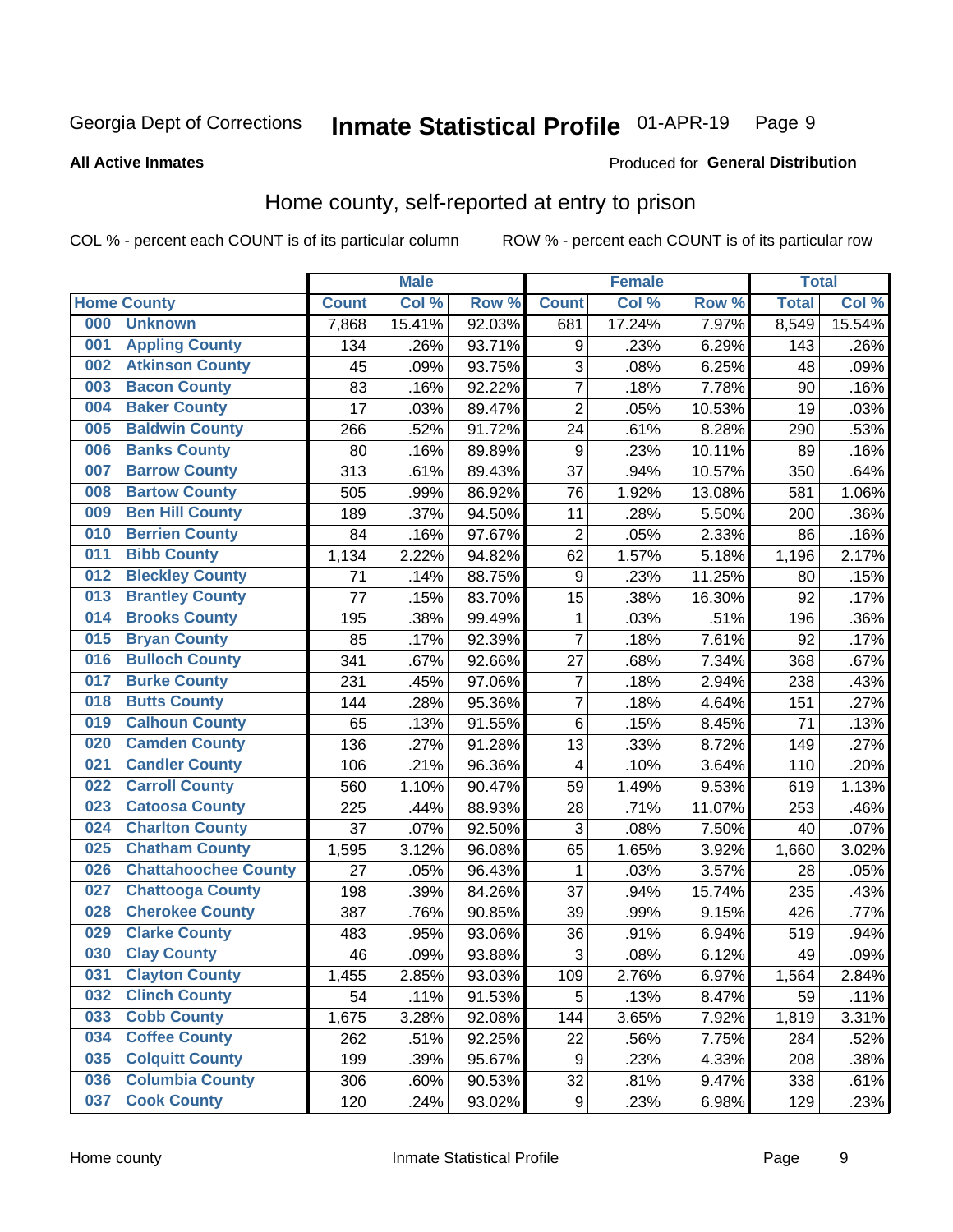#### Inmate Statistical Profile 01-APR-19 Page 10

### **All Active Inmates**

## Produced for General Distribution

# Home county, self-reported at entry to prison

COL % - percent each COUNT is of its particular column

|     |                         |              | <b>Male</b> |         |                | <b>Female</b> |        | <b>Total</b>     |       |
|-----|-------------------------|--------------|-------------|---------|----------------|---------------|--------|------------------|-------|
|     | <b>Home County</b>      | <b>Count</b> | Col%        | Row %   | <b>Count</b>   | Col %         | Row %  | <b>Total</b>     | Col % |
| 038 | <b>Coweta County</b>    | 491          | .96%        | 93.17%  | 36             | .91%          | 6.83%  | $\overline{527}$ | .96%  |
| 039 | <b>Crawford County</b>  | 44           | .09%        | 91.67%  | 4              | .10%          | 8.33%  | 48               | .09%  |
| 040 | <b>Crisp County</b>     | 239          | .47%        | 95.22%  | 12             | .30%          | 4.78%  | 251              | .46%  |
| 041 | <b>Dade County</b>      | 59           | .12%        | 92.19%  | 5              | .13%          | 7.81%  | 64               | .12%  |
| 042 | <b>Dawson County</b>    | 86           | .17%        | 88.66%  | 11             | .28%          | 11.34% | 97               | .18%  |
| 043 | <b>Decatur County</b>   | 231          | .45%        | 95.06%  | 12             | .30%          | 4.94%  | 243              | .44%  |
| 044 | <b>Dekalb County</b>    | 2,793        | 5.47%       | 94.81%  | 153            | 3.87%         | 5.19%  | 2,946            | 5.36% |
| 045 | <b>Dodge County</b>     | 137          | .27%        | 93.20%  | 10             | .25%          | 6.80%  | 147              | .27%  |
| 046 | <b>Dooly County</b>     | 102          | .20%        | 93.58%  | $\overline{7}$ | .18%          | 6.42%  | 109              | .20%  |
| 047 | <b>Dougherty County</b> | 726          | 1.42%       | 95.28%  | 36             | .91%          | 4.72%  | 762              | 1.39% |
| 048 | <b>Douglas County</b>   | 523          | 1.02%       | 92.24%  | 44             | 1.11%         | 7.76%  | 567              | 1.03% |
| 049 | <b>Early County</b>     | 62           | .12%        | 88.57%  | 8              | .20%          | 11.43% | 70               | .13%  |
| 050 | <b>Echols County</b>    | 8            | .02%        | 100.00% |                |               |        | 8                | .01%  |
| 051 | <b>Effingham County</b> | 216          | .42%        | 92.31%  | 18             | .46%          | 7.69%  | 234              | .43%  |
| 052 | <b>Elbert County</b>    | 116          | .23%        | 89.23%  | 14             | .35%          | 10.77% | 130              | .24%  |
| 053 | <b>Emanuel County</b>   | 184          | .36%        | 93.88%  | 12             | .30%          | 6.12%  | 196              | .36%  |
| 054 | <b>Evans County</b>     | 63           | .12%        | 84.00%  | 12             | .30%          | 16.00% | 75               | .14%  |
| 055 | <b>Fannin County</b>    | 89           | .17%        | 89.90%  | 10             | .25%          | 10.10% | 99               | .18%  |
| 056 | <b>Fayette County</b>   | 143          | .28%        | 89.94%  | 16             | .41%          | 10.06% | 159              | .29%  |
| 057 | <b>Floyd County</b>     | 655          | 1.28%       | 88.27%  | 87             | 2.20%         | 11.73% | 742              | 1.35% |
| 058 | <b>Forsyth County</b>   | 203          | .40%        | 93.98%  | 13             | .33%          | 6.02%  | 216              | .39%  |
| 059 | <b>Franklin County</b>  | 125          | .24%        | 89.29%  | 15             | .38%          | 10.71% | 140              | .25%  |
| 060 | <b>Fulton County</b>    | 4,675        | 9.16%       | 95.45%  | 223            | 5.65%         | 4.55%  | 4,898            | 8.90% |
| 061 | <b>Gilmer County</b>    | 90           | .18%        | 86.54%  | 14             | .35%          | 13.46% | 104              | .19%  |
| 062 | <b>Glascock County</b>  | 8            | .02%        | 80.00%  | $\overline{2}$ | .05%          | 20.00% | 10               | .02%  |
| 063 | <b>Glynn County</b>     | 395          | .77%        | 94.05%  | 25             | .63%          | 5.95%  | 420              | .76%  |
| 064 | <b>Gordon County</b>    | 306          | .60%        | 89.74%  | 35             | .89%          | 10.26% | 341              | .62%  |
| 065 | <b>Grady County</b>     | 92           | .18%        | 93.88%  | $\,6$          | .15%          | 6.12%  | 98               | .18%  |
| 066 | <b>Greene County</b>    | 99           | .19%        | 90.83%  | 10             | .25%          | 9.17%  | 109              | .20%  |
| 067 | <b>Gwinnett County</b>  | 1,743        | 3.41%       | 93.66%  | 118            | 2.99%         | 6.34%  | 1,861            | 3.38% |
| 068 | <b>Habersham County</b> | 112          | .22%        | 82.96%  | 23             | .58%          | 17.04% | 135              | .25%  |
| 069 | <b>Hall County</b>      | 594          | 1.16%       | 90.27%  | 64             | 1.62%         | 9.73%  | 658              | 1.20% |
| 070 | <b>Hancock County</b>   | 61           | .12%        | 88.41%  | 8              | .20%          | 11.59% | 69               | .13%  |
| 071 | <b>Haralson County</b>  | 117          | .23%        | 87.31%  | 17             | .43%          | 12.69% | 134              | .24%  |
| 072 | <b>Harris County</b>    | 103          | .20%        | 97.17%  | 3              | .08%          | 2.83%  | 106              | .19%  |
| 073 | <b>Hart County</b>      | 151          | .30%        | 94.97%  | 8              | .20%          | 5.03%  | 159              | .29%  |
| 074 | <b>Heard County</b>     | 52           | .10%        | 89.66%  | 6              | .15%          | 10.34% | 58               | .11%  |
| 075 | <b>Henry County</b>     | 645          | 1.26%       | 93.48%  | 45             | 1.14%         | 6.52%  | 690              | 1.25% |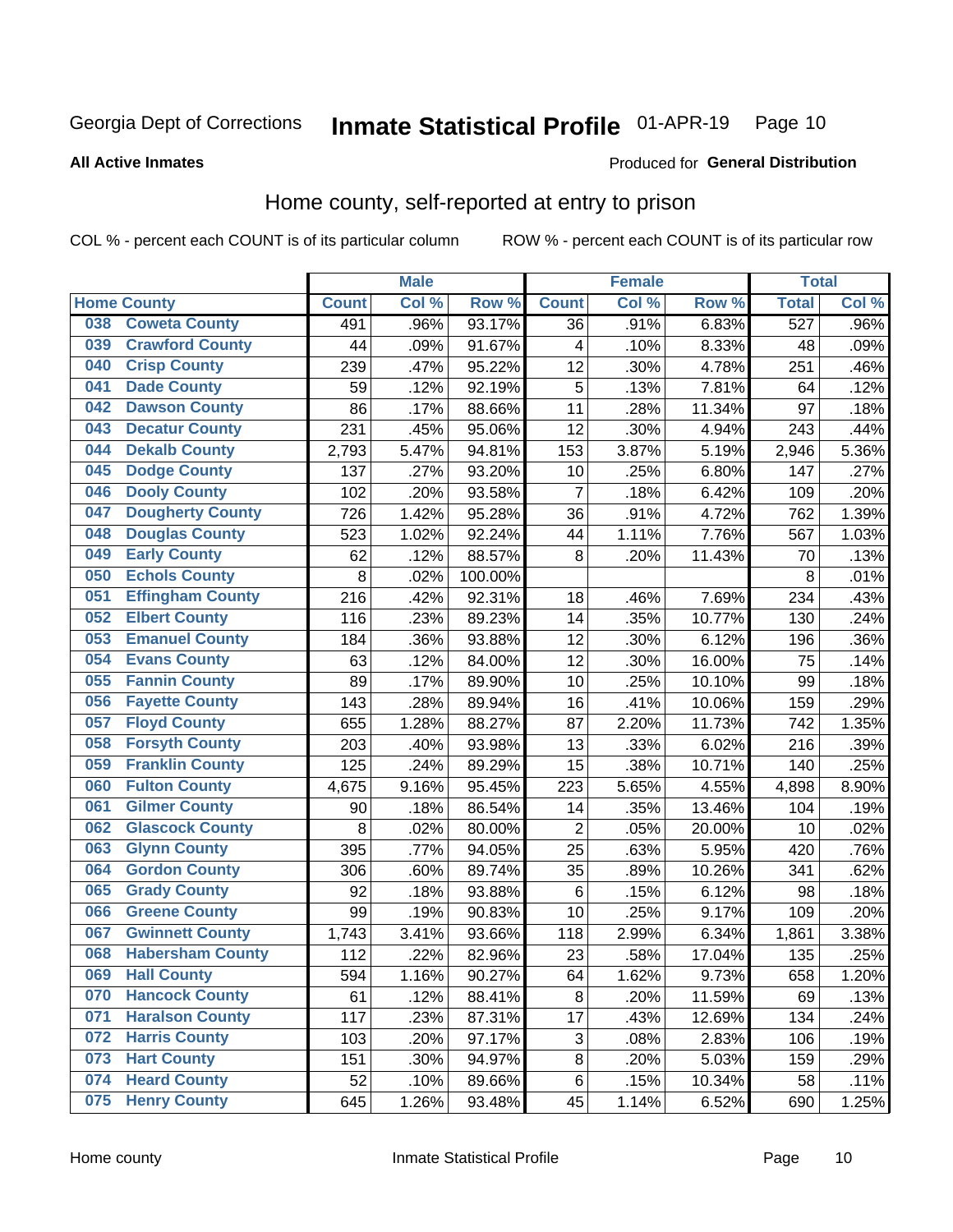#### Inmate Statistical Profile 01-APR-19 Page 11

**All Active Inmates** 

### Produced for General Distribution

# Home county, self-reported at entry to prison

COL % - percent each COUNT is of its particular column

|                  |                          |              | <b>Male</b> |        |                | <b>Female</b> |                  | <b>Total</b> |       |
|------------------|--------------------------|--------------|-------------|--------|----------------|---------------|------------------|--------------|-------|
|                  | <b>Home County</b>       | <b>Count</b> | Col %       | Row %  | <b>Count</b>   | Col %         | Row <sup>%</sup> | <b>Total</b> | Col % |
| 076              | <b>Houston County</b>    | 538          | 1.05%       | 91.19% | 52             | 1.32%         | 8.81%            | 590          | 1.07% |
| 077              | <b>Irwin County</b>      | 60           | .12%        | 92.31% | 5              | .13%          | 7.69%            | 65           | .12%  |
| 078              | <b>Jackson County</b>    | 246          | .48%        | 93.18% | 18             | .46%          | 6.82%            | 264          | .48%  |
| 079              | <b>Jasper County</b>     | 88           | .17%        | 91.67% | 8              | .20%          | 8.33%            | 96           | .17%  |
| 080              | <b>Jeff Davis County</b> | 73           | .14%        | 93.59% | 5              | .13%          | 6.41%            | 78           | .14%  |
| 081              | <b>Jefferson County</b>  | 182          | .36%        | 93.33% | 13             | .33%          | 6.67%            | 195          | .35%  |
| 082              | <b>Jenkins County</b>    | 64           | .13%        | 94.12% | 4              | .10%          | 5.88%            | 68           | .12%  |
| 083              | <b>Johnson County</b>    | 36           | .07%        | 90.00% | 4              | .10%          | 10.00%           | 40           | .07%  |
| 084              | <b>Jones County</b>      | 115          | .23%        | 92.00% | 10             | .25%          | 8.00%            | 125          | .23%  |
| 085              | <b>Lamar County</b>      | 53           | .10%        | 86.89% | 8              | .20%          | 13.11%           | 61           | .11%  |
| 086              | <b>Lanier County</b>     | 56           | .11%        | 90.32% | $\,6$          | .15%          | 9.68%            | 62           | .11%  |
| 087              | <b>Laurens County</b>    | 250          | .49%        | 92.25% | 21             | .53%          | 7.75%            | 271          | .49%  |
| 088              | <b>Lee County</b>        | 99           | .19%        | 95.19% | 5              | .13%          | 4.81%            | 104          | .19%  |
| 089              | <b>Liberty County</b>    | 215          | .42%        | 94.71% | 12             | .30%          | 5.29%            | 227          | .41%  |
| 090              | <b>Lincoln County</b>    | 35           | .07%        | 94.59% | $\overline{2}$ | .05%          | 5.41%            | 37           | .07%  |
| 091              | <b>Long County</b>       | 42           | .08%        | 85.71% | $\overline{7}$ | .18%          | 14.29%           | 49           | .09%  |
| 092              | <b>Lowndes County</b>    | 406          | .80%        | 96.21% | 16             | .41%          | 3.79%            | 422          | .77%  |
| 093              | <b>Lumpkin County</b>    | 72           | .14%        | 91.14% | $\overline{7}$ | .18%          | 8.86%            | 79           | .14%  |
| 094              | <b>Macon County</b>      | 67           | .13%        | 87.01% | 10             | .25%          | 12.99%           | 77           | .14%  |
| 095              | <b>Madison County</b>    | 176          | .34%        | 92.63% | 14             | .35%          | 7.37%            | 190          | .35%  |
| 096              | <b>Marion County</b>     | 54           | .11%        | 93.10% | 4              | .10%          | 6.90%            | 58           | .11%  |
| 097              | <b>Mcduffie County</b>   | 152          | .30%        | 96.20% | $\,6$          | .15%          | 3.80%            | 158          | .29%  |
| 098              | <b>Mcintosh County</b>   | 49           | .10%        | 94.23% | $\overline{3}$ | .08%          | 5.77%            | 52           | .09%  |
| 099              | <b>Meriwether County</b> | 184          | .36%        | 92.93% | 14             | .35%          | 7.07%            | 198          | .36%  |
| 100              | <b>Miller County</b>     | 32           | .06%        | 96.97% | 1              | .03%          | 3.03%            | 33           | .06%  |
| 101              | <b>Mitchell County</b>   | 151          | .30%        | 94.97% | 8              | .20%          | 5.03%            | 159          | .29%  |
| 102              | <b>Monroe County</b>     | 105          | .21%        | 92.11% | 9              | .23%          | 7.89%            | 114          | .21%  |
| 103              | <b>Montgomery County</b> | 73           | .14%        | 82.02% | 16             | .41%          | 17.98%           | 89           | .16%  |
| 104              | <b>Morgan County</b>     | 115          | .23%        | 94.26% | 7              | .18%          | 5.74%            | 122          | .22%  |
| 105              | <b>Murray County</b>     | 206          | .40%        | 88.41% | 27             | .68%          | 11.59%           | 233          | .42%  |
| 106              | <b>Muscogee County</b>   | 1,003        | 1.96%       | 94.71% | 56             | 1.42%         | 5.29%            | 1,059        | 1.93% |
| 107              | <b>Newton County</b>     | 552          | 1.08%       | 90.20% | 60             | 1.52%         | 9.80%            | 612          | 1.11% |
| 108              | <b>Oconee County</b>     | 53           | .10%        | 84.13% | 10             | .25%          | 15.87%           | 63           | .11%  |
| 109              | <b>Oglethorpe County</b> | 66           | .13%        | 90.41% | $\overline{7}$ | .18%          | 9.59%            | 73           | .13%  |
| 110              | <b>Paulding County</b>   | 310          | .61%        | 89.86% | 35             | .89%          | 10.14%           | 345          | .63%  |
| 111              | <b>Peach County</b>      | 118          | .23%        | 95.93% | 5              | .13%          | 4.07%            | 123          | .22%  |
| $\overline{112}$ | <b>Pickens County</b>    | 103          | .20%        | 85.83% | 17             | .43%          | 14.17%           | 120          | .22%  |
| 113              | <b>Pierce County</b>     | 97           | .19%        | 94.17% | $\,6$          | .15%          | 5.83%            | 103          | .19%  |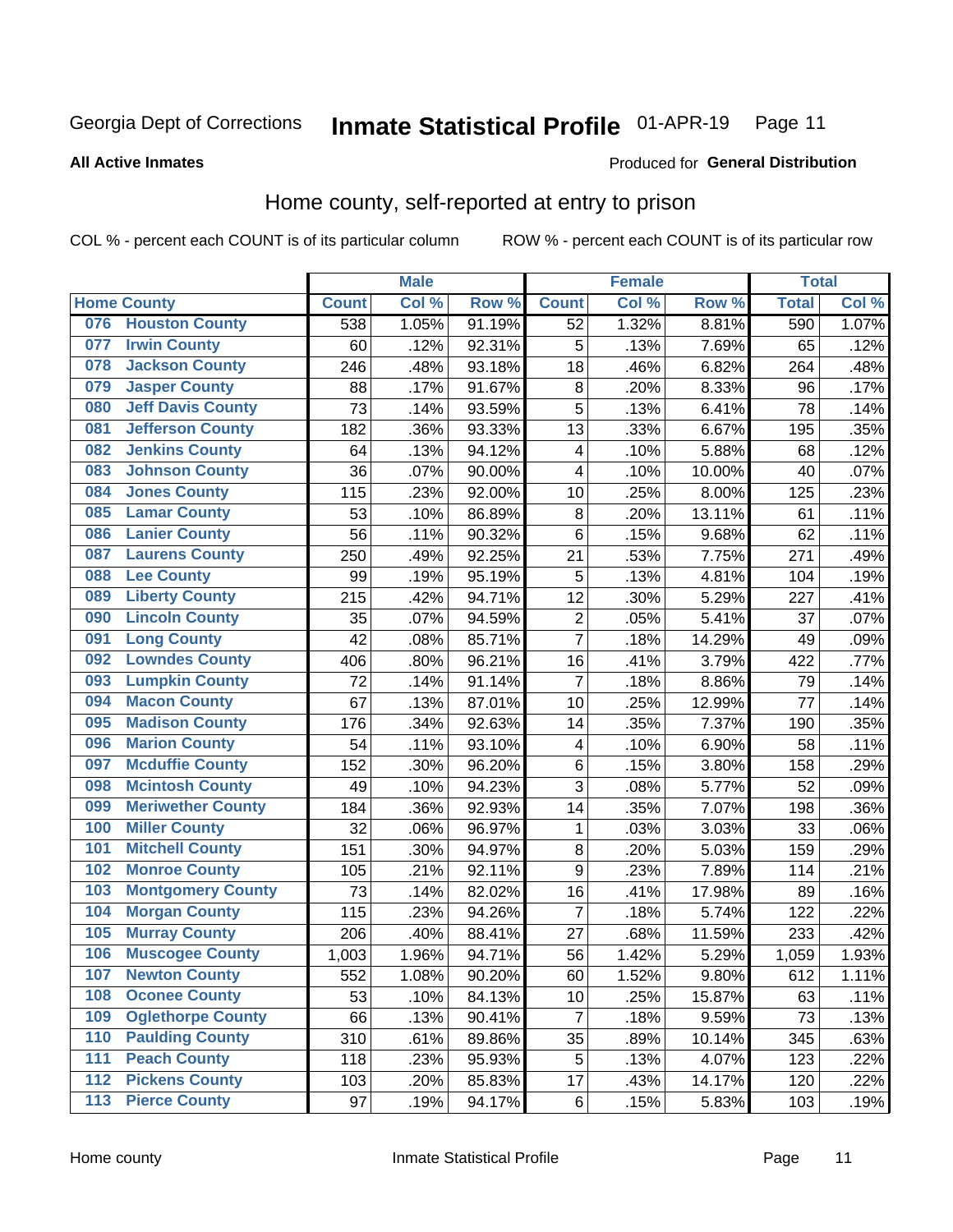# Inmate Statistical Profile 01-APR-19 Page 12

**All Active Inmates** 

### Produced for General Distribution

# Home county, self-reported at entry to prison

COL % - percent each COUNT is of its particular column

|     |                          |              | <b>Male</b> |         |                         | <b>Female</b> |        | <b>Total</b>    |       |
|-----|--------------------------|--------------|-------------|---------|-------------------------|---------------|--------|-----------------|-------|
|     | <b>Home County</b>       | <b>Count</b> | Col %       | Row %   | <b>Count</b>            | Col %         | Row %  | <b>Total</b>    | Col % |
| 114 | <b>Pike County</b>       | 41           | .08%        | 91.11%  | 4                       | .10%          | 8.89%  | $\overline{45}$ | .08%  |
| 115 | <b>Polk County</b>       | 222          | .43%        | 87.40%  | 32                      | .81%          | 12.60% | 254             | .46%  |
| 116 | <b>Pulaski County</b>    | 49           | .10%        | 84.48%  | $\boldsymbol{9}$        | .23%          | 15.52% | 58              | .11%  |
| 117 | <b>Putnam County</b>     | 133          | .26%        | 91.10%  | 13                      | .33%          | 8.90%  | 146             | .27%  |
| 118 | <b>Quitman County</b>    | 15           | .03%        | 100.00% |                         |               |        | 15              | .03%  |
| 119 | <b>Rabun County</b>      | 48           | .09%        | 87.27%  | 7                       | .18%          | 12.73% | 55              | .10%  |
| 120 | <b>Randolph County</b>   | 64           | .13%        | 94.12%  | $\overline{\mathbf{4}}$ | .10%          | 5.88%  | 68              | .12%  |
| 121 | <b>Richmond County</b>   | 1,725        | 3.38%       | 93.85%  | 113                     | 2.86%         | 6.15%  | 1,838           | 3.34% |
| 122 | <b>Rockdale County</b>   | 376          | .74%        | 93.53%  | 26                      | .66%          | 6.47%  | 402             | .73%  |
| 123 | <b>Schley County</b>     | 19           | .04%        | 95.00%  | 1                       | .03%          | 5.00%  | 20              | .04%  |
| 124 | <b>Screven County</b>    | 110          | .22%        | 98.21%  | $\overline{c}$          | .05%          | 1.79%  | 112             | .20%  |
| 125 | <b>Seminole County</b>   | 68           | .13%        | 90.67%  | $\overline{7}$          | .18%          | 9.33%  | 75              | .14%  |
| 126 | <b>Spalding County</b>   | 434          | .85%        | 93.13%  | 32                      | .81%          | 6.87%  | 466             | .85%  |
| 127 | <b>Stephens County</b>   | 130          | .25%        | 87.25%  | 19                      | .48%          | 12.75% | 149             | .27%  |
| 128 | <b>Stewart County</b>    | 31           | .06%        | 96.88%  | 1                       | .03%          | 3.13%  | 32              | .06%  |
| 129 | <b>Sumter County</b>     | 177          | .35%        | 94.65%  | 10                      | .25%          | 5.35%  | 187             | .34%  |
| 130 | <b>Talbot County</b>     | 38           | .07%        | 90.48%  | 4                       | .10%          | 9.52%  | 42              | .08%  |
| 131 | <b>Taliaferro County</b> | 9            | .02%        | 100.00% |                         |               |        | 9               | .02%  |
| 132 | <b>Tattnall County</b>   | 157          | .31%        | 90.75%  | 16                      | .41%          | 9.25%  | 173             | .31%  |
| 133 | <b>Taylor County</b>     | 58           | .11%        | 90.63%  | $\,6$                   | .15%          | 9.38%  | 64              | .12%  |
| 134 | <b>Telfair County</b>    | 96           | .19%        | 96.00%  | 4                       | .10%          | 4.00%  | 100             | .18%  |
| 135 | <b>Terrell County</b>    | 73           | .14%        | 97.33%  | $\overline{2}$          | .05%          | 2.67%  | 75              | .14%  |
| 136 | <b>Thomas County</b>     | 186          | .36%        | 95.88%  | $\overline{8}$          | .20%          | 4.12%  | 194             | .35%  |
| 137 | <b>Tift County</b>       | 269          | .53%        | 96.07%  | 11                      | .28%          | 3.93%  | 280             | .51%  |
| 138 | <b>Toombs County</b>     | 271          | .53%        | 91.55%  | 25                      | .63%          | 8.45%  | 296             | .54%  |
| 139 | <b>Towns County</b>      | 22           | .04%        | 81.48%  | 5                       | .13%          | 18.52% | 27              | .05%  |
| 140 | <b>Treutlen County</b>   | 50           | .10%        | 90.91%  | 5                       | .13%          | 9.09%  | 55              | .10%  |
| 141 | <b>Troup County</b>      | 543          | 1.06%       | 93.46%  | 38                      | .96%          | 6.54%  | 581             | 1.06% |
| 142 | <b>Turner County</b>     | 66           | .13%        | 97.06%  | $\mathbf 2$             | .05%          | 2.94%  | 68              | .12%  |
| 143 | <b>Twiggs County</b>     | 49           | .10%        | 96.08%  | $\overline{2}$          | .05%          | 3.92%  | 51              | .09%  |
| 144 | <b>Union County</b>      | 100          | .20%        | 86.21%  | 16                      | .41%          | 13.79% | 116             | .21%  |
| 145 | <b>Upson County</b>      | 161          | .32%        | 96.99%  | 5                       | .13%          | 3.01%  | 166             | .30%  |
| 146 | <b>Walker County</b>     | 363          | .71%        | 88.97%  | 45                      | 1.14%         | 11.03% | 408             | .74%  |
| 147 | <b>Walton County</b>     | 448          | .88%        | 91.80%  | 40                      | 1.01%         | 8.20%  | 488             | .89%  |
| 148 | <b>Ware County</b>       | 265          | .52%        | 94.98%  | 14                      | .35%          | 5.02%  | 279             | .51%  |
| 149 | <b>Warren County</b>     | 35           | .07%        | 94.59%  | $\overline{c}$          | .05%          | 5.41%  | 37              | .07%  |
| 150 | <b>Washington County</b> | 188          | .37%        | 92.61%  | 15                      | .38%          | 7.39%  | 203             | .37%  |
| 151 | <b>Wayne County</b>      | 176          | .34%        | 93.12%  | 13                      | .33%          | 6.88%  | 189             | .34%  |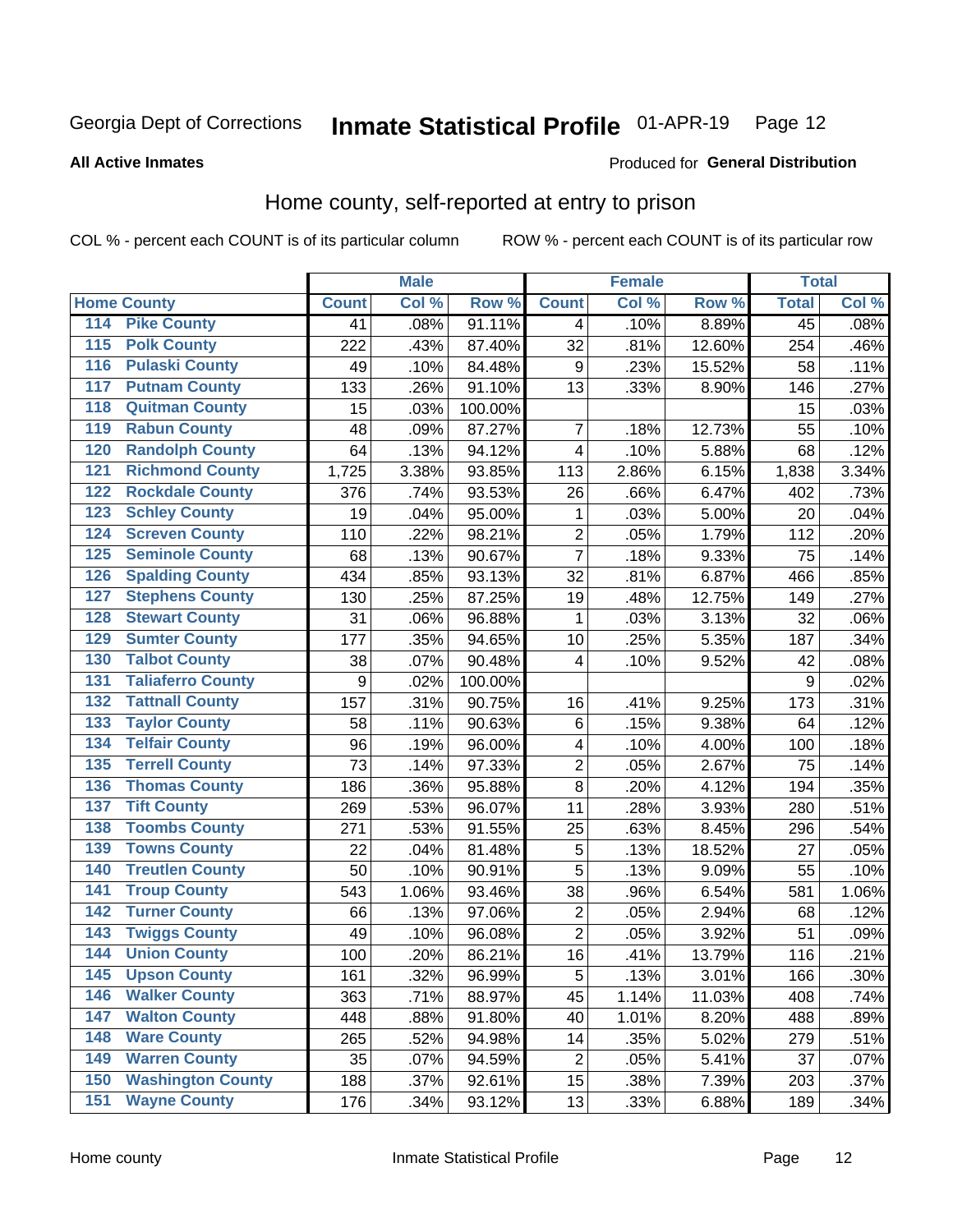**All Active Inmates** 

#### Inmate Statistical Profile 01-APR-19 Page 13

#### Produced for General Distribution

## Home county, self-reported at entry to prison

COL % - percent each COUNT is of its particular column

|     |                             |              | <b>Male</b> |        |              | <b>Female</b> |        | <b>Total</b> |       |
|-----|-----------------------------|--------------|-------------|--------|--------------|---------------|--------|--------------|-------|
|     | <b>Home County</b>          | <b>Count</b> | Col %       | Row %  | <b>Count</b> | Col %         | Row %  | <b>Total</b> | Col % |
| 152 | <b>Webster County</b>       | 8            | .02%        | 88.89% |              | .03%          | 11.11% | 9            | .02%  |
| 153 | <b>Wheeler County</b>       | 90           | .18%        | 94.74% | 5            | .13%          | 5.26%  | 95           | .17%  |
| 154 | <b>White County</b>         | 89           | $.17\%$     | 87.25% | 13           | .33%          | 12.75% | 102          | .19%  |
| 155 | <b>Whitfield County</b>     | 553          | 1.08%       | 89.63% | 64           | 1.62%         | 10.37% | 617          | 1.12% |
| 156 | <b>Wilcox County</b>        | 56           | $.11\%$     | 93.33% | 4            | .10%          | 6.67%  | 60           | .11%  |
| 157 | <b>Wilkes County</b>        | 63           | .12%        | 88.73% | 8            | .20%          | 11.27% | 71           | .13%  |
| 158 | <b>Wilkinson County</b>     | 58           | .11%        | 98.31% |              | .03%          | 1.69%  | 59           | .11%  |
| 159 | <b>Worth County</b>         | 116          | .23%        | 90.63% | 12           | .30%          | 9.38%  | 128          | .23%  |
| 999 | <b>Other Custody/Out Of</b> | 124          | .24%        | 97.64% | 3            | .08%          | 2.36%  | 127          | .23%  |
|     | <b>State</b>                |              |             |        |              |               |        |              |       |
|     | <b>Total Rported</b>        | 51,054       | 100%        | 92.82% | 3,949        | 100%          | 7.18%  | 55,003       | 100%  |

| <b>Not</b><br>Reported |              |       |        |
|------------------------|--------------|-------|--------|
| <b>Total</b>           | 51.054<br>51 | 3.949 | 55,003 |

| Mode (most frequent) | <b>Fulton County</b> | <b>Fulton County</b> | <b>Fulton County</b> |
|----------------------|----------------------|----------------------|----------------------|
|                      |                      |                      |                      |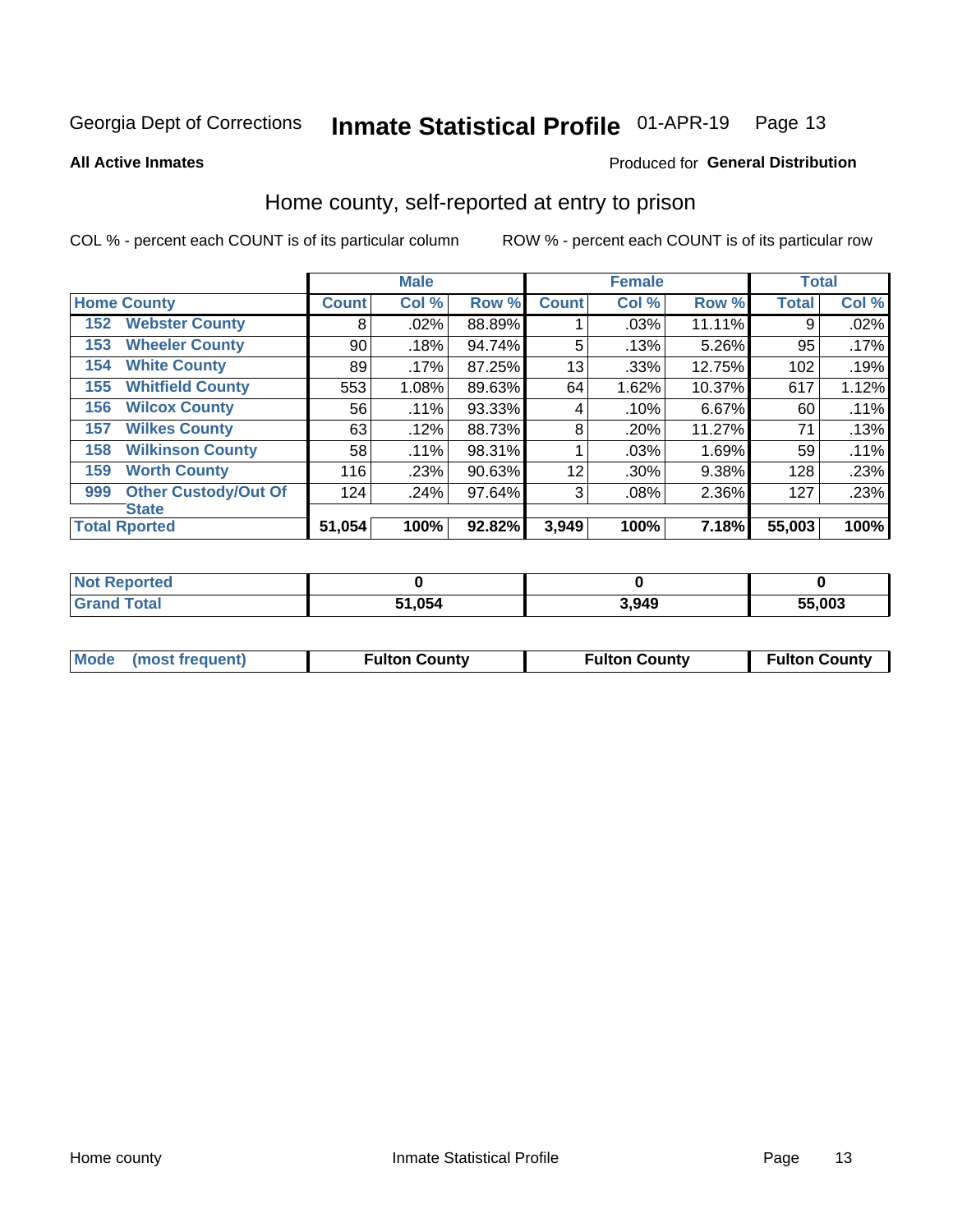#### Inmate Statistical Profile 01-APR-19 Page 14

### **All Active Inmates**

### Produced for General Distribution

# Employment status before prison, self-reported at entry to prison

COL % - percent each COUNT is of its particular column

|                           | <b>Male</b>  |        |        |              | <b>Female</b> |        | <b>Total</b> |        |
|---------------------------|--------------|--------|--------|--------------|---------------|--------|--------------|--------|
| <b>Employment Status</b>  | <b>Count</b> | Col %  | Row %  | <b>Count</b> | Col %         | Row %  | <b>Total</b> | Col %  |
| <b>Full Time</b><br>01    | 15,059       | 45.65% | 93.81% | 994          | 36.30%        | 6.19%  | 16,053       | 44.93% |
| <b>Part Time</b><br>02    | 2,210        | 6.70%  | 90.35% | 236          | 8.62%         | 9.65%  | 2,446        | 6.85%  |
| Unempl $<$ 6M<br>03       | 2,012        | 6.10%  | 97.91% | 43           | 1.57%         | 2.09%  | 2,055        | 5.75%  |
| Unempl > 6M<br>04         | 7,911        | 23.98% | 89.72% | 906          | 33.09%        | 10.28% | 8,817        | 24.68% |
| <b>Never Worked</b><br>05 | 3,419        | 10.36% | 94.58% | 196          | 7.16%         | 5.42%  | 3,615        | 10.12% |
| <b>Student</b><br>06      | 887          | 2.69%  | 95.69% | 40           | 1.46%         | 4.31%  | 927          | 2.59%  |
| <b>Incapable</b><br>07    | ,489         | 4.51%  | 82.17% | 323          | 11.80%        | 17.83% | 1,812        | 5.07%  |
| <b>Total Reported</b>     | 32,987       | 100%   | 92.34% | 2,738        | 100%          | 7.66%  | 35,725       | 100%   |

| วorted<br>NO | 18.067 | 244<br>. | 279<br>10<br>19.ZI 0 |
|--------------|--------|----------|----------------------|
| $\sim$ 10    | 51,054 | 3,949    | 55,003               |

| Mc | ∙u∥<br>----<br>ıme | ίuΙ<br>Πmε |
|----|--------------------|------------|
|    |                    |            |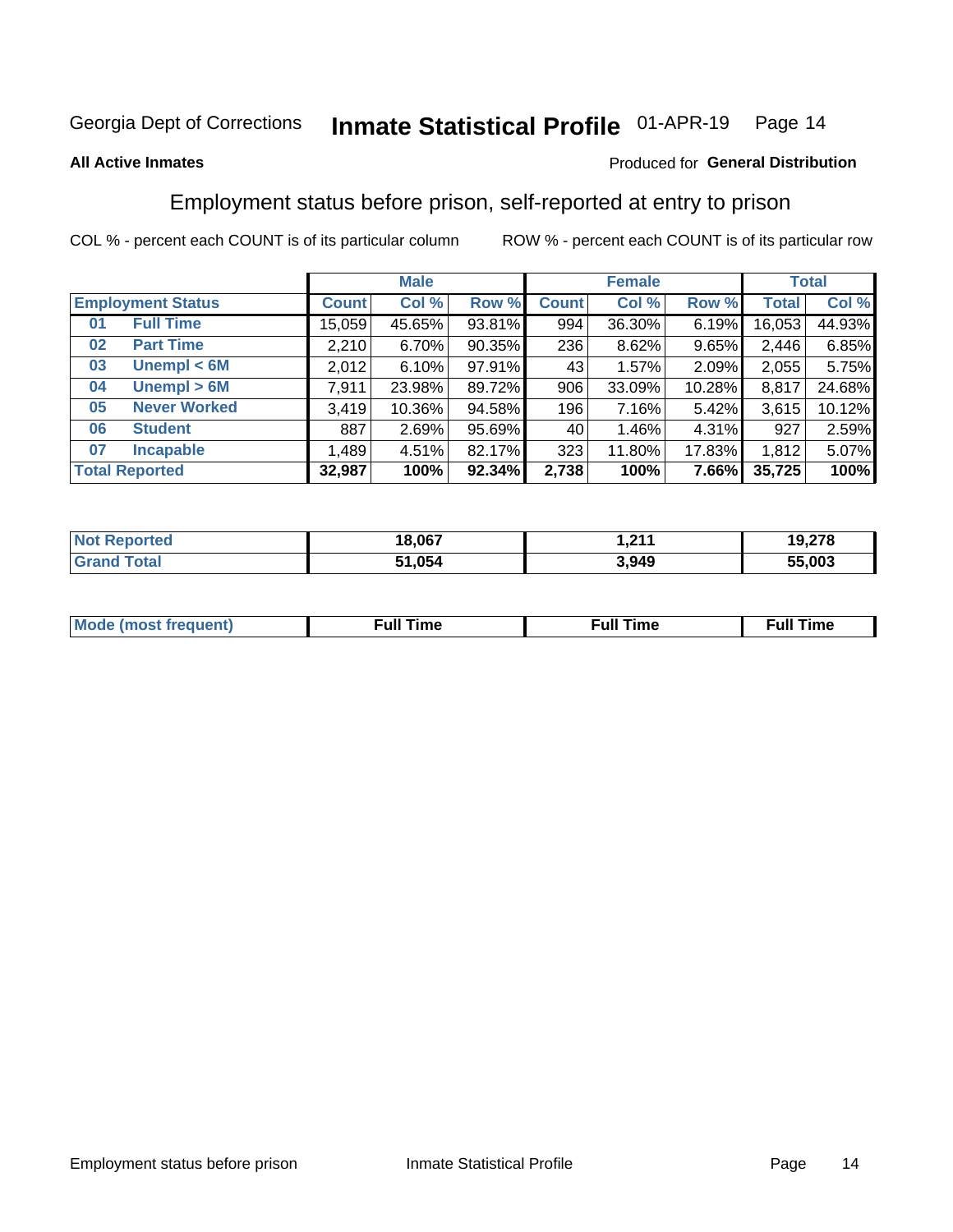#### Inmate Statistical Profile 01-APR-19 Page 15

## **All Active Inmates**

Produced for General Distribution

# Age at admission

COL % - percent each COUNT is of its particular column

|                         |                    | <b>Male</b> |         |                | <b>Female</b>       |        |              | <b>Total</b> |
|-------------------------|--------------------|-------------|---------|----------------|---------------------|--------|--------------|--------------|
| <b>Age At Admission</b> | <b>Count</b>       | Col %       | Row %   | <b>Count</b>   | Col %               | Row %  | <b>Total</b> | Col %        |
| 14                      | 9                  | 0.02%       | 81.82%  | $\overline{2}$ | 0.05%               | 18.18% | 11           | 0.02%        |
| 15                      | 49                 | 0.10%       | 100.00% |                |                     |        | 49           | 0.09%        |
| 16                      | 126                | 0.25%       | 98.44%  | 2              | 0.05%               | 1.56%  | 128          | 0.23%        |
| $\overline{17}$         | 654                | 1.28%       | 95.47%  | 31             | 0.79%               | 4.53%  | 685          | 1.25%        |
| $\overline{18}$         | $\overline{1,276}$ | 2.50%       | 96.52%  | 46             | 1.16%               | 3.48%  | 1,322        | 2.40%        |
| 19                      | 1,808              | 3.54%       | 96.68%  | 62             | 1.57%               | 3.32%  | 1,870        | 3.40%        |
| 20                      | 2,058              | 4.03%       | 95.63%  | 94             | 2.38%               | 4.37%  | 2,152        | 3.91%        |
| $\overline{21}$         | 2,036              | 3.99%       | 95.54%  | 95             | 2.41%               | 4.46%  | 2,131        | 3.87%        |
| $\overline{22}$         | 2,071              | 4.06%       | 94.26%  | 126            | 3.19%               | 5.74%  | 2,197        | 3.99%        |
| 23                      | 1,994              | 3.91%       | 94.23%  | 122            | 3.09%               | 5.77%  | 2,116        | 3.85%        |
| 24                      | 1,999              | 3.92%       | 92.80%  | 155            | 3.93%               | 7.20%  | 2,154        | 3.92%        |
| $\overline{25}$         | 1,962              | 3.84%       | 92.81%  | 152            | 3.85%               | 7.19%  | 2,114        | 3.84%        |
| $\overline{26}$         | 1,933              | 3.79%       | 93.11%  | 143            | 3.62%               | 6.89%  | 2,076        | 3.77%        |
| $\overline{27}$         | 1,934              | 3.79%       | 93.20%  | 141            | 3.57%               | 6.80%  | 2,075        | 3.77%        |
| 28                      | 1,818              | 3.56%       | 92.76%  | 142            | 3.60%               | 7.24%  | 1,960        | 3.56%        |
| 29                      | 1,782              | 3.49%       | 92.09%  | 153            | 3.87%               | 7.91%  | 1,935        | 3.52%        |
| 30                      | 1,689              | 3.31%       | 92.04%  | 146            | 3.70%               | 7.96%  | 1,835        | 3.34%        |
| 31                      | 1,585              | 3.10%       | 91.04%  | 156            | 3.95%               | 8.96%  | 1,741        | 3.17%        |
| 32                      | 1,496              | 2.93%       | 90.78%  | 152            | 3.85%               | 9.22%  | 1,648        | 3.00%        |
| 33                      | 1,549              | 3.03%       | 91.93%  | 136            | 3.44%               | 8.07%  | 1,685        | 3.06%        |
| 34                      | 1,372              | 2.69%       | 90.32%  | 147            | 3.72%               | 9.68%  | 1,519        | 2.76%        |
| 35                      | 1,402              | 2.75%       | 91.69%  | 127            | 3.22%               | 8.31%  | 1,529        | 2.78%        |
| 36                      | 1,377              | 2.70%       | 92.42%  | 113            | 2.86%               | 7.58%  | 1,490        | 2.71%        |
| 37                      | 1,333              | 2.61%       | 91.36%  | 126            | 3.19%               | 8.64%  | 1,459        | 2.65%        |
| 38                      | 1,250              | 2.45%       | 91.78%  | 112            | 2.84%               | 8.22%  | 1,362        | 2.48%        |
| 39                      | 1,143              | 2.24%       | 91.88%  | 101            | 2.56%               | 8.12%  | 1,244        | 2.26%        |
| 40                      | 1,114              | 2.18%       | 91.01%  | 110            | 2.79%               | 8.99%  | 1,224        | 2.23%        |
| 41                      | 1,009              | 1.98%       | 91.23%  | 97             | 2.46%               | 8.77%  | 1,106        | 2.01%        |
| 42                      | 890                | 1.74%       | 92.71%  | 70             | $\overline{1.77\%}$ | 7.29%  | 960          | 1.75%        |
| 43                      | 846                | 1.66%       | 91.46%  | 79             | 2.00%               | 8.54%  | 925          | 1.68%        |
| 44                      | 758                | 1.48%       | 92.21%  | 64             | 1.62%               | 7.79%  | 822          | 1.49%        |
| 45                      | 781                | 1.53%       | 91.56%  | 72             | 1.82%               | 8.44%  | 853          | 1.55%        |
| 46                      | 772                | 1.51%       | 90.29%  | 83             | 2.10%               | 9.71%  | 855          | 1.55%        |
| 47                      | 713                | 1.40%       | 90.14%  | 78             | 1.98%               | 9.86%  | 791          | 1.44%        |
| 48                      | 690                | 1.35%       | 90.79%  | 70             | 1.77%               | 9.21%  | 760          | 1.38%        |
| 49                      | 635                | 1.24%       | 91.37%  | 60             | 1.52%               | 8.63%  | 695          | 1.26%        |
| 50                      | 581                | 1.14%       | 91.93%  | 51             | 1.29%               | 8.07%  | 632          | 1.15%        |
| 51                      | 490                | 0.96%       | 92.45%  | 40             | 1.01%               | 7.55%  | 530          | 0.96%        |
| 52                      | 543                | 1.06%       | 92.19%  | 46             | 1.16%               | 7.81%  | 589          | 1.07%        |
| 53                      | 486                | 0.95%       | 91.18%  | 47             | 1.19%               | 8.82%  | 533          | 0.97%        |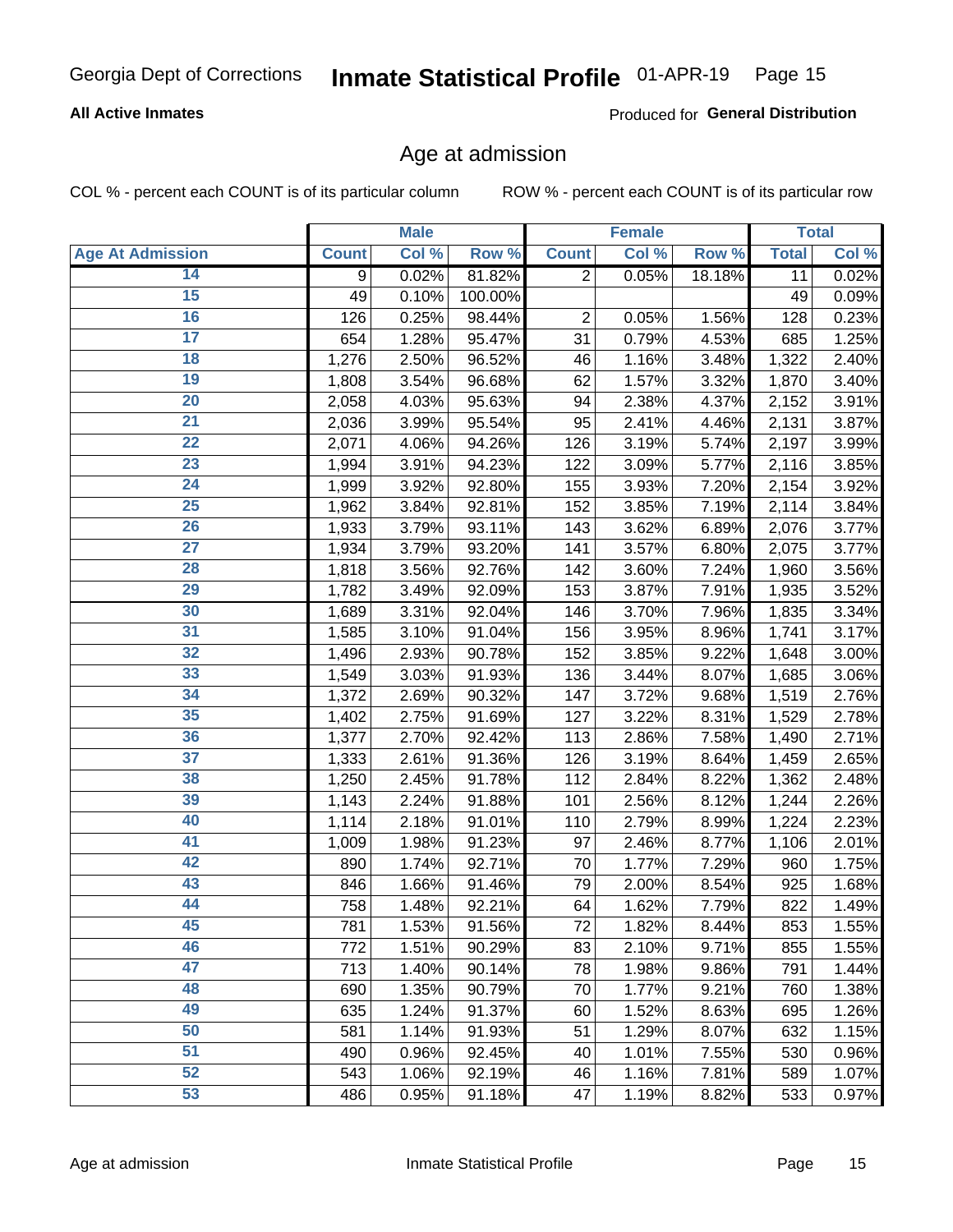#### Inmate Statistical Profile 01-APR-19 Page 16

## **All Active Inmates**

Produced for General Distribution

# Age at admission

COL % - percent each COUNT is of its particular column

|                         |                         | <b>Male</b> |         |                | <b>Female</b> |        |                | <b>Total</b> |
|-------------------------|-------------------------|-------------|---------|----------------|---------------|--------|----------------|--------------|
| <b>Age At Admission</b> | <b>Count</b>            | Col %       | Row %   | <b>Count</b>   | Col %         | Row %  | <b>Total</b>   | Col %        |
| 54                      | 419                     | 0.82%       | 92.49%  | 34             | 0.86%         | 7.51%  | 453            | 0.82%        |
| $\overline{55}$         | 411                     | 0.81%       | 93.62%  | 28             | 0.71%         | 6.38%  | 439            | 0.80%        |
| 56                      | 341                     | 0.67%       | 91.91%  | 30             | 0.76%         | 8.09%  | 371            | 0.67%        |
| $\overline{57}$         | 310                     | 0.61%       | 95.38%  | 15             | 0.38%         | 4.62%  | 325            | 0.59%        |
| 58                      | 259                     | 0.51%       | 94.18%  | 16             | 0.41%         | 5.82%  | 275            | 0.50%        |
| 59                      | 212                     | 0.42%       | 90.60%  | 22             | 0.56%         | 9.40%  | 234            | 0.43%        |
| 60                      | 193                     | 0.38%       | 94.61%  | 11             | 0.28%         | 5.39%  | 204            | 0.37%        |
| 61                      | 174                     | 0.34%       | 95.60%  | 8              | 0.20%         | 4.40%  | 182            | 0.33%        |
| 62                      | 121                     | 0.24%       | 92.37%  | 10             | 0.25%         | 7.63%  | 131            | 0.24%        |
| 63                      | 115                     | 0.23%       | 96.64%  | 4              | 0.10%         | 3.36%  | 119            | 0.22%        |
| 64                      | 95                      | 0.19%       | 94.06%  | $\,6$          | 0.15%         | 5.94%  | 101            | 0.18%        |
| 65                      | 59                      | 0.12%       | 95.16%  | $\overline{3}$ | 0.08%         | 4.84%  | 62             | 0.11%        |
| 66                      | 58                      | 0.11%       | 98.31%  | $\mathbf{1}$   | 0.03%         | 1.69%  | 59             | 0.11%        |
| 67                      | 48                      | 0.09%       | 96.00%  | $\overline{2}$ | 0.05%         | 4.00%  | 50             | 0.09%        |
| 68                      | 38                      | 0.07%       | 95.00%  | $\overline{c}$ | 0.05%         | 5.00%  | 40             | 0.07%        |
| 69                      | 37                      | 0.07%       | 97.37%  | 1              | 0.03%         | 2.63%  | 38             | 0.07%        |
| 70                      | 31                      | 0.06%       | 96.88%  | 1              | 0.03%         | 3.13%  | 32             | 0.06%        |
| $\overline{71}$         | 16                      | 0.03%       | 88.89%  | $\overline{2}$ | 0.05%         | 11.11% | 18             | 0.03%        |
| $\overline{72}$         | 18                      | 0.04%       | 90.00%  | $\overline{2}$ | 0.05%         | 10.00% | 20             | 0.04%        |
| $\overline{73}$         | 16                      | 0.03%       | 100.00% |                |               |        | 16             | 0.03%        |
| $\overline{74}$         | 8                       | 0.02%       | 88.89%  | $\mathbf{1}$   | $0.03\%$      | 11.11% | 9              | 0.02%        |
| 75                      | 16                      | 0.03%       | 100.00% |                |               |        | 16             | 0.03%        |
| 76                      | 13                      | 0.03%       | 100.00% |                |               |        | 13             | 0.02%        |
| $\overline{77}$         | $\overline{5}$          | 0.01%       | 100.00% |                |               |        | $\overline{5}$ | 0.01%        |
| 78                      | $\overline{5}$          | 0.01%       | 100.00% |                |               |        | $\overline{5}$ | 0.01%        |
| 79                      | $\overline{3}$          | 0.01%       | 100.00% |                |               |        | $\overline{3}$ | 0.01%        |
| 80                      | $\overline{2}$          | 0.01%       | 66.67%  | 1              | 0.03%         | 33.33% | 3              | 0.01%        |
| $\overline{81}$         | $\overline{3}$          | 0.01%       | 100.00% |                |               |        | 3              | 0.01%        |
| 82                      | 6                       | 0.01%       | 100.00% |                |               |        | 6              | 0.01%        |
| 83                      | $\overline{2}$          | 0.01%       | 100.00% |                |               |        | $\overline{2}$ | 0.01%        |
| 84                      | $\overline{\mathbf{4}}$ | 0.01%       | 100.00% |                |               |        | 4              | 0.01%        |
| 86                      | 1                       | 0.01%       | 100.00% |                |               |        | 1              | 0.01%        |
| 87                      | $\mathbf{1}$            | 0.01%       | 100.00% |                |               |        | $\mathbf{1}$   | 0.01%        |
| <b>Total Reported</b>   | 51,053                  | 100%        | 92.82%  | 3,949          | 100%          | 7.18%  | 55,002         | 100%         |

| rteo<br>NO |        |       |        |
|------------|--------|-------|--------|
|            | 51.054 | 3,949 | 55.003 |

|  | <b>Me</b> | <b>00.07</b><br>32.Y<br>___ | 34<br>A | .08 |
|--|-----------|-----------------------------|---------|-----|
|--|-----------|-----------------------------|---------|-----|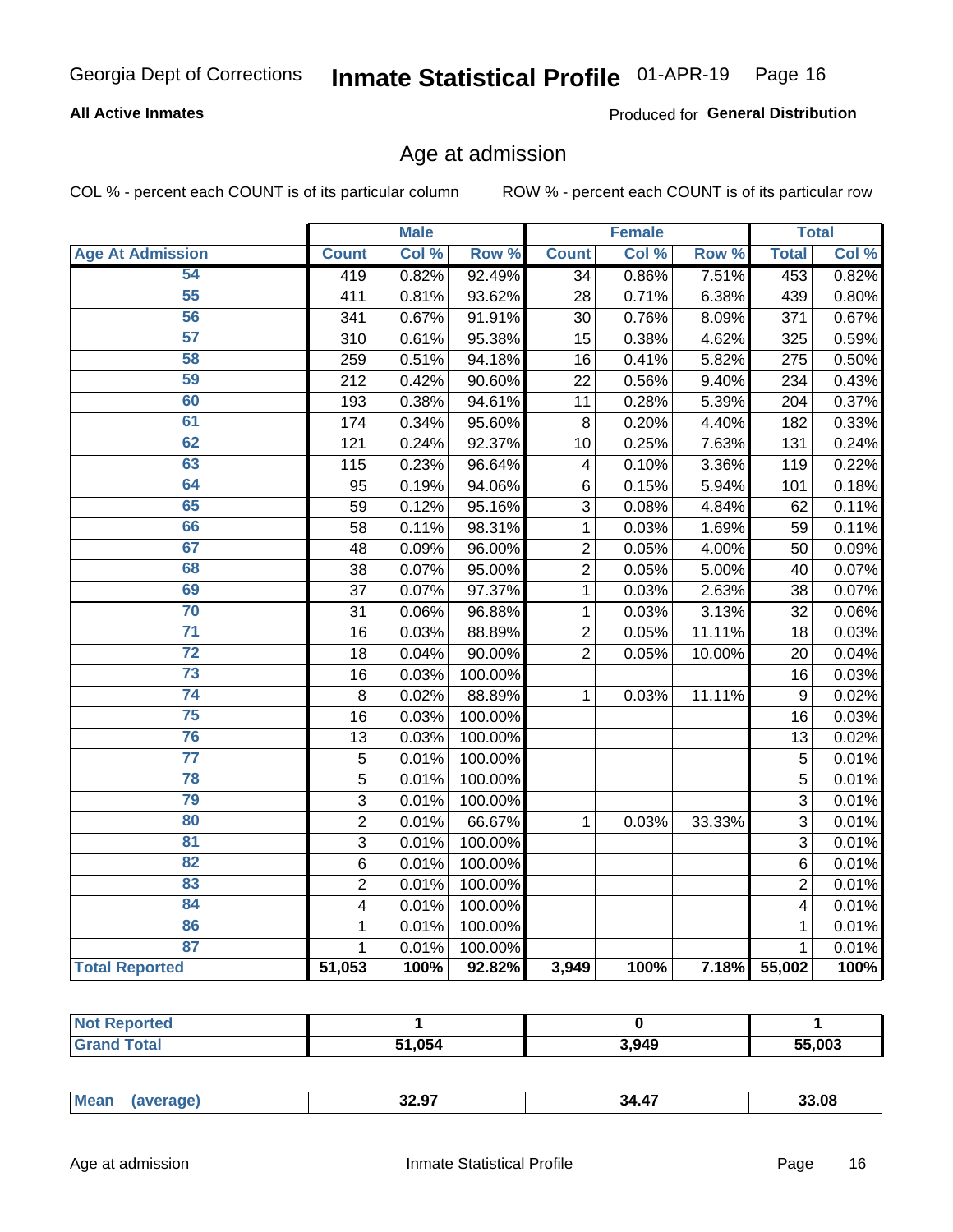**All Active Inmates** 

# Inmate Statistical Profile 01-APR-19 Page 17

# Age at admission

COL % - percent each COUNT is of its particular column

ROW % - percent each COUNT is of its particular row

Produced for General Distribution

|                                  | <b>Male</b> | <b>Female</b> | <b>Total</b> |
|----------------------------------|-------------|---------------|--------------|
| MetiRep(avieldig)                |             | 33            | 31           |
| <b>Micaded Tomadst frequent)</b> |             |               | 22           |
|                                  |             |               |              |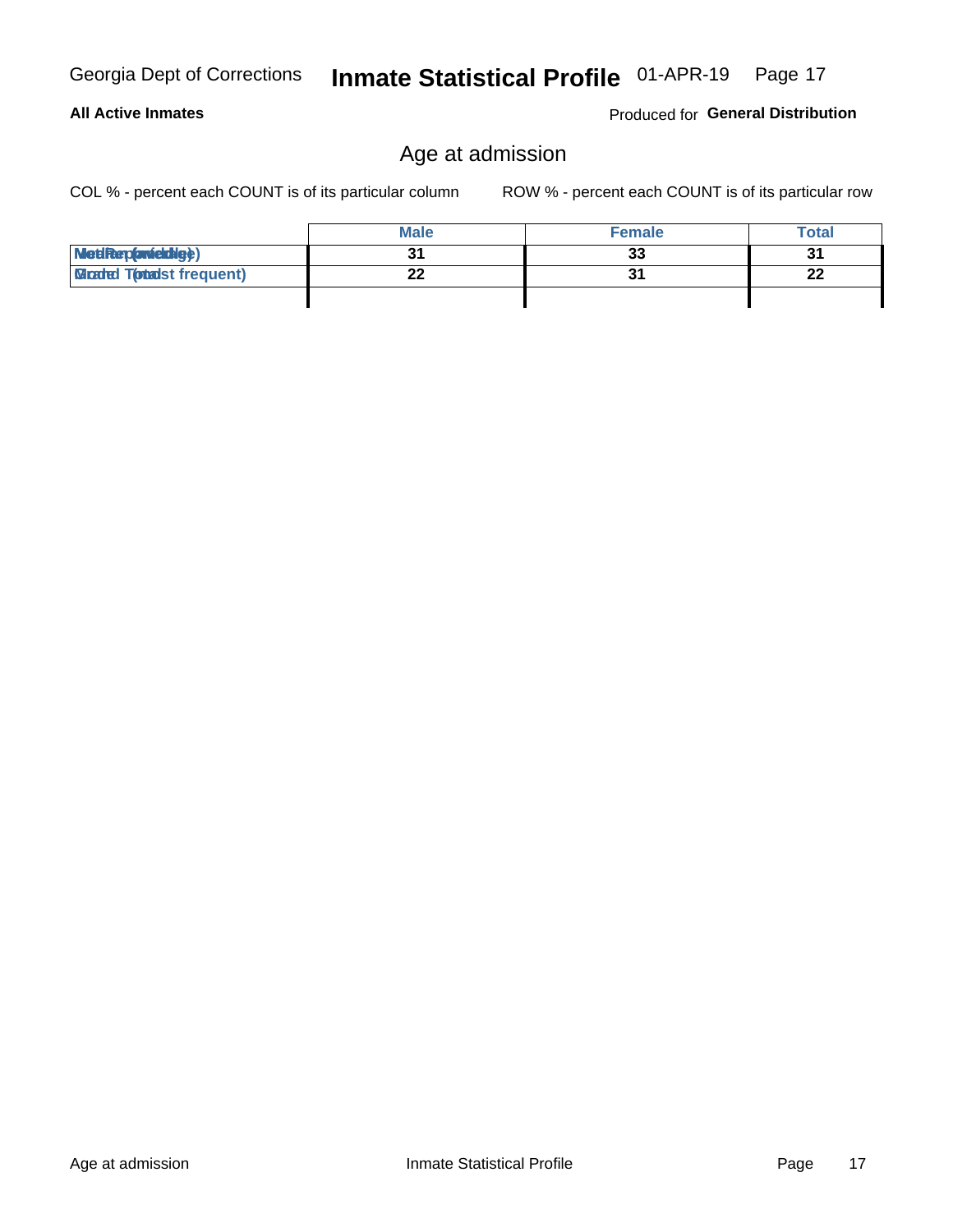#### Inmate Statistical Profile 01-APR-19 Page 20

## **All Active Inmates**

## Produced for General Distribution

# Height, measured at entry to prison

COL % - percent each COUNT is of its particular column

|                         |                  | <b>Male</b> |         |                 | <b>Female</b> |         |                           | <b>Total</b> |
|-------------------------|------------------|-------------|---------|-----------------|---------------|---------|---------------------------|--------------|
| <b>Height</b>           | <b>Count</b>     | Col %       | Row %   | <b>Count</b>    | Col %         | Row %   | <b>Total</b>              | Col %        |
| $\overline{\mathbf{0}}$ | $\overline{557}$ | 1.09%       | 97.89%  | $\overline{12}$ | 0.30%         | 2.11%   | 569                       | 1.03%        |
| 4'00"                   |                  |             |         | 1               | 0.03%         | 100.00% | 1                         | 0.01%        |
| 4'02''                  | 1                | 0.01%       | 50.00%  | 1               | 0.03%         | 50.00%  | $\overline{c}$            | 0.01%        |
| 4'03"                   | 4                | 0.01%       | 100.00% |                 |               |         | 4                         | 0.01%        |
| 4'04"                   | 1                | 0.01%       | 100.00% |                 |               |         | 1                         | 0.01%        |
| 4'05"                   | 1                | 0.01%       | 33.33%  | 2               | 0.05%         | 66.67%  | 3                         | 0.01%        |
| 4'06"                   | 1                | 0.01%       | 100.00% |                 |               |         | 1                         | 0.01%        |
| 4'07"                   | 1                | 0.01%       | 33.33%  | 2               | 0.05%         | 66.67%  | $\ensuremath{\mathsf{3}}$ | 0.01%        |
| 4'08"                   | 8                | 0.02%       | 66.67%  | 4               | 0.10%         | 33.33%  | 12                        | 0.02%        |
| 4'09"                   | $\mathsf 3$      | 0.01%       | 27.27%  | $\bf 8$         | 0.20%         | 72.73%  | 11                        | 0.02%        |
| 4'10''                  | 5                | 0.01%       | 23.81%  | 16              | 0.41%         | 76.19%  | 21                        | 0.04%        |
| 4'11''                  | 17               | 0.03%       | 16.19%  | 88              | 2.23%         | 83.81%  | 105                       | 0.19%        |
| 5'00''                  | 98               | 0.19%       | 38.58%  | 156             | 3.95%         | 61.42%  | 254                       | 0.46%        |
| 5'01"                   | 109              | 0.21%       | 31.78%  | 234             | 5.93%         | 68.22%  | 343                       | 0.62%        |
| 5'02"                   | 284              | 0.56%       | 39.50%  | 435             | 11.02%        | 60.50%  | 719                       | 1.31%        |
| 5'03''                  | 392              | 0.77%       | 45.53%  | 469             | 11.88%        | 54.47%  | 861                       | 1.57%        |
| 5'04"                   | 961              | 1.88%       | 62.32%  | 581             | 14.71%        | 37.68%  | 1,542                     | 2.80%        |
| 5'05"                   | 1,770            | 3.47%       | 79.44%  | 458             | 11.60%        | 20.56%  | 2,228                     | 4.05%        |
| 5'06''                  | 3,517            | 6.89%       | 88.17%  | 472             | 11.95%        | 11.83%  | 3,989                     | 7.25%        |
| 5'07''                  | 4,156            | 8.14%       | 90.78%  | 422             | 10.69%        | 9.22%   | 4,578                     | 8.32%        |
| 5'08''                  | 4,993            | 9.78%       | 96.17%  | 199             | 5.04%         | 3.83%   | 5,192                     | 9.44%        |
| 5'09''                  | 6,457            | 12.65%      | 97.08%  | 194             | 4.91%         | 2.92%   | 6,651                     | 12.09%       |
| 5'10''                  | 5,495            | 10.76%      | 98.48%  | 85              | 2.15%         | 1.52%   | 5,580                     | 10.14%       |
| 5'11"                   | 6,108            | 11.96%      | 98.87%  | 70              | 1.77%         | 1.13%   | 6,178                     | 11.23%       |
| 6'00''                  | 5,690            | 11.15%      | 99.74%  | 15              | 0.38%         | 0.26%   | 5,705                     | 10.37%       |
| 6'01''                  | 4,120            | 8.07%       | 99.64%  | 15              | 0.38%         | 0.36%   | 4,135                     | 7.52%        |
| 6'02"                   | 3,086            | 6.04%       | 99.90%  | 3               | 0.08%         | 0.10%   | 3,089                     | 5.62%        |
| 6'03''                  | 1,668            | 3.27%       | 99.76%  | 4               | 0.10%         | 0.24%   | 1,672                     | 3.04%        |
| 6'04"                   | 899              | 1.76%       | 99.78%  | $\overline{2}$  | 0.05%         | 0.22%   | 901                       | 1.64%        |
| 6'05"                   | 350              | 0.69%       | 100.00% |                 |               |         | 350                       | 0.64%        |
| 6'06"                   | 166              | 0.33%       | 100.00% |                 |               |         | 166                       | 0.30%        |
| 6'07"                   | 53               | 0.10%       | 100.00% |                 |               |         | 53                        | 0.10%        |
| 6'08''                  | 36               | 0.07%       | 100.00% |                 |               |         | 36                        | 0.07%        |
| 6'09''                  | 26               | 0.05%       | 100.00% |                 |               |         | 26                        | 0.05%        |
| 6'10''                  | 7                | 0.01%       | 100.00% |                 |               |         | $\overline{7}$            | 0.01%        |
| 6'11''                  | 7                | 0.01%       | 87.50%  | 1               | 0.03%         | 12.50%  | 8                         | 0.01%        |
| 7'00"                   | 5                | 0.01%       | 100.00% |                 |               |         | 5                         | 0.01%        |
| 7'02"                   | 1                | 0.01%       | 100.00% |                 |               |         | 1                         | 0.01%        |
| 7'03''                  | 1                | 0.01%       | 100.00% |                 |               |         | 1                         | 0.01%        |
| <b>Total Reported</b>   | 51,054           | 100%        | 92.82%  | 3,949           | 100%          | 7.18%   | 55,003                    | 100%         |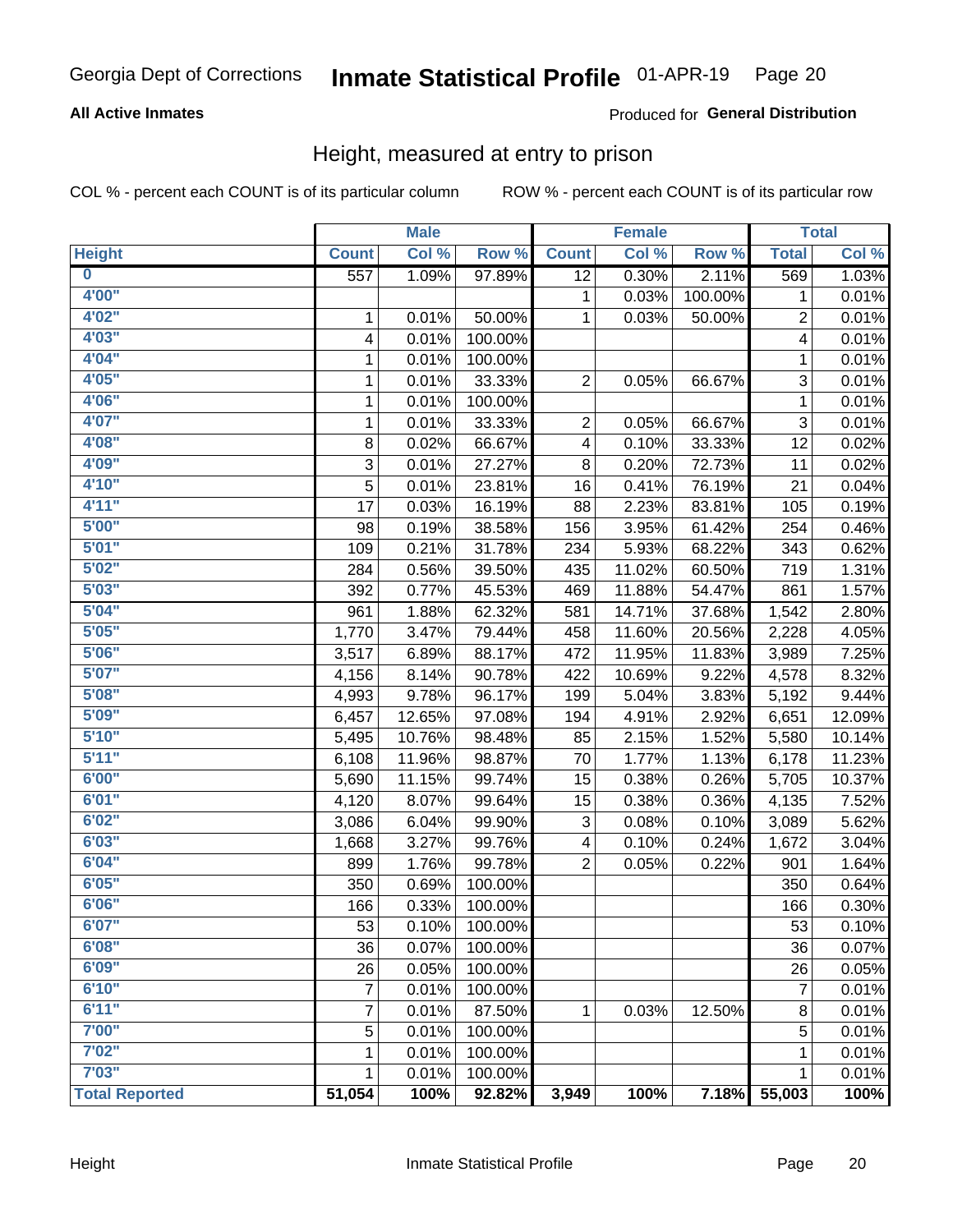# Inmate Statistical Profile 01-APR-19 Page 21

## **All Active Inmates**

Produced for General Distribution

# Height, measured at entry to prison

COL % - percent each COUNT is of its particular column

|                     | <b>Male</b> | Female | Total  |
|---------------------|-------------|--------|--------|
| <b>Not Reported</b> |             |        |        |
| <b>Grand Total</b>  | 51,054      | 3,949  | 55,003 |

| <b>Mean</b> | erage) | 5'10" | 5'05" | <b>CIA AIL</b><br>. . |
|-------------|--------|-------|-------|-----------------------|
|             |        |       |       |                       |
| <b>Mode</b> |        | 5'09" | 5'04" | 5'09"                 |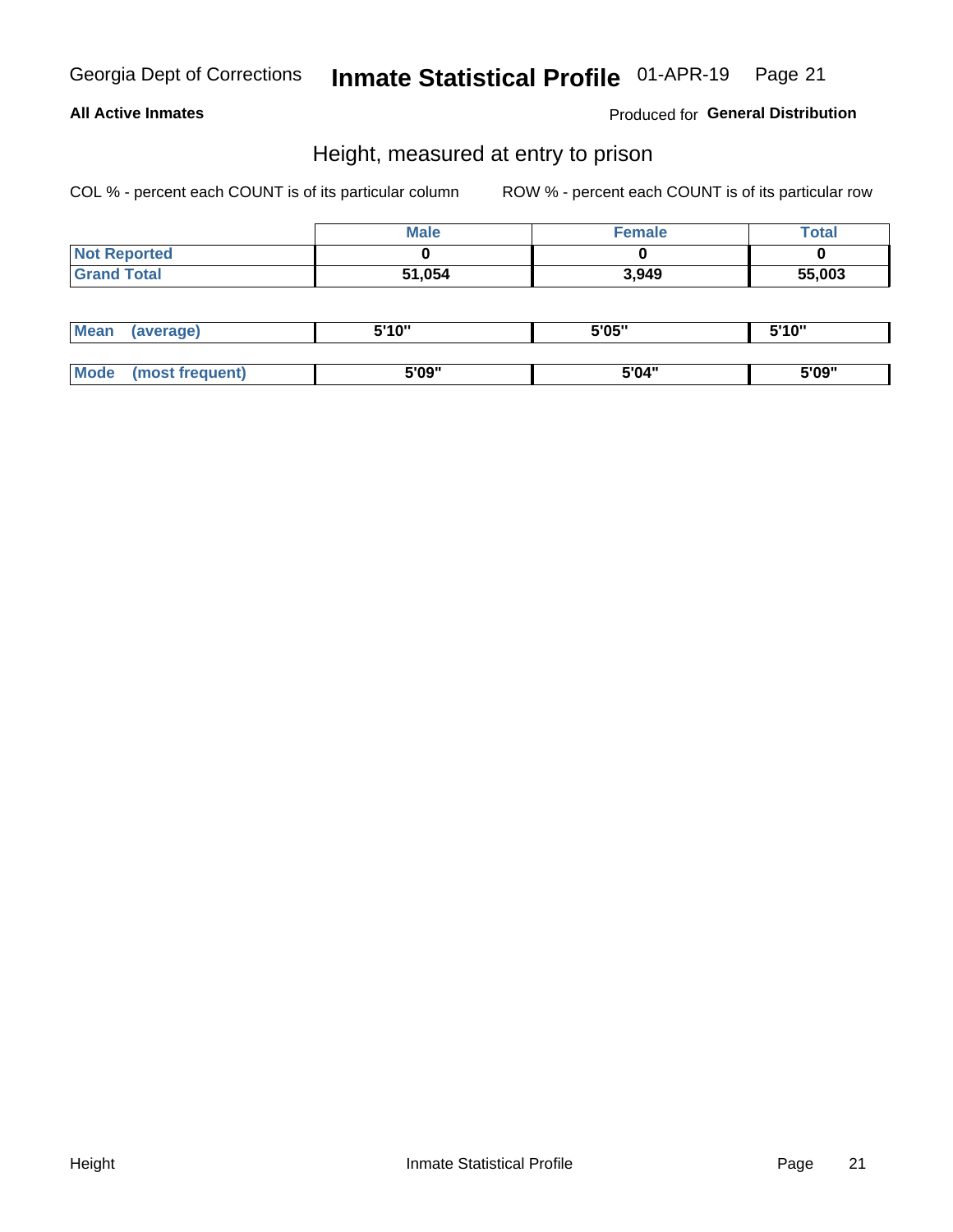#### **Inmate Statistical Profile 01-APR-19** Page 22

**All Active Inmates** 

Produced for General Distribution

# Weight, measured at entry to prison

COL % - percent each COUNT is of its particular column ROW % - percent each COUNT is of its particular row

|                                           |                | <b>Male</b> |         |                | <b>Female</b> |        |                | <b>Total</b> |
|-------------------------------------------|----------------|-------------|---------|----------------|---------------|--------|----------------|--------------|
| Weight                                    | <b>Count</b>   | Col %       | Row %   | <b>Count</b>   | Col %         | Row %  | <b>Total</b>   | Col %        |
| <b>Under 80 pounds</b>                    | 9              | 0.02%       | 90.00%  | 1              | 0.03%         | 10.00% | 10             | 0.02%        |
| <b>90 - 99 pounds</b>                     | $\overline{4}$ | 0.01%       | 33.33%  | 8              | 0.20%         | 66.67% | 12             | 0.02%        |
| 100 - 109 pounds                          | 35             | 0.07%       | 51.47%  | 33             | 0.84%         | 48.53% | 68             | 0.12%        |
| 110 - 119 pounds                          | 136            | 0.27%       | 61.54%  | 85             | 2.16%         | 38.46% | 221            | 0.41%        |
| 120 - 129 pounds                          | 604            | 1.20%       | 72.34%  | 231            | 5.87%         | 27.66% | 835            | 1.53%        |
| 130 - 139 pounds                          | 1,741          | 3.45%       | 83.46%  | 345            | 8.77%         | 16.54% | 2,086          | 3.83%        |
| 140 - 149 pounds                          | 3,520          | 6.97%       | 90.12%  | 386            | 9.81%         | 9.88%  | 3,906          | 7.17%        |
| 150 - 159 pounds                          | 5,244          | 10.38%      | 92.42%  | 430            | 10.93%        | 7.58%  | 5,674          | 10.42%       |
| 160 - 169 pounds                          | 6,724          | 13.31%      | 93.65%  | 456            | 11.59%        | 6.35%  | 7,180          | 13.19%       |
| 170 - 179 pounds                          | 6,283          | 12.44%      | 94.14%  | 391            | 9.94%         | 5.86%  | 6,674          | 12.26%       |
| 180 - 189 pounds                          | 6,512          | 12.89%      | 94.53%  | 377            | 9.58%         | 5.47%  | 6,889          | 12.65%       |
| 190 - 199 pounds                          | 4,354          | 8.62%       | 94.73%  | 242            | 6.15%         | 5.27%  | 4,596          | 8.44%        |
| 200 - 209 pounds                          | 4,108          | 8.13%       | 93.49%  | 286            | 7.27%         | 6.51%  | 4,394          | 8.07%        |
| 210 - 219 pounds                          | 2,968          | 5.88%       | 95.50%  | 140            | 3.56%         | 4.50%  | 3,108          | 5.71%        |
| 220 - 229 pounds                          | 2,481          | 4.91%       | 94.77%  | 137            | 3.48%         | 5.23%  | 2,618          | 4.81%        |
| 230 - 239 pounds                          | 1,611          | 3.19%       | 94.05%  | 102            | 2.59%         | 5.95%  | 1,713          | 3.15%        |
| 240 - 249 pounds                          | 1,276          | 2.53%       | 95.08%  | 66             | 1.68%         | 4.92%  | 1,342          | 2.46%        |
| 250 - 259 pounds                          | 932            | 1.84%       | 94.52%  | 54             | 1.37%         | 5.48%  | 986            | 1.81%        |
| 260 - 269 pounds                          | 573            | 1.13%       | 92.57%  | 46             | 1.17%         | 7.43%  | 619            | 1.14%        |
| 270 - 279 pounds                          | 382            | 0.76%       | 92.94%  | 29             | 0.74%         | 7.06%  | 411            | 0.75%        |
| 280 - 289 pounds                          | 315            | 0.62%       | 93.20%  | 23             | 0.58%         | 6.80%  | 338            | 0.62%        |
| 290 - 299 pounds                          | 167            | 0.33%       | 92.27%  | 14             | 0.36%         | 7.73%  | 181            | 0.33%        |
| 300 - 309 pounds                          | 172            | 0.34%       | 89.12%  | 21             | 0.53%         | 10.88% | 193            | 0.35%        |
| 310 - 319 pounds                          | 81             | 0.16%       | 89.01%  | 10             | 0.25%         | 10.99% | 91             | 0.17%        |
| 320 - 329 pounds                          | 86             | 0.17%       | 94.51%  | 5              | 0.13%         | 5.49%  | 91             | 0.17%        |
| 330 - 339 pounds                          | 48             | 0.10%       | 96.00%  | $\overline{2}$ | 0.05%         | 4.00%  | 50             | 0.09%        |
| 340 - 349 pounds                          | 39             | 0.08%       | 92.86%  | 3              | 0.08%         | 7.14%  | 42             | 0.08%        |
| 350 - 359 pounds                          | 39             | 0.08%       | 82.98%  | 8              | 0.20%         | 17.02% | 47             | 0.09%        |
| 360 - 369 pounds                          | 15             | 0.03%       | 100.00% |                |               |        | 15             | 0.03%        |
| 370 - 379 pounds                          | 15             | 0.03%       | 100.00% |                |               |        | 15             | 0.03%        |
| 380 - 389 pounds                          | 10             | 0.02%       | 90.91%  | 1              | 0.03%         | 9.09%  | 11             | 0.02%        |
| 390 - 399 pounds                          | 5              | 0.01%       | 71.43%  | $\mathbf 2$    | 0.05%         | 28.57% | $\overline{7}$ | 0.01%        |
| 400 pounds and over                       | 28             | 0.06%       | 96.55%  | 1              | 0.03%         | 3.45%  | 29             | 0.05%        |
| <b>Total Reported</b>                     | 50,517         | 100%        | 92.77%  | 3,935          | 100%          | 7.23%  | 54,452         | 100%         |
|                                           |                | 537         |         |                |               |        |                |              |
| <b>Not Reported</b><br><b>Grand Total</b> |                | 51,054      |         |                | 14            |        |                | 551          |
|                                           |                |             |         |                | 3,949         |        |                | 55,003       |
| <b>Mean</b><br>(average)                  |                | 185         |         |                | 174           |        |                | 184          |
| <b>Median (middle)</b>                    |                | 180         |         |                | 169           |        |                | 180          |
| <b>Mode</b><br>(most frequent)            |                | 180         |         |                | 160           |        |                | 180          |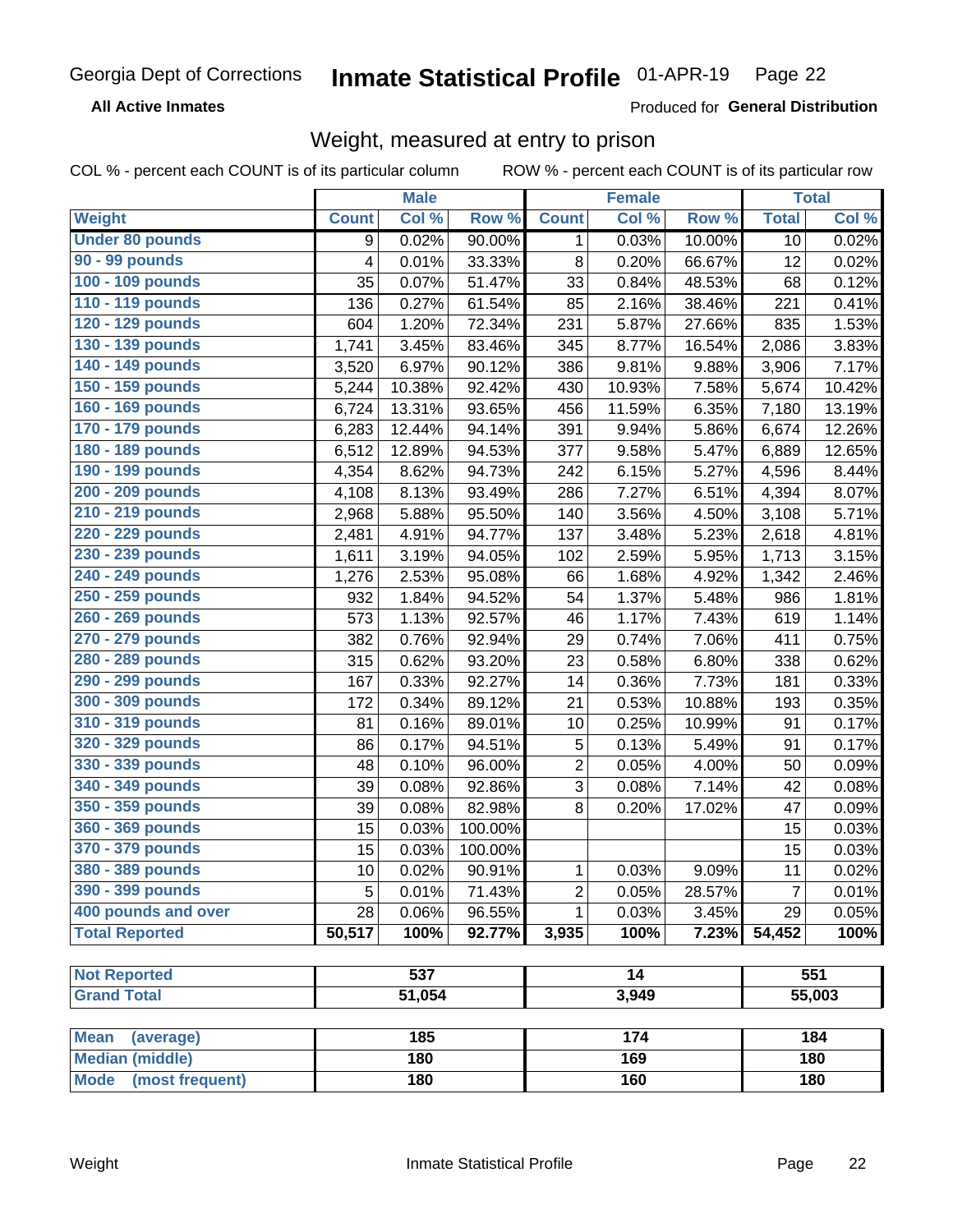#### Inmate Statistical Profile 01-APR-19 Page 23

**All Active Inmates** 

### Produced for General Distribution

# Veterans validated by Veteran's Administration

COL % - percent each COUNT is of its particular column

|                             |                 | <b>Male</b> |                    |    | <b>Female</b> |       |              | <b>Total</b> |
|-----------------------------|-----------------|-------------|--------------------|----|---------------|-------|--------------|--------------|
| <b>Military service</b>     | <b>Count</b>    | Col %       | <b>Row % Count</b> |    | Col %         | Row % | <b>Total</b> | Col %        |
| <b>Others</b><br>0          | 846             | 30.81%      | 96.14%             | 34 | 57.63%        | 3.86% | 880          | 31.37%       |
| <b>Air Force</b>            | 1,112           | 40.50%      | 98.76%             | 14 | 23.73%        | 1.24% | 1,126        | 40.14%       |
| <b>Army</b><br>$\mathbf{2}$ | 150             | 5.46%       | 98.68%             | 2  | 3.39%         | 1.32% | 152          | 5.42%        |
| <b>Navy</b><br>3            | 361             | 13.15%      | 98.63%             | 5  | 8.47%         | 1.37% | 366          | 13.05%       |
| <b>Marines</b><br>4         | 12 <sup>2</sup> | .44%        | 100.00%            |    |               |       | 12           | .43%         |
| <b>Coast Guard</b><br>5.    | 265             | 9.65%       | 98.51%             | 4  | 6.78%         | 1.49% | 269          | 9.59%        |
| <b>Total Reported</b>       | 2,746           | 100%        | 97.90%             | 59 | 100%          | 2.10% | 2,805        | 100%         |

| <b>ported</b><br><b>Not</b> | 48,308 | 3,890 | 52,198 |
|-----------------------------|--------|-------|--------|
| <b>otal</b>                 | ,054   | 3,949 | 55,003 |

|  |  | <b>Mode (most frequent)</b> | <b>Force</b><br>Aır | วthers | orce |
|--|--|-----------------------------|---------------------|--------|------|
|--|--|-----------------------------|---------------------|--------|------|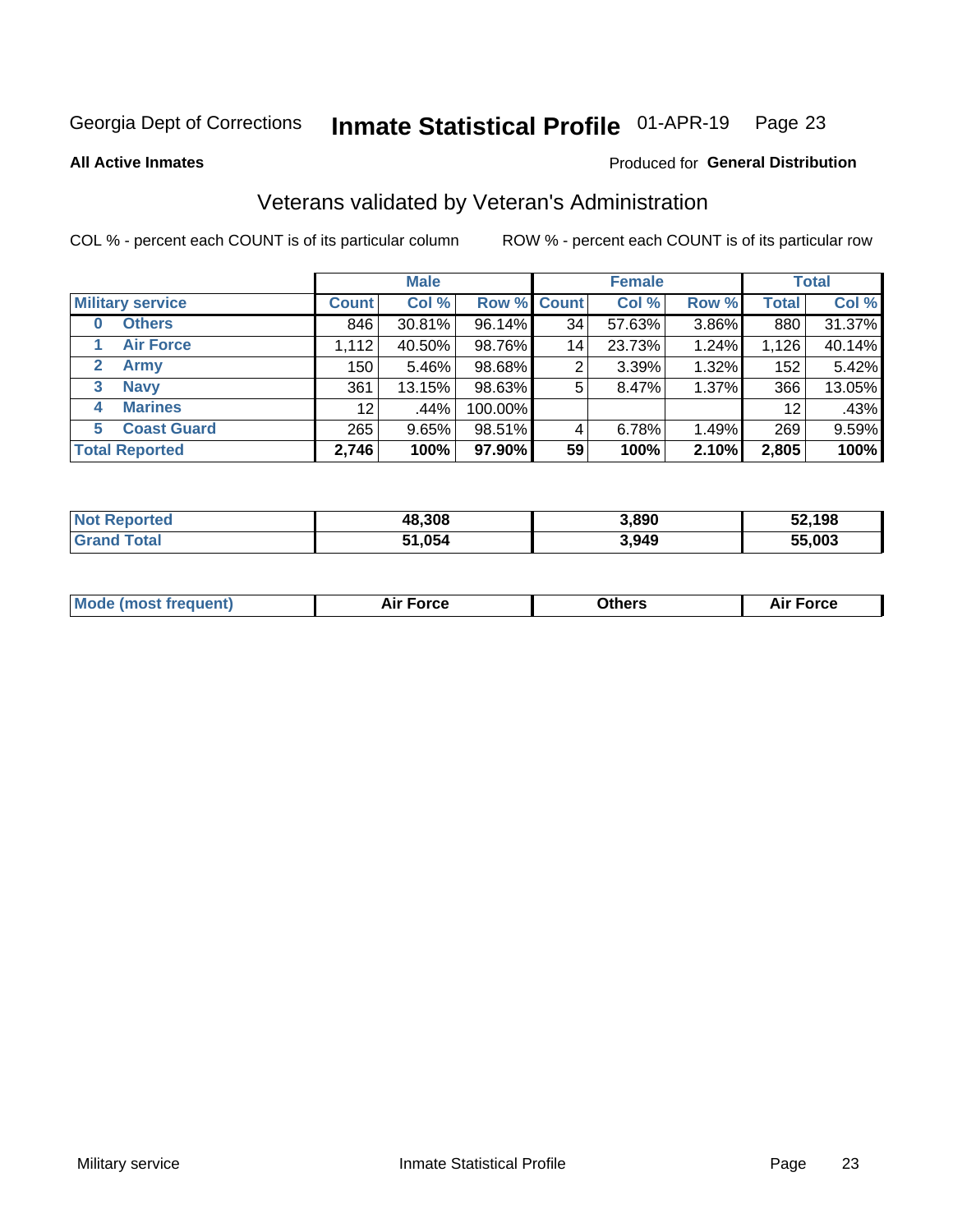#### Inmate Statistical Profile 01-APR-19 Page 24

**All Active Inmates** 

### Produced for General Distribution

# Type of admission to prison

COL % - percent each COUNT is of its particular column

|    |                                  |                 | <b>Male</b> |                    |     | <b>Female</b> |        |              | <b>Total</b> |
|----|----------------------------------|-----------------|-------------|--------------------|-----|---------------|--------|--------------|--------------|
|    | <b>Type of Admission</b>         | <b>Count</b>    | Col %       | <b>Row % Count</b> |     | Col %         | Row %  | <b>Total</b> | Col %        |
| 4  | <b>Completed Diagnostics</b>     | 1               | .01%        | 100.00%            |     |               |        |              | .01%         |
| 16 | <b>Population Redistribution</b> | 5               | .01%        | 100.00%            |     |               |        | 5            | .01%         |
| 27 | <b>Boot Camp Plus</b>            |                 | .01%        | 100.00%            |     |               |        |              | .01%         |
| 28 | <b>Initial Assignment</b>        | 10 <sup>1</sup> | .02%        | 100.00%            |     |               |        | 10           | .02%         |
| 52 | <b>New Sentence</b>              | 39,942          | 78.25%      | 92.90% 3,054       |     | 77.34%        | 7.10%  | 42,996       | 78.19%       |
| 53 | <b>Probation Rev Partial</b>     | 2,665           | 5.22%       | 91.14%             | 259 | 6.56%         | 8.86%  | 2,924        | 5.32%        |
| 54 | <b>Probation Rev Remainder</b>   | 3,683           | 7.22%       | 89.98%             | 410 | 10.38%        | 10.02% | 4,093        | 7.44%        |
| 55 | <b>Parole Rev New Sentence</b>   | 2,879           | 5.64%       | 95.33%             | 141 | 3.57%         | 4.67%  | 3,020        | 5.49%        |
| 56 | <b>Parole Rev No New</b>         | 1,790           | 3.51%       | 95.47%             | 85  | 2.15%         | 4.53%  | 1,875        | 3.41%        |
|    | <b>Sentence</b>                  |                 |             |                    |     |               |        |              |              |
| 57 | <b>Released In Error</b>         | 13              | .03%        | 100.00%            |     |               |        | 13           | .02%         |
| 65 | <b>Return Appeal/Bond</b>        | 2               | .01%        | 100.00%            |     |               |        | 2            | .01%         |
| 67 | <b>Admit Fm Other Cust</b>       | 5               | .01%        | 100.00%            |     |               |        | 5            | .01%         |
| 69 | <b>New Sent/Par Rev Pnd</b>      | 3               | .01%        | 100.00%            |     |               |        | 3            | .01%         |
| 70 | <b>Life W/O Parole</b>           | 14              | .03%        | 100.00%            |     |               |        | 14           | .03%         |
| 72 | <b>Par Rev/Rsn Unknown</b>       | 22              | .04%        | 100.00%            |     |               |        | 22           | .04%         |
| 76 | <b>Par Rev/Revoc Center</b>      | 1               | .01%        | 100.00%            |     |               |        |              | .01%         |
| 82 | <b>Unknown</b>                   | 6               | .01%        | 100.00%            |     |               |        | 6            | .01%         |
|    | <b>Total Reported</b>            | 51,042          | 100%        | 92.82% 3,949       |     | 100%          | 7.18%  | 54,991       | 100%         |

| <b>Not</b><br><b>Reported</b> |        |       | . .    |
|-------------------------------|--------|-------|--------|
| $\mathsf{Total}$<br>Grar      | 51.054 | 3.949 | 55.003 |

| <b>Mode (most frequent)</b> | New Sentence | <b>New Sentence</b> | <b>New Sentence</b> |
|-----------------------------|--------------|---------------------|---------------------|
|                             |              |                     |                     |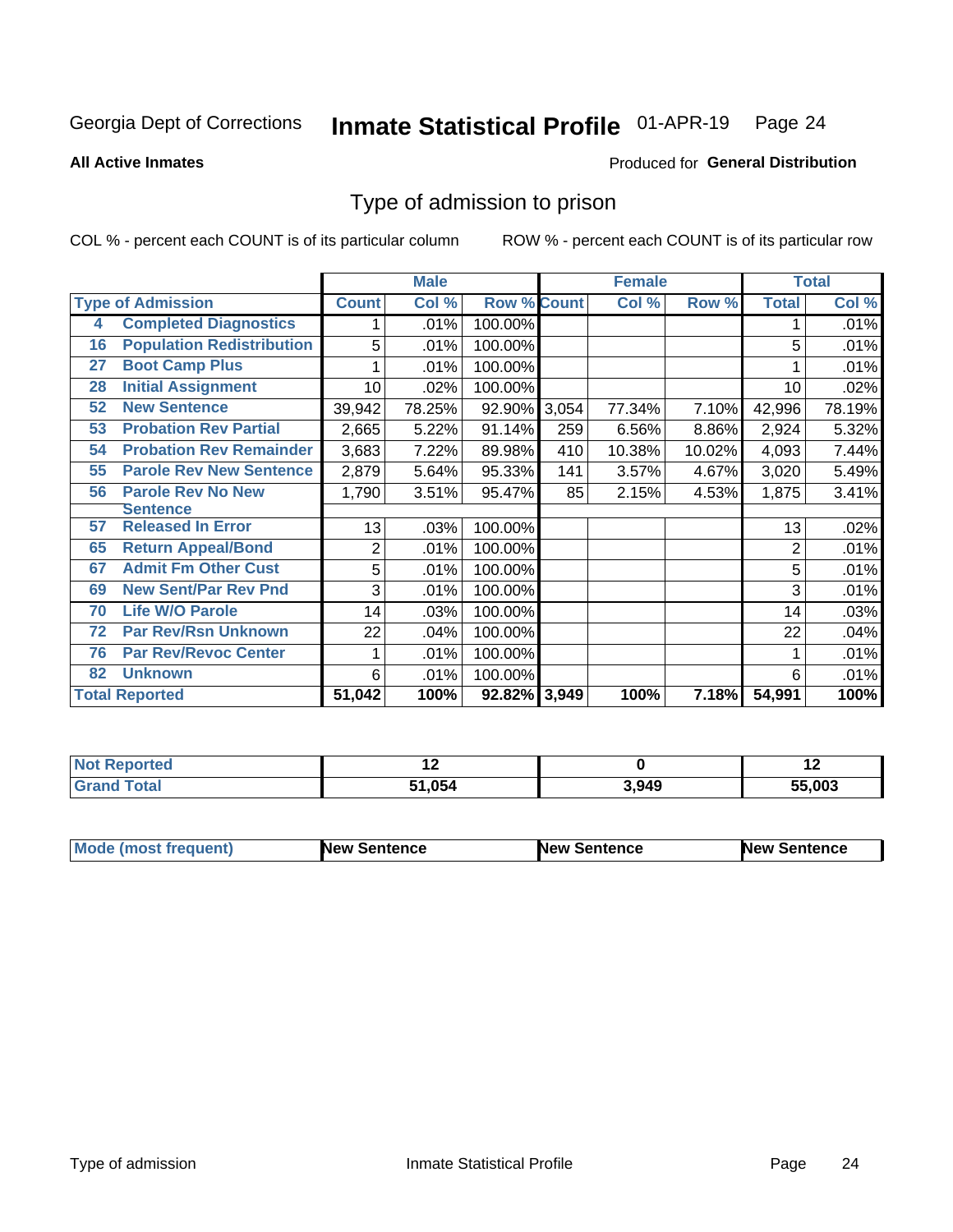# Inmate Statistical Profile 01-APR-19 Page 25

**All Active Inmates** 

### Produced for General Distribution

# Current / last supervision level

COL % - percent each COUNT is of its particular column

|                        |              | <b>Male</b> |                    |       | <b>Female</b> |          |        | <b>Total</b> |
|------------------------|--------------|-------------|--------------------|-------|---------------|----------|--------|--------------|
| <b>Security Status</b> | <b>Count</b> | Col %       | <b>Row % Count</b> |       | Col %         | Row %    | Total  | Col %        |
| 3 Minimum              | 3,880        | $7.60\%$    | 70.30%             | 1,639 | 41.50%        | 29.70%   | 5,519  | $10.04\%$    |
| 4 Medium               | 37,062       | 72.61%      | 94.58%             | 2,125 | $53.81\%$     | $5.42\%$ | 39,187 | 71.26%       |
| 5 Close                | 10.101       | $19.79\%$   | 98.20%             | 185   | 4.68%         | $1.80\%$ | 10,286 | 18.70%       |
| <b>Total Reported</b>  | 51,043       | 100%        | 92.82%             | 3,949 | 100%          | $7.18\%$ | 54,992 | 100%         |

| <b>Still being diagnosed</b> |        |       |        |
|------------------------------|--------|-------|--------|
| <b>Not Reported</b>          |        |       |        |
| <b>Grand Total</b>           | 51,054 | 3.949 | 55,003 |

| M | м | M | - - - -<br>м |
|---|---|---|--------------|
|   |   |   |              |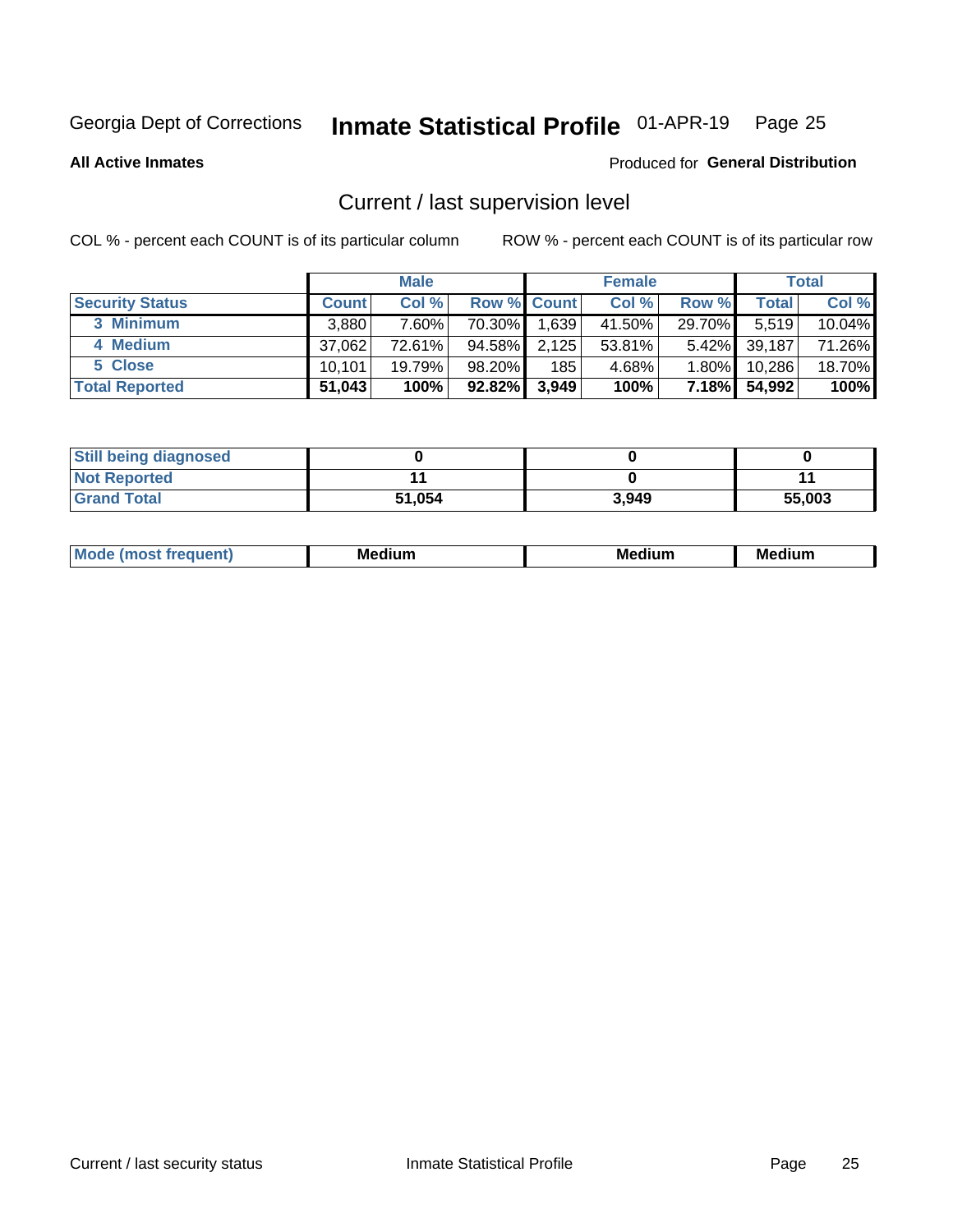#### Inmate Statistical Profile 01-APR-19 Page 26

**All Active Inmates** 

### Produced for General Distribution

# Current / last type of institution

COL % - percent each COUNT is of its particular column

|                                   |              | <b>Male</b> |             |       | <b>Female</b> |         |              | <b>Total</b> |
|-----------------------------------|--------------|-------------|-------------|-------|---------------|---------|--------------|--------------|
| <b>Type of Institution</b>        | <b>Count</b> | Col %       | Row % Count |       | Col %         | Row %   | <b>Total</b> | Col %        |
| <b>County Ci</b>                  | 4,893        | $9.64\%$    | 99.98%      |       | .03%          | .02%    | 4,894        | 8.95%        |
| <b>Probation Detention Center</b> |              | .01%        | 100.00%     |       |               |         |              | .01%         |
| <b>State Prison</b>               | 35,678       | 70.29%      | 90.64%      | 3,686 | 93.36%        | 9.36%   | 39,364       | 71.95%       |
| <b>Transitional Center</b>        | 2,163        | 4.26%       | 90.13%      | 237   | $6.00\%$      | 9.88%   | 2,400        | 4.39%        |
| <b>Private Prison</b>             | 8,016        | 15.79%      | 100.00%     |       |               |         | 8,016        | 14.65%       |
| <b>County Jail</b>                |              | .01%        | 100.00%     |       |               |         |              | .01%         |
| <b>Rsat - Center</b>              |              |             |             | 23    | .58%          | 100.00% | 23           | .04%         |
| <b>State Hospital</b>             | 3            | .01%        | 75.00%      |       | .03%          | 25.00%  | 4            | .01%         |
| <b>Total Reported</b>             | 50,761       | 100%        | 92.78%      | 3,948 | 100%          | 7.22%   | 54,709       | 100%         |

| oorted<br><b>NOT</b> |        |       |        |
|----------------------|--------|-------|--------|
| `otal<br><b>Gret</b> | 50,761 | 3,948 | 54,709 |

| Mode (most frequent) | <b>State Prison</b> | <b>State Prison</b> | <b>State Prisonl</b> |
|----------------------|---------------------|---------------------|----------------------|
|                      |                     |                     |                      |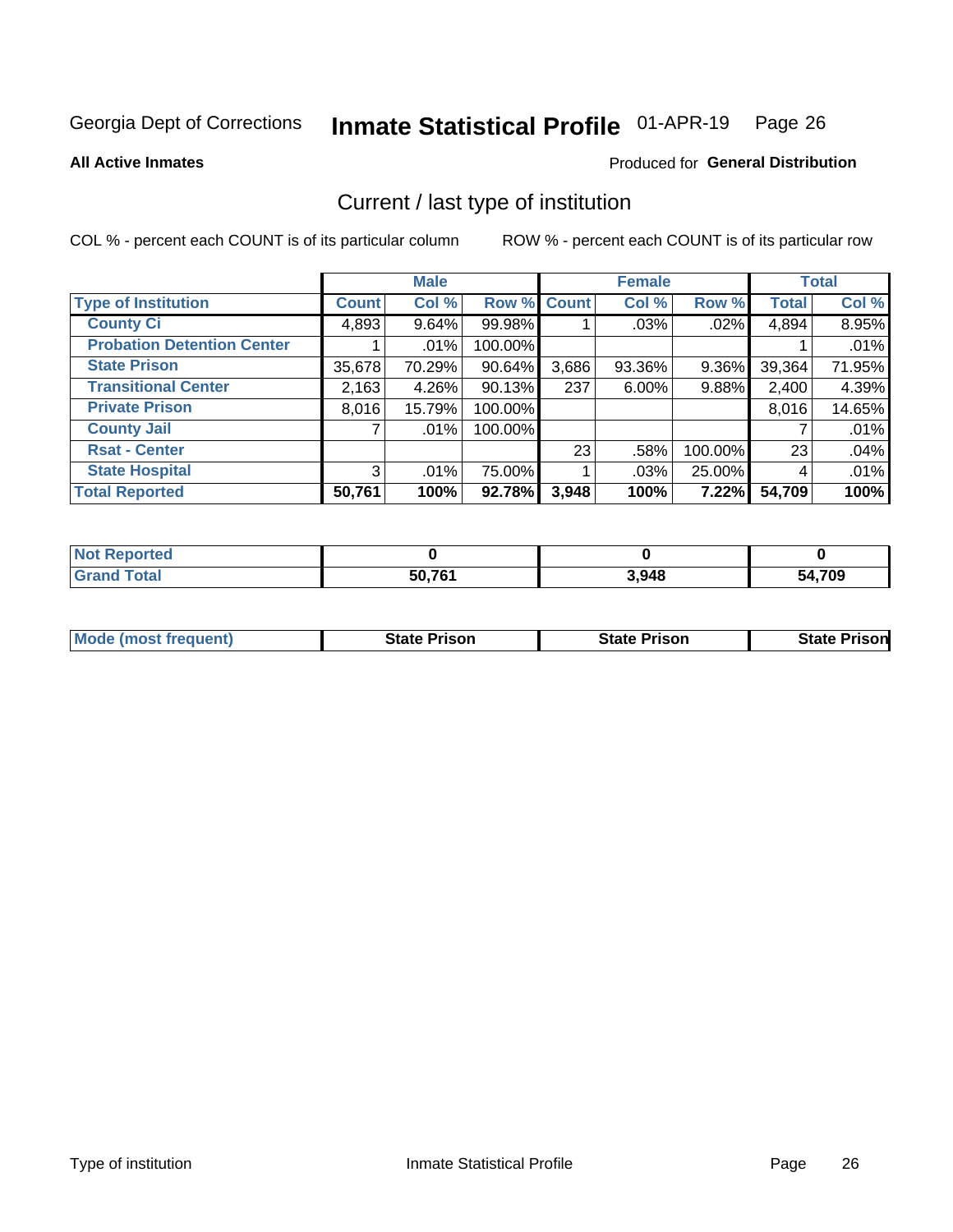#### Inmate Statistical Profile 01-APR-19 Page 27

Produced for General Distribution

#### **All Active Inmates**

# Institution type - transitional centers

COL % - percent each COUNT is of its particular column

|                                          |              | <b>Male</b> |         |                | <b>Female</b> |         |              | <b>Total</b> |
|------------------------------------------|--------------|-------------|---------|----------------|---------------|---------|--------------|--------------|
| <b>Institution Type - Trans. Centers</b> | <b>Count</b> | Col %       | Row %   | <b>Count</b>   | Col %         | Row %   | <b>Total</b> | Col %        |
| <b>Albany Tc</b>                         | 156          | 6.63%       | 100.00% |                |               |         | 156          | 5.79%        |
| <b>Arrendale State Prison</b>            |              |             |         | 106            | 30.90%        | 100.00% | 106          | 3.93%        |
| <b>Atlanta Tc</b>                        | 273          | 11.60%      | 100.00% |                |               |         | 273          | 10.13%       |
| <b>Augusta Tc</b>                        | 227          | 9.65%       | 100.00% |                |               |         | 227          | 8.42%        |
| <b>Bacon Tc</b>                          | 50           | 2.12%       | 100.00% |                |               |         | 50           | 1.85%        |
| <b>Charles D. Hudson Tc</b>              | 149          | 6.33%       | 100.00% |                |               |         | 149          | 5.53%        |
| <b>Clayton Tc</b>                        | 379          | 16.11%      | 100.00% |                |               |         | 379          | 14.06%       |
| <b>Coastal Tc</b>                        | 261          | 11.09%      | 100.00% |                |               |         | 261          | 9.68%        |
| <b>Columbus Tc</b>                       | 138          | 5.86%       | 100.00% |                |               |         | 138          | 5.12%        |
| <b>Macon Tc</b>                          | 157          | 6.67%       | 100.00% |                |               |         | 157          | 5.82%        |
| <b>Macon Womens Tc</b>                   |              |             |         | $\overline{2}$ | .58%          | 100.00% | 2            | .07%         |
| <b>Metro Tc</b>                          |              |             |         | 235            | 68.51%        | 100.00% | 235          | 8.72%        |
| <b>Phillips State Prison</b>             | 190          | 8.07%       | 100.00% |                |               |         | 190          | 7.05%        |
| <b>Savannah Mens Tc</b>                  | 1            | .04%        | 100.00% |                |               |         |              | .04%         |
| <b>Smith Tc</b>                          | 210          | 8.92%       | 100.00% |                |               |         | 210          | 7.79%        |
| <b>Valdosta Tc</b>                       | 162          | 6.88%       | 100.00% |                |               |         | 162          | 6.01%        |
| <b>Total Reported</b>                    | 2,353        | 100%        | 87.28%  | 343            | 100%          | 12.72%  | 2,696        | 100%         |

| Reported<br>NOT. |       |     |       |
|------------------|-------|-----|-------|
| <b>Total</b>     | 2,353 | J4J | 2,696 |

| Mode (most frequent) | <b>Clayton Tc</b> | Metro Tc | <b>Clayton Tc</b> |
|----------------------|-------------------|----------|-------------------|
|                      |                   |          |                   |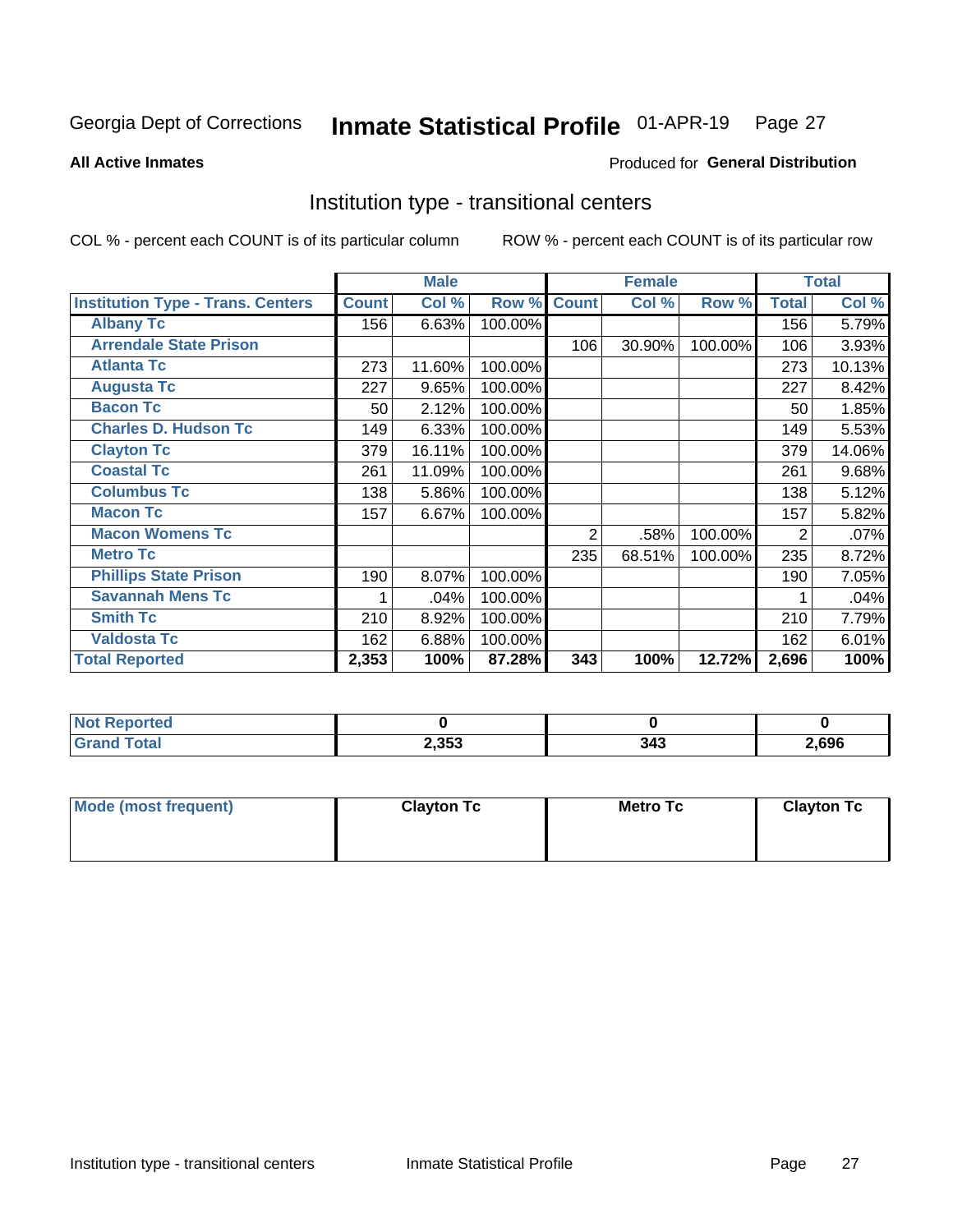# Inmate Statistical Profile 01-APR-19 Page 28

#### **All Active Inmates**

### Produced for General Distribution

## Institution type - county prisons

COL % - percent each COUNT is of its particular column

|                                          |                | <b>Male</b> |         |              | <b>Female</b> |       |                | <b>Total</b> |
|------------------------------------------|----------------|-------------|---------|--------------|---------------|-------|----------------|--------------|
| <b>Institution Type - County Prisons</b> | <b>Count</b>   | Col %       | Row %   | <b>Count</b> | Col %         | Row % | <b>Total</b>   | Col %        |
| <b>Adoc</b>                              | 6              | .12%        | 100.00% |              |               |       | 6              | .12%         |
| <b>Baldwin County Ci</b>                 | 1              | .02%        | 100.00% |              |               |       | 1              | .02%         |
| <b>Bulloch County Ci</b>                 | 118            | 2.41%       | 100.00% |              |               |       | 118            | 2.41%        |
| <b>Carroll County Ci</b>                 | 245            | 5.01%       | 100.00% |              |               |       | 245            | 5.01%        |
| <b>Clarke County Ci</b>                  | 152            | 3.11%       | 100.00% |              |               |       | 152            | 3.11%        |
| <b>Clayton County Ci</b>                 | 260            | 5.31%       | 100.00% |              |               |       | 260            | 5.31%        |
| <b>Colquitt County Ci</b>                | 191            | 3.90%       | 100.00% |              |               |       | 191            | 3.90%        |
| <b>Coweta County Ci</b>                  | 226            | 4.62%       | 100.00% |              |               |       | 226            | 4.62%        |
| <b>Decatur County Ci</b>                 | 198            | 4.05%       | 100.00% |              |               |       | 198            | 4.05%        |
| <b>Effingham County Ci</b>               | 196            | 4.01%       | 100.00% |              |               |       | 196            | 4.00%        |
| <b>Floyd County Ci</b>                   | 439            | 8.97%       | 100.00% |              |               |       | 439            | 8.97%        |
| <b>Fulton County Ci</b>                  | 8              | .16%        | 100.00% |              |               |       | $\,8\,$        | .16%         |
| <b>Gilmer County Ci</b>                  | 3              | .06%        | 100.00% |              |               |       | 3              | .06%         |
| <b>Grady County Ci</b>                   | $\overline{2}$ | .04%        | 100.00% |              |               |       | $\overline{2}$ | .04%         |
| <b>Gwinnett County Ci</b>                | 223            | 4.56%       | 100.00% |              |               |       | 223            | 4.56%        |
| <b>Hall County Ci</b>                    | 171            | 3.49%       | 100.00% |              |               |       | 171            | 3.49%        |
| <b>Hancock County Ci</b>                 | 1              | .02%        | 100.00% |              |               |       | 1              | .02%         |
| <b>Harris County Ci</b>                  | 148            | 3.02%       | 100.00% |              |               |       | 148            | 3.02%        |
| <b>Hart County Ci</b>                    | 4              | .08%        | 100.00% |              |               |       | 4              | .08%         |
| <b>Jackson County Ci</b>                 | 150            | 3.07%       | 100.00% |              |               |       | 150            | 3.06%        |
| <b>Jefferson County Ci</b>               | 184            | 3.76%       | 100.00% |              |               |       | 184            | 3.76%        |
| <b>Meriwether County Ci</b>              | 3              | .06%        | 100.00% |              |               |       | 3              | .06%         |
| <b>Miller County Ci</b>                  | 1              | .02%        | 100.00% |              |               |       | 1              | .02%         |
| <b>Mitchell County Ci</b>                | 140            | 2.86%       | 100.00% |              |               |       | 140            | 2.86%        |
| <b>Morgan County Ci</b>                  | 1              | .02%        | 100.00% |              |               |       | 1              | .02%         |
| <b>Muscogee County Ci</b>                | 531            | 10.85%      | 100.00% |              |               |       | 531            | 10.85%       |
| <b>Richmond County Ci</b>                | 241            | 4.93%       | 100.00% |              |               |       | 241            | 4.92%        |
| <b>Screven County Ci</b>                 | 147            | 3.00%       | 100.00% |              |               |       | 147            | 3.00%        |
| <b>Spalding County Ci</b>                | 390            | 7.97%       | 100.00% |              |               |       | 390            | 7.97%        |
| <b>Stewart County Ci</b>                 | $\overline{2}$ | .04%        | 100.00% |              |               |       | $\overline{2}$ | .04%         |
| <b>Sumter County Ci</b>                  | 354            | 7.23%       | 100.00% |              |               |       | 354            | 7.23%        |
| <b>Terrell County Ci</b>                 | 143            | 2.92%       | 100.00% |              |               |       | 143            | 2.92%        |
| <b>Thomas County Ci</b>                  | 3              | .06%        | 100.00% |              |               |       | 3              | .06%         |
| <b>Tift County Ci</b>                    | 3              | .06%        | 100.00% |              |               |       | 3              | .06%         |
| <b>Upson County Ci</b>                   | 1              | .02%        | 100.00% |              |               |       | 1              | .02%         |
| <b>Walker County Ci</b>                  | 3              | .06%        | 100.00% |              |               |       | 3              | .06%         |
| <b>Walton County Ci</b>                  | $\overline{2}$ | .04%        | 100.00% |              |               |       | $\overline{2}$ | .04%         |
| <b>Wilkes County Ci</b>                  | $\mathbf{1}$   | .02%        | 100.00% |              |               |       | $\mathbf{1}$   | .02%         |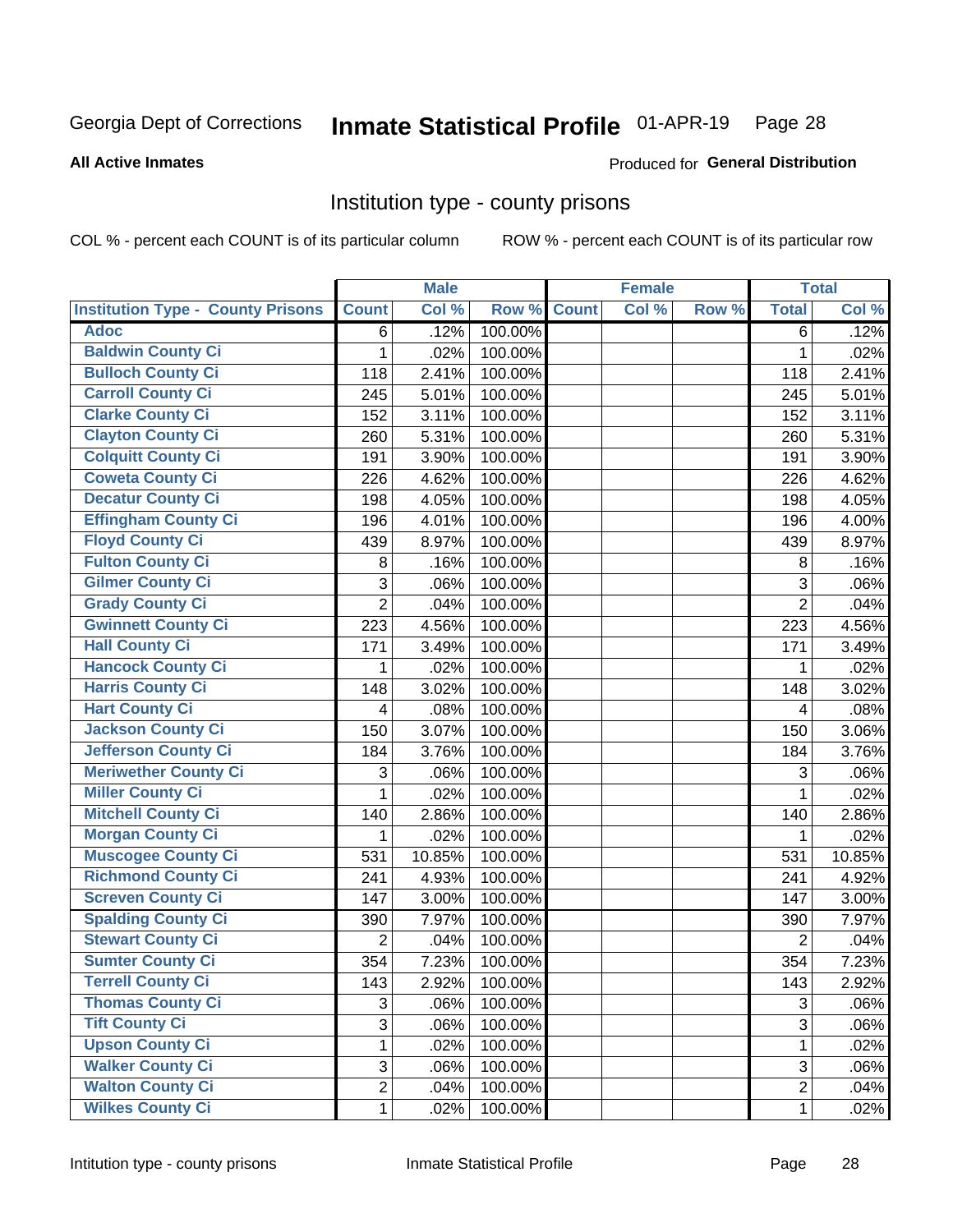# Inmate Statistical Profile 01-APR-19 Page 29

**All Active Inmates** 

Produced for General Distribution

## Institution type - county prisons

COL % - percent each COUNT is of its particular column

|                                                |       | <b>Male</b> |                    | <b>Female</b> |         |       | <b>Total</b> |
|------------------------------------------------|-------|-------------|--------------------|---------------|---------|-------|--------------|
| <b>Institution Type - County Prisons Count</b> |       | Col %       | <b>Row % Count</b> | Col%          | Row %   | Total | Col %        |
| <b>Womens Ci</b>                               |       |             |                    | $ 100.00\% $  | 100.00% |       | $.02\%$      |
| <b>Worth County Ci</b>                         |       | $.02\%$     | 100.00%            |               |         |       | .02% l       |
| <b>Total Reported</b>                          | 4,893 | 100%        | $99.98\%$          | 100%          | $.02\%$ | 4,894 | 100%         |

| <b>Not Reported</b> |       |       |
|---------------------|-------|-------|
| <b>Grand Total</b>  | 4,893 | 4,894 |

| Mode (most frequent) | <b>Muscogee County Ci</b> | <b>Womens Ci</b> Muscogee County |
|----------------------|---------------------------|----------------------------------|
|----------------------|---------------------------|----------------------------------|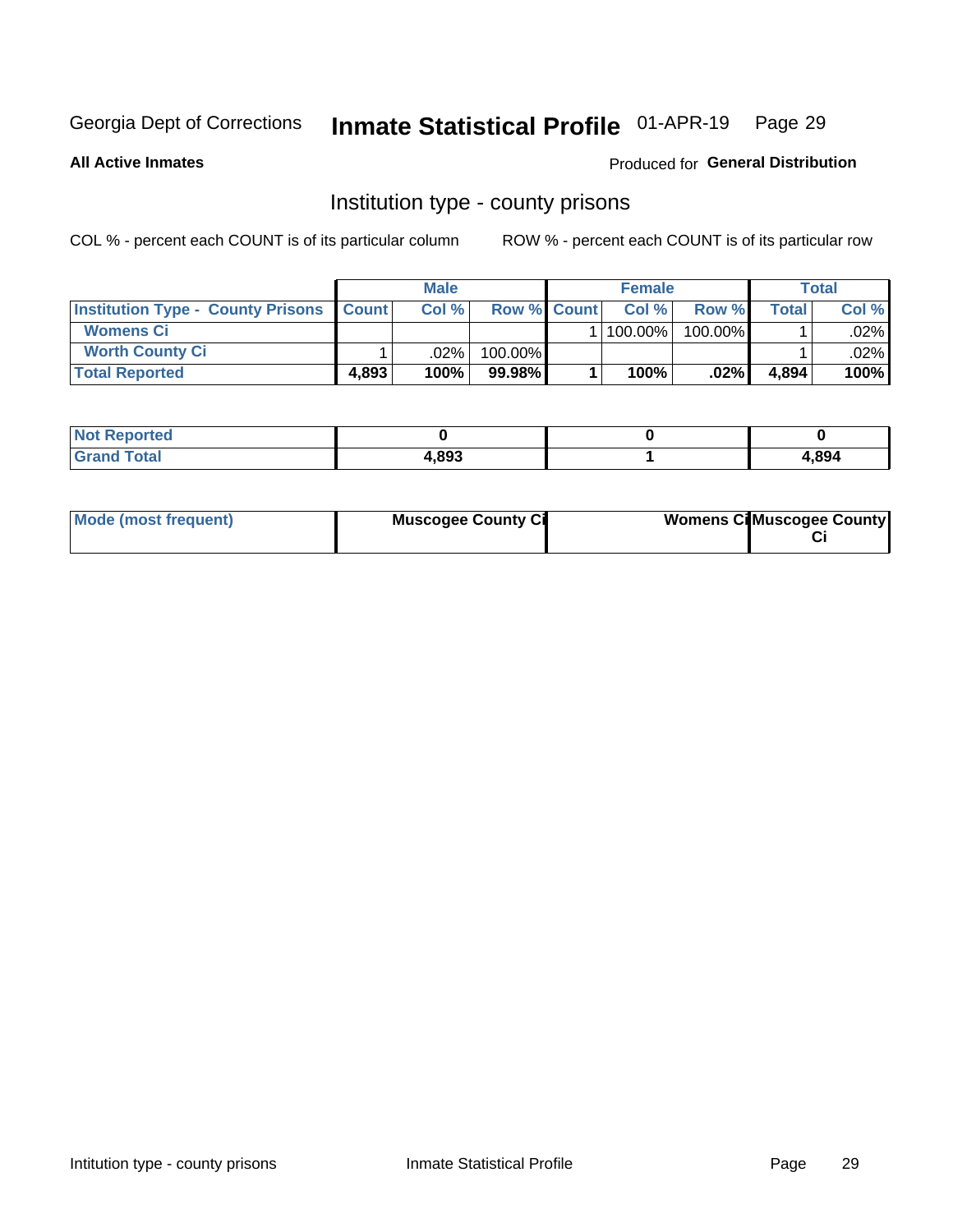#### Inmate Statistical Profile 01-APR-19 Page 30

#### **All Active Inmates**

### Produced for General Distribution

## Institution type - state prisons

COL % - percent each COUNT is of its particular column

|                                         |              | <b>Male</b> |         |              | <b>Female</b> |         | <b>Total</b> |       |
|-----------------------------------------|--------------|-------------|---------|--------------|---------------|---------|--------------|-------|
| <b>Institution Type - State Prisons</b> | <b>Count</b> | Col %       | Row %   | <b>Count</b> | Col %         | Row %   | <b>Total</b> | Col % |
| <b>Arrendale State Prison</b>           |              |             |         | 1,639        | 44.47%        | 100.00% | 1,639        | 4.16% |
| <b>Augusta State Med. Prison</b>        | 1,201        | 3.37%       | 99.92%  | 1.           | .03%          | .08%    | 1,202        | 3.05% |
| <b>Autry State Prison</b>               | 1,614        | 4.52%       | 100.00% |              |               |         | 1,614        | 4.10% |
| <b>Baldwin State Prison</b>             | 958          | 2.69%       | 100.00% |              |               |         | 958          | 2.43% |
| <b>Burruss Correctional Training</b>    | 684          | 1.92%       | 100.00% |              |               |         | 684          | 1.74% |
| <b>Ctr</b>                              |              |             |         |              |               |         |              |       |
| <b>Calhoun State Prison</b>             | 1,630        | 4.57%       | 100.00% |              |               |         | 1,630        | 4.14% |
| <b>Central State Prison</b>             | 1,143        | 3.20%       | 100.00% |              |               |         | 1,143        | 2.90% |
| <b>Chatham State Prison</b>             | 5            | .01%        | 100.00% |              |               |         | 5            | .01%  |
| <b>Coastal State Prison</b>             | 1,764        | 4.94%       | 100.00% |              |               |         | 1,764        | 4.48% |
| <b>Dodge State Prison</b>               | 1,221        | 3.42%       | 100.00% |              |               |         | 1,221        | 3.10% |
| <b>Dooly State Prison</b>               | 1,683        | 4.72%       | 100.00% |              |               |         | 1,683        | 4.28% |
| <b>Emanuel Womens Facility</b>          |              |             |         | 417          | 11.31%        | 100.00% | 417          | 1.06% |
| <b>Ga Diag Class Prison</b>             | 3,171        | 8.89%       | 99.97%  | $\mathbf 1$  | .03%          | .03%    | 3,172        | 8.06% |
| <b>Ga State Prison</b>                  | 1,388        | 3.89%       | 100.00% |              |               |         | 1,388        | 3.53% |
| <b>Hancock State Prison</b>             | 1,149        | 3.22%       | 100.00% |              |               |         | 1,149        | 2.92% |
| <b>Hays State Prison</b>                | 1,024        | 2.87%       | 100.00% |              |               |         | 1,024        | 2.60% |
| <b>Helms Facility</b>                   | 19           | .05%        | 55.88%  | 15           | .41%          | 44.12%  | 34           | .09%  |
| <b>Johnson State Prison</b>             | 1,498        | 4.20%       | 100.00% |              |               |         | 1,498        | 3.81% |
| <b>Lee State Prison</b>                 | 740          | 2.07%       | 100.00% |              |               |         | 740          | 1.88% |
| <b>Long Unit</b>                        | 190          | .53%        | 100.00% |              |               |         | 190          | .48%  |
| <b>Lowndes Unit</b>                     | 5            | .01%        | 100.00% |              |               |         | 5            | .01%  |
| <b>Macon State Prison</b>               | 1,687        | 4.73%       | 100.00% |              |               |         | 1,687        | 4.29% |
| <b>Metro Reentry Facility</b>           | 319          | .89%        | 100.00% |              |               |         | 319          | .81%  |
| <b>Metro State Prison (W)</b>           |              |             |         | 1            | .03%          | 100.00% | 1            | .01%  |
| <b>Montgomery State Prison</b>          | 401          | 1.12%       | 100.00% |              |               |         | 401          | 1.02% |
| <b>Phillips State Prison</b>            | 1,062        | 2.98%       | 100.00% |              |               |         | 1,062        | 2.70% |
| <b>Pulaski State Prison</b>             |              |             |         | 1,166        | 31.63%        | 100.00% | 1,166        | 2.96% |
| <b>Putnam State Prison</b>              | 1            | .01%        | 100.00% |              |               |         | 1            | .01%  |
| <b>Rogers State Prison</b>              | 1,406        | 3.94%       | 100.00% |              |               |         | 1,406        | 3.57% |
| <b>Rutledge State Prison</b>            | 604          | 1.69%       | 100.00% |              |               |         | 604          | 1.53% |
| <b>Smith State Prison</b>               | 1,487        | 4.17%       | 100.00% |              |               |         | 1,487        | 3.78% |
| <b>Telfair State Prison</b>             | 1,378        | 3.86%       | 100.00% |              |               |         | 1,378        | 3.50% |
| <b>Valdosta State Prison</b>            | 941          | 2.64%       | 100.00% |              |               |         | 941          | 2.39% |
| <b>Walker State Prison</b>              | 414          | 1.16%       | 100.00% |              |               |         | 414          | 1.05% |
| <b>Ware State Prison</b>                | 1,508        | 4.23%       | 100.00% |              |               |         | 1,508        | 3.83% |
| <b>Washington State Prison</b>          | 1,551        | 4.35%       | 100.00% |              |               |         | 1,551        | 3.94% |
| <b>Wayne State Prison</b>               | 1            | .01%        | 100.00% |              |               |         | 1            | .01%  |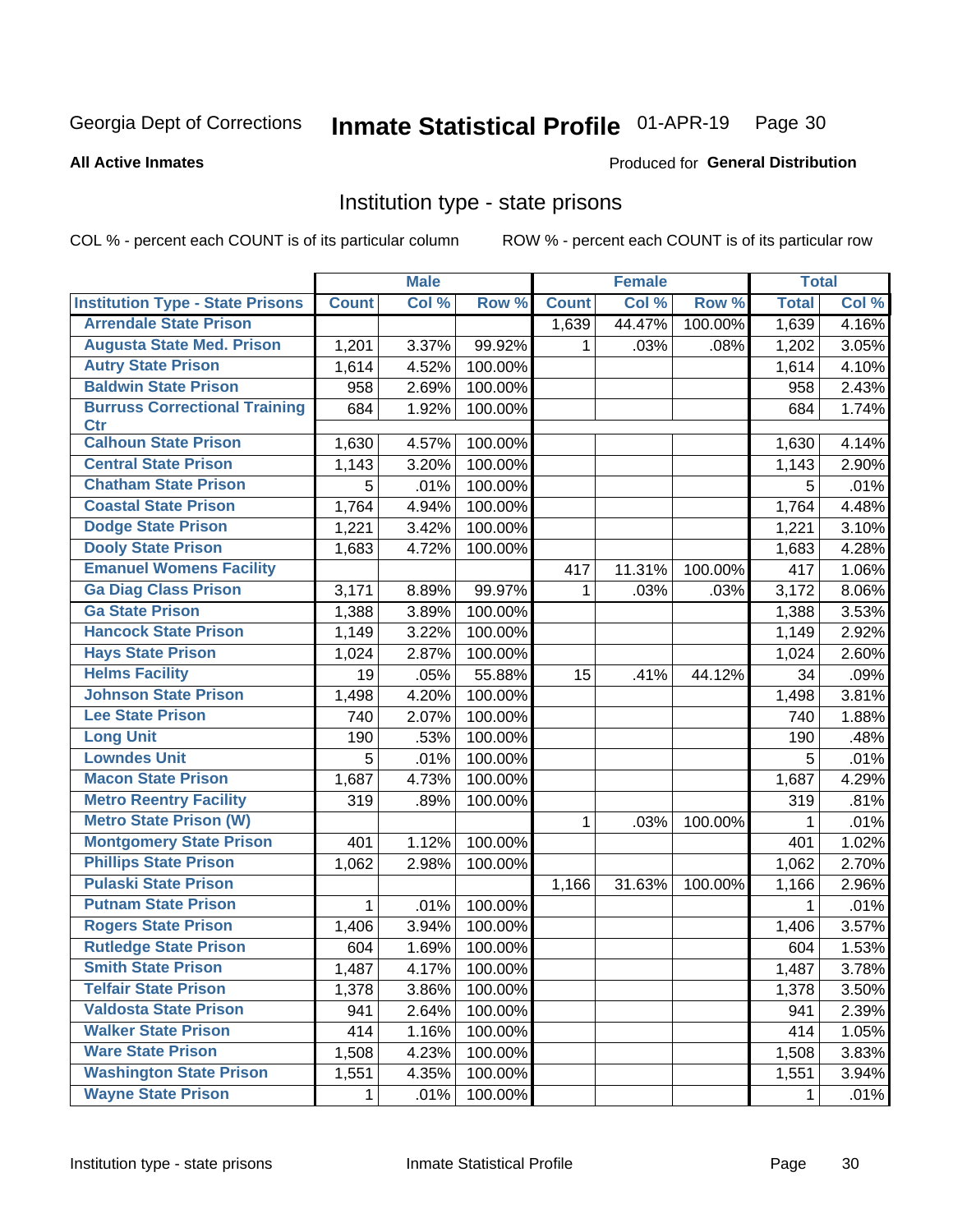# Inmate Statistical Profile 01-APR-19 Page 31

**All Active Inmates** 

Produced for General Distribution

## Institution type - state prisons

COL % - percent each COUNT is of its particular column ROW % - percent each COUNT is of its particular row

|                                         |                             | <b>Male</b> |                               | <b>Female</b> |           |                                       | <b>Total</b> |        |  |
|-----------------------------------------|-----------------------------|-------------|-------------------------------|---------------|-----------|---------------------------------------|--------------|--------|--|
| <b>Institution Type - State Prisons</b> | <b>Count</b>                | Col %       | Row %                         | <b>Count</b>  | Col %     | Row %                                 | <b>Total</b> | Col %  |  |
| <b>Whitworth Women'S Facility</b>       |                             | .01%        | .22%                          | 446           | $12.10\%$ | 99.78%                                | 447          | 1.14%  |  |
| <b>Wilcox State Prison</b>              | 1,830                       | 5.13%       | 100.00%                       |               |           |                                       | 1,830        | 4.65%  |  |
| <b>Total Reported</b>                   | 35,678                      | 100%        | 90.64%                        | 3,686         | 100%      | 9.36%                                 | 39,364       | 100%   |  |
|                                         |                             |             |                               |               |           |                                       |              |        |  |
| <b>Not Reported</b>                     |                             | 0           |                               |               | 0         |                                       | 0            |        |  |
| <b>Grand Total</b>                      |                             | 35,678      |                               |               | 3,686     |                                       |              | 39,364 |  |
| <b>Mode (most frequent)</b>             | <b>Ga Diag Class Prison</b> |             | <b>Arrendale State Prison</b> |               |           | <b>Ga Diag Class</b><br><b>Prison</b> |              |        |  |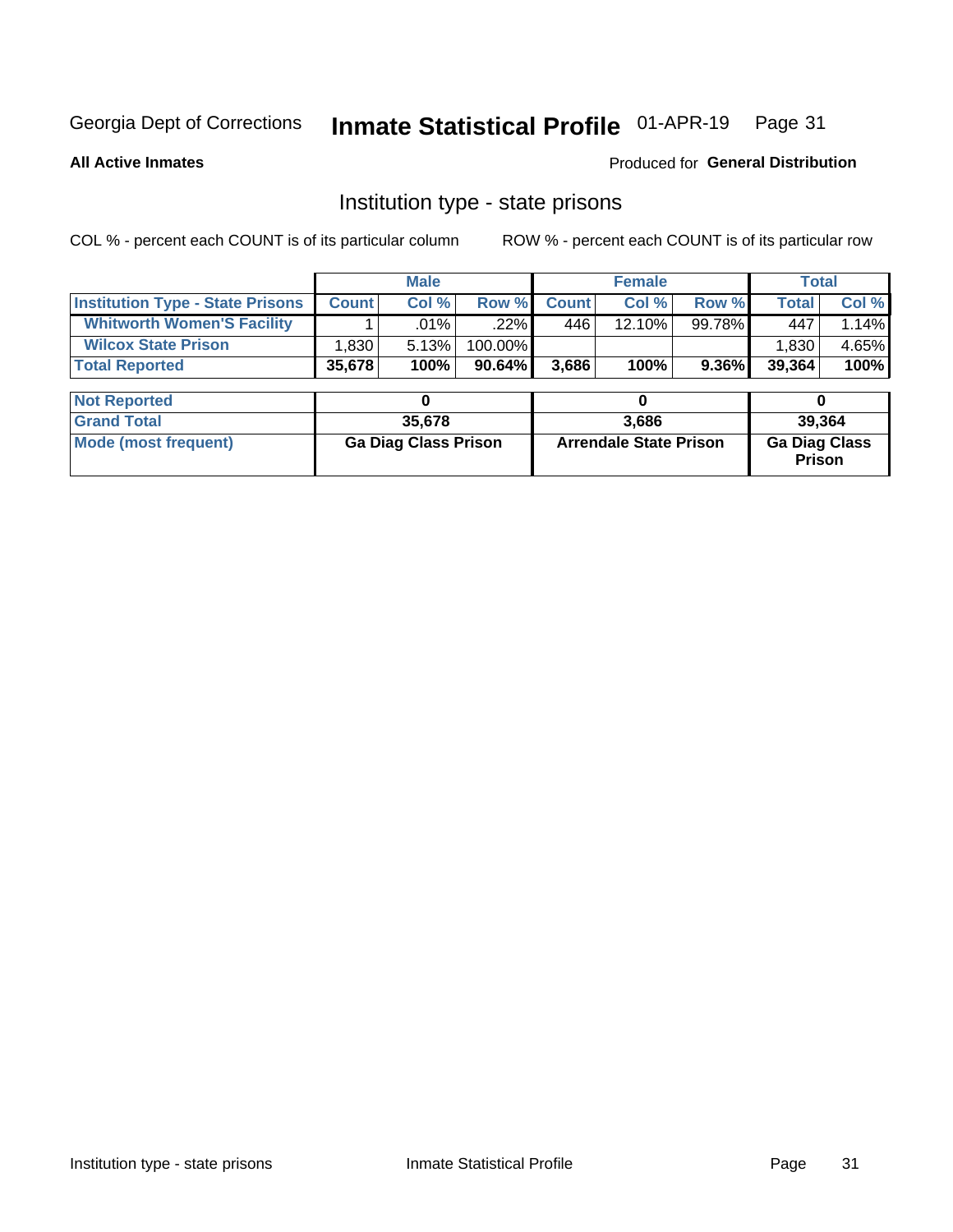# Inmate Statistical Profile 01-APR-19 Page 32

**All Active Inmates** 

### Produced for General Distribution

# Institution type - private prisons

COL % - percent each COUNT is of its particular column

|                                           |              | <b>Male</b> |                    | <b>Female</b> |       |                    | <b>Total</b> |
|-------------------------------------------|--------------|-------------|--------------------|---------------|-------|--------------------|--------------|
| <b>Institution Type - Private Prisons</b> | <b>Count</b> | Col %       | <b>Row % Count</b> | Col %         | Row % | Total <sub>1</sub> | Col %        |
| <b>Coffee Corr Facility</b>               | 2.663        | 33.22%      | 100.00%            |               |       | 2,663              | 33.22%       |
| <b>Jenkins Corr Facility</b>              | 1.145        | 14.28%      | $100.00\%$         |               |       | 1,145              | 14.28%       |
| <b>Riverbend Corr Facility</b>            | 1.536        | 19.16%      | 100.00%            |               |       | 1,536              | 19.16%       |
| <b>Wheeler Corr Facility</b>              | 2.672        | 33.33%      | 100.00%            |               |       | 2,672              | 33.33%       |
| <b>Total Reported</b>                     | 8,016        | 100%        | 100%               |               | %     | 8,016              | 100%         |

| <b>Not Reported</b> |       |       |
|---------------------|-------|-------|
| <b>Total</b>        | 8,016 | 8,016 |

| <b>Mode (most frequent)</b> | <b>Wheeler Corr Facility</b> | <b>Null</b> | <b>Wheeler Corr</b><br><b>Facility</b> |
|-----------------------------|------------------------------|-------------|----------------------------------------|
|-----------------------------|------------------------------|-------------|----------------------------------------|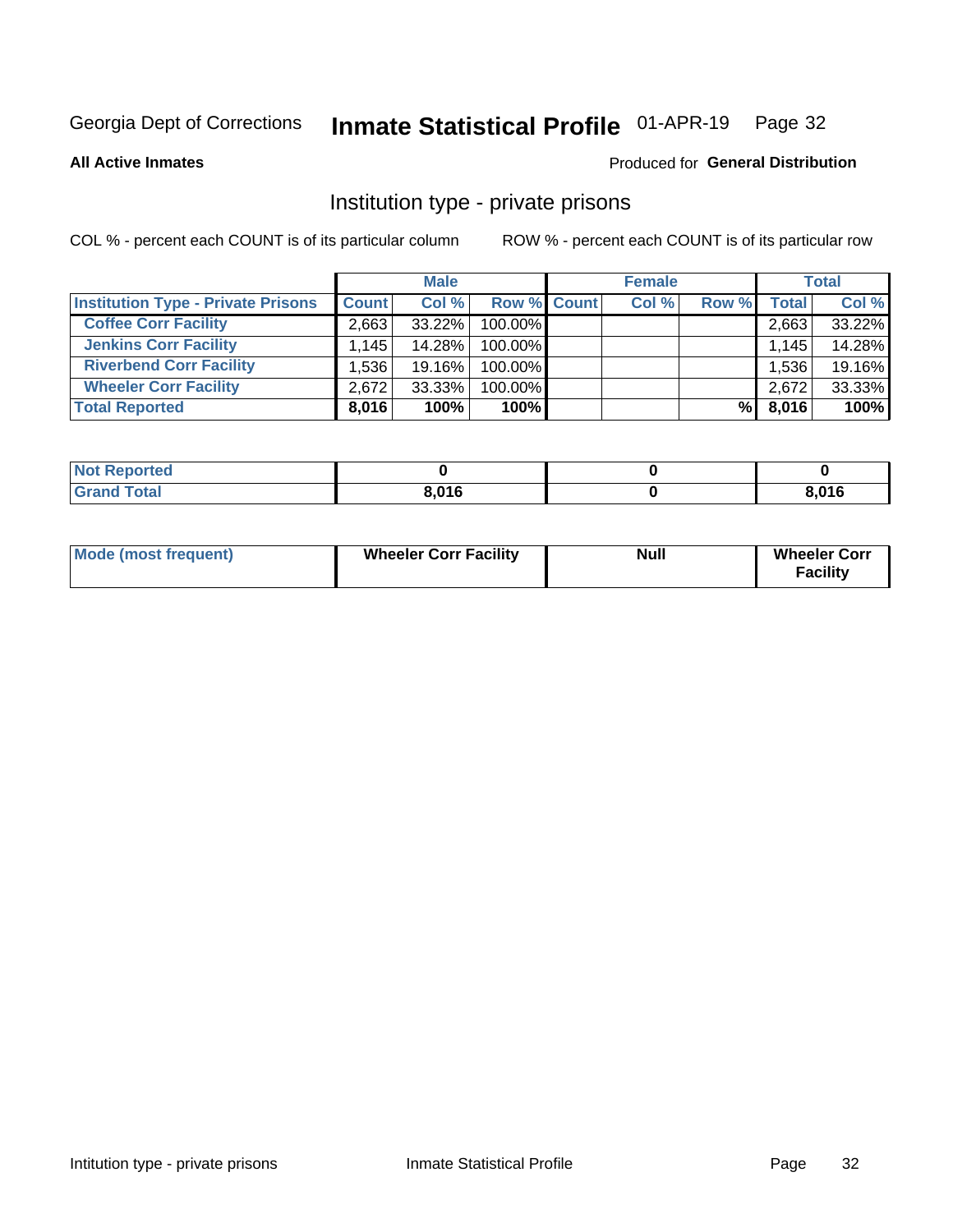# Inmate Statistical Profile 01-APR-19 Page 33

**All Active Inmates** 

### Produced for General Distribution

# Institution type - inmate boot camp

COL % - percent each COUNT is of its particular column

|                                      |                 | <b>Male</b> |              |              | <b>Female</b> |             | <b>Total</b> |
|--------------------------------------|-----------------|-------------|--------------|--------------|---------------|-------------|--------------|
| <b>Institution Type - Boot Camps</b> | <b>I</b> Count⊥ | Col %       | <b>Row %</b> | <b>Count</b> | Col %         | Row % Total | Col %        |
| <b>Total Rported</b>                 |                 |             |              |              |               |             |              |

| <b>Not Reported</b>            |  |  |
|--------------------------------|--|--|
| <b>Total</b><br>C <sub>r</sub> |  |  |

| Mod<br>uamo | Nul.<br>$- - - - - -$ | <b>Null</b> | . .<br>uu.<br>------ |
|-------------|-----------------------|-------------|----------------------|
|             |                       |             |                      |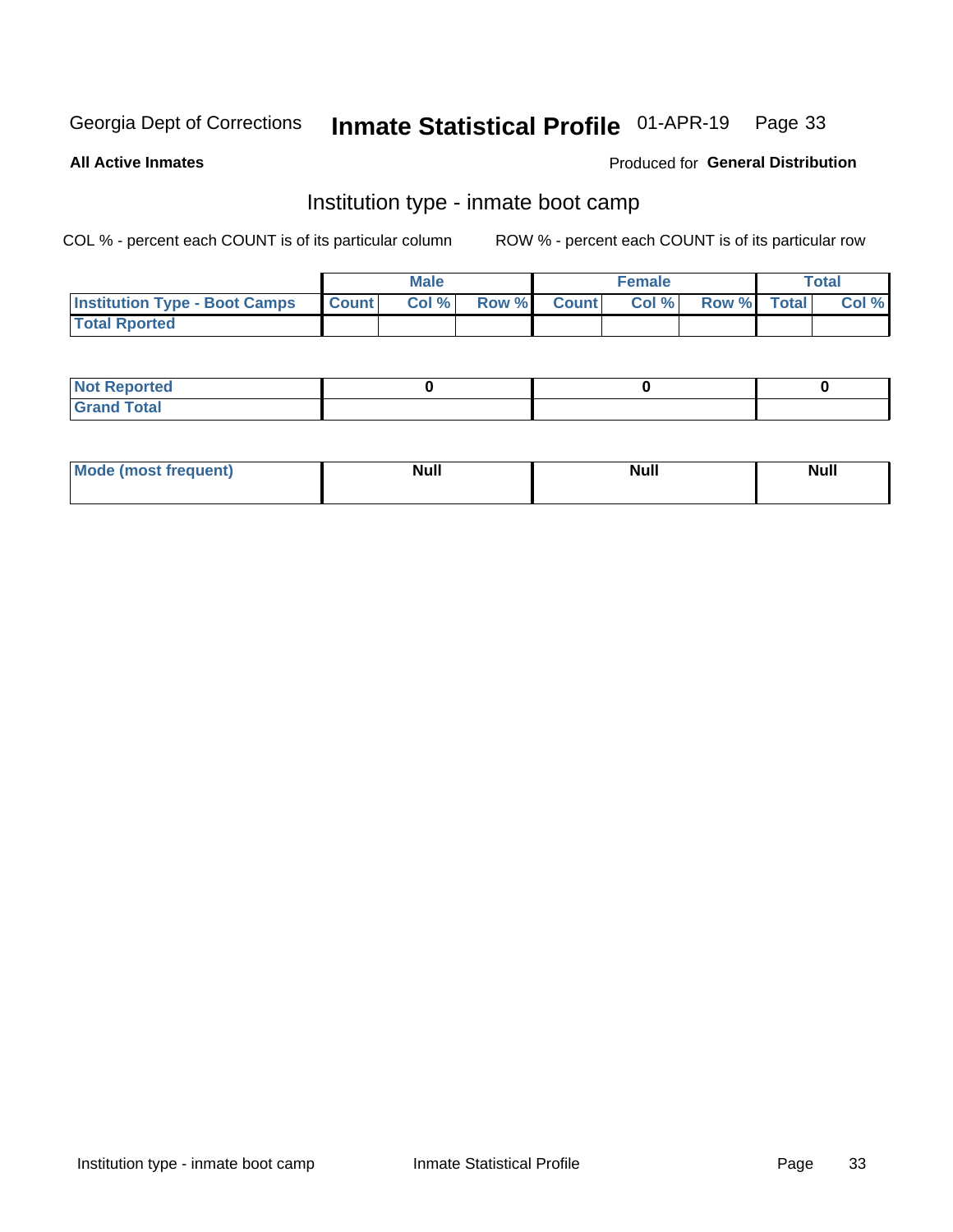#### Inmate Statistical Profile 01-APR-19 Page 34

**All Active Inmates** 

### Produced for General Distribution

# Number of disciplinary reports

COL % - percent each COUNT is of its particular column

|                                       |              | <b>Male</b> |             |       | <b>Female</b> |          |        | <b>Total</b> |
|---------------------------------------|--------------|-------------|-------------|-------|---------------|----------|--------|--------------|
| <b>Number of Disciplinary Reports</b> | <b>Count</b> | Col %       | Row % Count |       | Col %         | Row %    | Total  | Col %        |
| $\bf{0}$                              | 24,073       | 47.15%      | 89.85%      | 2,719 | 68.85%        | 10.15%   | 26,792 | 48.71%       |
|                                       | 6,189        | 12.12%      | 93.36%      | 440   | 11.14%        | 6.64%    | 6,629  | 12.05%       |
| $\mathbf{2}$                          | 3,621        | 7.09%       | 95.09%      | 187   | 4.74%         | 4.91%    | 3,808  | 6.92%        |
| 3                                     | 2,533        | 4.96%       | 95.51%      | 119   | 3.01%         | 4.49%    | 2,652  | 4.82%        |
|                                       | 1,849        | 3.62%       | 96.10%      | 75    | 1.90%         | 3.90%    | 1,924  | 3.50%        |
| 5                                     | .524         | 2.99%       | 96.64%      | 53    | 1.34%         | $3.36\%$ | 1,577  | 2.87%        |
| <b>More Than 5</b>                    | 11,265       | 22.06%      | 96.94%      | 356   | 9.01%         | $3.06\%$ | 11,621 | 21.13%       |
| <b>Total Reported</b>                 | 51,054       | 100%        | 92.82%      | 3,949 | 100%          | 7.18%    | 55,003 | 100%         |

| <b>Reported</b><br>Not <b>I</b> |        |       |        |
|---------------------------------|--------|-------|--------|
| <b>Total</b>                    | 51.054 | 3,949 | 55.003 |

| Mean (average)         | 4.83 | 2.08 | 4.63 |
|------------------------|------|------|------|
| <b>Median (middle)</b> |      |      |      |
| Mode (most frequent)   |      |      |      |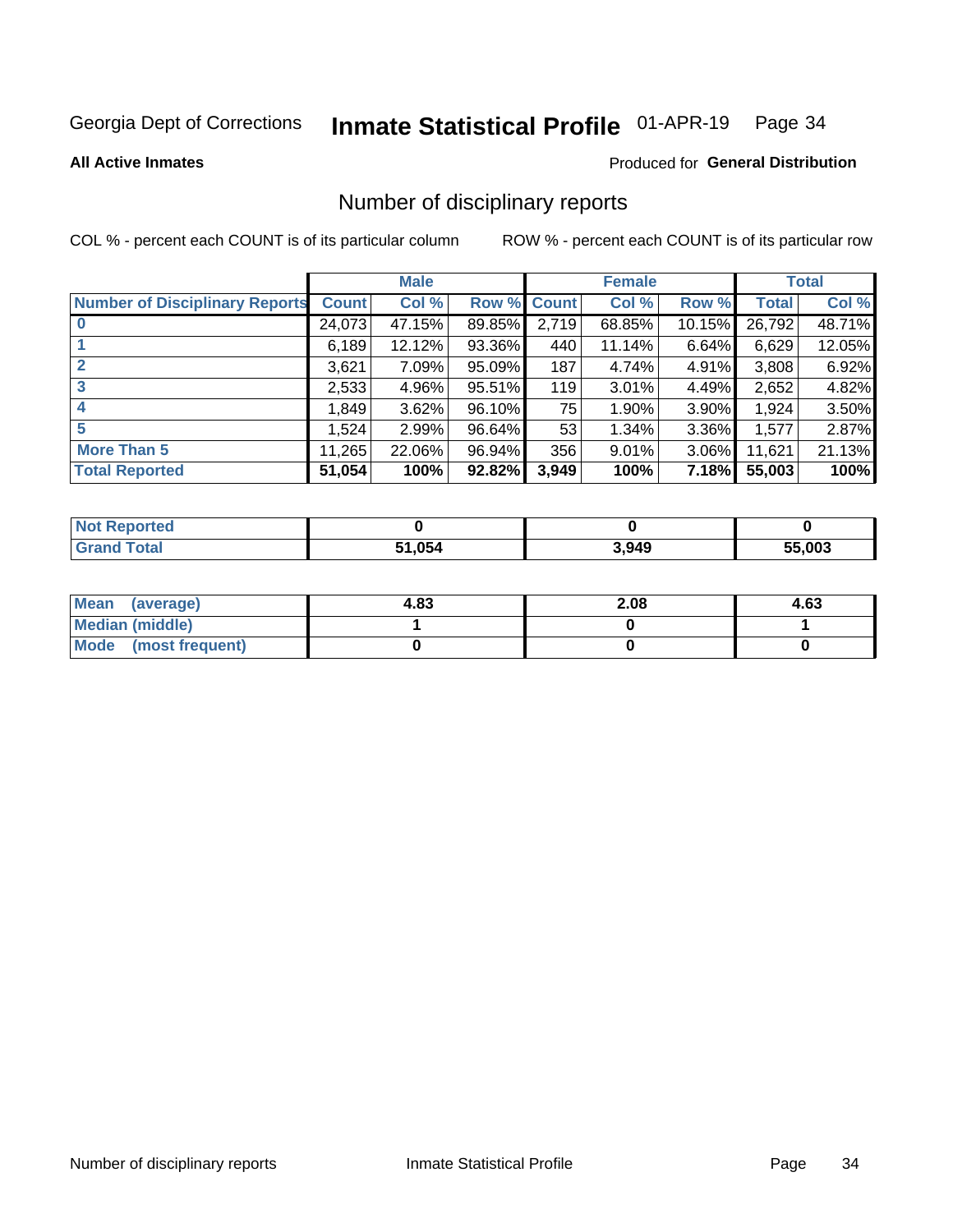# Inmate Statistical Profile 01-APR-19 Page 35

### **All Active Inmates**

## Produced for General Distribution

# Number of transfers

COL % - percent each COUNT is of its particular column

|                            |         | <b>Male</b> |        |              | <b>Female</b> |          |              | <b>Total</b> |
|----------------------------|---------|-------------|--------|--------------|---------------|----------|--------------|--------------|
| <b>Number of Transfers</b> | Count l | Col %       | Row %  | <b>Count</b> | Col %         | Row %    | <b>Total</b> | Col %        |
|                            | 4,536   | 8.88%       | 83.35% | 906          | 22.94%        | 16.65%   | 5,442        | 9.89%        |
|                            | 15,606  | 30.57%      | 90.35% | .666         | 42.19%        | 9.65%    | 17,272       | 31.40%       |
| $\mathbf{2}$               | 8,071   | 15.81%      | 91.76% | 725          | 18.36%        | $8.24\%$ | 8,796        | 15.99%       |
| 3                          | 5,416   | 10.61%      | 95.84% | 235          | 5.95%         | 4.16%    | 5,651        | 10.27%       |
| 4                          | 3,481   | 6.82%       | 96.19% | 138          | 3.49%         | $3.81\%$ | 3,619        | 6.58%        |
| 5                          | 2,530   | 4.96%       | 96.71% | 86           | 2.18%         | 3.29%    | 2,616        | 4.76%        |
| <b>More Than 5</b>         | 11,414  | 22.36%      | 98.34% | 193          | 4.89%         | $1.66\%$ | 11,607       | 21.10%       |
| <b>Total Reported</b>      | 51,054  | 100%        | 92.82% | 3,949        | 100%          | 7.18%    | 55,003       | 100%         |

| orted<br>NOT |        |       |        |
|--------------|--------|-------|--------|
| <b>Total</b> | 51.054 | 3,949 | 55.003 |

| Mean (average)       | l.63 | 3.99 |
|----------------------|------|------|
| Median (middle)      |      |      |
| Mode (most frequent) |      |      |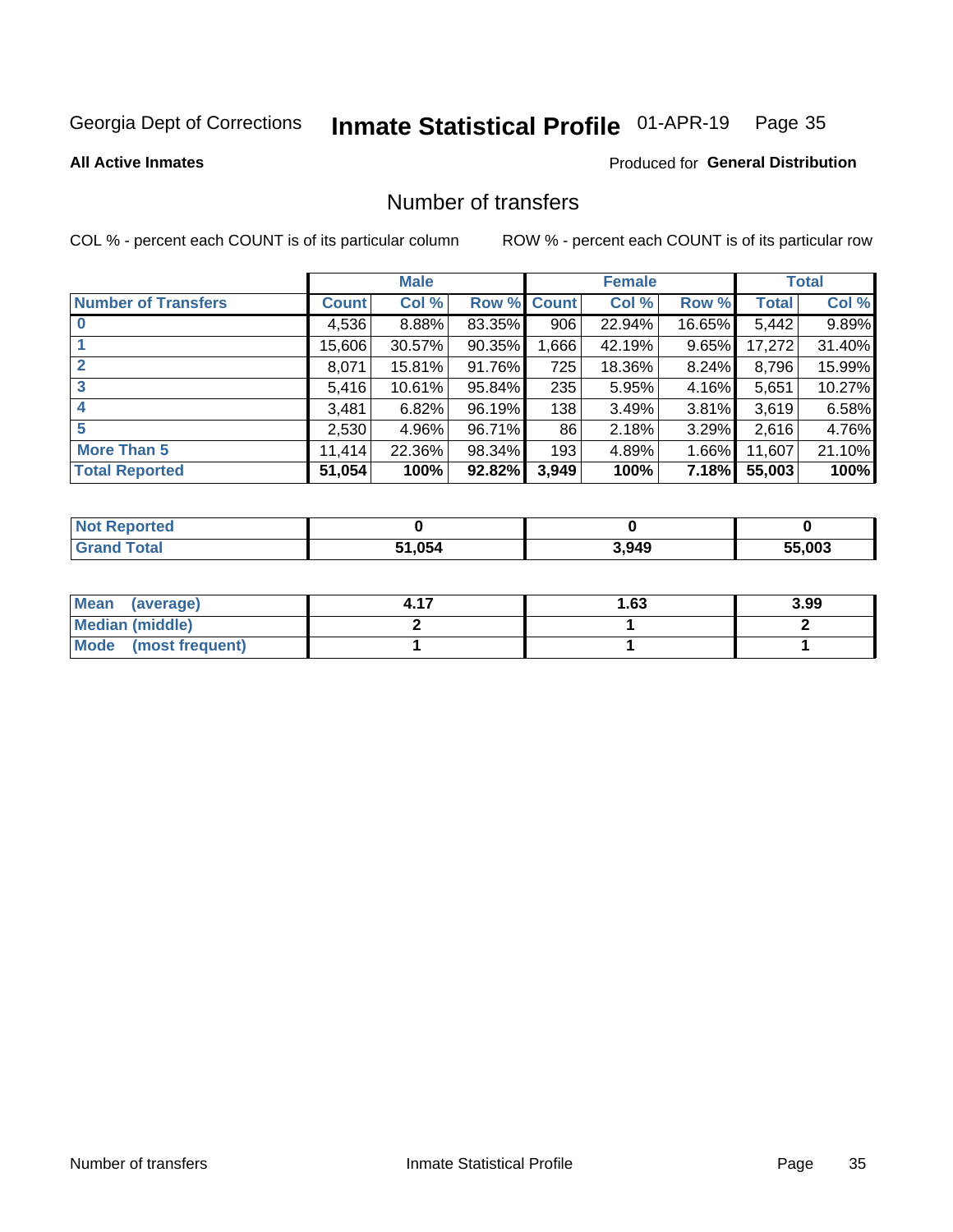# Inmate Statistical Profile 01-APR-19 Page 36

**All Active Inmates** 

**Produced for General Distribution** 

# Number of escapes

COL % - percent each COUNT is of its particular column

|                          |              | <b>Male</b> |             |       | <b>Female</b> |              |        | <b>Total</b> |
|--------------------------|--------------|-------------|-------------|-------|---------------|--------------|--------|--------------|
| <b>Number of Escapes</b> | <b>Count</b> | Col %       | Row % Count |       | Col %         | Row %        | Total  | Col %        |
|                          | 50,491       | 98.90%      | 92.77%      | 3,936 | 99.67%        | 7.23%        | 54,427 | 98.95%       |
|                          | 533          | 1.04%       | $97.62\%$   | 13    | 0.33%         | 2.38%        | 546    | 0.99%        |
|                          | 25           | 0.05%       | 100.00%     |       |               |              | 25     | 0.05%        |
|                          |              | 0.01%       | $100.00\%$  |       |               |              |        | 0.01%        |
|                          |              | 0.01%       | 100.00%     |       |               |              |        | 0.01%        |
| <b>Total Reported</b>    | 51,054       | 100%        | 92.82%      | 3,949 | 100%          | <b>7.18%</b> | 55,003 | 100.0%       |

| <b>Not Reported</b> |        |       |        |
|---------------------|--------|-------|--------|
| Total               | 51,054 | 3,949 | 55,003 |

| Mean (average)       |  | .01 |
|----------------------|--|-----|
| Median (middle)      |  |     |
| Mode (most frequent) |  |     |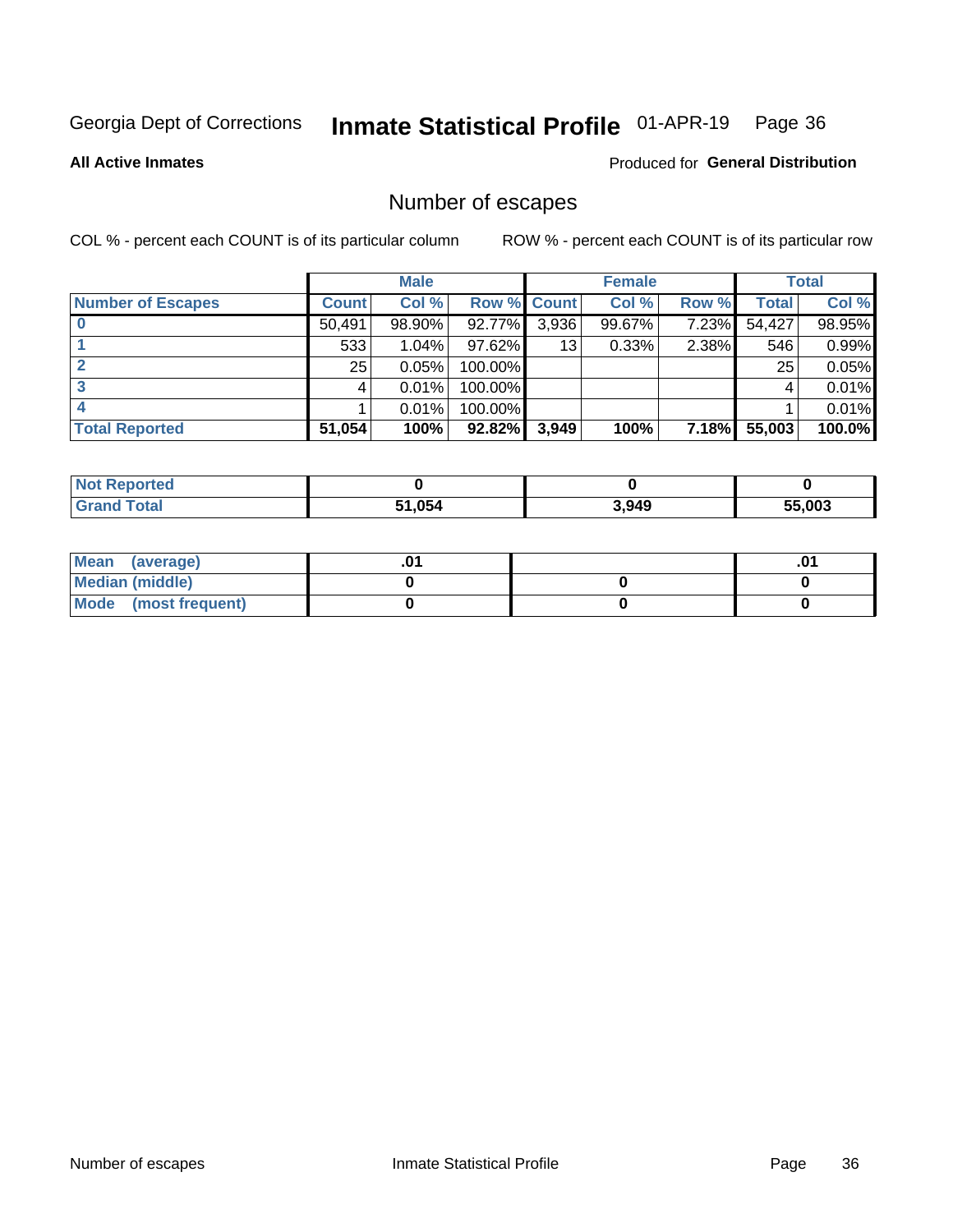#### Inmate Statistical Profile 01-APR-19 Page 37

**All Active Inmates** 

### Produced for General Distribution

# Split sentences - Probation to follow

COL % - percent each COUNT is of its particular column

|                            |              | <b>Male</b> |                    |     | <b>Female</b> |          |              | <b>Total</b> |
|----------------------------|--------------|-------------|--------------------|-----|---------------|----------|--------------|--------------|
| <b>Probation to follow</b> | <b>Count</b> | Col%        | <b>Row % Count</b> |     | Col %         | Row %    | Total        | Col %        |
| <b>Yes</b>                 | 38,352       | 75.12%      | $92.59\%$ 3.071    |     | 77.77%        | $7.41\%$ | 41,423       | 75.31%       |
| <b>No</b>                  | 12.702       | 24.88%      | $93.53\%$          | 878 | 22.23%        | $6.47\%$ | 13,580       | 24.69%       |
| <b>Total Reported</b>      | 51,054       | 100%        | $92.82\%$ 3,949    |     | 100%          |          | 7.18% 55,003 | 100%         |

| . .<br>_______ | 51.054 | 3,949 | 55.003 |
|----------------|--------|-------|--------|
|                |        |       |        |

| M<br>reauent)<br>/٥<br>$\sim$<br>v.,<br>.<br>w<br>$\cdot$ - $\cdot$ |  |  |  |  |  |
|---------------------------------------------------------------------|--|--|--|--|--|
|---------------------------------------------------------------------|--|--|--|--|--|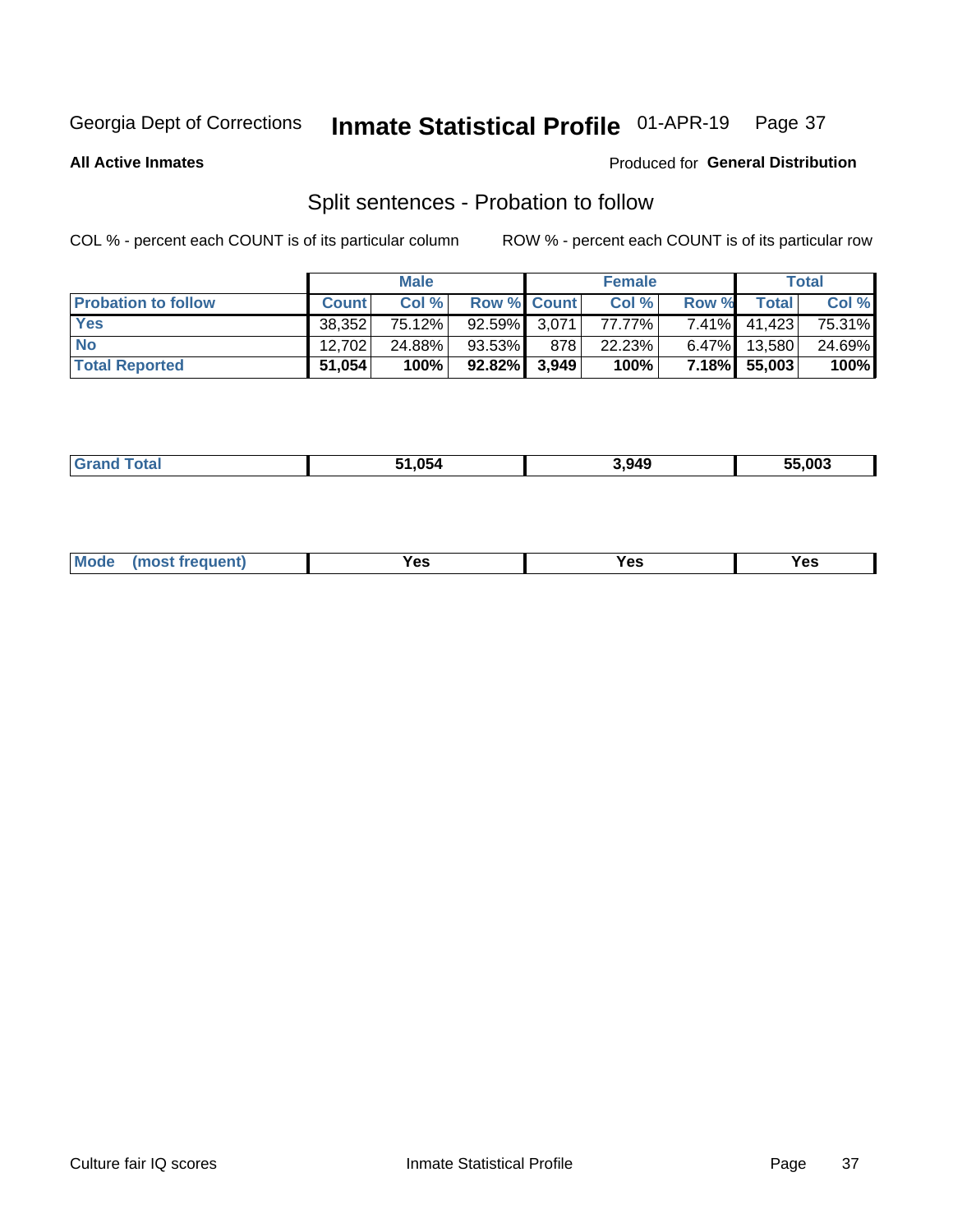#### Inmate Statistical Profile 01-APR-19 Page 38

**All Active Inmates** 

### Produced for General Distribution

# Probable future release type of still active inmates

COL % - percent each COUNT is of its particular column

|                                         |              | <b>Male</b> |                    |     | <b>Female</b> |          | <b>Total</b> |        |
|-----------------------------------------|--------------|-------------|--------------------|-----|---------------|----------|--------------|--------|
| <b>Probable Future Release Type</b>     | <b>Count</b> | Col %       | <b>Row % Count</b> |     | Col %         | Row %    | <b>Total</b> | Col %  |
| <b>Paroled with probation to follow</b> | 20,030       | 41.02%      | 91.07% 1.963       |     | 50.80%        | 8.93%    | 21,993       | 41.73% |
| Paroled w/o probation to follow         | 5,776        | 11.83%      | 91.68%             | 524 | 13.56%        | 8.32%    | 6,300        | 11.96% |
| <b>Maxout with probation to follow</b>  | 15,272       | 31.27%      | 93.78% 1,013       |     | 26.22%        | 6.22%    | 16,285       | 30.90% |
| <b>Maxout w/o probation to follow</b>   | 2,179        | 4.46%       | 93.80%             | 144 | 3.73%         | 6.20%    | 2,323        | 4.41%  |
| Life, LWOP or death sentence            | 5,576        | 11.42%      | 96.20%             | 220 | 5.69%         | 3.80%    | 5,796        | 11.00% |
| <b>Total Reported</b>                   | 48,833       | 100%        | $92.67\%$ 3,864    |     | 100%          | $7.33\%$ | 52,697       | 100%   |

| 75 GU                   |                 |      |        |
|-------------------------|-----------------|------|--------|
| $f$ $f \circ f \circ f$ | 10.022<br>,,ooo | 3864 | 52,697 |

| <b>Mode (most frequent)</b> | <b>PAR with PROB follow</b> | <b>PAR with PROB follow</b> | <b>PAR with PROB</b> |
|-----------------------------|-----------------------------|-----------------------------|----------------------|
|                             |                             |                             | follow               |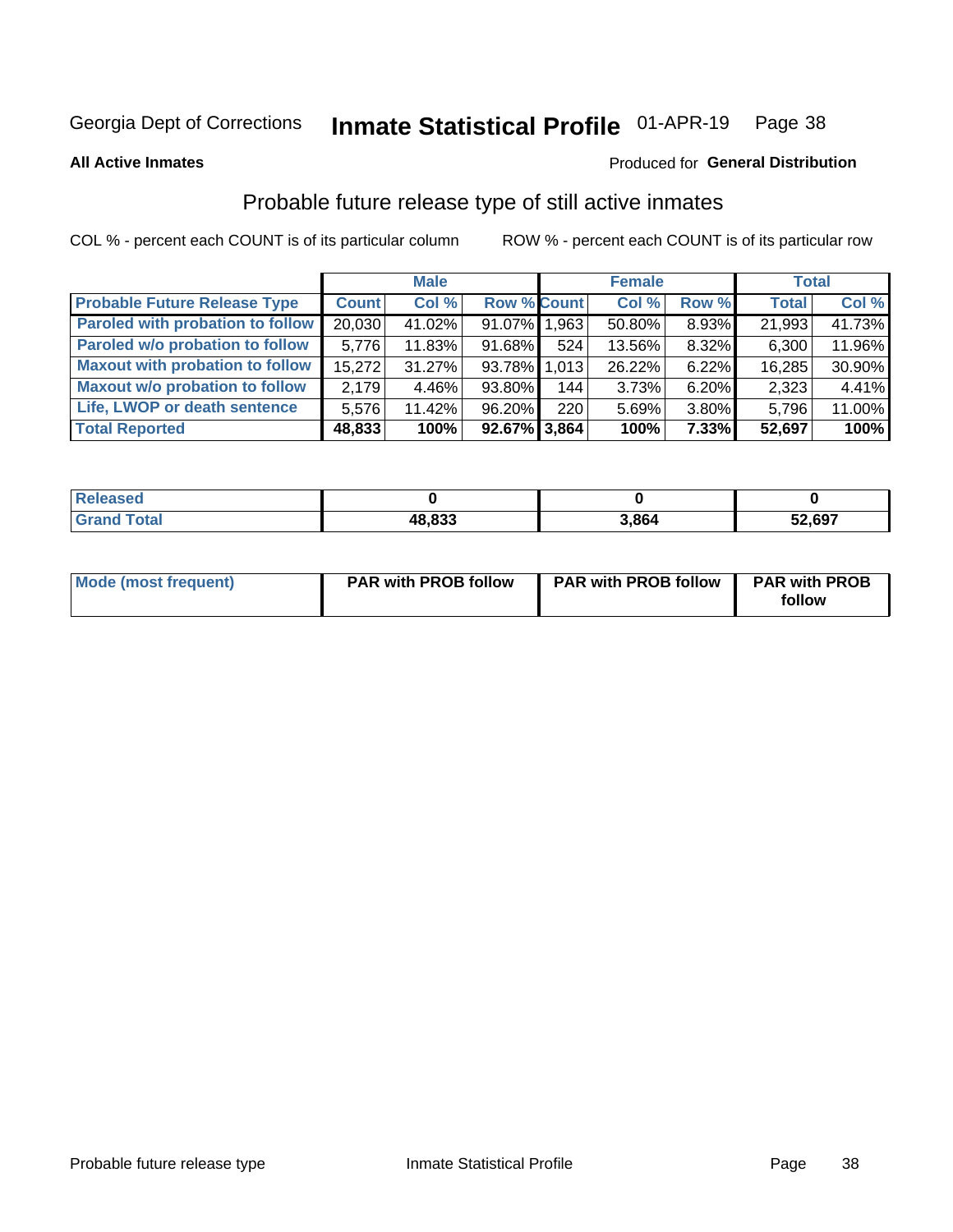### **All Active Inmates**

### Produced for General Distribution

# Time served in current (or last) institution

COL % - percent each COUNT is of its particular column

|                            |              | <b>Male</b> |        |              | <b>Female</b> |        |              | <b>Total</b> |
|----------------------------|--------------|-------------|--------|--------------|---------------|--------|--------------|--------------|
| <b>Time In Institution</b> | <b>Count</b> | Col %       | Row %  | <b>Count</b> | Col %         | Row %  | <b>Total</b> | Col %        |
| 0 to 3 months              | 13,459       | 26.36%      | 92.01% | 1,168        | 29.58%        | 7.99%  | 14,627       | 26.59%       |
| 3.01 to 6 months           | 6,853        | 13.42%      | 91.97% | 598          | 15.14%        | 8.03%  | 7,451        | 13.55%       |
| 6.01 to 9 months           | 5,801        | 11.36%      | 93.31% | 416          | 10.53%        | 6.69%  | 6,217        | 11.30%       |
| 9.01 to 12 months          | 4,148        | 8.12%       | 91.79% | 371          | 9.39%         | 8.21%  | 4,519        | 8.22%        |
| <b>12.01 to 18 months</b>  | 5,154        | 10.10%      | 93.32% | 369          | 9.34%         | 6.68%  | 5,523        | 10.04%       |
| <b>18.01 to 24 months</b>  | 3,640        | 7.13%       | 94.59% | 208          | 5.27%         | 5.41%  | 3,848        | 7.00%        |
| 2.01 to 3 years            | 3,985        | 7.81%       | 94.61% | 227          | 5.75%         | 5.39%  | 4,212        | 7.66%        |
| $3.01$ to 4 years          | 2,750        | 5.39%       | 94.70% | 154          | 3.90%         | 5.30%  | 2,904        | 5.28%        |
| 4.01 to 5 years            | 1,674        | 3.28%       | 94.74% | 93           | 2.36%         | 5.26%  | 1,767        | 3.21%        |
| 5.01 to 6 years            | 985          | 1.93%       | 93.90% | 64           | 1.62%         | 6.10%  | 1,049        | 1.91%        |
| 6.01 to 7 years            | 655          | 1.28%       | 90.47% | 69           | 1.75%         | 9.53%  | 724          | 1.32%        |
| $7.01$ to 8 years          | 531          | 1.04%       | 87.19% | 78           | 1.98%         | 12.81% | 609          | 1.11%        |
| 8.01 to 9 years            | 295          | 0.58%       | 87.02% | 44           | 1.11%         | 12.98% | 339          | 0.62%        |
| 9.01 to 10 years           | 193          | 0.38%       | 91.47% | 18           | 0.46%         | 8.53%  | 211          | 0.38%        |
| Over 10 years              | 931          | 1.82%       | 92.82% | 72           | 1.82%         | 7.18%  | 1,003        | 1.82%        |
| <b>Total Reported</b>      | 51,054       | 100%        | 92.82% | 3,949        | 100%          | 7.18%  | 55,003       | 100.0%       |

| rreo<br>INOT I |        |       |        |
|----------------|--------|-------|--------|
|                | 1.054ء | 3,949 | 55.003 |

| <b>Mean</b><br>(average) | 24 months | 19 months | 24 months |
|--------------------------|-----------|-----------|-----------|
| Median (middle)          | 9 months  | 7 months  | 9 months  |
| Mode (most frequent)     | 0 months  | months    | 1 months  |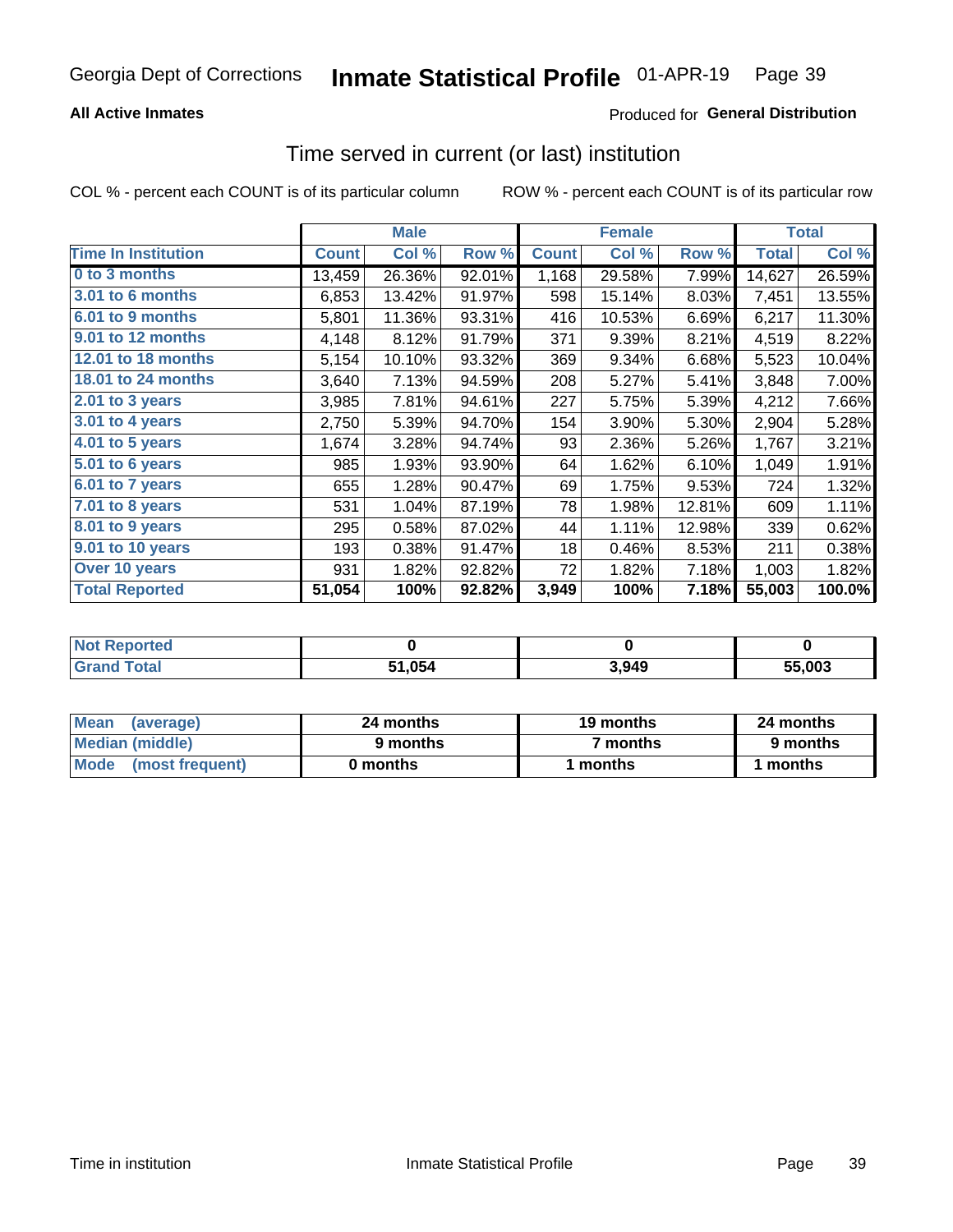#### Inmate Statistical Profile 01-APR-19 Page 40

#### **All Active Inmates**

### Produced for General Distribution

## Highest grade level attained

COL % - percent each COUNT is of its particular column

|                              |                 | <b>Male</b> |         |                | <b>Female</b> |        |                 | <b>Total</b> |
|------------------------------|-----------------|-------------|---------|----------------|---------------|--------|-----------------|--------------|
| <b>Grade Level</b>           | <b>Count</b>    | Col %       | Row %   | <b>Count</b>   | Col %         | Row %  | <b>Total</b>    | Col %        |
| No school at all             | $\overline{14}$ | 0.04%       | 100.00% |                |               |        | $\overline{14}$ | 0.04%        |
| <b>Grade 1</b>               | 21              | 0.06%       | 95.45%  | 1              | 0.04%         | 4.55%  | 22              | 0.06%        |
| <b>Grade 2</b>               | 24              | 0.07%       | 92.31%  | $\overline{c}$ | 0.08%         | 7.69%  | 26              | 0.07%        |
| Grade 3                      | 70              | 0.19%       | 98.59%  | $\mathbf{1}$   | 0.04%         | 1.41%  | 71              | 0.18%        |
| Grade 4                      | 72              | 0.20%       | 93.51%  | 5              | 0.21%         | 6.49%  | 77              | 0.20%        |
| Grade 5                      | 89              | 0.25%       | 95.70%  | 4              | 0.17%         | 4.30%  | 93              | 0.24%        |
| Grade 6                      | 333             | 0.92%       | 95.97%  | 14             | 0.58%         | 4.03%  | 347             | 0.90%        |
| <b>Grade 7</b>               | 664             | 1.84%       | 94.45%  | 39             | 1.62%         | 5.55%  | 703             | 1.82%        |
| Grade 8                      | 2,399           | 6.64%       | 94.37%  | 143            | 5.95%         | 5.63%  | 2,542           | 6.60%        |
| Grade 9                      | 4,554           | 12.60%      | 95.53%  | 213            | 8.86%         | 4.47%  | 4,767           | 12.37%       |
| Grade 10                     | 6,231           | 17.24%      | 95.54%  | 291            | 12.10%        | 4.46%  | 6,522           | 16.92%       |
| Grade 11                     | 6,102           | 16.89%      | 95.11%  | 314            | 13.06%        | 4.89%  | 6,416           | 16.65%       |
| <b>Grade 12 or GED</b>       | 12,166          | 33.67%      | 92.96%  | 922            | 38.34%        | 7.04%  | 13,088          | 33.96%       |
| <b>Some tech school</b>      | 253             | 0.70%       | 84.33%  | 47             | 1.95%         | 15.67% | 300             | 0.78%        |
| <b>Completed tech school</b> | 248             | 0.69%       | 82.94%  | 51             | 2.12%         | 17.06% | 299             | 0.78%        |
| College, 1 year              | 994             | 2.75%       | 90.12%  | 109            | 4.53%         | 9.88%  | 1,103           | 2.86%        |
| College, 2 year              | 1,134           | 3.14%       | 87.77%  | 158            | 6.57%         | 12.23% | 1,292           | 3.35%        |
| College, 3 year              | 290             | 0.80%       | 88.15%  | 39             | 1.62%         | 11.85% | 329             | 0.85%        |
| <b>Bachelor's degree</b>     | 374             | 1.04%       | 89.26%  | 45             | 1.87%         | 10.74% | 419             | 1.09%        |
| <b>Master's degree</b>       | 66              | 0.18%       | 92.96%  | 5              | 0.21%         | 7.04%  | 71              | 0.18%        |
| Ph.D. degree                 | 10              | 0.03%       | 90.91%  | 1              | 0.04%         | 9.09%  | 11              | 0.03%        |
| Law degree                   | 17              | 0.05%       | 94.44%  | 1              | 0.04%         | 5.56%  | 18              | 0.05%        |
| <b>Some medical school</b>   | $\overline{2}$  | 0.01%       | 100.00% |                |               |        | 2               | 0.01%        |
| <b>Medical degree</b>        | 7               | 0.02%       | 100.00% |                |               |        | $\overline{7}$  | 0.02%        |
|                              | 1               | 0.01%       | 100.00% |                |               |        | 1               | 0.01%        |
| <b>Total Reported</b>        | 36,135          | 100%        | 93.76%  | 2,405          | 100%          | 6.24%  | 38,540          | 100.0%       |

| 4,919<br>ıл | .544  | 16,463 |
|-------------|-------|--------|
| 51.054      | 3,949 | 55.003 |

| Mean<br>(average)    | 10.82           | 11.34           | 10.85           |
|----------------------|-----------------|-----------------|-----------------|
| Median (middle)      | Grade 11        | Grade 12 or GED | Grade 11        |
| Mode (most frequent) | Grade 12 or GED | Grade 12 or GED | Grade 12 or GED |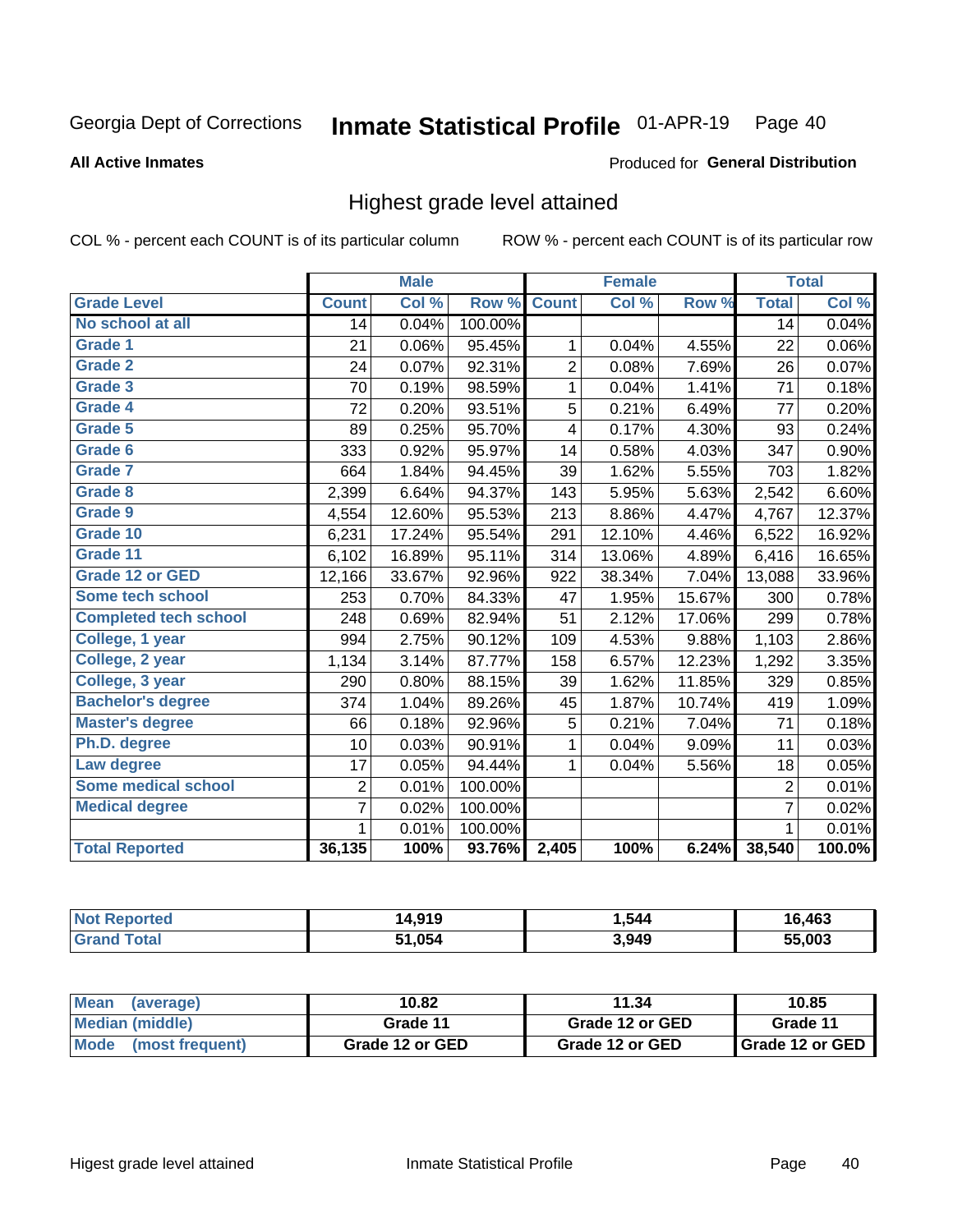#### Inmate Statistical Profile 01-APR-19 Page 41

#### **All Active Inmates**

### **Produced for General Distribution**

## Culture fair IQ scores

COL % - percent each COUNT is of its particular column

|                       |              | <b>Male</b> |             |                 | <b>Female</b> |          |                 | <b>Total</b> |
|-----------------------|--------------|-------------|-------------|-----------------|---------------|----------|-----------------|--------------|
| <b>IQ Scores</b>      | <b>Count</b> | Col %       | Row % Count |                 | Col %         | Row %    | <b>Total</b>    | Col %        |
| $60 - 69$             | 940          | 2.38%       | 92.16%      | 80              | 2.34%         | 7.84%    | 1,020           | 2.37%        |
| $70 - 79$             | 2,686        | 6.79%       | 91.52%      | 249             | 7.30%         | 8.48%    | 2,935           | 6.83%        |
| $80 - 89$             | 5,848        | 14.78%      | 87.91%      | 804             | 23.56%        | 12.09%   | 6,652           | 15.48%       |
| $90 - 99$             | 11,027       | 27.87%      | 89.63%      | 1,276           | 37.40%        | 10.37%   | 12,303          | 28.63%       |
| $100 - 109$           | 10,950       | 27.68%      | 94.92%      | 586             | 17.17%        | $5.08\%$ | 11,536          | 26.84%       |
| $110 - 119$           | 6,696        | 16.92%      | 96.72%      | 227             | 6.65%         | 3.28%    | 6,923           | 16.11%       |
| $120 - 129$           | 1,362        | 3.44%       | 91.53%      | 126             | 3.69%         | 8.47%    | 1,488           | 3.46%        |
| $130 - 139$           | 48           | 0.12%       | 52.17%      | 44              | 1.29%         | 47.83%   | 92              | 0.21%        |
| 140 & Up              | 7            | 0.02%       | 25.93%      | 20 <sub>1</sub> | 0.59%         | 74.07%   | 27 <sup>1</sup> | 0.06%        |
| <b>Total Reported</b> | 39,564       | 100%        | 92.06%      | 3,412           | 100%          | 7.94%    | 42,976          | 100%         |

| <b>Not Reported</b>         | 10,748 | 357   | 11,105 |
|-----------------------------|--------|-------|--------|
| <b>Not Valid (under 60)</b> | 742    | 180   | 922    |
| <b>Grand Total</b>          | 51,054 | 3,949 | 55,003 |

| <b>Mean</b><br>(average) | 98  | 95  | 98 |
|--------------------------|-----|-----|----|
| Median (middle)          | 99  | 94  | 99 |
| Mode<br>(most frequent)  | 103 | 102 | 99 |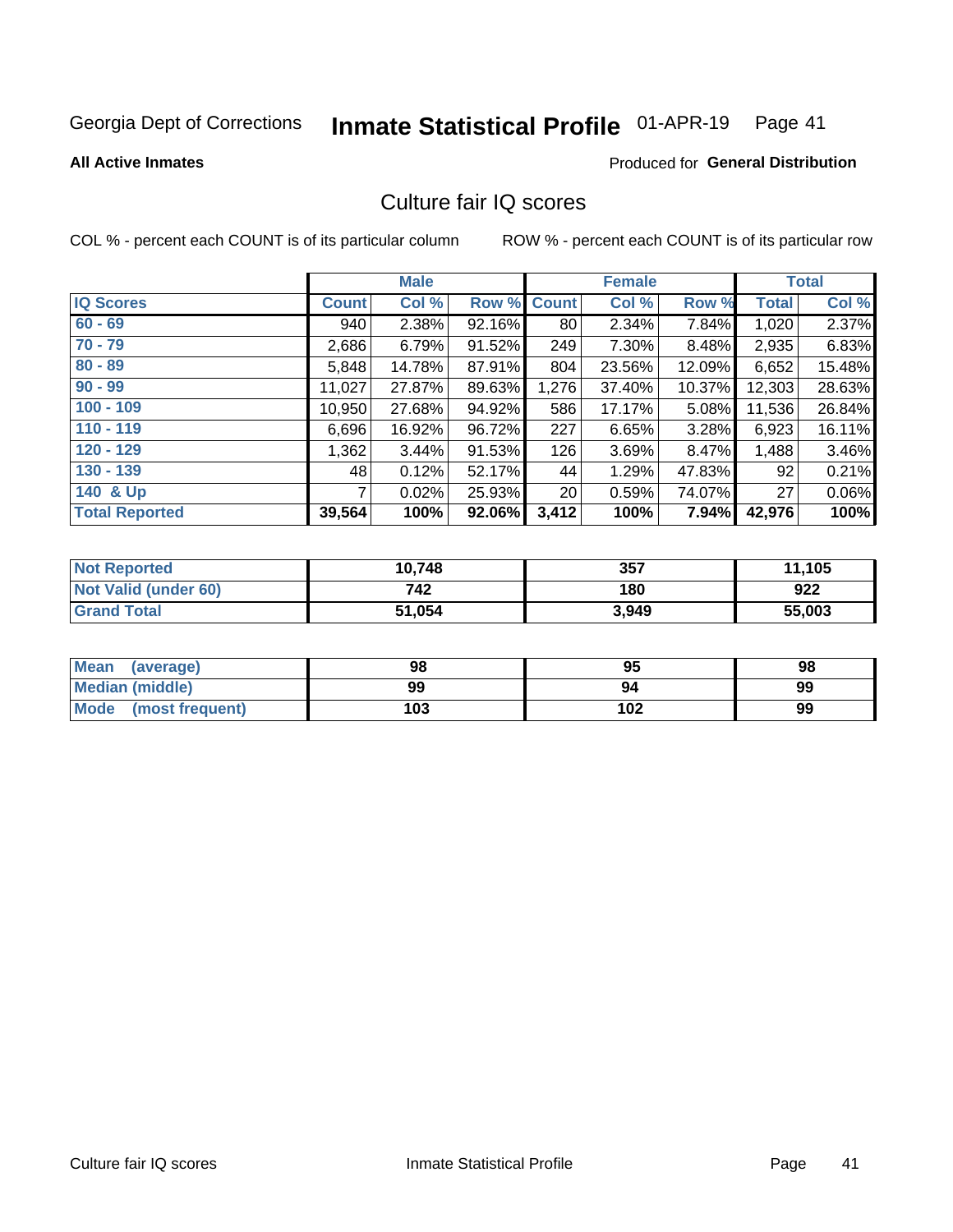#### Inmate Statistical Profile 01-APR-19 Page 42

**All Active Inmates** 

### Produced for General Distribution

## Wide Range Achievement Test (WRAT) reading score

COL % - percent each COUNT is of its particular column

|                           |              | <b>Male</b> |        |              | <b>Female</b> |        |              | <b>Total</b> |
|---------------------------|--------------|-------------|--------|--------------|---------------|--------|--------------|--------------|
| <b>WRAT Reading Score</b> | <b>Count</b> | Col %       | Row %  | <b>Count</b> | Col %         | Row %  | <b>Total</b> | Col %        |
| 0.1 to 0.9                | 843          | 1.86%       | 99.53% | 4            | 0.11%         | 0.47%  | 847          | 1.73%        |
| 1.0 to 1.9                | 852          | 1.88%       | 98.61% | 12           | 0.33%         | 1.39%  | 864          | 1.77%        |
| 2.0 to 2.9                | 1,535        | 3.39%       | 97.40% | 41           | 1.14%         | 2.60%  | 1,576        | 3.22%        |
| 3.0 to 3.9                | 3,346        | 7.38%       | 96.90% | 107          | 2.98%         | 3.10%  | 3,453        | 7.06%        |
| 4.0 to 4.9                | 4,151        | 9.16%       | 95.49% | 196          | 5.45%         | 4.51%  | 4,347        | 8.89%        |
| 5.0 to 5.9                | 3,753        | 8.28%       | 96.03% | 155          | 4.31%         | 3.97%  | 3,908        | 7.99%        |
| 6.0 to 6.9                | 4,197        | 9.26%       | 94.42% | 248          | 6.90%         | 5.58%  | 4,445        | 9.09%        |
| 7.0 to 7.9                | 1,803        | 3.98%       | 94.25% | 110          | 3.06%         | 5.75%  | 1,913        | 3.91%        |
| 8.0 to 8.9                | 3,444        | 7.60%       | 94.82% | 188          | 5.23%         | 5.18%  | 3,632        | 7.43%        |
| 9.0 to 9.9                | 1,930        | 4.26%       | 94.28% | 117          | 3.26%         | 5.72%  | 2,047        | 4.19%        |
| 10.0 to 10.9              | 2,984        | 6.58%       | 92.67% | 236          | 6.57%         | 7.33%  | 3,220        | 6.58%        |
| 11.0 to 11.9              | 4,116        | 9.08%       | 91.43% | 386          | 10.74%        | 8.57%  | 4,502        | 9.20%        |
| 12.0 to 12.9              | 11,793       | 26.02%      | 87.27% | 1,720        | 47.86%        | 12.73% | 13,513       | 27.63%       |
| 13                        | 570          | 1.26%       | 88.51% | 74           | 2.06%         | 11.49% | 644          | 1.32%        |
| <b>Total Reported</b>     | 45,317       | 100%        | 92.65% | 3,594        | 100%          | 7.35%  | 48,911       | 100.0%       |

| rteo<br>NO | こ フヘフ<br>J. I J I | 355   | 6,092  |
|------------|-------------------|-------|--------|
|            | 51,054            | 3,949 | 55.003 |

| Mean<br>(average)       | 8.39 | 10.36 | 8.54 |
|-------------------------|------|-------|------|
| Median (middle)         | 8.8  | 11.9  | 8.9  |
| Mode<br>(most frequent) | 12.9 | 12.9  | 12.9 |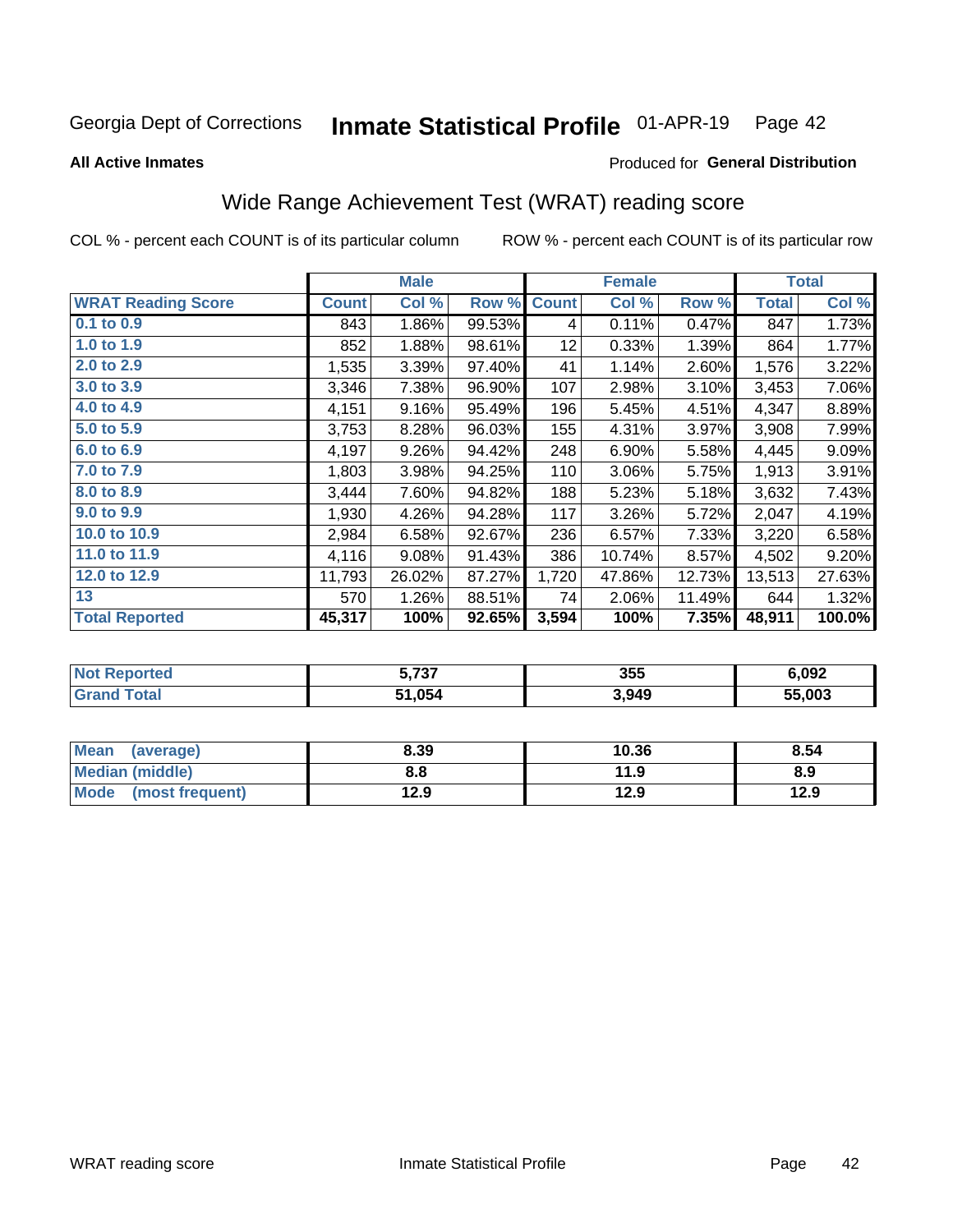#### Inmate Statistical Profile 01-APR-19 Page 43

**All Active Inmates** 

### Produced for General Distribution

## Wide Range Achievement Test (WRAT) math score

COL % - percent each COUNT is of its particular column

|                              |              | <b>Male</b> |         |              | <b>Female</b> |        |              | <b>Total</b> |
|------------------------------|--------------|-------------|---------|--------------|---------------|--------|--------------|--------------|
| <b>WRAT Mathematic Score</b> | <b>Count</b> | Col %       | Row %   | <b>Count</b> | Col %         | Row %  | <b>Total</b> | Col %        |
| 0.1 to 0.9                   | 212          | 0.47%       | 100.00% |              |               |        | 212          | 0.43%        |
| 1.0 to 1.9                   | 426          | 0.94%       | 98.16%  | 8            | 0.22%         | 1.84%  | 434          | 0.89%        |
| 2.0 to 2.9                   | 1,098        | 2.42%       | 96.06%  | 45           | 1.25%         | 3.94%  | 1,143        | 2.34%        |
| 3.0 to 3.9                   | 2,412        | 5.32%       | 95.52%  | 113          | 3.14%         | 4.48%  | 2,525        | 5.16%        |
| 4.0 to 4.9                   | 5,722        | 12.63%      | 94.00%  | 365          | 10.15%        | 6.00%  | 6,087        | 12.45%       |
| 5.0 to 5.9                   | 7,087        | 15.64%      | 91.66%  | 645          | 17.94%        | 8.34%  | 7,732        | 15.81%       |
| 6.0 to 6.9                   | 8,907        | 19.66%      | 92.21%  | 752          | 20.92%        | 7.79%  | 9,659        | 19.75%       |
| 7.0 to 7.9                   | 3,573        | 7.88%       | 93.02%  | 268          | 7.45%         | 6.98%  | 3,841        | 7.85%        |
| 8.0 to 8.9                   | 4,713        | 10.40%      | 91.39%  | 444          | 12.35%        | 8.61%  | 5,157        | 10.54%       |
| 9.0 to 9.9                   | 2,552        | 5.63%       | 92.50%  | 207          | 5.76%         | 7.50%  | 2,759        | 5.64%        |
| 10.0 to 10.9                 | 607          | 1.34%       | 97.43%  | 16           | 0.45%         | 2.57%  | 623          | 1.27%        |
| 11.0 to 11.9                 | 1,669        | 3.68%       | 92.11%  | 143          | 3.98%         | 7.89%  | 1,812        | 3.70%        |
| 12.0 to 12.9                 | 6,268        | 13.83%      | 91.65%  | 571          | 15.88%        | 8.35%  | 6,839        | 13.98%       |
| 13                           | 68           | 0.15%       | 79.07%  | 18           | 0.50%         | 20.93% | 86           | 0.18%        |
| <b>Total Reported</b>        | 45,314       | 100%        | 92.65%  | 3,595        | 100%          | 7.35%  | 48,909       | 100%         |

| rted<br>NOT | 740    | 354   | 6,094  |
|-------------|--------|-------|--------|
| いもへり        | 51,054 | 3,949 | 55.003 |

| <b>Mean</b><br>(average) | 7.30 | 7.67 | 7 22<br>∡د. ا |
|--------------------------|------|------|---------------|
| Median (middle)          | ხ. J | 6.9  | ס.ס           |
| Mode<br>(most frequent)  | 12.9 | 12.9 | 12.9          |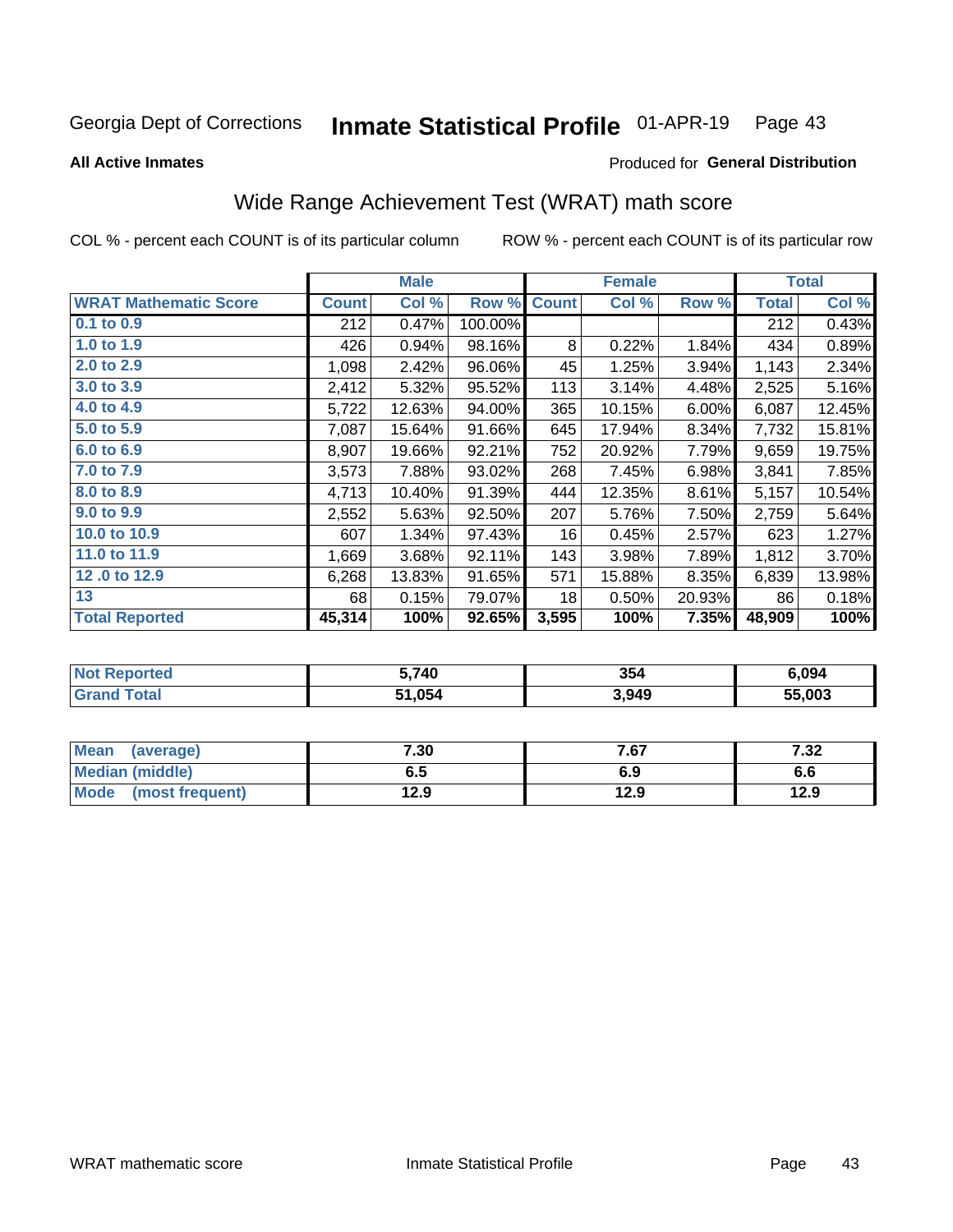#### Inmate Statistical Profile 01-APR-19 Page 44

#### **All Active Inmates**

### Produced for General Distribution

## Wide Range Achievement Test (WRAT) spelling score

COL % - percent each COUNT is of its particular column

|                            |              | <b>Male</b> |        |              | <b>Female</b> |        |              | <b>Total</b> |
|----------------------------|--------------|-------------|--------|--------------|---------------|--------|--------------|--------------|
| <b>WRAT Spelling Score</b> | <b>Count</b> | Col %       | Row %  | <b>Count</b> | Col %         | Row %  | <b>Total</b> | Col %        |
| 0.1 to 0.9                 | 959          | 2.12%       | 99.28% | 7            | 0.19%         | 0.72%  | 966          | 1.97%        |
| 1.0 to 1.9                 | 1,191        | 2.63%       | 98.76% | 15           | 0.42%         | 1.24%  | 1,206        | 2.47%        |
| 2.0 to 2.9                 | 2,128        | 4.69%       | 98.20% | 39           | 1.08%         | 1.80%  | 2,167        | 4.43%        |
| 3.0 to 3.9                 | 3,322        | 7.33%       | 97.65% | 80           | 2.23%         | 2.35%  | 3,402        | 6.95%        |
| 4.0 to 4.9                 | 2,957        | 6.52%       | 96.41% | 110          | 3.06%         | 3.59%  | 3,067        | 6.27%        |
| 5.0 to 5.9                 | 4,825        | 10.64%      | 95.51% | 227          | 6.31%         | 4.49%  | 5,052        | 10.33%       |
| 6.0 to 6.9                 | 4,173        | 9.21%       | 94.82% | 228          | 6.34%         | 5.18%  | 4,401        | $9.00\%$     |
| 7.0 to 7.9                 | 3,934        | 8.68%       | 93.87% | 257          | 7.15%         | 6.13%  | 4,191        | 8.57%        |
| 8.0 to 8.9                 | 3,858        | 8.51%       | 92.99% | 291          | 8.09%         | 7.01%  | 4,149        | 8.48%        |
| 9.0 to 9.9                 | 2,184        | 4.82%       | 92.90% | 167          | 4.65%         | 7.10%  | 2,351        | 4.81%        |
| 10.0 to 10.9               | 2,171        | 4.79%       | 92.62% | 173          | 4.81%         | 7.38%  | 2,344        | 4.79%        |
| 11.0 to 11.9               | 3,417        | 7.54%       | 90.30% | 367          | 10.21%        | 9.70%  | 3,784        | 7.73%        |
| 12.0 to 12.9               | 9,942        | 21.93%      | 86.20% | 1,592        | 44.28%        | 13.80% | 11,534       | 23.58%       |
| 13                         | 267          | 0.59%       | 86.41% | 42           | 1.17%         | 13.59% | 309          | 0.63%        |
| <b>Total Reported</b>      | 45,328       | 100%        | 92.65% | 3,595        | 100%          | 7.35%  | 48,923       | 100.0%       |

| <b>nted</b><br>NO | 5,726  | 354   | 6.080  |
|-------------------|--------|-------|--------|
|                   | 51,054 | 3,949 | 55.003 |

| <b>Mean</b><br>(average) | 7.95 | 10.15 | 9.11<br>O.11 |
|--------------------------|------|-------|--------------|
| Median (middle)          | .    | 11.6  |              |
| Mode<br>(most frequent)  | 12.9 | 12.9  | 12.9         |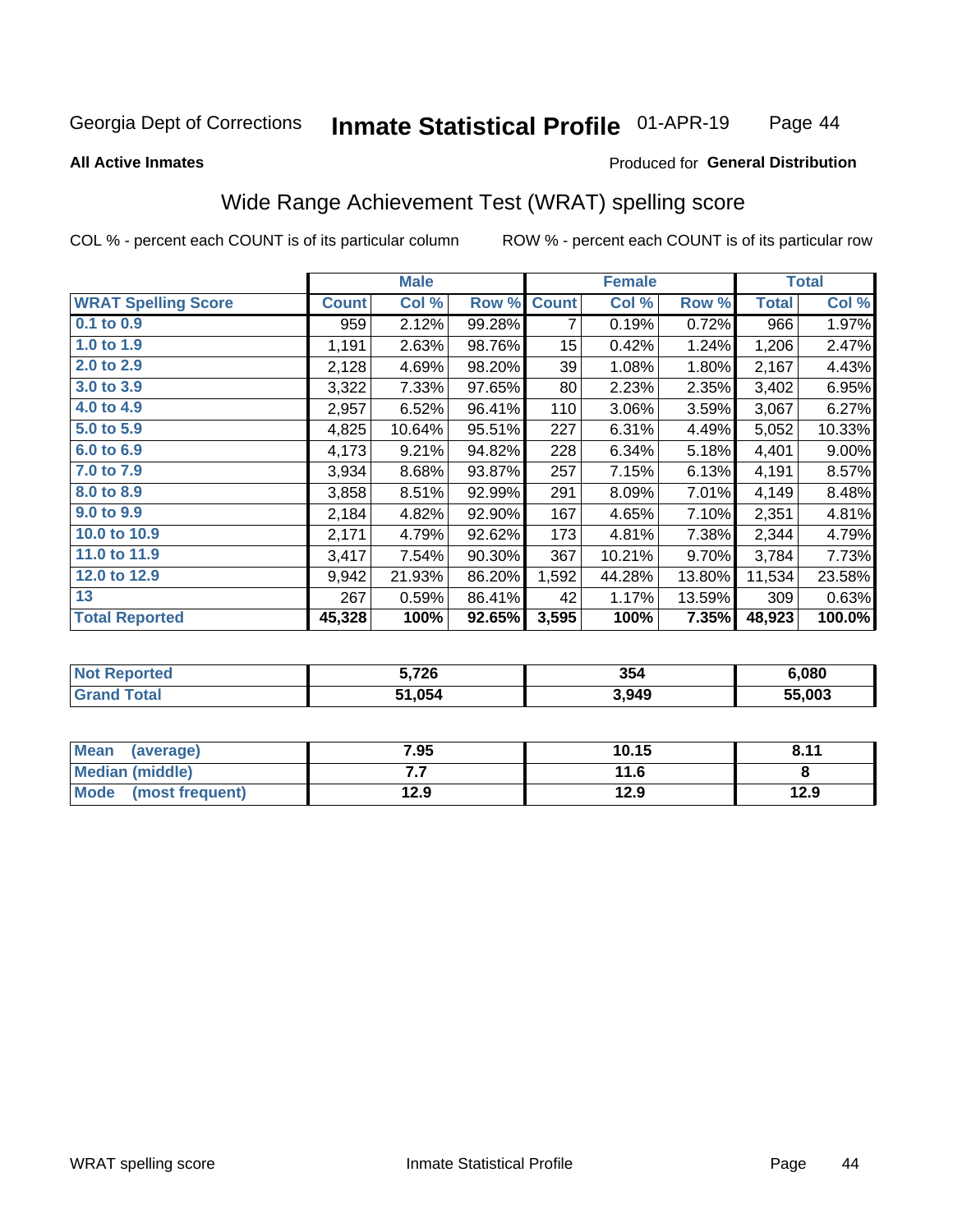#### Inmate Statistical Profile 01-APR-19 Page 45

**All Active Inmates** 

### **Produced for General Distribution**

## Current / last mental health treatment level

COL % - percent each COUNT is of its particular column

|                                    |              | <b>Male</b> |         |              | <b>Female</b> |        |              | <b>Total</b> |
|------------------------------------|--------------|-------------|---------|--------------|---------------|--------|--------------|--------------|
| <b>Mental Health Treatment Lev</b> | <b>Count</b> | Col %       | Row %   | <b>Count</b> | Col %         | Row %  | <b>Total</b> | Col %        |
| 1 No problem at current time       | 8,587        | 50.19%      | 92.75%  | 671          | 22.09%        | 7.25%  | 9,258        | 45.95%       |
| <b>2 Receiving outpatient</b>      | 6,753        | 39.47%      | 74.51%  | 2,310        | 76.04%        | 25.49% | 9,063        | 44.98%       |
| <b>Treatment</b>                   |              |             |         |              |               |        |              |              |
| 3 Inpatient, moderate              | 1,424        | 8.32%       | 97.14%  | 42           | 1.38%         | 2.86%  | 1,466        | 7.28%        |
| <b>Treatment</b>                   |              |             |         |              |               |        |              |              |
| 4 Inpatient, intensive             | 323          | 1.89%       | 95.56%  | 15           | 0.49%         | 4.44%  | 338          | 1.68%        |
| Treatment                          |              |             |         |              |               |        |              |              |
| 5 Undergoing crisis                | 21           | 0.12%       | 100.00% |              |               |        | 21           | 0.10%        |
| <b>stabilization</b>               |              |             |         |              |               |        |              |              |
| <b>6 Hospital for criminally</b>   |              | 0.01%       | 100.00% |              |               |        |              | 0.01%        |
| <b>Tinsane</b>                     |              |             |         |              |               |        |              |              |
| <b>Total Evaluated</b>             | 17,109       | 100%        | 84.92%  | 3,038        | 100%          | 15.08% | 20,147       | 100%         |

| <b>Never had MH evaluation</b> | 33,945 | 81 A  | 34,856 |
|--------------------------------|--------|-------|--------|
| $\tau$ otal                    | 51,054 | 3,949 | 55.003 |

| Median (middle) | No problem at current time | <b>Receiving outpatient</b><br>treatment | <b>Receiving</b><br>outpatient<br>treatment |
|-----------------|----------------------------|------------------------------------------|---------------------------------------------|
| <b>Mode</b>     | No problem at current time | <b>Receiving outpatient</b>              | No problem at                               |
| (most frequent) |                            | treatment                                | current time                                |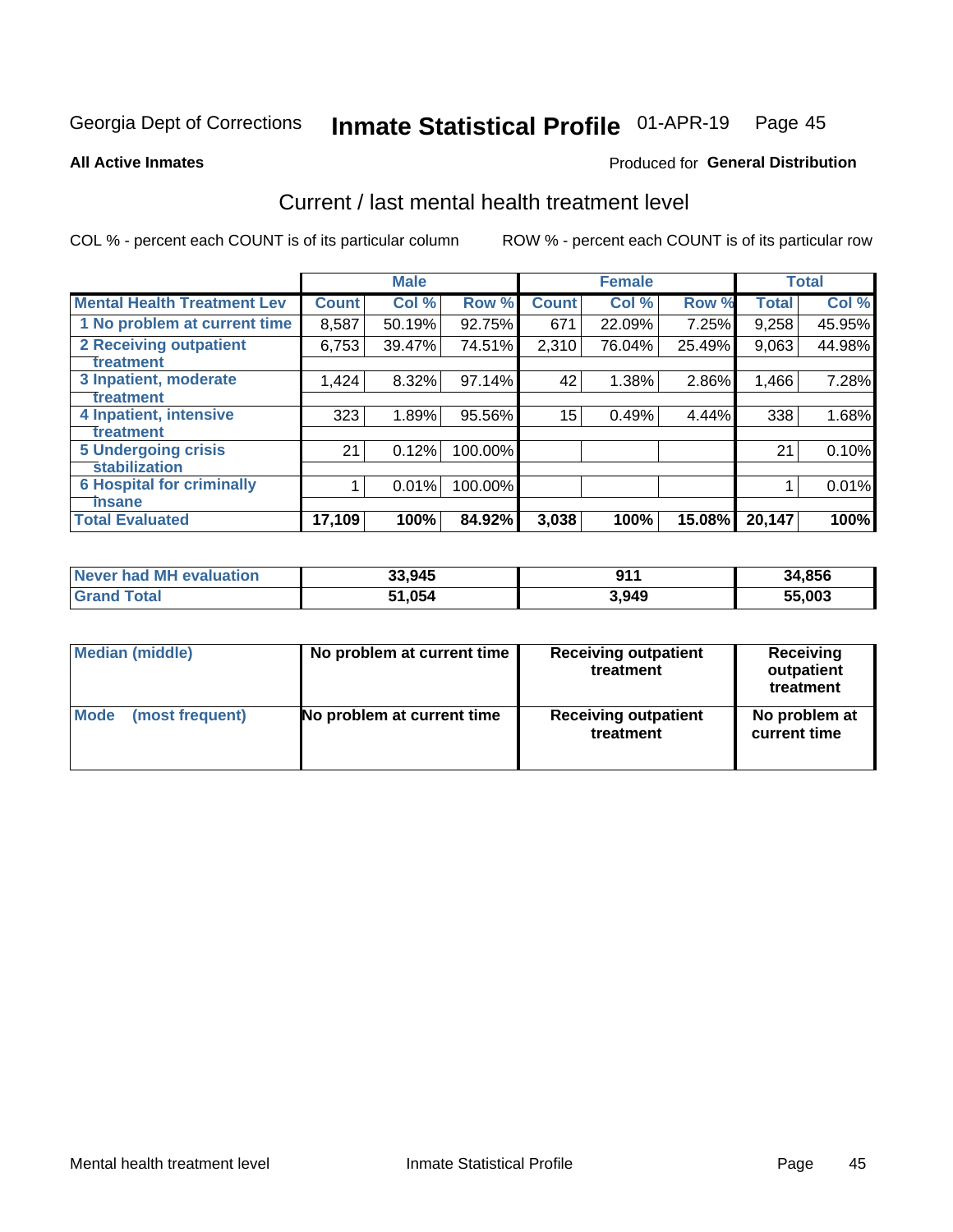### **All Active Inmates**

### Produced for General Distribution

## PULHESDWIT medical scale - 'P' overall condition ('P'hysical)

COL % - percent each COUNT is of its particular column

|                                  |              | <b>Male</b> |         |              | <b>Female</b> |        |              | <b>Total</b> |
|----------------------------------|--------------|-------------|---------|--------------|---------------|--------|--------------|--------------|
| <b>'P' Overall Condition</b>     | <b>Count</b> | Col %       | Row %   | <b>Count</b> | Col %         | Row %  | <b>Total</b> | Col %        |
| 1 No medical illness             | 35,030       | 75.41%      | 93.95%  | 2,257        | 63.06%        | 6.05%  | 37,287       | 74.52%       |
| 2 Well-controlled chronic        | 10,452       | 22.50%      | 89.59%  | 1,215        | 33.95%        | 10.41% | 11,667       | 23.32%       |
| <b>illness</b>                   |              |             |         |              |               |        |              |              |
| 3 Poorly-controlled chronic      | 894          | 1.92%       | 92.45%  | 73           | 2.04%         | 7.55%  | 967          | 1.93%        |
| <b>illness</b>                   |              |             |         |              |               |        |              |              |
| 4 Significant problems requiring | 74           | 0.16%       | 81.32%  | 17           | 0.47%         | 18.68% | 91           | 0.18%        |
| special housing                  |              |             |         |              |               |        |              |              |
| 5 Terminal illness, < 6 months   | 4            | 0.01%       | 100.00% |              |               |        | 4            | 0.01%        |
| to live                          |              |             |         |              |               |        |              |              |
| 6 Inmate is pregnant             |              | $0.01\%$    | 5.56%   | 17           | 0.47%         | 94.44% | 18           | 0.04%        |
| <b>Total Reported</b>            | 46,455       | 100%        | 92.85%  | 3,579        | 100%          | 7.15%  | 50,034       | 100%         |

| тео | 1.599 | 370   | ,969   |
|-----|-------|-------|--------|
|     | 0E.   | 3,949 | 55.003 |

| Mode | (most frequent) | 1 No medical illness | 1 No medical illness | 1 No medical<br>illness |
|------|-----------------|----------------------|----------------------|-------------------------|
|------|-----------------|----------------------|----------------------|-------------------------|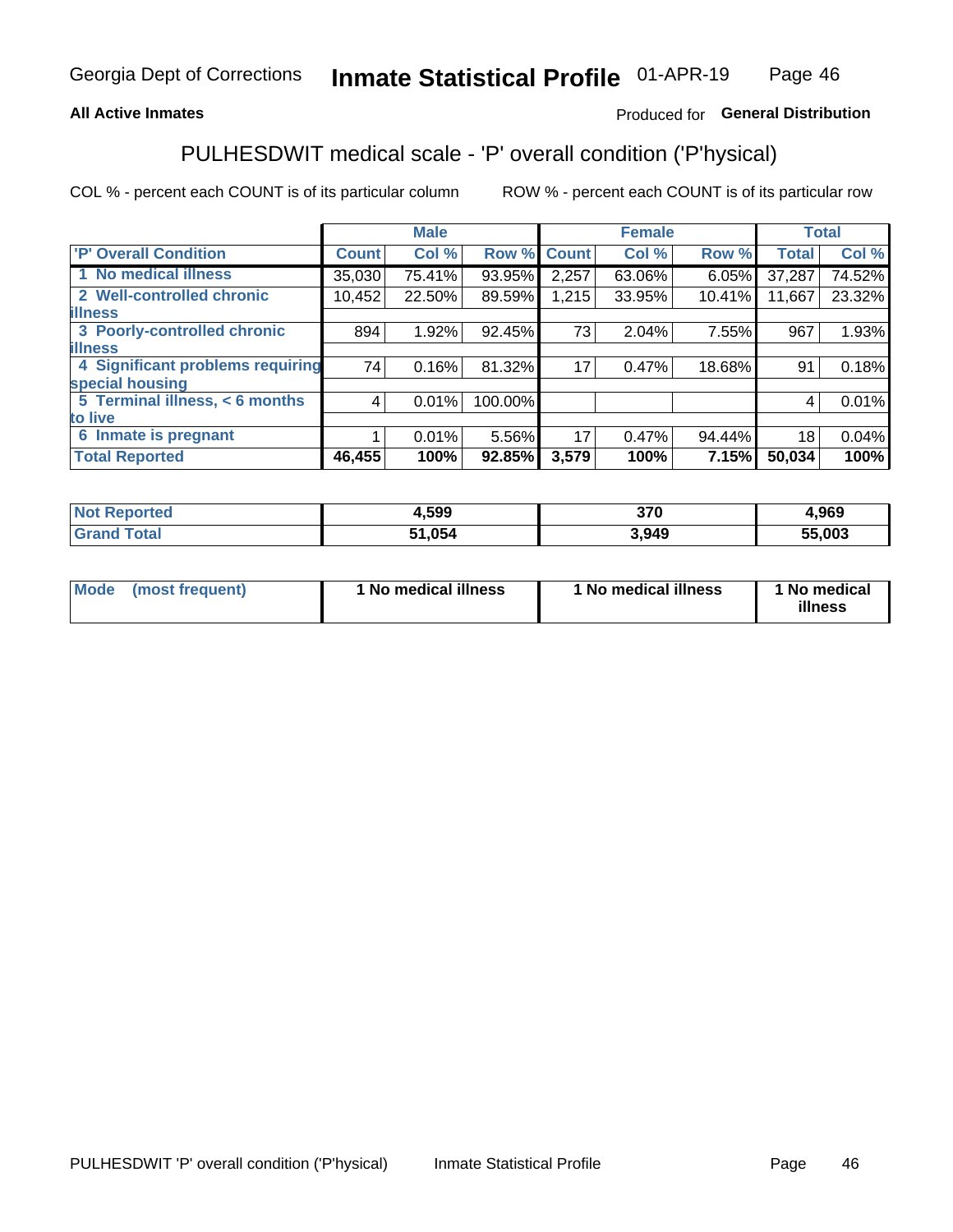### **All Active Inmates**

### Produced for General Distribution

# PULHESDWIT medical scale - 'U' upper body

COL % - percent each COUNT is of its particular column

|                              |              | <b>Male</b> |         |                | <b>Female</b> |       |              | <b>Total</b> |
|------------------------------|--------------|-------------|---------|----------------|---------------|-------|--------------|--------------|
| <b>U' Upper Body</b>         | <b>Count</b> | Col %       | Row %   | <b>Count</b>   | Col %         | Row % | <b>Total</b> | Col %        |
| 1 Upper bones, joints,       | 44,311       | 95.70%      | 92.93%  | 3,372          | 94.19%        | 7.07% | 47,683       | 95.60%       |
| muscles all OK               |              |             |         |                |               |       |              |              |
| 2 One or both arms minimally | 1,710        | 3.69%       | 90.24%  | 185            | 5.17%         | 9.76% | 1,895        | 3.80%        |
| limited                      |              |             |         |                |               |       |              |              |
| 3 One or both arms           | 226          | 0.49%       | 91.50%  | 21             | 0.59%         | 8.50% | 247          | 0.50%        |
| <b>moderately limited</b>    |              |             |         |                |               |       |              |              |
| 4 One arm disabled,          | 50           | 0.11%       | 96.15%  | $\overline{2}$ | 0.06%         | 3.85% | 52           | 0.10%        |
| paralyzed, or amputated      |              |             |         |                |               |       |              |              |
| 5 Both arms disabled,        | 3            | 0.01%       | 100.00% |                |               |       | 3            | 0.01%        |
| paralyzed, or amputated      |              |             |         |                |               |       |              |              |
| <b>Total Reported</b>        | 46,300       | 100%        | 92.82%  | 3,580          | 100%          | 7.18% | 49,880       | 100.0%       |

| <b>Not Reported</b> | 4,754  | 369   | 5,123  |
|---------------------|--------|-------|--------|
| <b>Grand Total</b>  | 51,054 | 3,949 | 55,003 |

| Mode<br>(most frequent) | 1 Upper bones, joints,<br>muscles all OK | 1 Upper bones, joints,<br>muscles all OK | 1 Upper bones,<br>joints, muscles all<br>ΟK |
|-------------------------|------------------------------------------|------------------------------------------|---------------------------------------------|
|-------------------------|------------------------------------------|------------------------------------------|---------------------------------------------|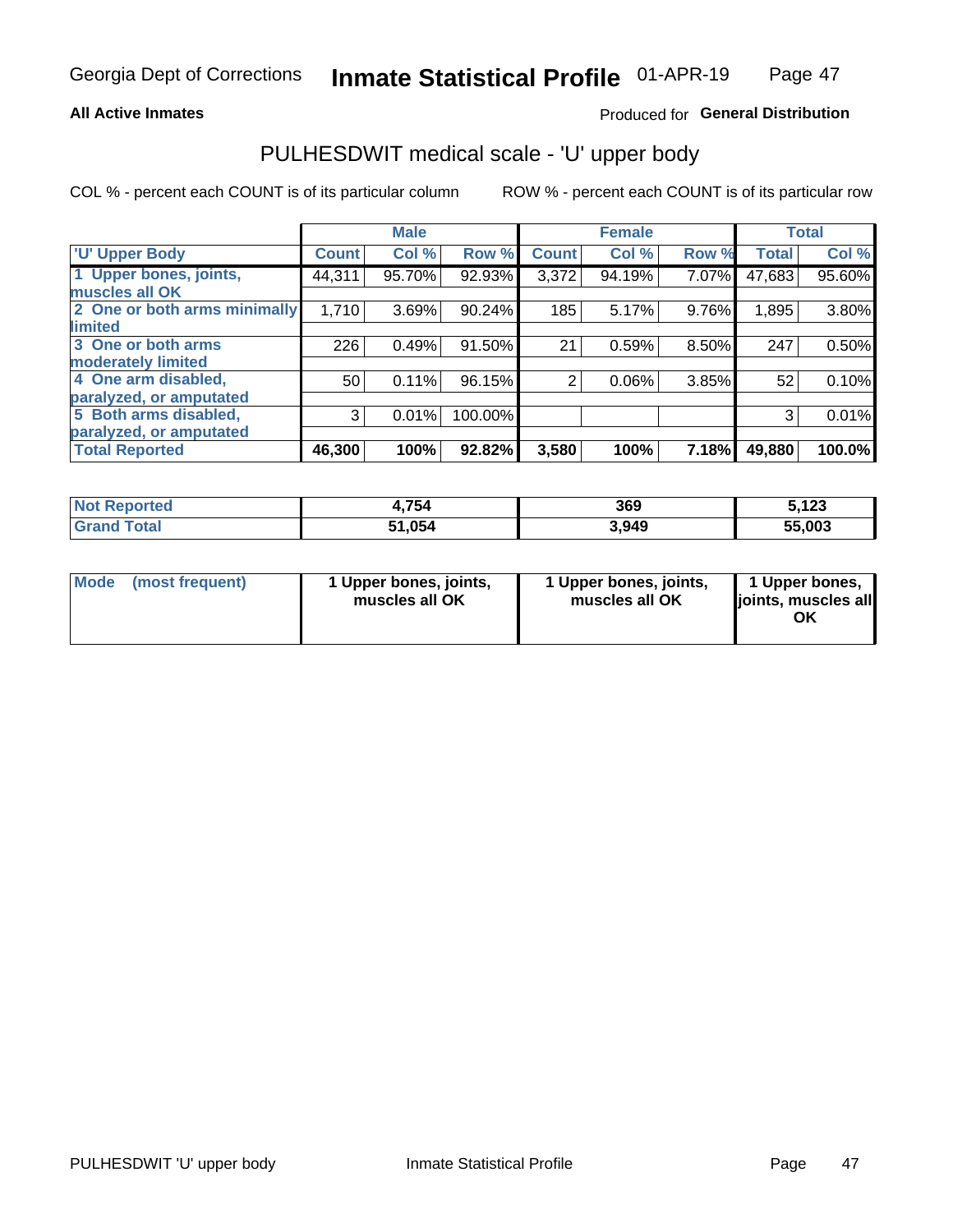### **All Active Inmates**

### Produced for General Distribution

## PULHESDWIT medical scale - 'L' lower body

COL % - percent each COUNT is of its particular column

|                                |              | <b>Male</b> |         |              | <b>Female</b> |       |                 | <b>Total</b> |
|--------------------------------|--------------|-------------|---------|--------------|---------------|-------|-----------------|--------------|
| 'L' Lower Body                 | <b>Count</b> | Col %       | Row %   | <b>Count</b> | Col %         | Row % | <b>Total</b>    | Col %        |
| 1 Lower bones, joints,         | 41,867       | 90.44%      | 92.98%  | 3,160        | 88.34%        | 7.02% | 45,027          | 90.29%       |
| muscles all OK                 |              |             |         |              |               |       |                 |              |
| 2 One or both legs minimally   | 3,692        | 7.98%       | 90.94%  | 368          | 10.29%        | 9.06% | 4,060           | 8.14%        |
| limited                        |              |             |         |              |               |       |                 |              |
| 3 One or both legs             | 597          | 1.29%       | 93.72%  | 40           | 1.12%         | 6.28% | 637             | 1.28%        |
| moderately limited             |              |             |         |              |               |       |                 |              |
| 4 One leg disabled, paralyzed, | 120          | 0.26%       | 93.02%  | 9            | 0.25%         | 6.98% | 129             | 0.26%        |
| or amputated                   |              |             |         |              |               |       |                 |              |
| 5 Both legs disabled,          | 18           | 0.04%       | 100.00% |              |               |       | 18 <sub>1</sub> | 0.04%        |
| paralyzed, or amputated        |              |             |         |              |               |       |                 |              |
| <b>Total Reported</b>          | 46,294       | 100%        | 92.83%  | 3,577        | 100%          | 7.17% | 49,871          | 100.0%       |

| <b>Not Reported</b>     | 4,760  | 272<br>◡ / 스 | 5.132         |
|-------------------------|--------|--------------|---------------|
| <b>Total</b><br>' Grand | 51,054 | 3,949        | 55,003<br>55. |

| Mode (most frequent) | 1 Lower bones, joints,<br>muscles all OK | 1 Lower bones, joints,<br>muscles all OK | 1 Lower bones,<br>joints, muscles all<br>ОK |
|----------------------|------------------------------------------|------------------------------------------|---------------------------------------------|
|----------------------|------------------------------------------|------------------------------------------|---------------------------------------------|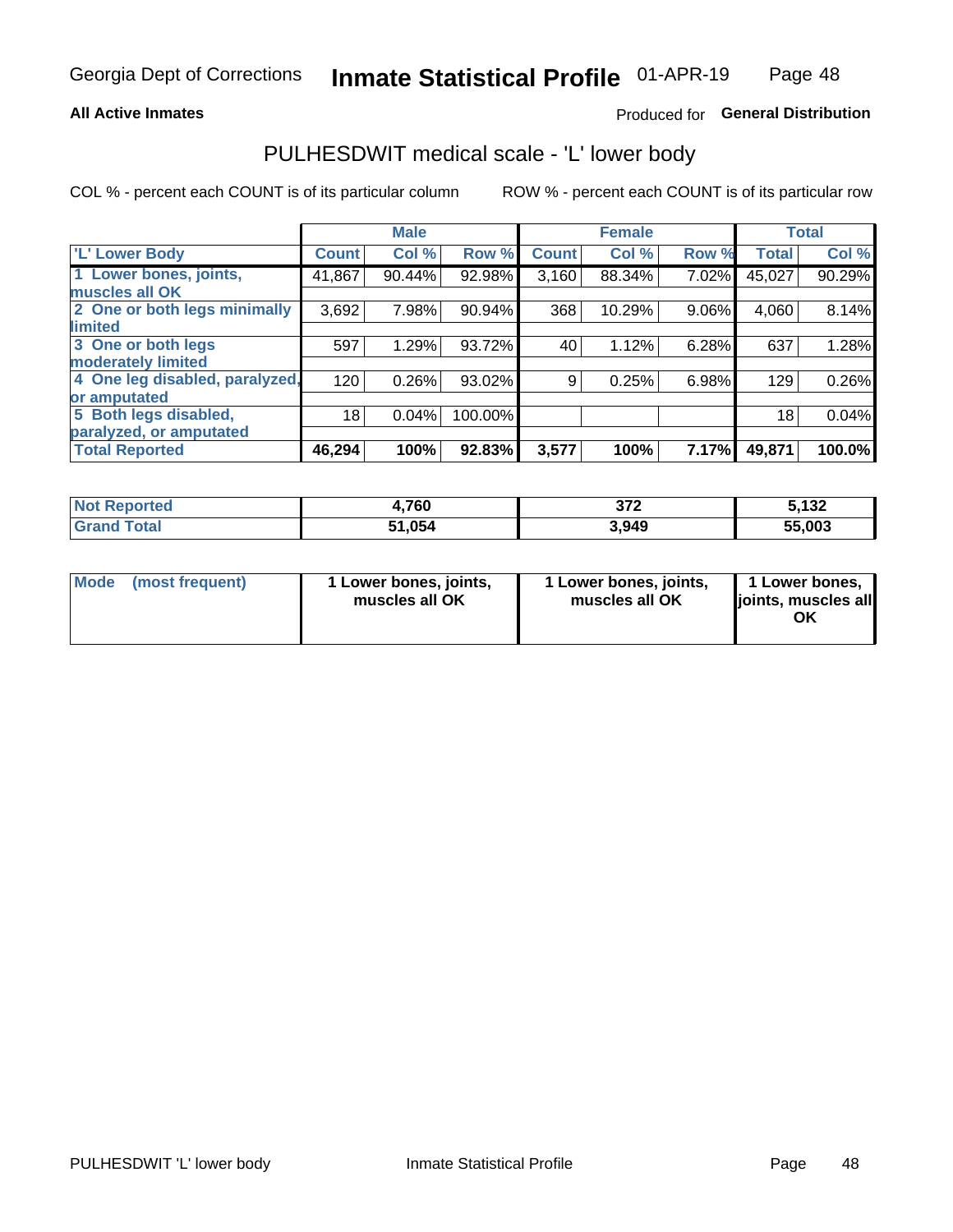### **All Active Inmates**

### Produced for General Distribution

### PULHESDWIT medical scale - 'H' hearing

COL % - percent each COUNT is of its particular column

|                                |              | <b>Male</b> |                    |       | <b>Female</b> |        | <b>Total</b> |        |
|--------------------------------|--------------|-------------|--------------------|-------|---------------|--------|--------------|--------|
| <b>'H' Hearing</b>             | <b>Count</b> | Col %       | <b>Row % Count</b> |       | Col %         | Row %  | <b>Total</b> | Col %  |
| 1 Normal hearing both ears     | 45,662       | 98.70%      | 92.84%             | 3,524 | 98.55%        | 7.16%  | 49,186       | 98.69% |
| 2 Some loss in one ear with    | 464          | 1.00%       | 91.16%             | 45    | 1.26%         | 8.84%  | 509          | 1.02%  |
| other OK, or mild loss in both |              |             |                    |       |               |        |              |        |
| 3 Total loss in one ear with   | 87           | 0.19%       | 97.75%             | 2     | $0.06\%$      | 2.25%  | 89           | 0.18%  |
| mild loss in other             |              |             |                    |       |               |        |              |        |
| 4 Severe loss in both ears     | 34           | $0.07\%$    | $91.89\%$          | 3     | 0.08%         | 8.11%  | 37           | 0.07%  |
| 5 Total loss in both ears,     | 17           | 0.04%       | 89.47%             | 2     | $0.06\%$      | 10.53% | 19           | 0.04%  |
| requiring special housing      |              |             |                    |       |               |        |              |        |
| <b>Total Reported</b>          | 46,264       | 100%        | 92.83%             | 3,576 | 100%          | 7.17%  | 49,840       | 100%   |

| <b>Not Renc</b><br><b>rported</b> | 4,790  | ヘフヘ<br>JI J | ,163   |
|-----------------------------------|--------|-------------|--------|
| Total                             | 51.054 | 3,949       | 55,003 |

| Mode (most frequent) | 1 Normal hearing both ears 11 Normal hearing both ears 1 Normal hearing | both ears |
|----------------------|-------------------------------------------------------------------------|-----------|
|                      |                                                                         |           |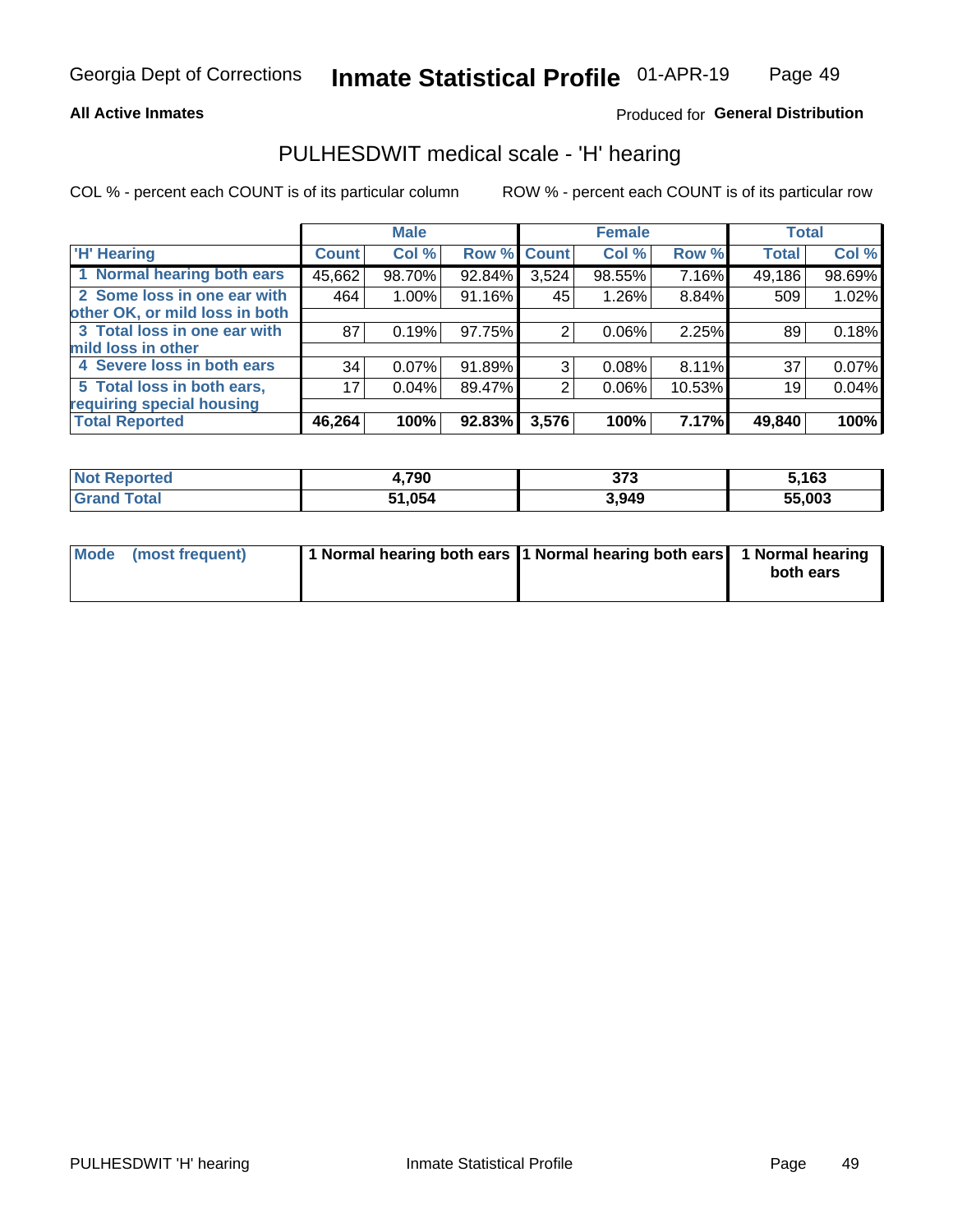### **All Active Inmates**

### Produced for General Distribution

## PULHESDWIT medical scale - 'E' vision

COL % - percent each COUNT is of its particular column

|                                 |              | <b>Male</b> |        |              | <b>Female</b> |        |              | <b>Total</b> |
|---------------------------------|--------------|-------------|--------|--------------|---------------|--------|--------------|--------------|
| <b>E' Vision</b>                | <b>Count</b> | Col %       | Row %  | <b>Count</b> | Col %         | Row %  | <b>Total</b> | Col %        |
| 1 Correctable to 20/40 in both  | 35,958       | 78.50%      | 95.17% | .823         | 51.61%        | 4.83%  | 37,781       | 76.57%       |
| eyes                            |              |             |        |              |               |        |              |              |
| 2 Correctable to 20/70 in one   | 8,872        | 19.37%      | 85.04% | 1,561        | 44.20%        | 14.96% | 10,433       | 21.14%       |
| eye, may be blind in other      |              |             |        |              |               |        |              |              |
| 3 Correctable to 20/200 in one  | 797          | 1.74%       | 85.98% | 130          | 3.68%         | 14.02% | 927          | 1.88%        |
| eye, may be blind in other      |              |             |        |              |               |        |              |              |
| 4 One eye not correctable to    | 164          | 0.36%       | 91.11% | 16           | 0.45%         | 8.89%  | 180          | 0.36%        |
| 20/200, other may be blind      |              |             |        |              |               |        |              |              |
| 5 Blind in both eyes, requiring | 18           | 0.04%       | 90.00% | 2            | 0.06%         | 10.00% | 20           | 0.04%        |
| special housing                 |              |             |        |              |               |        |              |              |
| <b>Total Reported</b>           | 45,809       | 100%        | 92.84% | 3,532        | 100%          | 7.16%  | 49,341       | 100%         |

| <b>Not Reported</b> | 5,245       | $AA =$<br>T I <i>I</i> | 5.662  |
|---------------------|-------------|------------------------|--------|
| ™∩tal               | .054<br>51. | 3,949                  | 55,003 |

| Mode (most frequent) | 1 Correctable to 20/40 in both<br>eves | 1 Correctable to 20/40 in   1 Correctable to  <br>both eyes | 20/40 in both eyes |  |
|----------------------|----------------------------------------|-------------------------------------------------------------|--------------------|--|
|                      |                                        |                                                             |                    |  |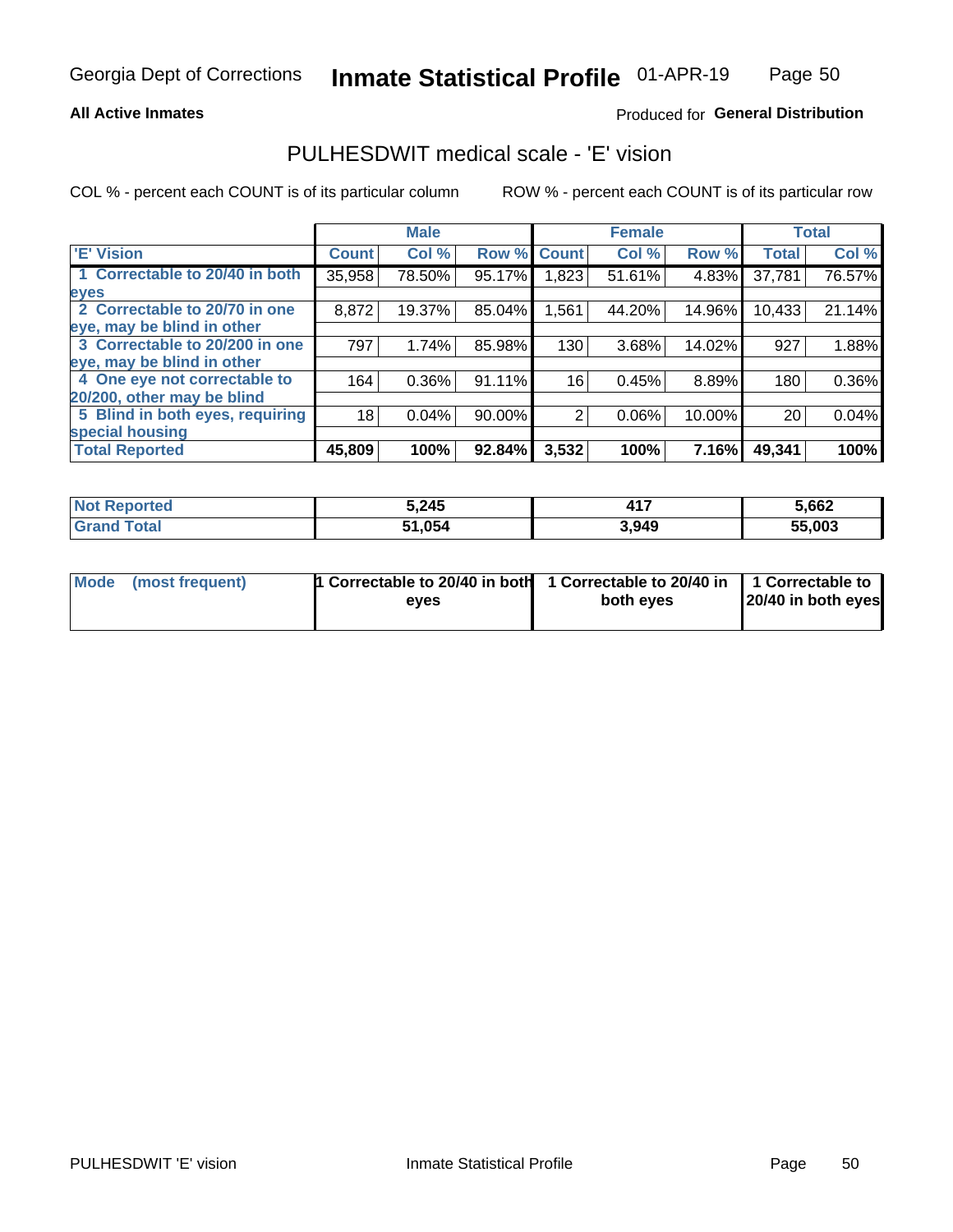### **All Active Inmates**

### Produced for General Distribution

## PULHESDWIT medical scale - 'S' pSychiatric

COL % - percent each COUNT is of its particular column

|                                        |              | <b>Male</b> |        |              | <b>Female</b> |        |              | <b>Total</b> |
|----------------------------------------|--------------|-------------|--------|--------------|---------------|--------|--------------|--------------|
| 'S' pSychiatric                        | <b>Count</b> | Col %       | Row %  | <b>Count</b> | Col %         | Row %  | <b>Total</b> | Col %        |
| 1 No impairment or disorders           | 41,069       | 88.87%      | 97.05% | .249         | 38.02%        | 2.95%  | 42,318       | 85.49%       |
| 2 Stable, or in remission, or          | 4,099        | 8.87%       | 67.04% | 2,015        | 61.34%        | 32.96% | 6,114        | 12.35%       |
| mild impairment or retardation         |              |             |        |              |               |        |              |              |
| 3 Requires moderate inpatient          | 856          | 1.85%       | 98.39% | 14           | 0.43%         | 1.61%  | 870          | 1.76%        |
| treatment                              |              |             |        |              |               |        |              |              |
| 4 Requires intensive inpatient         | 185          | 0.40%       | 96.86% | 6            | 0.18%         | 3.14%  | 191          | 0.39%        |
| treatment                              |              |             |        |              |               |        |              |              |
| <b>5 Requires Crisis Stabilization</b> | 6            | 0.01%       | 85.71% |              | 0.03%         | 14.29% |              | 0.01%        |
| Unit (CSU) inpatient care              |              |             |        |              |               |        |              |              |
| <b>Total Reported</b>                  | 46,215       | 100%        | 93.36% | 3,285        | 100%          | 6.64%  | 49,500       | 100%         |

| <b>Not Reported</b> | 1,839        | 664   | 5,503  |
|---------------------|--------------|-------|--------|
| Total<br>Grand      | 1,054<br>54. | 3,949 | 55,003 |

| Mode (most frequent) | <b>t No impairment or disorders 2 Stable, or in remission, 1 No impairment or</b> |                       |           |
|----------------------|-----------------------------------------------------------------------------------|-----------------------|-----------|
|                      |                                                                                   | or mild impairment or | disorders |
|                      |                                                                                   | retardation           |           |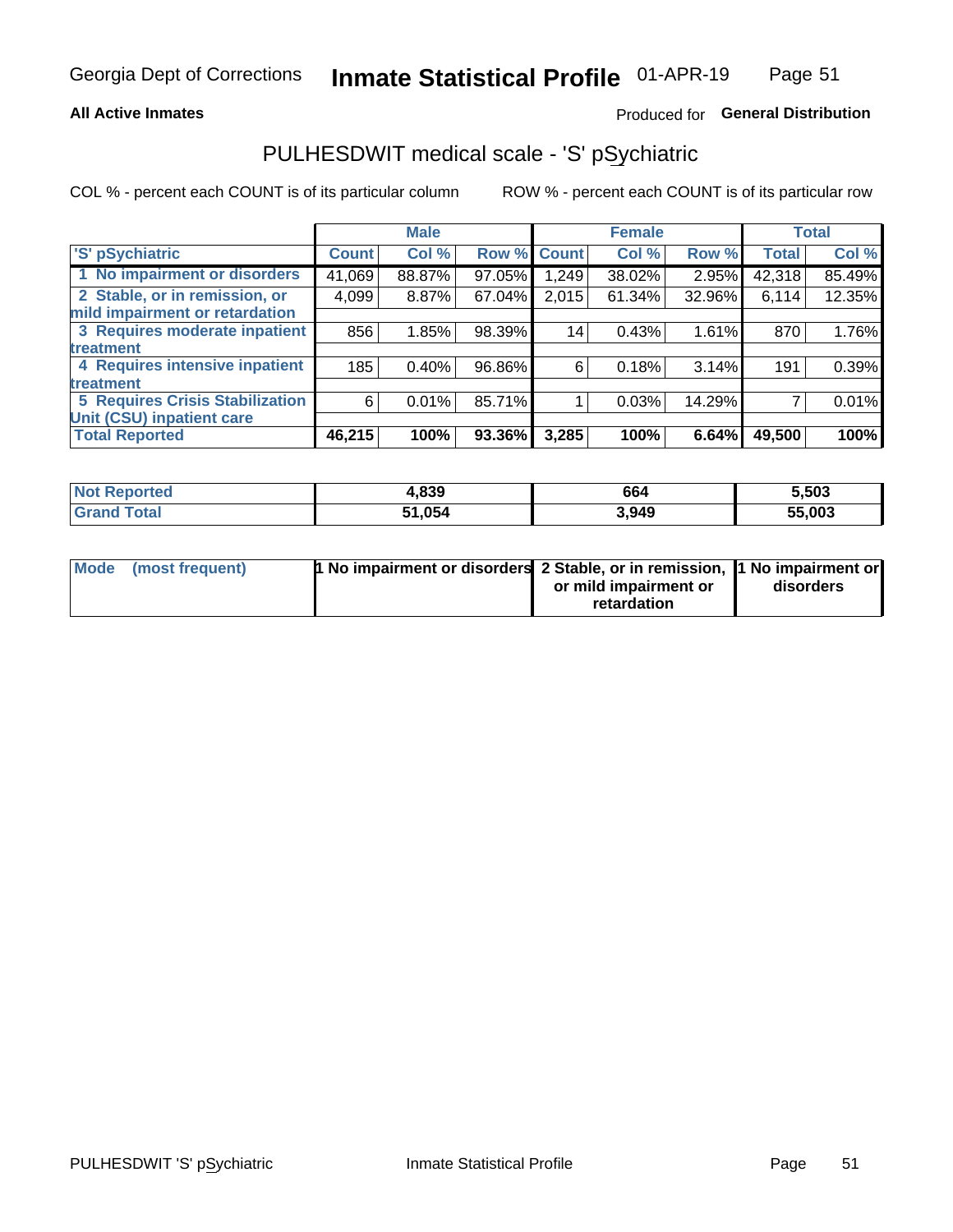### **All Active Inmates**

### Produced for General Distribution

## PULHESDWIT medical scale - 'D' dental

COL % - percent each COUNT is of its particular column

|                                 |              | <b>Male</b> |         |              | <b>Female</b> |        |              | <b>Total</b> |
|---------------------------------|--------------|-------------|---------|--------------|---------------|--------|--------------|--------------|
| <b>D'</b> Dental                | <b>Count</b> | Col %       | Row %   | <b>Count</b> | Col %         | Row %  | <b>Total</b> | Col %        |
| 1 Minimal routine dental health | 26,019       | 59.62%      | 91.67%  | 2,364        | 70.53%        | 8.33%  | 28,383       | 60.39%       |
| <b>needs</b>                    |              |             |         |              |               |        |              |              |
| 2 Moderate cavities and/or gum  | 15,041       | 34.46%      | 95.91%  | 641          | 19.12%        | 4.09%  | 15,682       | 33.37%       |
| disease                         |              |             |         |              |               |        |              |              |
| 3 Extensive gum disease         | 2,539        | 5.82%       | 88.04%  | 345          | 10.29%        | 11.96% | 2,884        | 6.14%        |
| and/or widespread decay         |              |             |         |              |               |        |              |              |
| 4 Urgent need for dental        | 45           | 0.10%       | 95.74%  | 2            | 0.06%         | 4.26%  | 47           | 0.10%        |
| <b>services</b>                 |              |             |         |              |               |        |              |              |
| 5 Life-threatening disease or   |              | 0.01%       | 100.00% |              |               |        |              | 0.01%        |
| extreme pain or infection       |              |             |         |              |               |        |              |              |
| <b>Total Reported</b>           | 43,645       | 100%        | 92.87%  | 3,352        | 100%          | 7.13%  | 46,997       | 100.0%       |

| <b>Not Reported</b> | ,409   | 597   | 8,006  |
|---------------------|--------|-------|--------|
| Гоtal               | 51,054 | 3,949 | 55,003 |

| 1 Minimal routine dental<br>Mode<br>(most frequent)<br>health needs | 1 Minimal routine dental 1 Minimal routine<br>health needs | dental health<br>needs |
|---------------------------------------------------------------------|------------------------------------------------------------|------------------------|
|---------------------------------------------------------------------|------------------------------------------------------------|------------------------|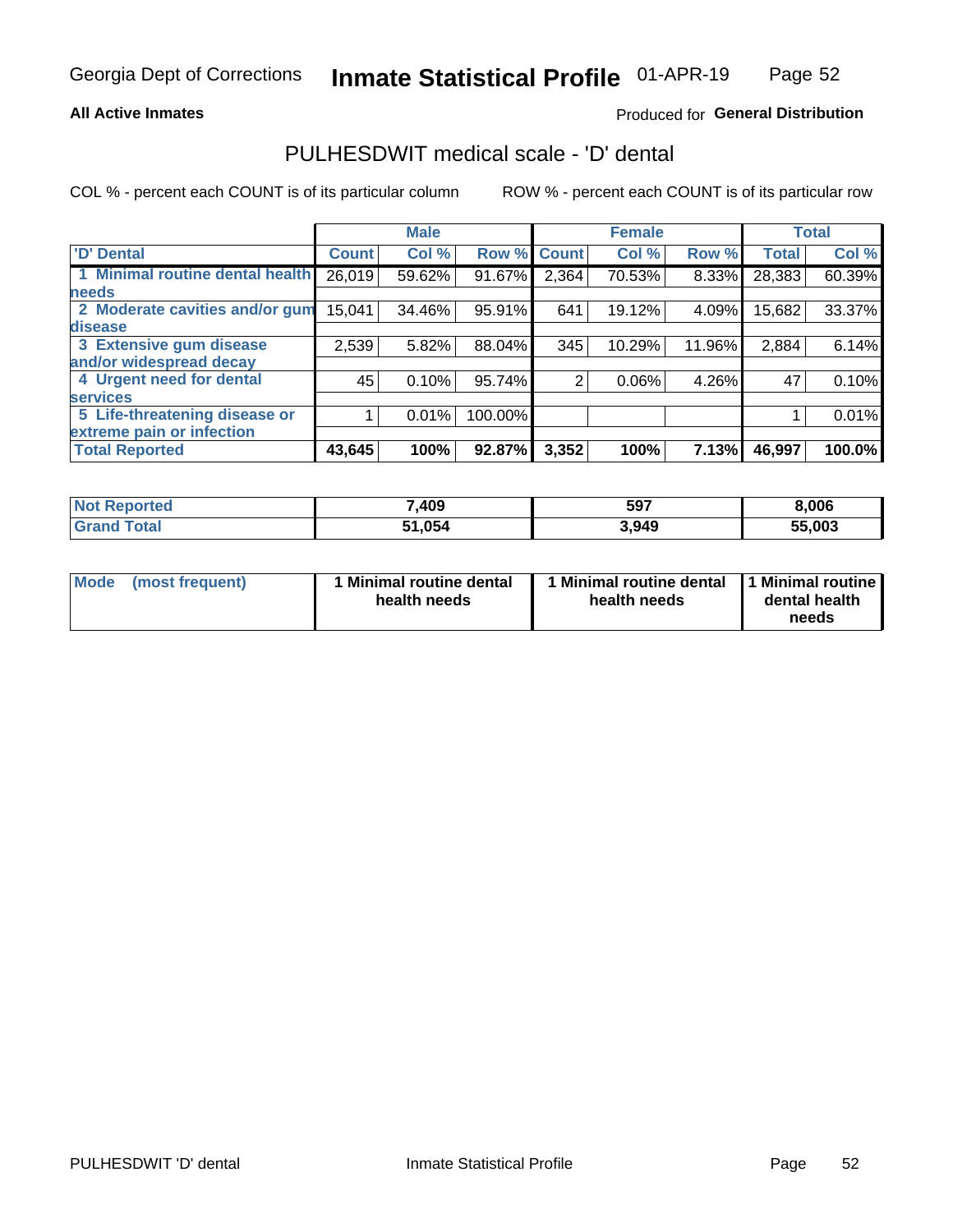### **All Active Inmates**

### Produced for General Distribution

## PULHESDWIT medical scale - 'W' work ability

COL % - percent each COUNT is of its particular column

|                                 |                    | <b>Male</b> |        |             | <b>Female</b> |        |              | <b>Total</b> |
|---------------------------------|--------------------|-------------|--------|-------------|---------------|--------|--------------|--------------|
| 'W' work ability                | Count <sup>'</sup> | Col %       |        | Row % Count | Col %         | Row %  | <b>Total</b> | Col %        |
| 1 Unrestricted work or activity | 39,589             | 85.53%      | 93.60% | 2,709       | 75.76%        | 6.40%  | 42,298       | 84.83%       |
| 2 Minor restrictions on type of | 5,292              | 11.43%      | 87.38% | 764         | 21.36%        | 12.62% | 6,056        | 12.15%       |
| <b>work</b>                     |                    |             |        |             |               |        |              |              |
| 3 Moderate restrictions on type | 958                | 2.07%       | 94.01% | 61          | 1.71%         | 5.99%  | 1,019        | 2.04%        |
| lof work                        |                    |             |        |             |               |        |              |              |
| 4 Major restrictions on type of | 317                | 0.68%       | 91.35% | 30          | 0.84%         | 8.65%  | 347          | 0.70%        |
| <b>work</b>                     |                    |             |        |             |               |        |              |              |
| 5 Cannot work under any         | 130                | 0.28%       | 91.55% | 12          | 0.34%         | 8.45%  | 142          | 0.28%        |
| <b>circumstances</b>            |                    |             |        |             |               |        |              |              |
| <b>Total Reported</b>           | 46,286             | 100%        | 92.83% | 3,576       | 100%          | 7.17%  | 49,862       | 100%         |

| NotR<br><b>Enorted</b> | ,768          | ヘラヘ<br>u i u | 5,141  |
|------------------------|---------------|--------------|--------|
| Гоtal                  | 054, ا<br>54. | 3,949        | 55,003 |

| Mode (most frequent) | 1 Unrestricted work or | 1 Unrestricted work or | 1 Unrestricted   |
|----------------------|------------------------|------------------------|------------------|
|                      | activity               | activity               | work or activity |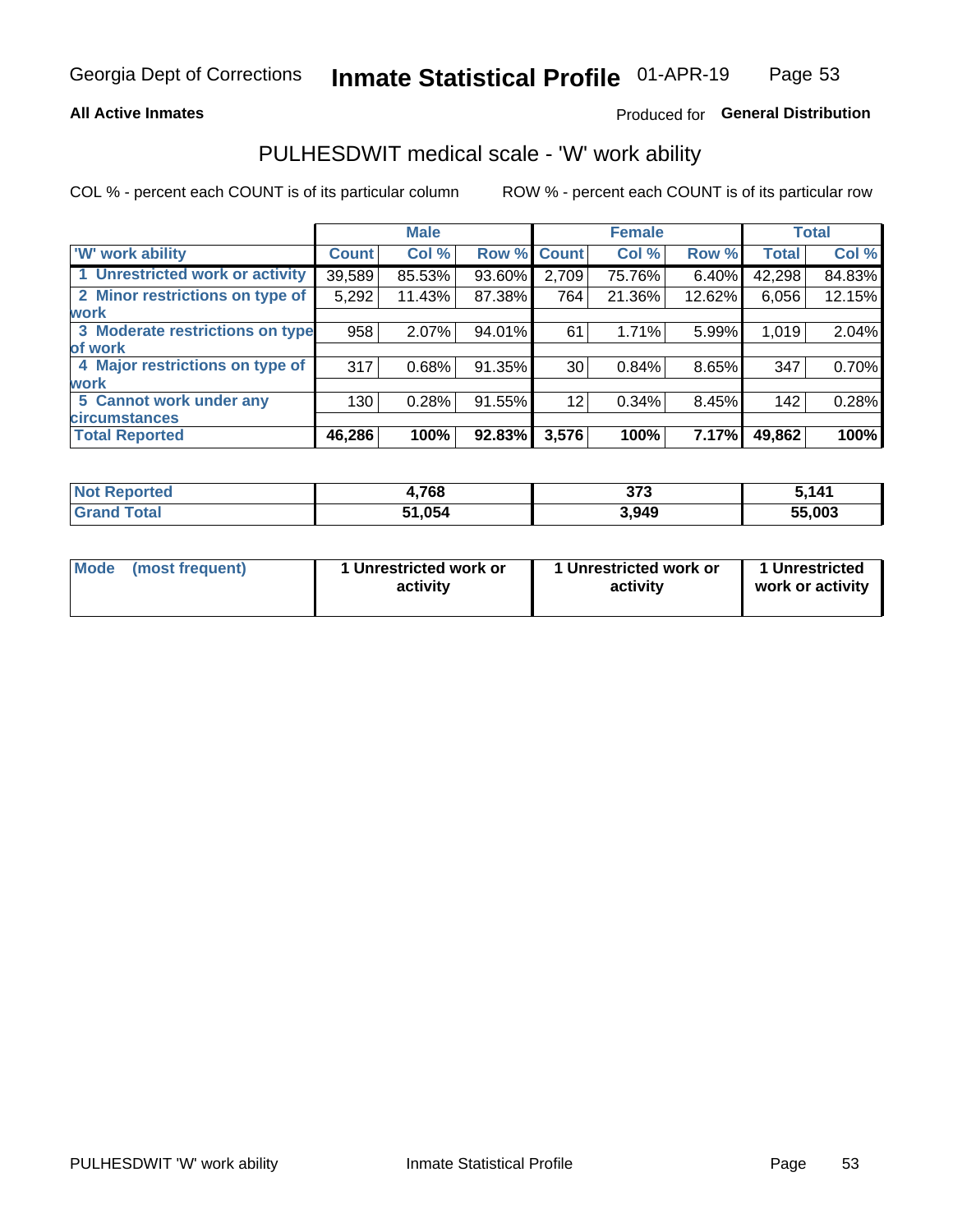### **All Active Inmates**

### Produced for General Distribution

## PULHESDWIT medical scale - 'I' impairment

COL % - percent each COUNT is of its particular column

|                                                             |              | <b>Male</b> |                    |       | <b>Female</b> |       |              | <b>Total</b> |
|-------------------------------------------------------------|--------------|-------------|--------------------|-------|---------------|-------|--------------|--------------|
| <b>T' Impairment</b>                                        | <b>Count</b> | Col %       | <b>Row % Count</b> |       | Col %         | Row % | <b>Total</b> | Col %        |
| 1 No impairments or<br>disabilities                         | 45,881       | 99.15%      | 92.80%             | 3,560 | 99.52%        | 7.20% | 49,441       | 99.18%       |
| 2 Wheelchair-bound but<br>otherwise OK                      | 260          | 0.56%       | 96.30%             | 10    | 0.28%         | 3.70% | 270          | 0.54%        |
| <b>3 Needs low-level Assisted</b>                           | 50           | 0.11%       | 92.59%             | 4     | 0.11%         | 7.41% | 54           | 0.11%        |
| Living (level I)<br>4 Needs moderate Assisted               | 24           | 0.05%       | 100.00%            |       |               |       | 24           | 0.05%        |
| <b>Living (level II)</b><br><b>5 Needs maximal Assisted</b> | 57           | 0.12%       | 95.00%             | 3     | 0.08%         | 5.00% | 60           | 0.12%        |
| <b>Living (level III)</b>                                   |              |             |                    |       |               |       |              |              |
| <b>Total Reported</b>                                       | 46,272       | 100%        | 92.82%             | 3,577 | 100%          | 7.18% | 49,849       | 100%         |

| <b>Not</b><br>Reported | 1,782  | 272<br>- 97 ⊥<br>$\sim$ $\sim$ $\sim$ $\sim$ $\sim$ $\sim$ | 5,154  |
|------------------------|--------|------------------------------------------------------------|--------|
| Total                  | 51,054 | 3.949                                                      | 55,003 |

| Mode | (most frequent) | 1 No impairments or<br>disabilities | 1 No impairments or<br>disabilities | 1 No impairments<br>or disabilities |
|------|-----------------|-------------------------------------|-------------------------------------|-------------------------------------|
|------|-----------------|-------------------------------------|-------------------------------------|-------------------------------------|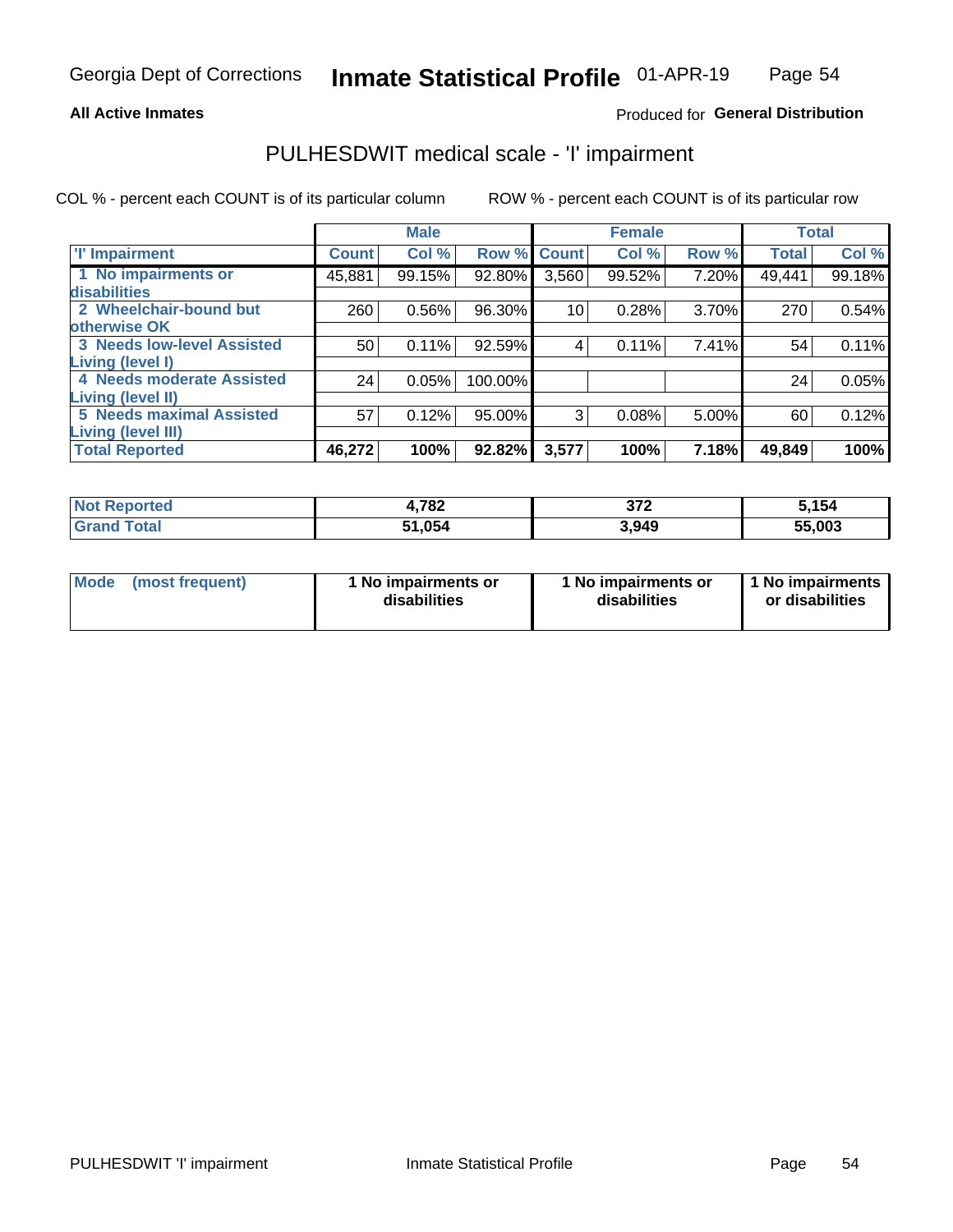### **All Active Inmates**

### Produced fo General Distribution

## PULHESDWIT medical scale - 'T' transportability

COL % - percent each COUNT is of its particular column

|                              |              | <b>Male</b> |         |              | <b>Female</b> |       |              | <b>Total</b> |
|------------------------------|--------------|-------------|---------|--------------|---------------|-------|--------------|--------------|
| <b>T' Transportability</b>   | <b>Count</b> | Col %       | Row %   | <b>Count</b> | Col %         | Row % | <b>Total</b> | Col %        |
| 1 Can be transported in any  | 46,022       | 99.23%      | 92.82%  | 3,561        | 99.69%        | 7.18% | 49,583       | 99.27%       |
| ordinary approved vehicle    |              |             |         |              |               |       |              |              |
| 2 Wheelchair-bound, not      | 64           | 0.14%       | 95.52%  | 3            | 0.08%         | 4.48% | 67           | 0.13%        |
| needing special vehicle      |              |             |         |              |               |       |              |              |
| 3 Wheelchair-bound, requires | 10           | 0.02%       | 100.00% |              |               |       | 10           | 0.02%        |
| special vehicle              |              |             |         |              |               |       |              |              |
| 4 Needs specially-equipped   | 6            | 0.01%       | 100.00% |              |               |       | 6            | 0.01%        |
| medical vehicle              |              |             |         |              |               |       |              |              |
| <b>5 Requires ambulance</b>  | 275          | 0.59%       | 97.17%  | 8            | 0.22%         | 2.83% | 283          | 0.57%        |
| transport                    |              |             |         |              |               |       |              |              |
| <b>Total Reported</b>        | 46,377       | 100%        | 92.85%  | 3,572        | 100%          | 7.15% | 49,949       | 100%         |

| ported      | .,677  | ^77   | 5,054  |
|-------------|--------|-------|--------|
| <b>otal</b> | 51.054 | 3,949 | 55,003 |

|  | Mode (most frequent) | 1 Can be transported in any 1 Can be transported in any<br>ordinary approved vehicle   ordinary approved vehicle   transported in any |  | 1 Can be<br>  ordinary approved  <br>vehicle |
|--|----------------------|---------------------------------------------------------------------------------------------------------------------------------------|--|----------------------------------------------|
|--|----------------------|---------------------------------------------------------------------------------------------------------------------------------------|--|----------------------------------------------|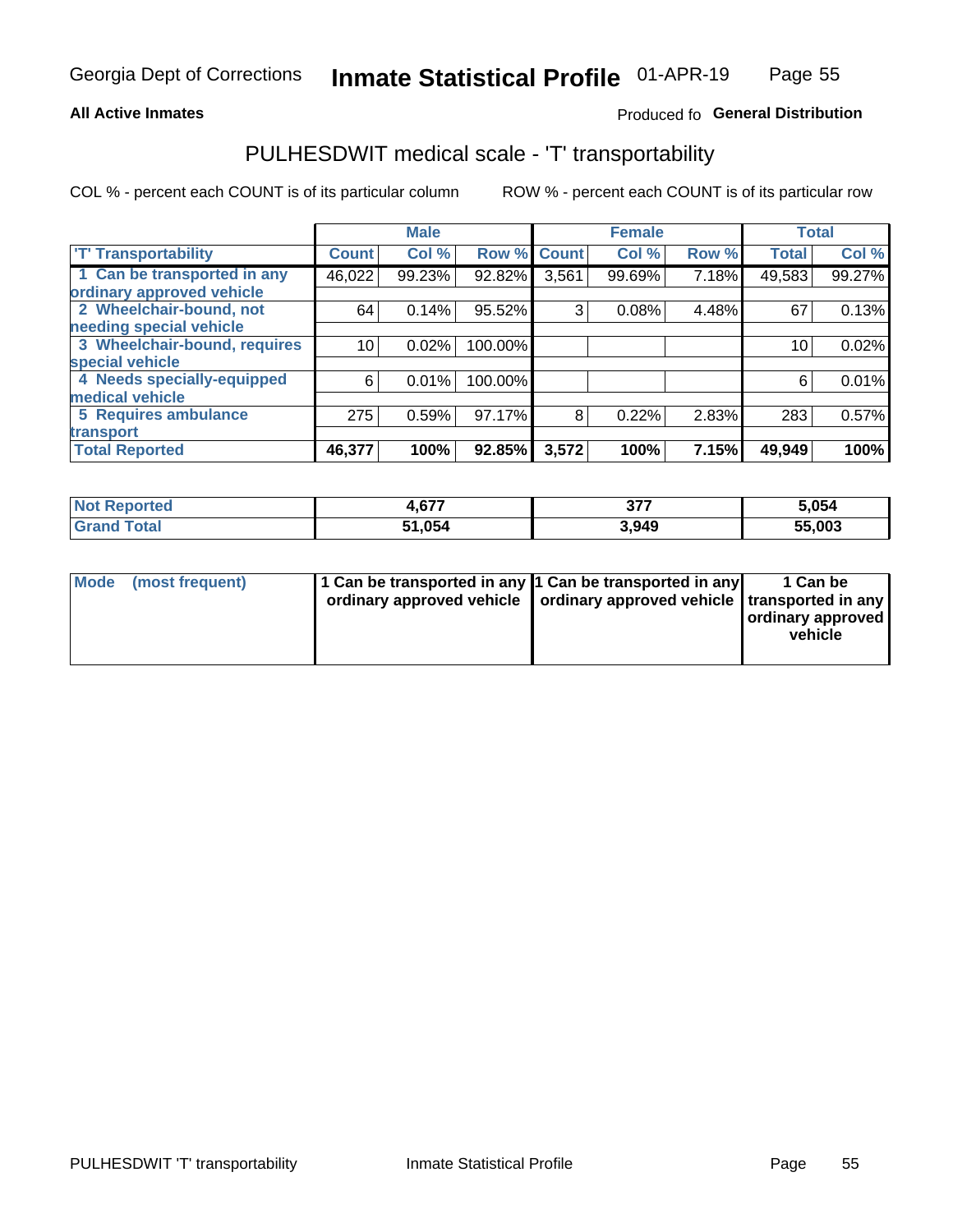#### Inmate Statistical Profile 01-APR-19 Page 56

**All Active Inmates** 

#### Produced for General Distribution

## Number of prior Georgia incarcerations

COL % - percent each COUNT is of its particular column

|                                       |              | <b>Male</b> |             |       | <b>Female</b> |       |        | <b>Total</b> |
|---------------------------------------|--------------|-------------|-------------|-------|---------------|-------|--------|--------------|
| <b>Num of Prior GA Incarcerations</b> | <b>Count</b> | Col %       | Row % Count |       | Col %         | Row % | Total  | Col %        |
| $\bf{0}$                              | 28,295       | 55.42%      | 90.88%      | 2,840 | 71.92%        | 9.12% | 31,135 | 56.61%       |
|                                       | 9,488        | 18.58%      | 94.30%      | 573   | 14.51%        | 5.70% | 10,061 | 18.29%       |
| $\mathbf{2}$                          | 5,473        | 10.72%      | 95.07%      | 284   | 7.19%         | 4.93% | 5,757  | 10.47%       |
| 3                                     | 3,217        | 6.30%       | 96.72%      | 109   | 2.76%         | 3.28% | 3,326  | 6.05%        |
| $\boldsymbol{4}$                      | 1,886        | 3.69%       | $97.22\%$   | 54    | 1.37%         | 2.78% | 1,940  | 3.53%        |
| 5                                     | 1,095        | 2.14%       | 96.39%      | 41    | 1.04%         | 3.61% | 1,136  | 2.07%        |
| <b>More Than 5</b>                    | 1,600        | 3.13%       | $97.09\%$   | 48    | 1.22%         | 2.91% | 1,648  | 3.00%        |
| <b>Total Reported</b>                 | 51,054       | 100%        | 92.82%      | 3,949 | 100.0%        | 7.18% | 55,003 | 100.0%       |

| <b>Not</b><br>Reported |        |       |        |
|------------------------|--------|-------|--------|
| ™otal<br>"Gran∟        | 51,054 | 3,949 | 55,003 |

| Mean (average)       | . .07 | 1.04 |
|----------------------|-------|------|
| Median (middle)      |       |      |
| Mode (most frequent) |       |      |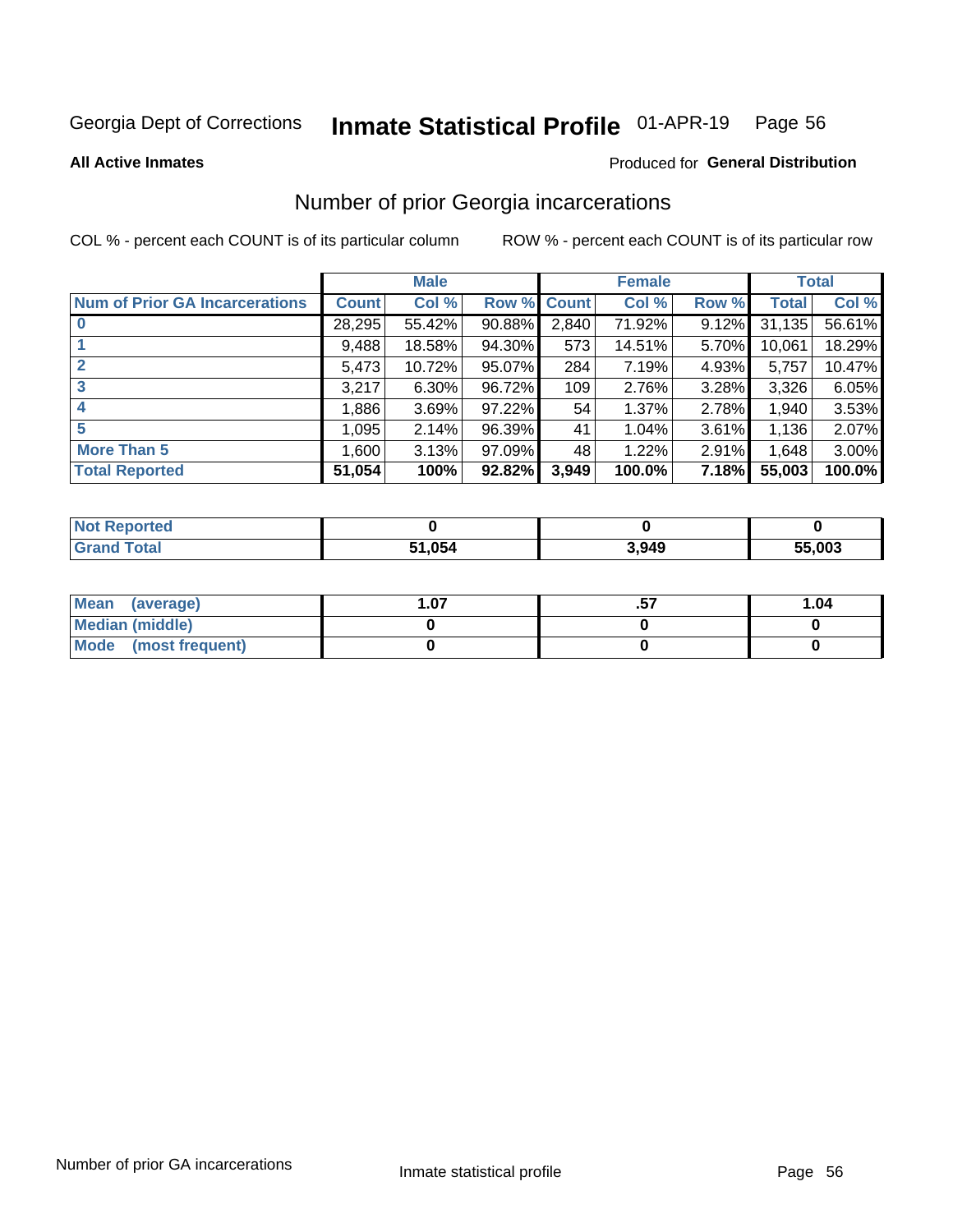#### Inmate Statistical Profile 01-APR-19 Page 57

#### **All Active Inmates**

### Produced for General Distribution

### Prison sentence in years

COL % - percent each COUNT is of its particular column

ROW % - percent each COUNT is of its particular row

|                                 |              | <b>Male</b> |         |              | <b>Female</b> |        |              | <b>Total</b> |
|---------------------------------|--------------|-------------|---------|--------------|---------------|--------|--------------|--------------|
| <b>Prison Sentence In Years</b> | <b>Count</b> | Col %       | Row %   | <b>Count</b> | Col %         | Row %  | <b>Total</b> | Col %        |
| $0 - 1$                         | 521          | 1.02%       | 90.77%  | 53           | 1.34%         | 9.23%  | 574          | 1.04%        |
| $1.1 - 2$                       | 798          | 1.56%       | 89.76%  | 91           | 2.30%         | 10.24% | 889          | 1.62%        |
| $2.1 - 3$                       | 1,081        | 2.12%       | 87.32%  | 157          | 3.98%         | 12.68% | 1,238        | 2.25%        |
| $3.1 - 4$                       | 913          | 1.79%       | 87.28%  | 133          | 3.37%         | 12.72% | 1,046        | 1.90%        |
| $4.1 - 5$                       | 1,954        | 3.83%       | 89.22%  | 236          | 5.98%         | 10.78% | 2,190        | 3.98%        |
| $5.1 - 6$                       | 1,074        | 2.10%       | 89.87%  | 121          | 3.06%         | 10.13% | 1,195        | 2.17%        |
| $6.1 - 7$                       | 1,087        | 2.13%       | 91.27%  | 104          | 2.63%         | 8.73%  | 1,191        | 2.17%        |
| $7.1 - 8$                       | 1,155        | 2.26%       | 91.81%  | 103          | 2.61%         | 8.19%  | 1,258        | 2.29%        |
| $8.1 - 9$                       | 1,267        | 2.48%       | 93.02%  | 95           | 2.41%         | 6.98%  | 1,362        | 2.48%        |
| $9.1 - 10$                      | 3,697        | 7.24%       | 89.73%  | 423          | 10.71%        | 10.27% | 4,120        | 7.49%        |
| $10.1 - 12$                     | 2,290        | 4.49%       | 90.73%  | 234          | 5.93%         | 9.27%  | 2,524        | 4.59%        |
| $12.1 - 15$                     | 5,100        | 9.99%       | 92.56%  | 410          | 10.38%        | 7.44%  | 5,510        | 10.02%       |
| $15.1 - 20$                     | 9,504        | 18.62%      | 93.39%  | 673          | 17.04%        | 6.61%  | 10,177       | 18.50%       |
| 20.1 - Over                     | 11,548       | 22.62%      | 94.41%  | 684          | 17.32%        | 5.59%  | 12,232       | 22.24%       |
| <b>Life</b>                     | 7,417        | 14.53%      | 95.21%  | 373          | 9.45%         | 4.79%  | 7,790        | 14.16%       |
| <b>Life Without Parole</b>      | 1,491        | 2.92%       | 96.44%  | 55           | 1.39%         | 3.56%  | 1,546        | 2.81%        |
| <b>Death</b>                    | 90           | 0.18%       | 100.00% |              |               |        | 90           | 0.16%        |
| <b>Youthful Offenders</b>       | 67           | 0.13%       | 94.37%  | 4            | 0.10%         | 5.63%  | 71           | 0.13%        |
| <b>Total Reported</b>           | 51,054       | 100%        | 92.82%  | 3,949        | 100%          | 7.18%  | 55,003       | 100%         |

| : Reported<br>I NOT |      |       |        |
|---------------------|------|-------|--------|
| <b>Cotal</b>        | .054 | 3,949 | 55,003 |

#### **Determinate (numeric) sentences only**

| <b>Mean</b> | חה<br>—ا د — | 25<br>. .<br><u>_____</u> | – 20.16 |
|-------------|--------------|---------------------------|---------|
|             |              |                           |         |

All sentences (including determinate), with life, life without parole, and death sentences figured at 45 years

| <b>Me</b><br>35.97<br>$\overline{a}$<br>36.04<br>38<br>.<br>$ -$ |  |  |  |
|------------------------------------------------------------------|--|--|--|
|                                                                  |  |  |  |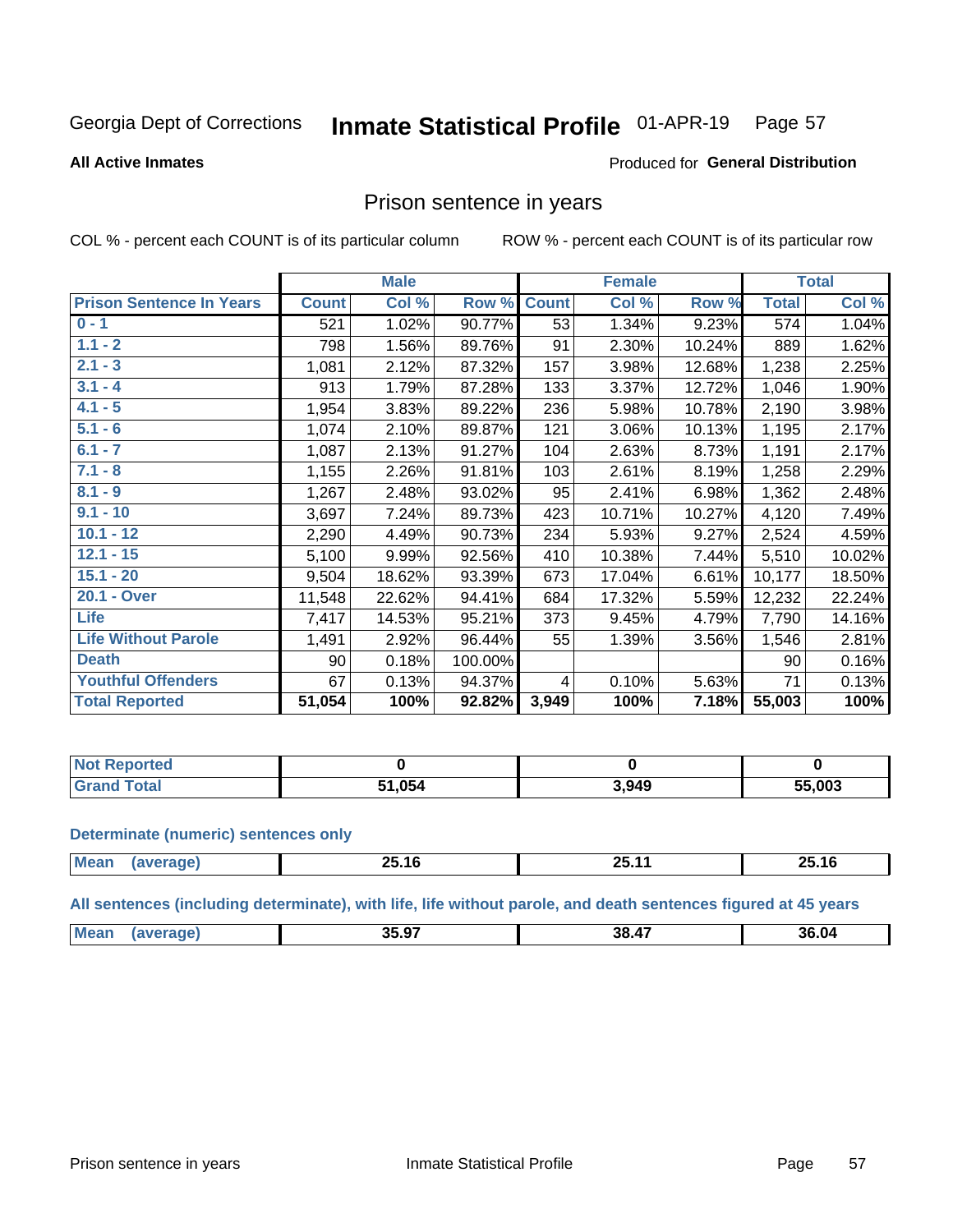#### Inmate Statistical Profile 01-APR-19 Page 58

### **All Active Inmates**

### Produced for General Distribution

## Primary offense, broken out into felonies vs misdemeanors

COL % - percent each COUNT is of its particular column

|                                  |              | <b>Male</b> |           |                    | <b>Female</b> |          | Total  |        |
|----------------------------------|--------------|-------------|-----------|--------------------|---------------|----------|--------|--------|
| <b>Felonies and Misdemeanors</b> | <b>Count</b> | Col%        |           | <b>Row % Count</b> | Col%          | Row %    | Total, | Col %  |
| <b>Felonies</b>                  | 50,825       | 99.82%      | $92.81\%$ | 3.940              | 99.92%        | $7.19\%$ | 54,765 | 99.83% |
| <b>Misdemeanors</b>              | 93           | 18%         | 96.88%    |                    | .08%          | 3.13%    | 96     | .17%   |
| <b>Total Reported</b>            | 50,918       | 100%        | $92.81\%$ | 3,943              | 100%          | 7.19%    | 54,861 | 100%   |

| <b>Not</b><br>rted<br>'enoi | "^^<br>סכ. |        | $\overline{ }$<br>44 |
|-----------------------------|------------|--------|----------------------|
| ™otai<br><b>Grano</b>       | . .054     | 50,924 | 55,003               |

| Mo | ___ | 11 C.S<br>. | onies<br>. |
|----|-----|-------------|------------|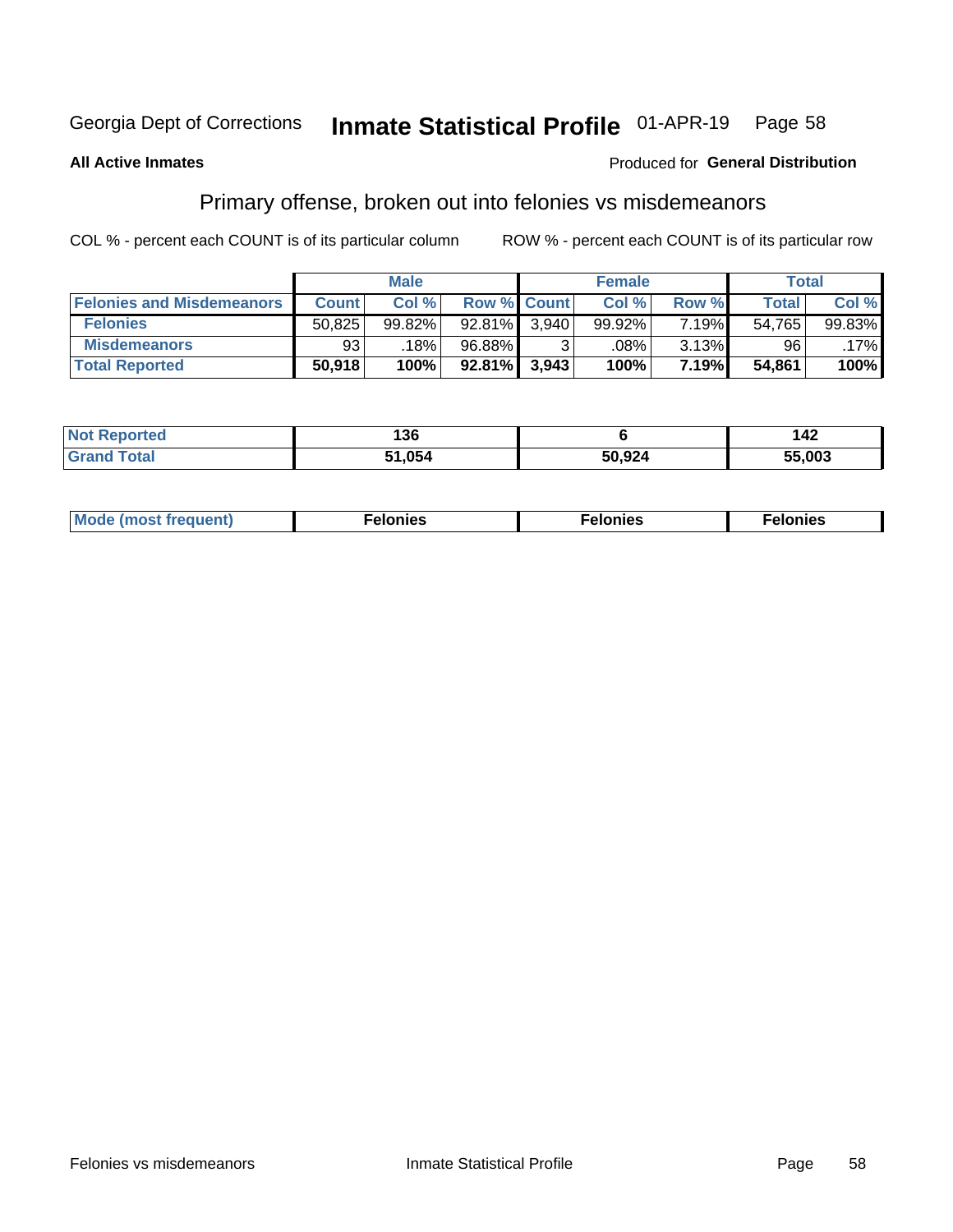#### Inmate Statistical Profile 01-APR-19 Page 59

#### **All Active Inmates**

### Produced for General Distribution

## Primary offense, broken out into six broad crime categories

COL % - percent each COUNT is of its particular column

|                                 |              | <b>Male</b> |        |                    | <b>Female</b> |        | <b>Total</b> |        |  |
|---------------------------------|--------------|-------------|--------|--------------------|---------------|--------|--------------|--------|--|
| <b>Crime Categories</b>         | <b>Count</b> | Col %       |        | <b>Row % Count</b> | Col %         | Row %  | <b>Total</b> | Col %  |  |
| <b>Violent</b>                  | 26,705       | 52.40%      | 93.82% | 1,758              | 44.52%        | 6.18%  | 28,463       | 51.83% |  |
| <b>Sex Crime</b><br>2           | 8,649        | 16.97%      | 98.43% | 138                | 3.49%         | 1.57%  | 8,787        | 16.00% |  |
| $\mathbf{3}$<br><b>Property</b> | 7,570        | 14.85%      | 89.18% | 918                | 23.25%        | 10.82% | 8,488        | 15.46% |  |
| <b>Drug</b><br>4                | 5,313        | 10.42%      | 85.50% | 901                | 22.82%        | 14.50% | 6,214        | 11.32% |  |
| <b>Habit/DUI</b><br>5           | 101          | .20%        | 87.83% | 14                 | .35%          | 12.17% | 115          | .21%   |  |
| <b>Other</b><br>6               | 2,630        | 5.16%       | 92.28% | 220                | 5.57%         | 7.72%  | 2,850        | 5.19%  |  |
| <b>Total Reported</b>           | 50,968       | 100%        | 92.81% | 3,949              | 100%          | 7.19%  | 54,917       | 100%   |  |

| rted<br>NO | -86          |       | 86   |
|------------|--------------|-------|------|
| $-$        | 51.054<br>E4 | 3,949 | .003 |

| M | - --<br>100011 | .<br><b>VIOIGIIL</b> | 1.91311 |
|---|----------------|----------------------|---------|
|   |                |                      |         |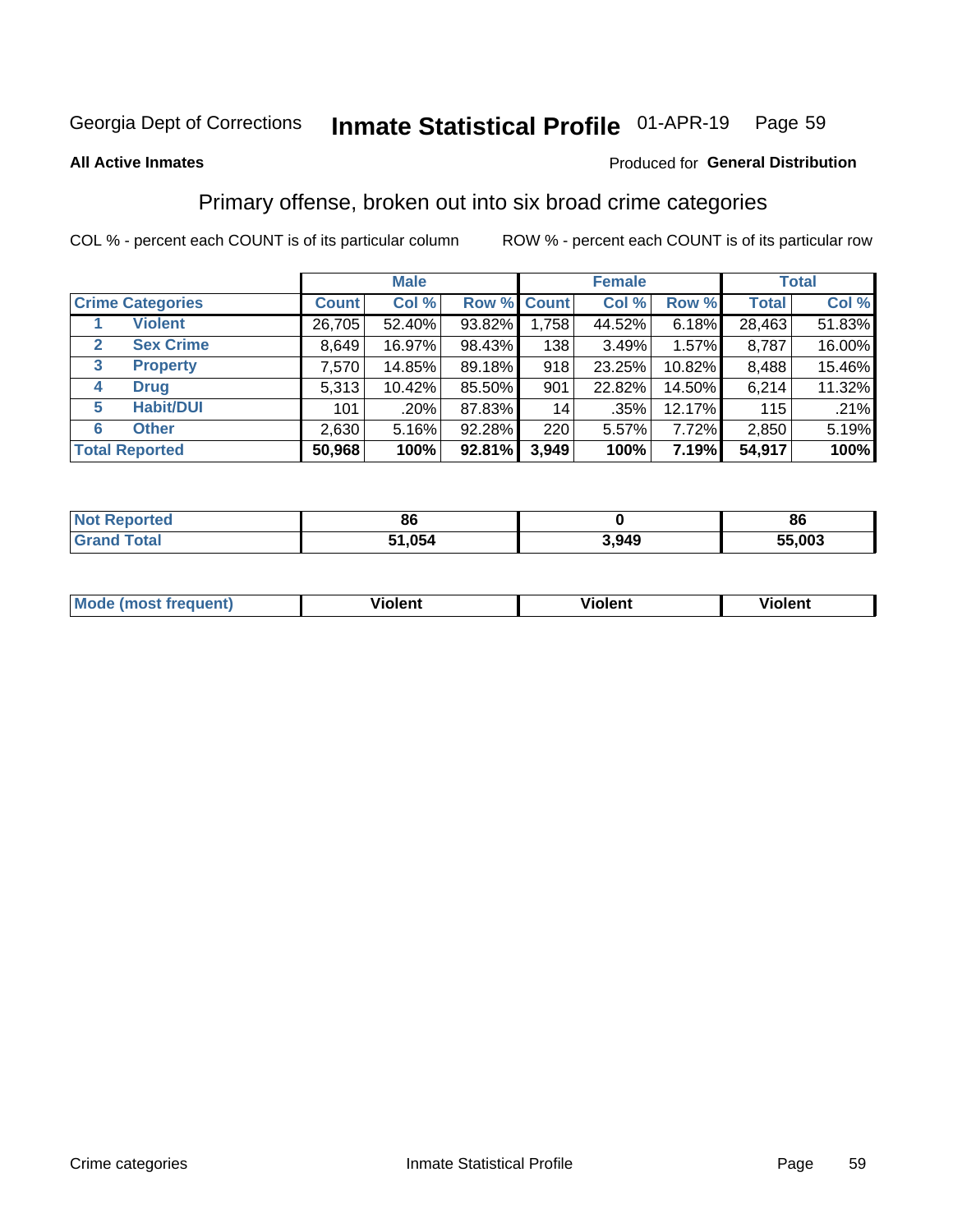#### Inmate Statistical Profile 01-APR-19 Page 60

**All Active Inmates** 

### Produced for General Distribution

## Primary offense, detailed offense code

COL % - percent each COUNT is of its particular column

|                                            |                     | <b>Male</b> |         |                | <b>Female</b> |         |                | <b>Total</b> |
|--------------------------------------------|---------------------|-------------|---------|----------------|---------------|---------|----------------|--------------|
| <b>Primary Offense</b>                     | <b>Count</b>        | Col %       | Row %   | <b>Count</b>   | Col %         | Row %   | <b>Total</b>   | Col %        |
| <b>Abuse Neglect Elder/Disab (2812)</b>    | 47                  | .09%        | 63.51%  | 27             | .68%          | 36.49%  | 74             | .13%         |
| Agg Aslt W Intnt To Rape (2095)            | 69                  | .14%        | 100.00% |                |               |         | 69             | .13%         |
| <b>Agg Sex Battery Atmpt (2099)</b>        | 3                   | .01%        | 100.00% |                |               |         | 3              | .01%         |
| <b>Aggrav Assault (1302)</b>               | 5,295               | 10.39%      | 94.54%  | 306            | 7.75%         | 5.46%   | 5,601          | 10.20%       |
| <b>Aggrav Assault Peace Ofcr</b><br>(1314) | 337                 | .66%        | 93.61%  | 23             | .58%          | 6.39%   | 360            | .66%         |
| <b>Aggrav Battery (1305)</b>               | 1,354               | 2.66%       | 93.64%  | 92             | 2.33%         | 6.36%   | 1,446          | 2.63%        |
| <b>Aggrav Battery Peace Ofcr</b><br>(1315) | 28                  | .05%        | 96.55%  | 1              | .03%          | 3.45%   | 29             | .05%         |
| <b>Aggrav Ch Molest Atmpt (2096)</b>       | 4                   | .01%        | 100.00% |                |               |         | 4              | .01%         |
| <b>Aggrav Child Molestation (2021)</b>     | 1,285               | 2.52%       | 98.32%  | 22             | .56%          | 1.68%   | 1,307          | 2.38%        |
| <b>Aggrav Cruelty To Animals</b>           | 15                  | .03%        | 93.75%  | 1              | .03%          | 6.25%   | 16             | .03%         |
| (2972)                                     |                     |             |         |                |               |         |                |              |
| <b>Aggrav Sexual Battery (2009)</b>        | 238                 | .47%        | 99.17%  | $\overline{2}$ | .05%          | .83%    | 240            | .44%         |
| <b>Aggrav Sodomy (2003)</b>                | 220                 | .43%        | 98.65%  | 3              | .08%          | 1.35%   | 223            | .41%         |
| <b>Aggrav Stalking (1321)</b>              | 307                 | .60%        | 95.05%  | 16             | .41%          | 4.95%   | 323            | .59%         |
| <b>Aggravated Assault On 65+</b>           | 6                   | .01%        | 85.71%  | 1              | .03%          | 14.29%  | 7              | .01%         |
| (1304)                                     |                     |             |         |                |               |         |                |              |
| <b>Aiding Escape (2502)</b>                |                     |             |         | 1              | .03%          | 100.00% | 1              | .01%         |
| <b>Alter Id (1506)</b>                     | 1                   | .01%        | 100.00% |                |               |         | $\mathbf{1}$   | .01%         |
| <b>Armed Robbery (1902)</b>                | 5,825               | 11.43%      | 96.36%  | 220            | 5.57%         | 3.64%   | 6,045          | 11.01%       |
| Arson 1st Degree (1401)                    | 61                  | .12%        | 84.72%  | 11             | .28%          | 15.28%  | 72             | .13%         |
| <b>Arson 2nd Degree (1402)</b>             | 12                  | .02%        | 92.31%  | 1              | .03%          | 7.69%   | 13             | .02%         |
| <b>Arson 3rd Degree (1403)</b>             | 5                   | .01%        | 100.00% |                |               |         | 5              | .01%         |
| <b>Arson Misc (1400)</b>                   | $\overline{2}$      | .01%        | 100.00% |                |               |         | $\overline{2}$ | .01%         |
| <b>Ass W/ Int Transmit Hiv (1313)</b>      | 1                   | .01%        | 50.00%  | 1              | .03%          | 50.00%  | $\overline{2}$ | .01%         |
| <b>Atmpt Aggrav Assault (1303)</b>         | 8                   | .02%        | 88.89%  | 1              | .03%          | 11.11%  | 9              | .02%         |
| <b>Atmpt Aggrav Sodomy (2093)</b>          | 4                   | .01%        | 100.00% |                |               |         | 4              | .01%         |
| <b>Atmpt Armed Robbery (1992)</b>          | 91                  | .18%        | 93.81%  | 6              | .15%          | 6.19%   | 97             | .18%         |
| <b>Atmpt Burglary (1690)</b>               | 26                  | .05%        | 96.30%  | 1              | .03%          | 3.70%   | 27             | .05%         |
| <b>Atmpt Child Molestation (2094)</b>      | 46                  | .09%        | 100.00% |                |               |         | 46             | .08%         |
| <b>Atmpt Finan Ident Frd (7014)</b>        | 1                   | .01%        | 50.00%  | 1              | .03%          | 50.00%  | 2              | .01%         |
| <b>Atmpt Kidnap (1390)</b>                 | $\overline{\omega}$ | .01%        | 100.00% |                |               |         | $\overline{3}$ | .01%         |
| <b>Atmpt Murder (1190)</b>                 | 137                 | .27%        | 91.33%  | 13             | .33%          | 8.67%   | 150            | .27%         |
| Atmpt Rape (2091)                          | 53                  | .10%        | 98.15%  | 1              | .03%          | 1.85%   | 54             | .10%         |
| <b>Atmpt Robbery (1991)</b>                | 34                  | .07%        | 97.14%  | 1              | .03%          | 2.86%   | 35             | .06%         |
| <b>Atmpt Sodomy (2092)</b>                 | $\overline{2}$      | .01%        | 100.00% |                |               |         | $\overline{2}$ | .01%         |
| <b>Atmpt Viol Substance Act (4090)</b>     | 14                  | .03%        | 82.35%  | 3              | .08%          | 17.65%  | 17             | .03%         |
| <b>Att/Consprcy Commt C/S/Of</b><br>(4134) | 48                  | .09%        | 87.27%  | $\overline{7}$ | .18%          | 12.73%  | 55             | .10%         |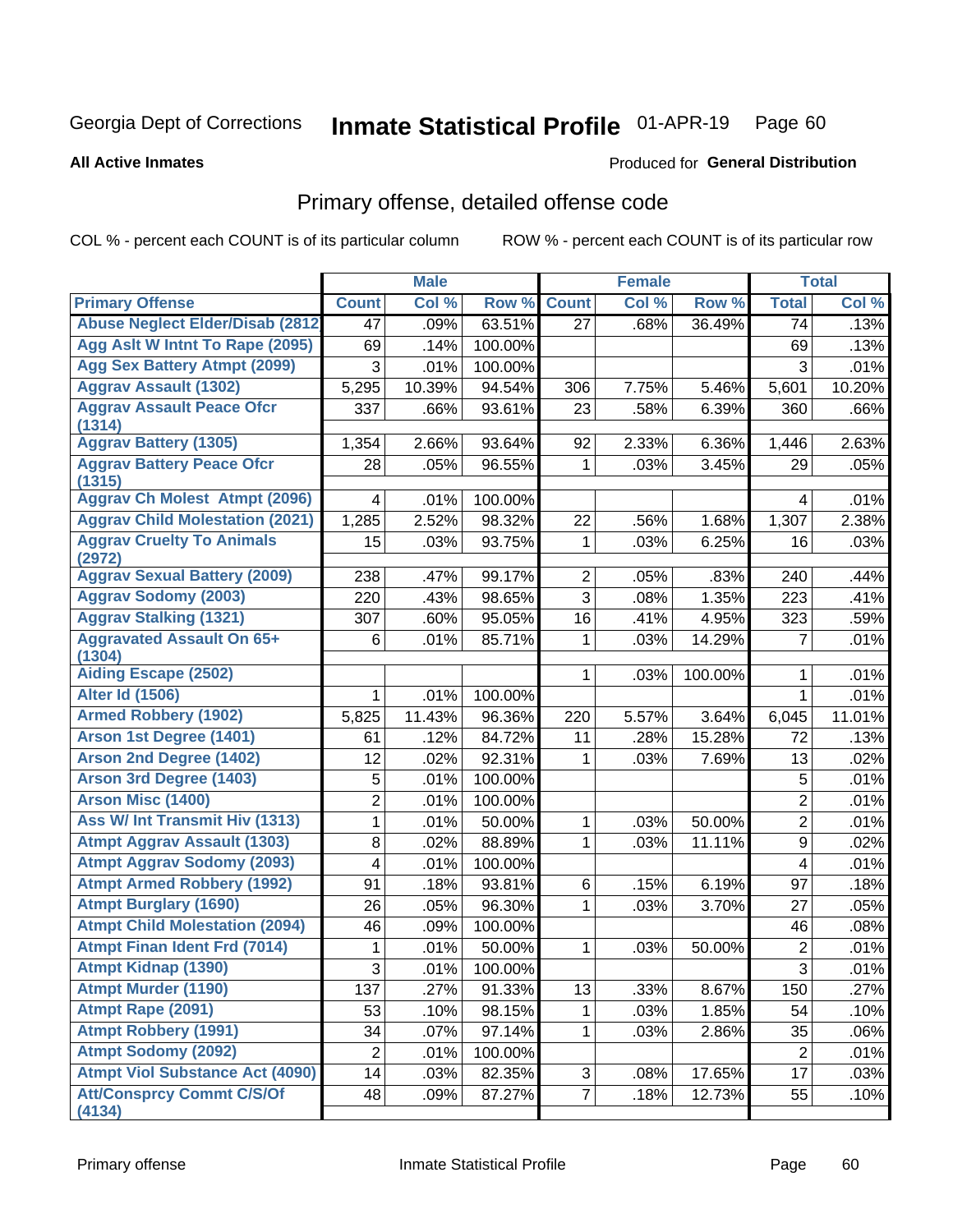#### Inmate Statistical Profile 01-APR-19 Page 61

**All Active Inmates** 

#### Produced for General Distribution

## Primary offense, detailed offense code

COL % - percent each COUNT is of its particular column

|                                            |                  | <b>Male</b> |         |                | <b>Female</b> |         |                | <b>Total</b> |
|--------------------------------------------|------------------|-------------|---------|----------------|---------------|---------|----------------|--------------|
| <b>Primary Offense</b>                     | <b>Count</b>     | Col %       | Row %   | <b>Count</b>   | Col %         | Row %   | <b>Total</b>   | Col %        |
| <b>Bad Checks (1704)</b>                   | 3                | .01%        | 100.00% |                |               |         | 3              | .01%         |
| <b>Bail Jumping (2511)</b>                 | 6                | .01%        | 100.00% |                |               |         | 6              | .01%         |
| <b>Bestiality (2004)</b>                   | 1                | .01%        | 100.00% |                |               |         | 1              | .01%         |
| <b>Bigamy (2007)</b>                       | 3                | .01%        | 100.00% |                |               |         | 3              | .01%         |
| <b>Bribery Govt Officer (2301)</b>         | 1                | .01%        | 100.00% |                |               |         | 1              | .01%         |
| <b>Bribery Of Contestant (2711)</b>        |                  |             |         | 1              | .03%          | 100.00% | $\mathbf{1}$   | .01%         |
| Burg 1st Aft 6/30/12 (1611)                | 2,006            | 3.94%       | 91.56%  | 185            | 4.68%         | 8.44%   | 2,191          | 3.99%        |
| Burg 2nd Aft 6/30/12 (1612)                | 721              | 1.41%       | 95.75%  | 32             | .81%          | 4.25%   | 753            | 1.37%        |
| Burg Bef 7/1/12 (1601)                     | 2,154            | 4.23%       | 96.77%  | 72             | 1.82%         | 3.23%   | 2,226          | 4.05%        |
| <b>Carry Weapon At School (2915)</b>       | $\overline{2}$   | .01%        | 66.67%  | 1              | .03%          | 33.33%  | 3              | .01%         |
| <b>Child Molestation (2019)</b>            | 2,680            | 5.26%       | 98.02%  | 54             | 1.37%         | 1.98%   | 2,734          | 4.98%        |
| <b>Cnspire Traffic Cntrl Sub (4130)</b>    | 5                | .01%        | 100.00% |                |               |         | 5              | .01%         |
| <b>Cntrbtng Delingency Minor</b><br>(2854) | 1                | .01%        | 100.00% |                |               |         | 1              | .01%         |
| <b>Computer Pornography (1760)</b>         | 102              | .20%        | 99.03%  | $\mathbf{1}$   | .03%          | .97%    | 103            | .19%         |
| <b>Computer Theft (1761)</b>               | 1                | .01%        | 12.50%  | $\overline{7}$ | .18%          | 87.50%  | 8              | .01%         |
| <b>Computer Trespass (1762)</b>            |                  |             |         | 3              | .08%          | 100.00% | 3              | .01%         |
| <b>Conceal Death Of Another (1125)</b>     | 14               | .03%        | 66.67%  | $\overline{7}$ | .18%          | 33.33%  | 21             | .04%         |
| <b>Conspiracy (9901)</b>                   | 27               | .05%        | 84.38%  | 5              | .13%          | 15.63%  | 32             | .06%         |
| <b>Convynce Handle Contrabnd</b><br>(5174) | 1                | .01%        | 100.00% |                |               |         | 1              | .01%         |
| Crim Use W/Alt Id Mark (7010)              | 3                | .01%        | 100.00% |                |               |         | 3              | .01%         |
| Crmnl Atmpt (9905)                         | $\overline{2}$   | .01%        | 100.00% |                |               |         | $\overline{2}$ | .01%         |
| <b>Crmnl Damage 1st Degree (1501)</b>      | 22               | .04%        | 100.00% |                |               |         | 22             | .04%         |
| <b>Crmnl Damage 2nd Degree</b><br>(1502)   | 73               | .14%        | 90.12%  | 8              | .20%          | 9.88%   | 81             | .15%         |
| <b>Crmnl Interfere Govt Prop (2613)</b>    | 25               | .05%        | 96.15%  | 1              | .03%          | 3.85%   | 26             | .05%         |
| <b>Crmnl Solicitation (9910)</b>           | $\boldsymbol{2}$ | .01%        | 100.00% |                |               |         | $\overline{c}$ | .01%         |
| <b>Cruelty To An Inmate (2810)</b>         | 1                | .01%        | 100.00% |                |               |         | 1              | .01%         |
| <b>Cruelty To Animals (2971)</b>           | 1                | .01%        | 100.00% |                |               |         | 1              | .01%         |
| <b>Cruelty To Children (2801)</b>          | 299              | .59%        | 74.01%  | 105            | 2.66%         | 25.99%  | 404            | .74%         |
| <b>Cruelty To Elder Person (2811)</b>      | 27               | .05%        | 65.85%  | 14             | .35%          | 34.15%  | 41             | .07%         |
| <b>Damage Destroy Secr Prop</b><br>(1504)  | $\mathbf 1$      | .01%        | 100.00% |                |               |         | 1              | .01%         |
| <b>Distr Mat Depict Nudity (2102)</b>      | 1                | .01%        | 100.00% |                |               |         | 1              | .01%         |
| Dogfighting (2718)                         | $\overline{2}$   | .01%        | 100.00% |                |               |         | $\overline{c}$ | .01%         |
| Drv W/ Improp Veh Reg (7013)               | 6                | .01%        | 85.71%  | $\mathbf{1}$   | .03%          | 14.29%  | $\overline{7}$ | .01%         |
| <b>Drvng Habtl Violator (5004)</b>         | 3                | .01%        | 75.00%  | 1              | .03%          | 25.00%  | 4              | .01%         |
| <b>Eavesdrop &amp; Surveillance (3001)</b> | 1                | .01%        | 100.00% |                |               |         | 1              | .01%         |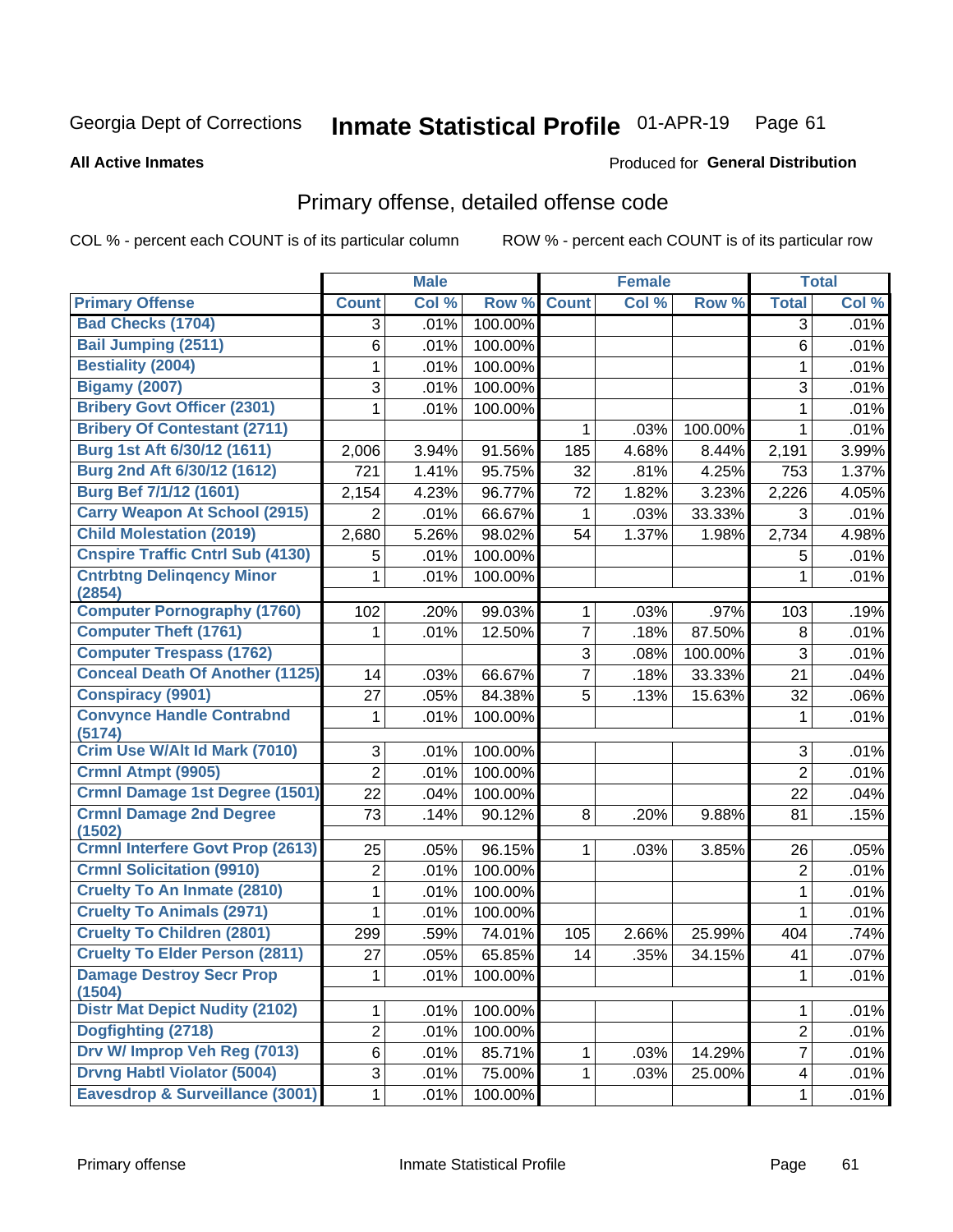#### Inmate Statistical Profile 01-APR-19 Page 62

**All Active Inmates** 

### Produced for General Distribution

## Primary offense, detailed offense code

COL % - percent each COUNT is of its particular column

|                                            |                          | <b>Male</b> |         |                | <b>Female</b> |        |                | <b>Total</b> |
|--------------------------------------------|--------------------------|-------------|---------|----------------|---------------|--------|----------------|--------------|
| <b>Primary Offense</b>                     | <b>Count</b>             | Col %       | Row %   | <b>Count</b>   | Col %         | Row %  | <b>Total</b>   | Col %        |
| <b>Embracery (2407)</b>                    | 1.                       | .01%        | 100.00% |                |               |        | 1              | .01%         |
| <b>Entering Vehicle (1880)</b>             | 102                      | .20%        | 94.44%  | 6              | .15%          | 5.56%  | 108            | .20%         |
| <b>Entice Child Attempted (2090)</b>       | 3                        | .01%        | 100.00% |                |               |        | 3              | .01%         |
| <b>Enticing Child-Indec Purp (2020)</b>    | 78                       | .15%        | 92.86%  | 6              | .15%          | 7.14%  | 84             | .15%         |
| <b>Escape (2501)</b>                       | 25                       | .05%        | 80.65%  | 6              | .15%          | 19.35% | 31             | .06%         |
| <b>Exploit Disabled/Elder (7022)</b>       | $\,6$                    | .01%        | 66.67%  | 3              | .08%          | 33.33% | 9              | .02%         |
| <b>False Certificates (2311)</b>           | $\overline{2}$           | .01%        | 100.00% |                |               |        | $\overline{2}$ | .01%         |
| <b>False Imprisonment (1308)</b>           | 205                      | .40%        | 95.35%  | 10             | .25%          | 4.65%  | 215            | .39%         |
| <b>False Public Alarm (2609)</b>           | 1                        | .01%        | 100.00% |                |               |        |                | .01%         |
| <b>False Statements Govt (2408)</b>        | 23                       | .05%        | 92.00%  | $\overline{c}$ | .05%          | 8.00%  | 25             | .05%         |
| <b>Family Violence Battery (1301)</b>      | 157                      | .31%        | 98.13%  | 3              | .08%          | 1.88%  | 160            | .29%         |
| Feticide (1121)                            | 1                        | .01%        | 100.00% |                |               |        | 1              | .01%         |
| <b>Feticide By Vehicle (1118)</b>          | 5                        | .01%        | 100.00% |                |               |        | 5              | .01%         |
| <b>Financial Identity Fraud (1756)</b>     | 59                       | .12%        | 73.75%  | 21             | .53%          | 26.25% | 80             | .15%         |
| <b>Fleeing/Eluding Police (2316)</b>       | 482                      | .95%        | 94.51%  | 28             | .71%          | 5.49%  | 510            | .93%         |
| Forg 1st Aft 6/30/12 (1711)                | 104                      | .20%        | 71.72%  | 41             | 1.04%         | 28.28% | 145            | .26%         |
| Forg 1st Bef 7/1/12 (1701)                 | 186                      | .36%        | 72.37%  | 71             | 1.80%         | 27.63% | 257            | .47%         |
| Forg 2nd Aft 6/30/12 (1712)                | 33                       | .06%        | 82.50%  | 7              | .18%          | 17.50% | 40             | .07%         |
| Forg 2nd Bef 7/1/12 (1702)                 | 2                        | .01%        | 50.00%  | $\overline{2}$ | .05%          | 50.00% | 4              | .01%         |
| Forg 3rd Aft 6/30/12 (1713)                | 55                       | .11%        | 84.62%  | 10             | .25%          | 15.38% | 65             | .12%         |
| Forg 4th Aft 6/30/12 (1714)                | 13                       | .03%        | 52.00%  | 12             | .30%          | 48.00% | 25             | .05%         |
| <b>Forgery Credit Card (1752)</b>          | 4                        | .01%        | 80.00%  | 1              | .03%          | 20.00% | 5              | .01%         |
| <b>Fraudulent Access Compute</b><br>(1796) | $\overline{2}$           | .01%        | 50.00%  | $\overline{2}$ | .05%          | 50.00% | 4              | .01%         |
| <b>Fraudulent Checks (1750)</b>            | 1                        | .01%        | 50.00%  | 1              | .03%          | 50.00% | $\overline{2}$ | .01%         |
| <b>Fraudulent Credit Card (1753)</b>       | 57                       | .11%        | 64.77%  | 31             | .79%          | 35.23% | 88             | .16%         |
| <b>Gang Participation (9914)</b>           | 48                       | .09%        | 96.00%  | $\overline{2}$ | .05%          | 4.00%  | 50             | .09%         |
| <b>Guard Line W/Weapon/Drugs</b><br>(2963) | 19                       | .04%        | 59.38%  | 13             | .33%          | 40.63% | 32             | .06%         |
| <b>Habit Traf Viol/Impaired (5005)</b>     | 6                        | .01%        | 100.00% |                |               |        | 6              | .01%         |
| <b>Habit Traf Viol/Other (5006)</b>        | 7                        | .01%        | 77.78%  | $\overline{2}$ | .05%          | 22.22% | 9              | .02%         |
| <b>Hijacking Motor Vehicle (1911)</b>      | 42                       | .08%        | 97.67%  | 1              | .03%          | 2.33%  | 43             | .08%         |
| <b>Hindering Appreh Or Pun (2503)</b>      | $\overline{\mathcal{A}}$ | .01%        | 66.67%  | $\overline{2}$ | .05%          | 33.33% | $\,6$          | .01%         |
| Hit-Run W/Injury/Fatality (5007)           | 41                       | .08%        | 82.00%  | 9              | .23%          | 18.00% | 50             | .09%         |
| Home Invasion 1st Degree (7007)            | 19                       | .04%        | 86.36%  | $\overline{3}$ | .08%          | 13.64% | 22             | .04%         |
| <b>Homicide By Vessel (1124)</b>           | 42                       | .08%        | 87.50%  | 6              | .15%          | 12.50% | 48             | .09%         |
| <b>Illegal Attm To Obt Drugs (4011)</b>    | 4                        | .01%        | 100.00% |                |               |        | 4              | .01%         |
| <b>Impersonating Officer (2405)</b>        | $\mathbf 1$              | .01%        | 100.00% |                |               |        | $\mathbf 1$    | .01%         |
| <b>Impersonation (2404)</b>                | 4                        | .01%        | 100.00% |                |               |        | 4              | .01%         |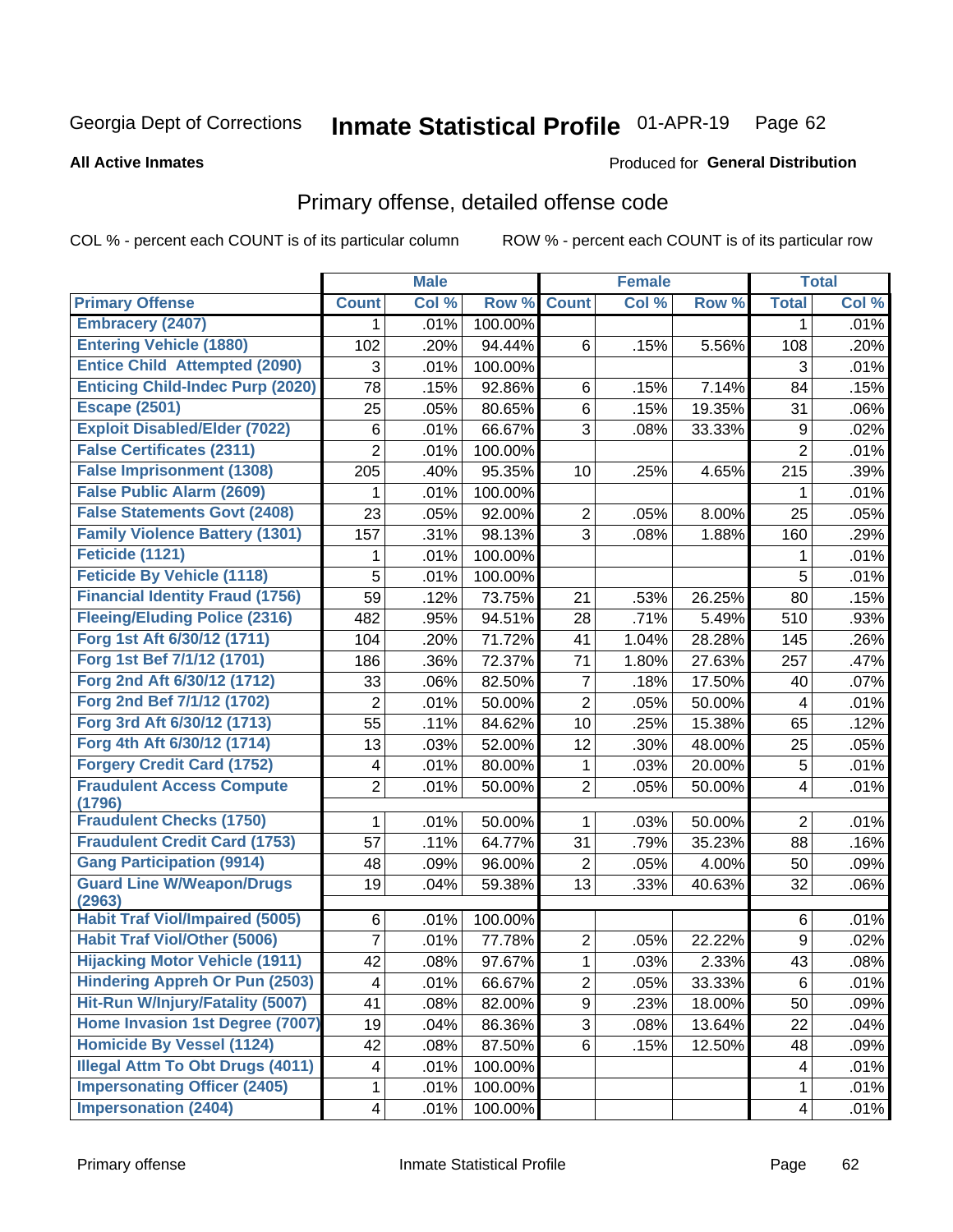#### Inmate Statistical Profile 01-APR-19 Page 63

#### **All Active Inmates**

#### Produced for General Distribution

## Primary offense, detailed offense code

COL % - percent each COUNT is of its particular column

|                                         |                | <b>Male</b> |         |                | <b>Female</b> |        |                  | <b>Total</b> |
|-----------------------------------------|----------------|-------------|---------|----------------|---------------|--------|------------------|--------------|
| <b>Primary Offense</b>                  | <b>Count</b>   | Col %       | Row %   | <b>Count</b>   | Col %         | Row %  | <b>Total</b>     | Col %        |
| <b>Incest (2006)</b>                    | 210            | .41%        | 99.53%  | 1 <sup>1</sup> | .03%          | .47%   | $\overline{211}$ | .38%         |
| <b>Incest Atmpt (2098)</b>              | 1              | .01%        | 100.00% |                |               |        | 1                | .01%         |
| <b>Inciting To Insurrection (2203)</b>  | 3              | .01%        | 100.00% |                |               |        | $\overline{3}$   | .01%         |
| <b>Influencing Witness (2313)</b>       | 4              | .01%        | 57.14%  | 3              | .08%          | 42.86% | $\overline{7}$   | .01%         |
| <b>Injury By Vehicle (1318)</b>         | 101            | .20%        | 80.80%  | 24             | .61%          | 19.20% | 125              | .23%         |
| <b>Insurance Fraud (7023)</b>           | 1              | .01%        | 100.00% |                |               |        | 1                | .01%         |
| <b>Insurrection (2202)</b>              | 3              | .01%        | 100.00% |                |               |        | 3                | .01%         |
| <b>Interference With Custody (1312)</b> | 12             | .02%        | 100.00% |                |               |        | 12               | .02%         |
| <b>Involuntary Manslaughter (1103)</b>  | 172            | .34%        | 86.43%  | 27             | .68%          | 13.57% | 199              | .36%         |
| Kidnapping (1311)                       | 1,473          | 2.89%       | 97.04%  | 45             | 1.14%         | 2.96%  | 1,518            | 2.76%        |
| <b>Livestock Theft (1817)</b>           | 5              | .01%        | 100.00% |                |               |        | 5                | .01%         |
| <b>Lottery Violation (2730)</b>         | $\overline{2}$ | .01%        | 100.00% |                |               |        | 2                | .01%         |
| <b>Machine Gun Activities (2906)</b>    | 1              | .01%        | 100.00% |                |               |        | $\mathbf{1}$     | .01%         |
| Manf Methamph 200-399 Gm                | 5              | .01%        | 100.00% |                |               |        | 5                | .01%         |
| (4144)<br>Manf Methamph 28-199 Gm       | 14             | .03%        | 87.50%  | $\overline{2}$ | .05%          | 12.50% | 16               | .03%         |
| (4143)                                  |                |             |         |                |               |        |                  |              |
| Manf Methamph 400+ Gm (4145)            | 1              | .01%        | 100.00% |                |               |        | 1                | .01%         |
| <b>Manf Methamph Unspec Amt</b>         | 100            | .20%        | 90.09%  | 11             | .28%          | 9.91%  | 111              | .20%         |
| (4147)                                  |                |             |         |                |               |        |                  |              |
| <b>Manufac Marijuana (7012)</b>         | 28             | .05%        | 93.33%  | $\overline{2}$ | .05%          | 6.67%  | 30               | .05%         |
| <b>Manufact Meth Near Child (2803)</b>  | 12             | .02%        | 80.00%  | 3              | .08%          | 20.00% | 15               | .03%         |
| <b>Misc Assault/Battery (1300)</b>      | 13             | .03%        | 100.00% |                |               |        | 13               | .02%         |
| <b>Misc Correctionl Inst Off (6200)</b> | 8              | .02%        | 100.00% |                |               |        | 8                | .01%         |
| <b>Misc Drugs Trafficking (4100)</b>    | 5              | .01%        | 100.00% |                |               |        | 5                | .01%         |
| <b>Misc Family Violence (1306)</b>      | 1              | $.01\%$     | 100.00% |                |               |        | $\mathbf{1}$     | .01%         |
| <b>Misc Forgery (1700)</b>              | $\overline{2}$ | .01%        | 100.00% |                |               |        | $\overline{2}$   | .01%         |
| <b>Misc Fraud (1799)</b>                | 11             | .02%        | 84.62%  | $\overline{2}$ | .05%          | 15.38% | 13               | .02%         |
| <b>Misc Homicide Offense (1100)</b>     | 6              | .01%        | 85.71%  | $\mathbf 1$    | .03%          | 14.29% | $\overline{7}$   | .01%         |
| <b>Misc Invasion Of Privacy (3000)</b>  | 5              | $.01\%$     | 100.00% |                |               |        | 5                | .01%         |
| <b>Misc Obscenity (2100)</b>            | 3              | .01%        | 100.00% |                |               |        | $\sqrt{3}$       | .01%         |
| <b>Misc Public Order (2200)</b>         | $\overline{2}$ | .01%        | 100.00% |                |               |        | $\overline{2}$   | .01%         |
| <b>Misc Sexual Offense (2000)</b>       | 22             | .04%        | 95.65%  | $\mathbf{1}$   | .03%          | 4.35%  | 23               | .04%         |
| <b>Misuse Firearm Hunting (2970)</b>    | 1              | .01%        | 100.00% |                |               |        | 1                | .01%         |
| <b>Murder (1101)</b>                    | 6,192          | 12.15%      | 93.66%  | 419            | 10.61%        | 6.34%  | 6,611            | 12.04%       |
| <b>Murder Conspire To Commit</b>        | 18             | .04%        | 100.00% |                |               |        | 18               | .03%         |
| (1191)<br>Mutiny In Penal Inst (2507)   | 8              | .02%        | 88.89%  | $\mathbf{1}$   | .03%          | 11.11% | 9                | .02%         |
| Necrophilia (2022)                      |                | .01%        | 100.00% |                |               |        | $\mathbf{1}$     | .01%         |
|                                         | 1              |             |         |                |               |        |                  |              |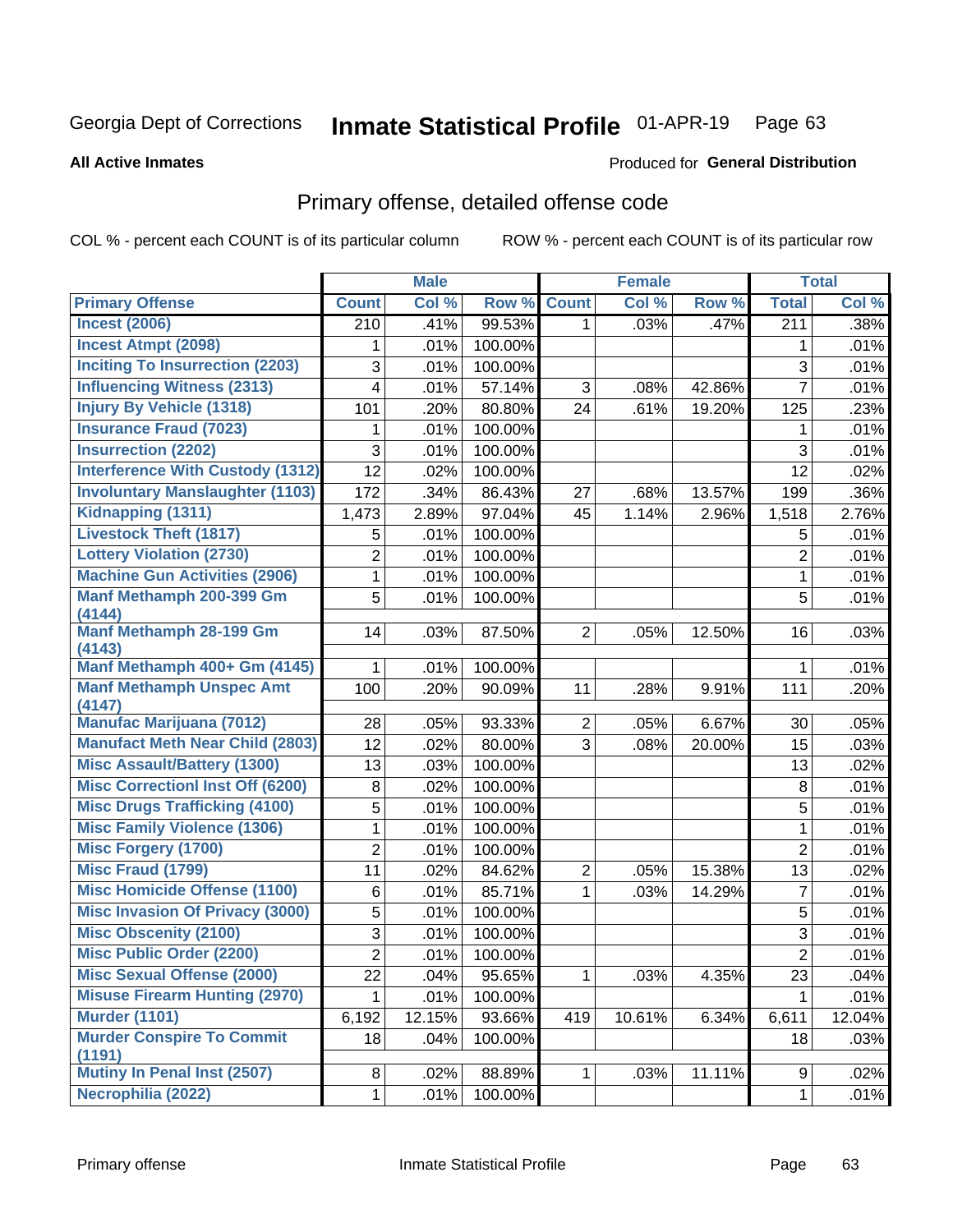#### Inmate Statistical Profile 01-APR-19 Page 64

**All Active Inmates** 

### Produced for General Distribution

## Primary offense, detailed offense code

COL % - percent each COUNT is of its particular column

|                                            |                | <b>Male</b> |         |                | <b>Female</b> |        |                | <b>Total</b> |
|--------------------------------------------|----------------|-------------|---------|----------------|---------------|--------|----------------|--------------|
| <b>Primary Offense</b>                     | <b>Count</b>   | Col %       | Row %   | <b>Count</b>   | Col %         | Row %  | <b>Total</b>   | Col %        |
| <b>Obstr Of Law Enf Officer (2314)</b>     | 406            | .80%        | 90.42%  | 43             | 1.09%         | 9.58%  | 449            | .82%         |
| <b>Pandering By Compulsion (2017)</b>      | 2              | .01%        | 100.00% |                |               |        | 2              | .01%         |
| Party To A Crime (9911)                    | 1              | .01%        | 100.00% |                |               |        | 1              | .01%         |
| Peeping Tom (3002)                         | 17             | .03%        | 100.00% |                |               |        | 17             | .03%         |
| Perjury (2401)                             | 4              | .01%        | 100.00% |                |               |        | 4              | .01%         |
| <b>Pimping A Minor Under 18 (2016)</b>     | 7              | .01%        | 87.50%  | 1              | .03%          | 12.50% | 8              | .01%         |
| Poss Alprazolam (7003)                     | 9              | .02%        | 64.29%  | 5              | .13%          | 35.71% | 14             | .03%         |
| Poss By Inm Proh Items (7015)              | 5              | .01%        | 83.33%  | $\mathbf 1$    | .03%          | 16.67% | $\,6$          | .01%         |
| <b>Poss Contraband Articles (5171)</b>     | $\overline{2}$ | .01%        | 100.00% |                |               |        | $\overline{2}$ | .01%         |
| <b>Poss Dep Stim Cntrf Drugs</b><br>(4007) | 66             | .13%        | 74.16%  | 23             | .58%          | 25.84% | 89             | .16%         |
| Poss Drug Related Matrl (4016)             | 17             | .03%        | 77.27%  | 5              | .13%          | 22.73% | 22             | .04%         |
| Poss Ephedrine (4030)                      | 3              | .01%        | 75.00%  | $\mathbf{1}$   | .03%          | 25.00% | 4              | .01%         |
| Poss Firearm 1st Offender (2913)           | 124            | .24%        | 91.18%  | 12             | .30%          | 8.82%  | 136            | .25%         |
| <b>Poss Firearm Convct Felon</b>           | 1,160          | 2.28%       | 96.43%  | 43             | 1.09%         | 3.57%  | 1,203          | 2.19%        |
| (2914)                                     |                |             |         |                |               |        |                |              |
| Poss Hydrocodone (7004)                    | 16             | .03%        | 72.73%  | 6              | .15%          | 27.27% | 22             | .04%         |
| <b>Poss Knife During Crime (2911)</b>      | 1              | .01%        | 50.00%  | $\mathbf 1$    | .03%          | 50.00% | $\overline{2}$ | .01%         |
| Poss Mda/Extsy (4033)                      | 3              | .01%        | 100.00% |                |               |        | $\overline{3}$ | .01%         |
| Poss Methamphetamine (4031)                | 518            | 1.02%       | 74.64%  | 176            | 4.46%         | 25.36% | 694            | 1.26%        |
| <b>Poss Narcotics Opiates (4006)</b>       | 67             | .13%        | 71.28%  | 27             | .68%          | 28.72% | 94             | .17%         |
| <b>Poss Of Certain Weapons (2912)</b>      | 27             | .05%        | 93.10%  | $\overline{2}$ | .05%          | 6.90%  | 29             | .05%         |
| Poss Of Cocaine (4022)                     | 339            | .67%        | 88.98%  | 42             | 1.06%         | 11.02% | 381            | .69%         |
| <b>Poss Of Firearm Dur Crime</b><br>(2910) | 924            | 1.81%       | 95.36%  | 45             | 1.14%         | 4.64%  | 969            | 1.76%        |
| Poss Of Marijuana (4009)                   | 61             | .12%        | 96.83%  | $\overline{2}$ | .05%          | 3.17%  | 63             | .11%         |
| <b>Poss Tools Commit Crime (1602)</b>      | 20             | .04%        | 90.91%  | $\overline{2}$ | .05%          | 9.09%  | 22             | .04%         |
| Poss W Int Dis Other Drug (4053)           | 127            | .25%        | 84.67%  | 23             | .58%          | 15.33% | 150            | .27%         |
| Poss W Int Dist Cocaine (4050)             | 261            | .51%        | 95.96%  | 11             | .28%          | 4.04%  | 272            | .50%         |
| Poss W Int Dist Marijuana (4051)           | 606            | 1.19%       | 93.66%  | 41             | 1.04%         | 6.34%  | 647            | 1.18%        |
| Poss W Int Dist Meth (4052)                | 519            | 1.02%       | 76.78%  | 157            | 3.98%         | 23.22% | 676            | 1.23%        |
| Poss Within 1000 Hous Pjt (7009)           | 7              | .01%        | 87.50%  | 1              | .03%          | 12.50% | 8              | .01%         |
| <b>Poss Wpn Drugs By Prisnr</b><br>(2965)  | 29             | .06%        | 82.86%  | 6              | .15%          | 17.14% | 35             | .06%         |
| <b>Racketeering (3404)</b>                 | 125            | .25%        | 75.30%  | 41             | 1.04%         | 24.70% | 166            | .30%         |
| Rape (2001)                                | 1,835          | 3.60%       | 99.51%  | 9 <sup>1</sup> | .23%          | .49%   | 1,844          | 3.36%        |
| <b>Reck Cond Infected Person</b>           | 5              | .01%        | 62.50%  | 3 <sup>1</sup> | .08%          | 37.50% | 8              | .01%         |
| (1317)                                     |                |             |         |                |               |        |                |              |
| <b>Reckless Abandonment (1120)</b>         | 1              | .01%        | 100.00% |                |               |        | 1              | .01%         |
| <b>Recv Gds Srvs Fraud Obtnd</b>           | $\mathbf 1$    | .01%        | 100.00% |                |               |        | $\mathbf{1}$   | .01%         |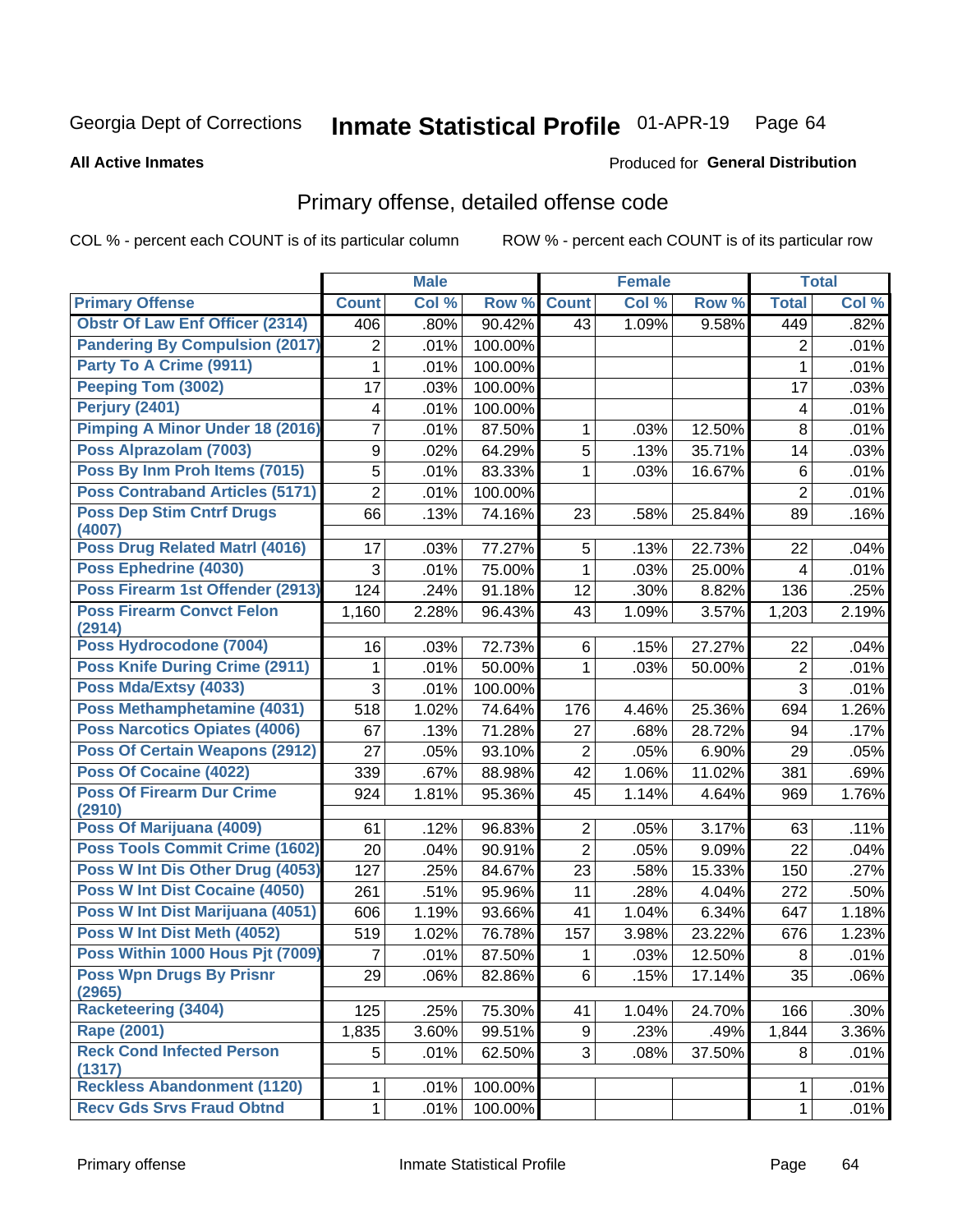#### Inmate Statistical Profile 01-APR-19 Page 65

**Produced for General Distribution** 

#### **All Active Inmates**

# Primary offense, detailed offense code

COL % - percent each COUNT is of its particular column

|                                            |                | <b>Male</b> |         |                         | <b>Female</b> |        |              | <b>Total</b> |
|--------------------------------------------|----------------|-------------|---------|-------------------------|---------------|--------|--------------|--------------|
| <b>Primary Offense</b>                     | <b>Count</b>   | Col %       | Row %   | <b>Count</b>            | Col %         | Row %  | <b>Total</b> | Col %        |
| (1755)                                     |                |             |         |                         |               |        |              |              |
| <b>Remov/Atmpt Wpn Pub Offl</b><br>(7021)  | $\mathbf{1}$   | .01%        | 100.00% |                         |               |        | 1            | .01%         |
| <b>Removal Baggage Cargo Etc</b><br>(2761) | 1              | .01%        | 100.00% |                         |               |        | 1            | .01%         |
| <b>Robbery (1901)</b>                      | 1,116          | 2.19%       | 93.94%  | 72                      | 1.82%         | 6.06%  | 1,188        | 2.16%        |
| <b>Robbery By Force (1903)</b>             | 216            | .42%        | 96.86%  | $\overline{7}$          | .18%          | 3.14%  | 223          | .41%         |
| <b>Robbery By Intimidation (1904)</b>      | 264            | .52%        | 93.29%  | 19                      | .48%          | 6.71%  | 283          | .52%         |
| <b>Robbery By Sudden Snatch</b><br>(1905)  | 123            | .24%        | 95.35%  | 6                       | .15%          | 4.65%  | 129          | .23%         |
| <b>S/D Cocaine (4021)</b>                  | 362            | .71%        | 96.53%  | 13                      | .33%          | 3.47%  | 375          | .68%         |
| S/D Cont Sub Public (4017)                 | 30             | .06%        | 100.00% |                         |               |        | 30           | .05%         |
| S/D Cont Sub School (4018)                 | 25             | .05%        | 89.29%  | 3                       | .08%          | 10.71% | 28           | .05%         |
| S/D Dep Stim Cntrf Drugs (4002)            | 55             | .11%        | 88.71%  | $\overline{7}$          | .18%          | 11.29% | 62           | .11%         |
| <b>S/D Narcotics Opiates (4001)</b>        | 13             | .03%        | 52.00%  | 12                      | .30%          | 48.00% | 25           | .05%         |
| S/D Of Marijuana (4004)                    | 208            | .41%        | 96.74%  | $\overline{7}$          | .18%          | 3.26%  | 215          | .39%         |
| Sale Mda/Extsy (4034)                      | $\overline{2}$ | .01%        | 100.00% |                         |               |        | 2            | .01%         |
| Sale Methamphetamine (4032)                | 227            | .45%        | 80.21%  | 56                      | 1.42%         | 19.79% | 283          | .52%         |
| <b>Sex Exploitation Child (2843)</b>       | 227            | .45%        | 99.56%  | 1                       | .03%          | .44%   | 228          | .42%         |
| <b>Sex Offender Fail Registr (2026)</b>    | 553            | 1.08%       | 98.40%  | 9                       | .23%          | 1.60%  | 562          | 1.02%        |
| <b>Sex Offender Fail To Move (2028)</b>    | 5              | .01%        | 100.00% |                         |               |        | 5            | .01%         |
| Sexl/Asslt/Agn/Pers/Cstdy (2023)           | 19             | .04%        | 95.00%  | $\mathbf{1}$            | .03%          | 5.00%  | 20           | .04%         |
| <b>Sexual Aslt By Therapist (2024)</b>     | $\overline{2}$ | .01%        | 66.67%  | $\mathbf{1}$            | .03%          | 33.33% | 3            | .01%         |
| <b>Sexual Battery (2011)</b>               | 172            | .34%        | 98.29%  | 3                       | .08%          | 1.71%  | 175          | .32%         |
| <b>Simple Battery (1316)</b>               | 16             | .03%        | 94.12%  | 1                       | .03%          | 5.88%  | 17           | .03%         |
| <b>Sodomy (2002)</b>                       | 19             | .04%        | 100.00% |                         |               |        | 19           | .03%         |
| <b>Solicit Sodomy From Minor</b><br>(2025) | 7              | .01%        | 87.50%  | 1                       | .03%          | 12.50% | 8            | .01%         |
| <b>Stalking (1320)</b>                     | $\overline{2}$ | .01%        | 66.67%  | 1                       | .03%          | 33.33% | 3            | .01%         |
| <b>Statutory Rape (2018)</b>               | 758            | 1.49%       | 97.43%  | 20                      | .51%          | 2.57%  | 778          | 1.42%        |
| <b>Tampering With Evidence (2315)</b>      | 8              | .02%        | 57.14%  | 6                       | .15%          | 42.86% | 14           | .03%         |
| <b>Terrorist Threats &amp; Acts (1307)</b> | 324            | .64%        | 94.19%  | 20                      | .51%          | 5.81%  | 344          | .63%         |
| <b>Theft Bring Prop In State (1815)</b>    | 8 <sup>1</sup> | .02%        | 80.00%  | $\overline{\mathbf{c}}$ | .05%          | 20.00% | $10$         | .02%         |
| <b>Theft By Conversion (1808)</b>          | 25             | .05%        | 83.33%  | 5                       | .13%          | 16.67% | 30           | .05%         |
| <b>Theft By Deception (1803)</b>           | 30             | .06%        | 76.92%  | 9                       | .23%          | 23.08% | 39           | .07%         |
| <b>Theft By Extortion (1804)</b>           | $\overline{2}$ | .01%        | 50.00%  | $\overline{2}$          | .05%          | 50.00% | 4            | .01%         |
| <b>Theft By Rec Stolen Prop (1806)</b>     | 467            | .92%        | 92.29%  | 39                      | .99%          | 7.71%  | 506          | .92%         |
| <b>Theft By Shoplifting (1821)</b>         | 421            | .83%        | 71.84%  | 165                     | 4.18%         | 28.16% | 586          | 1.07%        |
| <b>Theft By Taking (1802)</b>              | 634            | 1.24%       | 84.65%  | 115                     | 2.91%         | 15.35% | 749          | 1.36%        |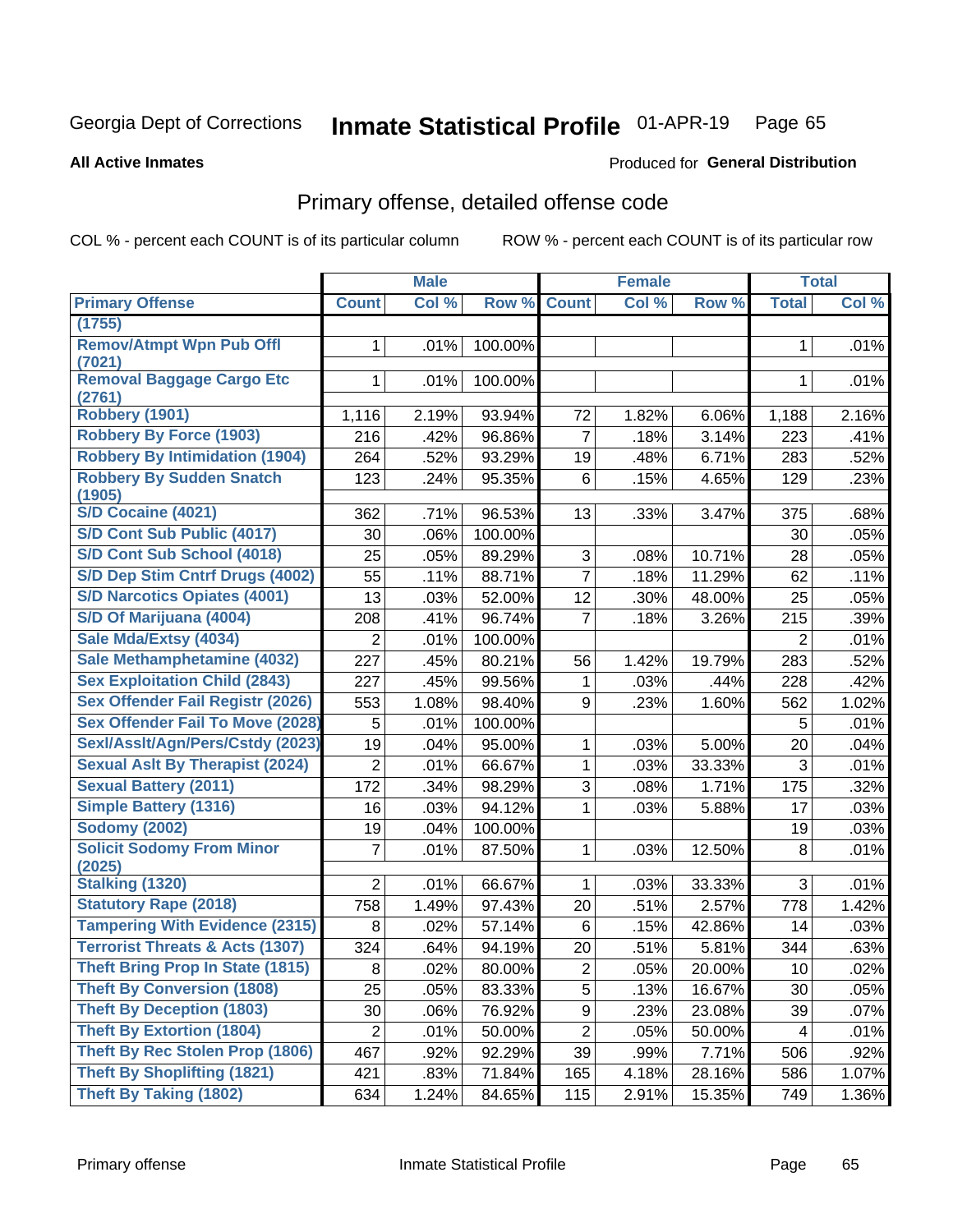#### Inmate Statistical Profile 01-APR-19 Page 66

**All Active Inmates** 

### Produced for General Distribution

## Primary offense, detailed offense code

COL % - percent each COUNT is of its particular column

|                                            |                | <b>Male</b> |         |                         | <b>Female</b> |         |                | <b>Total</b> |
|--------------------------------------------|----------------|-------------|---------|-------------------------|---------------|---------|----------------|--------------|
| <b>Primary Offense</b>                     | <b>Count</b>   | Col %       | Row %   | <b>Count</b>            | Col %         | Row %   | <b>Total</b>   | Col %        |
| <b>Theft Credit Card (1751)</b>            | 15             | .03%        | 75.00%  | $\overline{5}$          | .13%          | 25.00%  | 20             | .04%         |
| <b>Theft Motorveh Or Part (1813)</b>       | 32             | .06%        | 96.97%  | 1                       | .03%          | 3.03%   | 33             | .06%         |
| <b>Theft Of Lost Property (1805)</b>       | 1              | .01%        | 50.00%  | 1                       | .03%          | 50.00%  | $\overline{2}$ | .01%         |
| <b>Theft Of Services (1807)</b>            |                |             |         | 1                       | .03%          | 100.00% | 1              | .01%         |
| <b>Theft Recv Prop Out State (1816)</b>    | $\overline{2}$ | .01%        | 100.00% |                         |               |         | $\overline{2}$ | .01%         |
| <b>Traf Amphtmine 200-399 Gm</b>           | 4              | .01%        | 80.00%  | 1                       | .03%          | 20.00%  | 5              | .01%         |
| (4127)                                     |                |             |         |                         |               |         |                |              |
| <b>Traf Amphtmine 28-199 Gm</b><br>(4126)  | 8              | .02%        | 72.73%  | 3                       | .08%          | 27.27%  | 11             | .02%         |
| Traf Amphtmine 400+ Gm (4128)              | 3              | .01%        | 100.00% |                         |               |         | 3              | .01%         |
| <b>Traf Cocaine 201-400 Gm (4102)</b>      | 92             | .18%        | 98.92%  | 1                       | .03%          | 1.08%   | 93             | .17%         |
| <b>Traf Cocaine 401+ Gm (4103)</b>         | 84             | .16%        | 94.38%  | $\overline{5}$          | .13%          | 5.62%   | 89             | .16%         |
| Traf Cocaine Less 200 Gm (4101)            | 199            | .39%        | 98.03%  | 4                       | .10%          | 1.97%   | 203            | .37%         |
| <b>Traf Marijna 10-2000 Lb (4121)</b>      | 45             | .09%        | 90.00%  | $\overline{5}$          | .13%          | 10.00%  | 50             | .09%         |
| <b>Traf Marijna 2001-10k Lb (4122)</b>     | 1              | .01%        | 100.00% |                         |               |         | 1              | .01%         |
| <b>Traf Mda/Extsy 200-399gm</b>            | 3              | .01%        | 100.00% |                         |               |         | 3              | .01%         |
| (4151)                                     |                |             |         |                         |               |         |                |              |
| <b>Traf Mda/Extsy 28-199gm (4150)</b>      | 11             | .02%        | 84.62%  | $\overline{2}$          | .05%          | 15.38%  | 13             | .02%         |
| Traf Mda/Extsy 400+Gm (4152)               | 4              | .01%        | 100.00% |                         |               |         | 4              | .01%         |
| Traf Methamph 200-399 Gm                   | 127            | .25%        | 85.23%  | 22                      | .56%          | 14.77%  | 149            | .27%         |
| (4141)                                     |                |             |         |                         |               |         |                |              |
| <b>Traf Methamph 28-199 Gm</b>             | 434            | .85%        | 78.91%  | 116                     | 2.94%         | 21.09%  | 550            | 1.00%        |
| (4140)<br>Traf Methamph 400+ Gm (4142)     |                |             |         |                         |               |         |                |              |
| <b>Traf Methamph Unspec Amt</b>            | 88             | .17%        | 83.02%  | 18                      | .46%          | 16.98%  | 106            | .19%         |
| (4146)                                     | 116            | .23%        | 83.45%  | 23                      | .58%          | 16.55%  | 139            | .25%         |
| <b>Traf Methaqualone&lt; 400 Gm</b>        | $\overline{2}$ | .01%        | 100.00% |                         |               |         | $\overline{2}$ | .01%         |
| (4124)                                     |                |             |         |                         |               |         |                |              |
| <b>Traf Narcotic 15-28 Gm (4112)</b>       | 37             | .07%        | 90.24%  | $\overline{\mathbf{4}}$ | .10%          | 9.76%   | 41             | .07%         |
| Traf Narcotic 29+ Gm (4113)                | 33             | .06%        | 94.29%  | $\overline{2}$          | .05%          | 5.71%   | 35             | .06%         |
| Traf Narcotic Less 14 Gm (4111)            | 39             | .08%        | 81.25%  | 9                       | .23%          | 18.75%  | 48             | .09%         |
| <b>Traffick Labor Servitude (1330)</b>     | 1              | .01%        | 100.00% |                         |               |         | 1              | .01%         |
| <b>Traffick Sexual Servitude (1331)</b>    | 19             | .04%        | 86.36%  | 3                       | .08%          | 13.64%  | 22             | .04%         |
| <b>Transactions Cntrft Drugs (4132)</b>    | $\mathbf{1}$   | .01%        | 100.00% |                         |               |         | $\mathbf{1}$   | .01%         |
| <b>Unauth Dist Recrd Devices</b>           | 1              | .01%        | 100.00% |                         |               |         | 1              | .01%         |
| (9907)                                     |                |             |         |                         |               |         |                |              |
| <b>Unknown Offense (9999)</b>              | 16             | .03%        | 84.21%  | 3 <sup>1</sup>          | .08%          | 15.79%  | 19             | .03%         |
| Uniwfl Mfg/Del/Dist N-C S (4014)           | 5              | .01%        | 100.00% |                         |               |         | 5              | .01%         |
| <b>Use Comm Facity Vio C Sub</b><br>(4133) | 12             | .02%        | 85.71%  | $\overline{2}$          | .05%          | 14.29%  | 14             | .03%         |
| <b>Vehicular Homicide (1123)</b>           | 312            | .61%        | 78.39%  | 86                      | 2.18%         | 21.61%  | 398            | .72%         |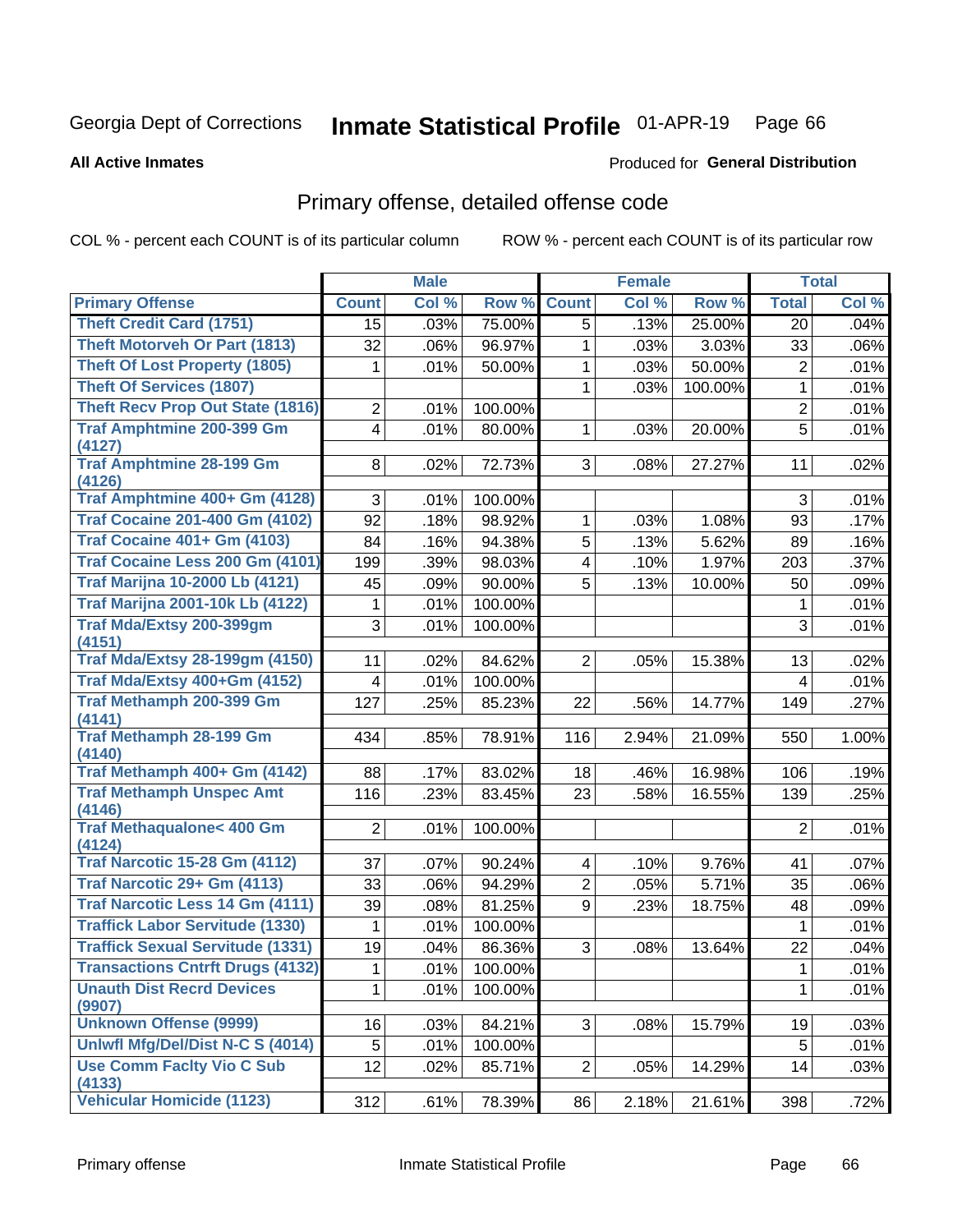#### Inmate Statistical Profile 01-APR-19 Page 67

**All Active Inmates** 

### Produced for General Distribution

## Primary offense, detailed offense code

COL % - percent each COUNT is of its particular column

|                                            |                 | <b>Male</b> |         |                 | <b>Female</b> |         |                         | <b>Total</b> |
|--------------------------------------------|-----------------|-------------|---------|-----------------|---------------|---------|-------------------------|--------------|
| <b>Primary Offense</b>                     | <b>Count</b>    | Col %       | Row %   | <b>Count</b>    | Col %         | Row %   | <b>Total</b>            | Col %        |
| <b>Viol Dngrous Drgs Act (4013)</b>        | 185             | .36%        | 82.96%  | $\overline{38}$ | .96%          | 17.04%  | $\overline{223}$        | .41%         |
| Viol Ga Cntrl Sbst Act (4012)              | 3               | .01%        | 100.00% |                 |               |         | 3                       | .01%         |
| <b>Viol Ga Securities Act (1800)</b>       | 1               | .01%        | 100.00% |                 |               |         | $\mathbf{1}$            | .01%         |
| <b>Viol Motor Vehicle Laws (5001)</b>      | 39              | .08%        | 95.12%  | $\overline{2}$  | .05%          | 4.88%   | 41                      | .07%         |
| <b>Viol Oath Public Offcr (2302)</b>       | 3               | .01%        | 75.00%  | $\mathbf{1}$    | .03%          | 25.00%  | $\overline{\mathbf{4}}$ | .01%         |
| Violatn Othr States Law (8001)             | $\overline{45}$ | .09%        | 86.54%  | $\overline{7}$  | .18%          | 13.46%  | 52                      | .09%         |
| <b>Vol Manslaughter Of Fetus</b><br>(1119) | 3               | .01%        | 100.00% |                 |               |         | 3                       | .01%         |
| <b>Voluntary Manslaughter (1102)</b>       | 1,123           | 2.20%       | 88.49%  | 146             | 3.70%         | 11.51%  | 1,269                   | 2.31%        |
| <b>Abandonment Of Dep Child (11)</b>       | 4               | .01%        | 100.00% |                 |               |         | 4                       | .01%         |
| <b>Assault &amp; Battery (21)</b>          | 5               | .01%        | 100.00% |                 |               |         | 5                       | .01%         |
| <b>Bad Checks (52)</b>                     | $\overline{2}$  | .01%        | 66.67%  | $\mathbf 1$     | .03%          | 33.33%  | $\overline{3}$          | .01%         |
| <b>Burglary (45)</b>                       | $\overline{7}$  | .01%        | 100.00% |                 |               |         | $\overline{7}$          | .01%         |
| <b>Cheating &amp; Swindling (51)</b>       | $\overline{2}$  | .01%        | 100.00% |                 |               |         | $\overline{2}$          | .01%         |
| <b>Cpwl &amp; Concealed Weapon (93)</b>    | $\overline{5}$  | .01%        | 100.00% |                 |               |         | $\overline{5}$          | .01%         |
| <b>Crmnl Attempt (98)</b>                  | 1               | .01%        | 100.00% |                 |               |         | $\mathbf{1}$            | .01%         |
| <b>Dui</b> (72)                            | 5               | .01%        | 100.00% |                 |               |         | $\sqrt{5}$              | .01%         |
| Escape (92)                                | 3               | .01%        | 100.00% |                 |               |         | $\overline{3}$          | .01%         |
| Forgery (55)                               | $\overline{3}$  | .01%        | 100.00% |                 |               |         | $\overline{3}$          | .01%         |
| Lottery (54)                               | $\mathbf{1}$    | .01%        | 100.00% |                 |               |         | $\mathbf{1}$            | .01%         |
| <b>Misc Misdemeanor (500)</b>              | $\overline{2}$  | .01%        | 100.00% |                 |               |         | $\overline{2}$          | .01%         |
| <b>Other Misdemeanor (99)</b>              | 16              | .03%        | 94.12%  | $\mathbf{1}$    | .03%          | 5.88%   | 17                      | .03%         |
| <b>Pointing Gun At Another (96)</b>        | 1               | .01%        | 100.00% |                 |               |         | 1                       | .01%         |
| Poss Ntp Whiskey (64)                      | $\overline{2}$  | .01%        | 100.00% |                 |               |         | $\overline{2}$          | .01%         |
| <b>Prostitution (81)</b>                   |                 |             |         | $\mathbf{1}$    | .03%          | 100.00% | $\mathbf{1}$            | .01%         |
| <b>Public Drunkenness (61)</b>             | $\overline{2}$  | .01%        | 100.00% |                 |               |         | $\overline{2}$          | .01%         |
| <b>Simple Assault (24)</b>                 | $\mathbf 1$     | .01%        | 100.00% |                 |               |         | $\mathbf{1}$            | .01%         |
| <b>Simple Battery (25)</b>                 | 1               | .01%        | 100.00% |                 |               |         | $\mathbf{1}$            | .01%         |
| <b>Theft By Taking - Larceny (41)</b>      | 25              | .05%        | 100.00% |                 |               |         | 25                      | .05%         |
| Viol Motor Veh Law (71)                    | 3               | .01%        | 100.00% |                 |               |         | $\overline{3}$          | .01%         |
| <b>Wife Beating (28)</b>                   | $\overline{2}$  | .01%        | 100.00% |                 |               |         | $\overline{2}$          | .01%         |
| <b>Total Rported</b>                       | 50,968          | 101%        | 92.81%  | 3,949           | 100%          | 7.19%   | 54,917                  | 101%         |

| *eporteα⊹<br>NOT | 86    |       | 86     |
|------------------|-------|-------|--------|
| $5 - 4 - 1$      | 1.051 | 3,949 | 55,003 |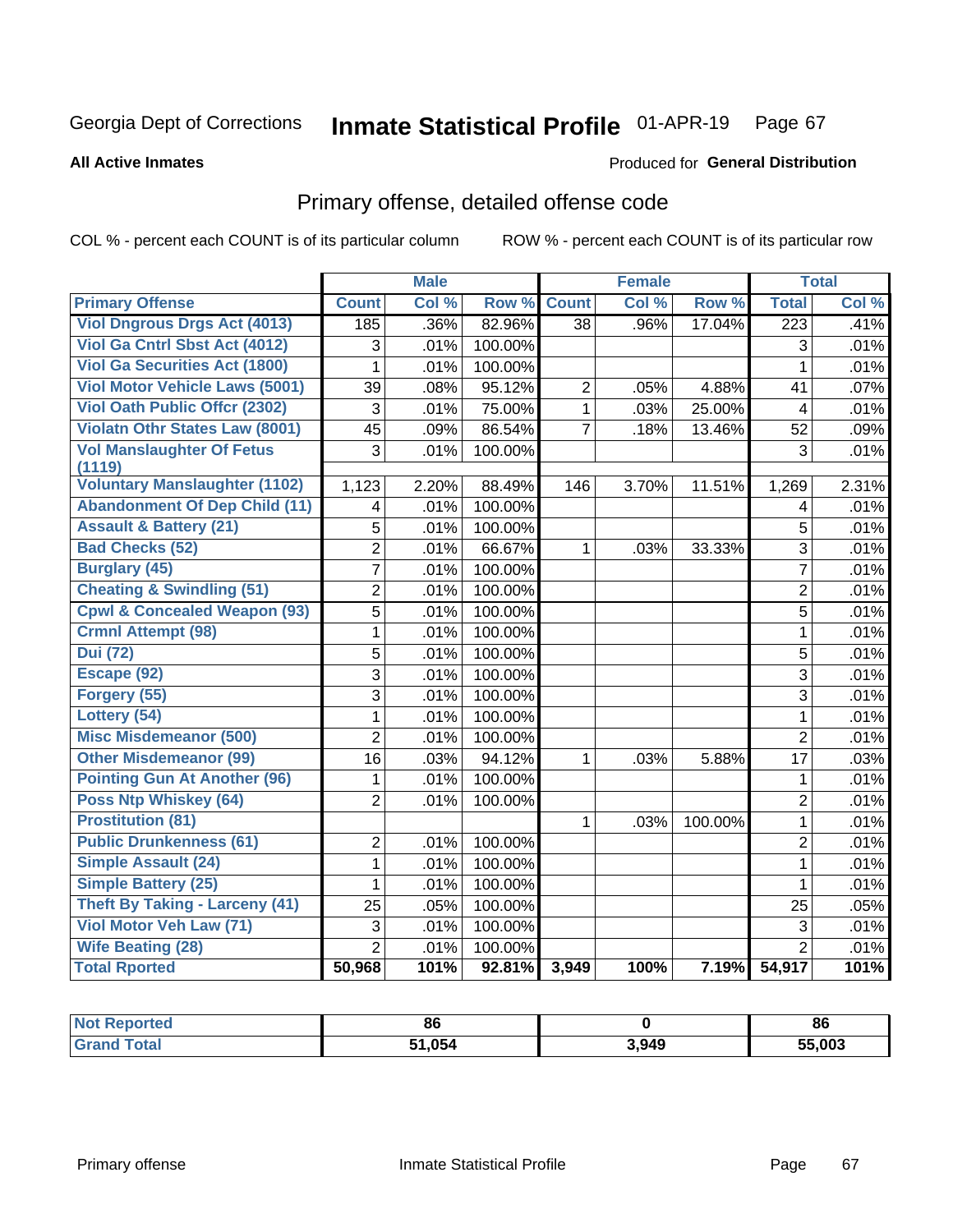#### Inmate Statistical Profile 01-APR-19 Page 68

#### **All Active Inmates**

### Produced for General Distribution

## Primary offense, detailed offense code

COL % - percent each COUNT is of its particular column

|                      | <b>Male</b> | <b>Female</b> | Total       |
|----------------------|-------------|---------------|-------------|
| Mode (most frequent) | 1101 Murder | 1101 Murder   | 1101 Murder |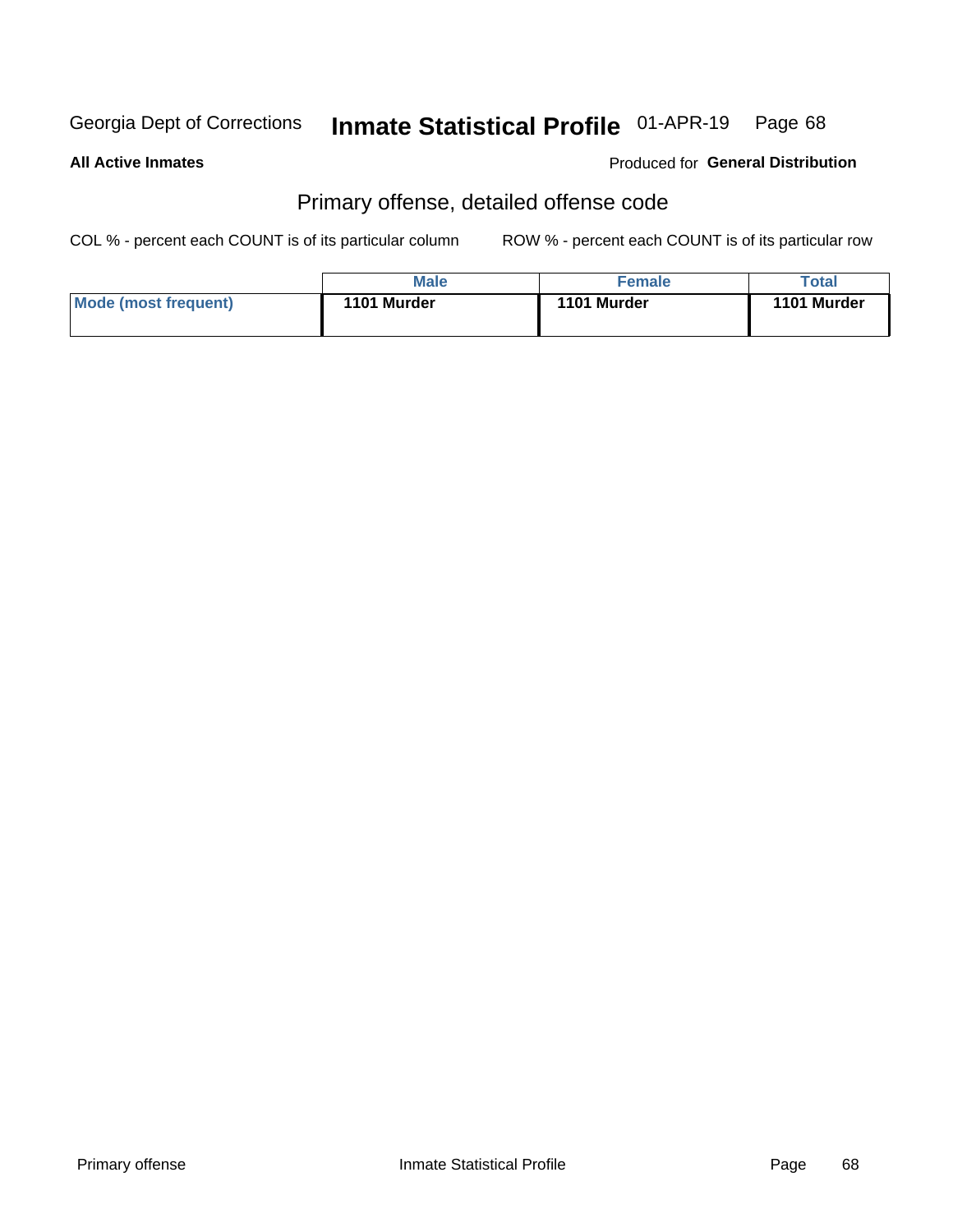# Inmate Statistical Profile 01-APR-19 Page 68

**All Active Inmates** 

### Produced for General Distribution

## County of conviction of primary offense

COL % - percent each COUNT is of its particular column

|     |                             |              | <b>Male</b> |         |                         | <b>Female</b> |        |              | <b>Total</b> |
|-----|-----------------------------|--------------|-------------|---------|-------------------------|---------------|--------|--------------|--------------|
|     | <b>County of Conviction</b> | <b>Count</b> | Col %       | Row %   | <b>Count</b>            | Col %         | Row %  | <b>Total</b> | Col %        |
| 000 | <b>Unknown</b>              | 184          | .36%        | 93.88%  | 12                      | .30%          | 6.12%  | 196          | .36%         |
| 001 | <b>Appling County</b>       | 116          | .23%        | 95.08%  | 6                       | .15%          | 4.92%  | 122          | .22%         |
| 002 | <b>Atkinson County</b>      | 60           | .12%        | 86.96%  | $\boldsymbol{9}$        | .23%          | 13.04% | 69           | .13%         |
| 003 | <b>Bacon County</b>         | 79           | .15%        | 90.80%  | 8                       | .20%          | 9.20%  | 87           | .16%         |
| 004 | <b>Baker County</b>         | 13           | .03%        | 86.67%  | $\overline{2}$          | .05%          | 13.33% | 15           | .03%         |
| 005 | <b>Baldwin County</b>       | 316          | .62%        | 92.94%  | 24                      | .61%          | 7.06%  | 340          | .62%         |
| 006 | <b>Banks County</b>         | 72           | .14%        | 92.31%  | 6                       | .15%          | 7.69%  | 78           | .14%         |
| 007 | <b>Barrow County</b>        | 356          | .70%        | 91.52%  | 33                      | .84%          | 8.48%  | 389          | .71%         |
| 008 | <b>Bartow County</b>        | 624          | 1.22%       | 88.39%  | 82                      | 2.08%         | 11.61% | 706          | 1.28%        |
| 009 | <b>Ben Hill County</b>      | 265          | .52%        | 92.98%  | 20                      | .51%          | 7.02%  | 285          | .52%         |
| 010 | <b>Berrien County</b>       | 86           | .17%        | 97.73%  | $\mathbf 2$             | .05%          | 2.27%  | 88           | .16%         |
| 011 | <b>Bibb County</b>          | 1,148        | 2.25%       | 94.18%  | 71                      | 1.80%         | 5.82%  | 1,219        | 2.22%        |
| 012 | <b>Bleckley County</b>      | 68           | .13%        | 89.47%  | 8                       | .20%          | 10.53% | 76           | .14%         |
| 013 | <b>Brantley County</b>      | 78           | .15%        | 85.71%  | 13                      | .33%          | 14.29% | 91           | .17%         |
| 014 | <b>Brooks County</b>        | 52           | .10%        | 96.30%  | $\overline{2}$          | .05%          | 3.70%  | 54           | .10%         |
| 015 | <b>Bryan County</b>         | 60           | .12%        | 95.24%  | 3                       | .08%          | 4.76%  | 63           | .11%         |
| 016 | <b>Bulloch County</b>       | 524          | 1.03%       | 91.13%  | 51                      | 1.29%         | 8.87%  | 575          | 1.05%        |
| 017 | <b>Burke County</b>         | 246          | .48%        | 97.23%  | $\overline{7}$          | .18%          | 2.77%  | 253          | .46%         |
| 018 | <b>Butts County</b>         | 118          | .23%        | 95.16%  | 6                       | .15%          | 4.84%  | 124          | .23%         |
| 019 | <b>Calhoun County</b>       | 34           | .07%        | 94.44%  | $\overline{2}$          | .05%          | 5.56%  | 36           | .07%         |
| 020 | <b>Camden County</b>        | 211          | .41%        | 92.95%  | 16                      | .41%          | 7.05%  | 227          | .41%         |
| 021 | <b>Candler County</b>       | 112          | .22%        | 93.33%  | $\,8\,$                 | .20%          | 6.67%  | 120          | .22%         |
| 022 | <b>Carroll County</b>       | 654          | 1.28%       | 91.85%  | 58                      | 1.47%         | 8.15%  | 712          | 1.29%        |
| 023 | <b>Catoosa County</b>       | 387          | .76%        | 90.00%  | 43                      | 1.09%         | 10.00% | 430          | .78%         |
| 024 | <b>Charlton County</b>      | 52           | .10%        | 88.14%  | $\overline{7}$          | .18%          | 11.86% | 59           | .11%         |
| 025 | <b>Chatham County</b>       | 1,897        | 3.72%       | 95.14%  | 97                      | 2.46%         | 4.86%  | 1,994        | 3.63%        |
| 026 | <b>Chattahoochee County</b> | 27           | .05%        | 100.00% |                         |               |        | 27           | .05%         |
| 027 | <b>Chattooga County</b>     | 217          | .43%        | 86.80%  | 33                      | .84%          | 13.20% | 250          | .45%         |
| 028 | <b>Cherokee County</b>      | 568          | 1.11%       | 92.96%  | 43                      | 1.09%         | 7.04%  | 611          | 1.11%        |
| 029 | <b>Clarke County</b>        | 565          | 1.11%       | 92.93%  | 43                      | 1.09%         | 7.07%  | 608          | 1.11%        |
| 030 | <b>Clay County</b>          | 29           | .06%        | 87.88%  | $\overline{\mathbf{4}}$ | .10%          | 12.12% | 33           | .06%         |
| 031 | <b>Clayton County</b>       | 1,358        | 2.66%       | 92.95%  | 103                     | 2.61%         | 7.05%  | 1,461        | 2.66%        |
| 032 | <b>Clinch County</b>        | 49           | .10%        | 89.09%  | 6                       | .15%          | 10.91% | 55           | .10%         |
| 033 | <b>Cobb County</b>          | 2,543        | 4.98%       | 91.87%  | 225                     | 5.70%         | 8.13%  | 2,768        | 5.03%        |
| 034 | <b>Coffee County</b>        | 217          | .43%        | 93.94%  | 14                      | .35%          | 6.06%  | 231          | .42%         |
| 035 | <b>Colquitt County</b>      | 211          | .41%        | 95.05%  | 11                      | .28%          | 4.95%  | 222          | .40%         |
| 036 | <b>Columbia County</b>      | 444          | .87%        | 91.55%  | 41                      | 1.04%         | 8.45%  | 485          | .88%         |
| 037 | <b>Cook County</b>          | 117          | .23%        | 92.86%  | 9                       | .23%          | 7.14%  | 126          | .23%         |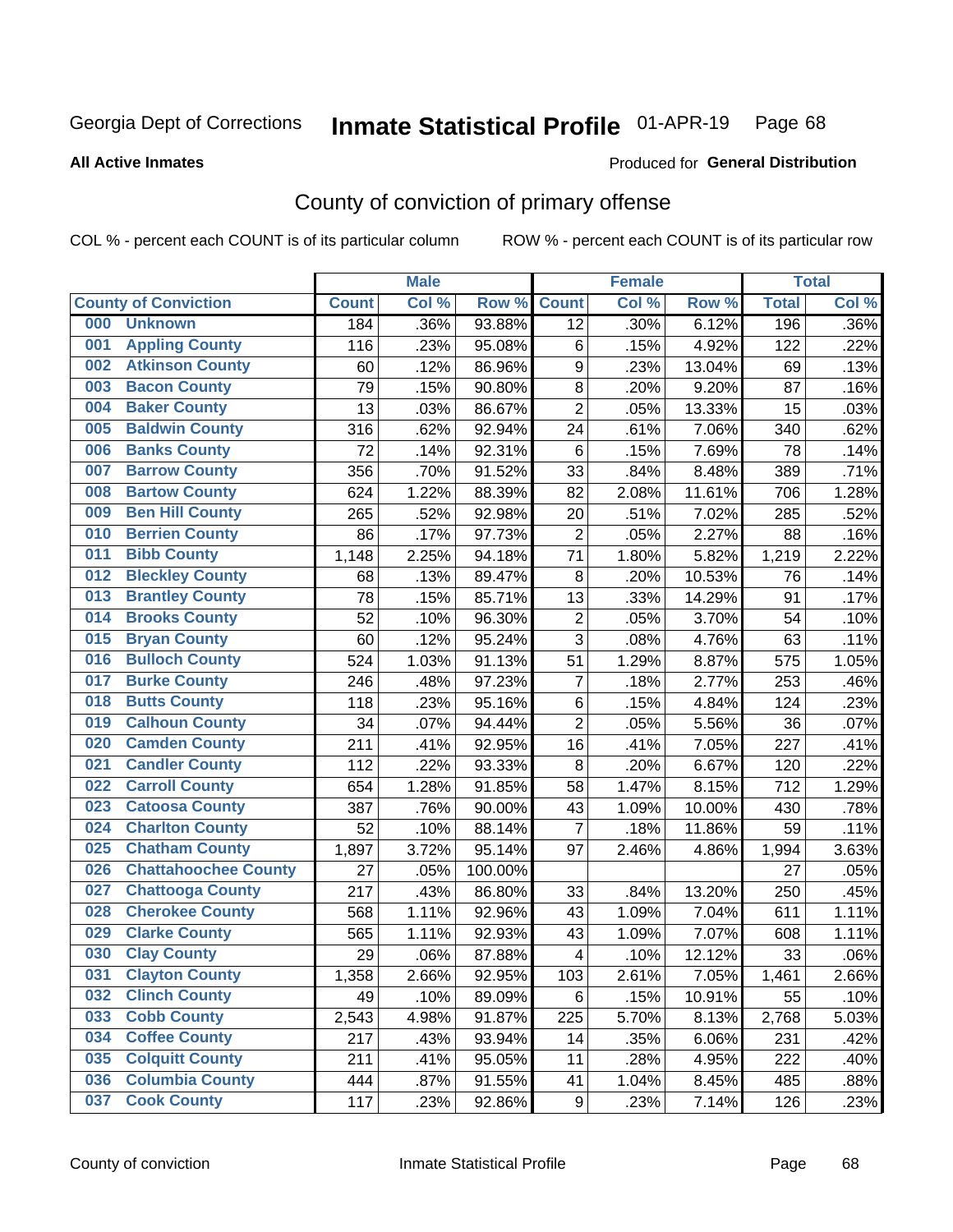# Inmate Statistical Profile 01-APR-19 Page 69

**All Active Inmates** 

### Produced for General Distribution

## County of conviction of primary offense

COL % - percent each COUNT is of its particular column

|     |                             |              | <b>Male</b> |         |                | <b>Female</b> |        |                  | <b>Total</b> |
|-----|-----------------------------|--------------|-------------|---------|----------------|---------------|--------|------------------|--------------|
|     | <b>County of Conviction</b> | <b>Count</b> | Col %       | Row %   | <b>Count</b>   | Col%          | Row %  | <b>Total</b>     | Col %        |
| 038 | <b>Coweta County</b>        | 656          | 1.28%       | 92.39%  | 54             | 1.37%         | 7.61%  | $\overline{710}$ | 1.29%        |
| 039 | <b>Crawford County</b>      | 26           | .05%        | 96.30%  | 1              | .03%          | 3.70%  | 27               | .05%         |
| 040 | <b>Crisp County</b>         | 312          | .61%        | 93.98%  | 20             | .51%          | 6.02%  | 332              | .60%         |
| 041 | <b>Dade County</b>          | 106          | .21%        | 92.98%  | 8              | .20%          | 7.02%  | 114              | .21%         |
| 042 | <b>Dawson County</b>        | 91           | .18%        | 88.35%  | 12             | .30%          | 11.65% | 103              | .19%         |
| 043 | <b>Decatur County</b>       | 232          | .45%        | 94.69%  | 13             | .33%          | 5.31%  | 245              | .45%         |
| 044 | <b>Dekalb County</b>        | 3,034        | 5.94%       | 95.29%  | 150            | 3.80%         | 4.71%  | 3,184            | 5.79%        |
| 045 | <b>Dodge County</b>         | 156          | .31%        | 93.98%  | 10             | .25%          | 6.02%  | 166              | .30%         |
| 046 | <b>Dooly County</b>         | 111          | .22%        | 94.07%  | $\overline{7}$ | .18%          | 5.93%  | 118              | .21%         |
| 047 | <b>Dougherty County</b>     | 838          | 1.64%       | 94.90%  | 45             | 1.14%         | 5.10%  | 883              | 1.61%        |
| 048 | <b>Douglas County</b>       | 1,041        | 2.04%       | 90.13%  | 114            | 2.89%         | 9.87%  | 1,155            | 2.10%        |
| 049 | <b>Early County</b>         | 86           | .17%        | 95.56%  | 4              | .10%          | 4.44%  | 90               | .16%         |
| 050 | <b>Echols County</b>        | 13           | .03%        | 92.86%  | $\mathbf{1}$   | .03%          | 7.14%  | 14               | .03%         |
| 051 | <b>Effingham County</b>     | 250          | .49%        | 91.91%  | 22             | .56%          | 8.09%  | 272              | .49%         |
| 052 | <b>Elbert County</b>        | 139          | .27%        | 92.67%  | 11             | .28%          | 7.33%  | 150              | .27%         |
| 053 | <b>Emanuel County</b>       | 167          | .33%        | 90.27%  | 18             | .46%          | 9.73%  | 185              | .34%         |
| 054 | <b>Evans County</b>         | 87           | .17%        | 94.57%  | 5              | .13%          | 5.43%  | 92               | .17%         |
| 055 | <b>Fannin County</b>        | 106          | .21%        | 84.80%  | 19             | .48%          | 15.20% | 125              | .23%         |
| 056 | <b>Fayette County</b>       | 344          | .67%        | 90.77%  | 35             | .89%          | 9.23%  | 379              | .69%         |
| 057 | <b>Floyd County</b>         | 866          | 1.70%       | 89.46%  | 102            | 2.58%         | 10.54% | 968              | 1.76%        |
| 058 | <b>Forsyth County</b>       | 348          | .68%        | 92.31%  | 29             | .73%          | 7.69%  | 377              | .69%         |
| 059 | <b>Franklin County</b>      | 180          | .35%        | 89.55%  | 21             | .53%          | 10.45% | 201              | .37%         |
| 060 | <b>Fulton County</b>        | 4,926        | 9.65%       | 95.95%  | 208            | 5.27%         | 4.05%  | 5,134            | 9.33%        |
| 061 | <b>Gilmer County</b>        | 100          | .20%        | 91.74%  | 9              | .23%          | 8.26%  | 109              | .20%         |
| 062 | <b>Glascock County</b>      | 10           | .02%        | 100.00% |                |               |        | 10               | .02%         |
| 063 | <b>Glynn County</b>         | 569          | 1.11%       | 94.52%  | 33             | .84%          | 5.48%  | 602              | 1.09%        |
| 064 | <b>Gordon County</b>        | 389          | .76%        | 89.43%  | 46             | 1.16%         | 10.57% | 435              | .79%         |
| 065 | <b>Grady County</b>         | 145          | .28%        | 96.67%  | 5              | .13%          | 3.33%  | 150              | .27%         |
| 066 | <b>Greene County</b>        | 124          | .24%        | 94.66%  | $\overline{7}$ | .18%          | 5.34%  | 131              | .24%         |
| 067 | <b>Gwinnett County</b>      | 2,690        | 5.27%       | 93.53%  | 186            | 4.71%         | 6.47%  | 2,876            | 5.23%        |
| 068 | <b>Habersham County</b>     | 123          | .24%        | 89.13%  | 15             | .38%          | 10.87% | 138              | .25%         |
| 069 | <b>Hall County</b>          | 720          | 1.41%       | 91.14%  | 70             | 1.77%         | 8.86%  | 790              | 1.44%        |
| 070 | <b>Hancock County</b>       | 36           | .07%        | 92.31%  | 3              | .08%          | 7.69%  | 39               | .07%         |
| 071 | <b>Haralson County</b>      | 104          | .20%        | 88.89%  | 13             | .33%          | 11.11% | 117              | .21%         |
| 072 | <b>Harris County</b>        | 131          | .26%        | 93.57%  | 9              | .23%          | 6.43%  | 140              | .25%         |
| 073 | <b>Hart County</b>          | 186          | .36%        | 91.63%  | 17             | .43%          | 8.37%  | 203              | .37%         |
| 074 | <b>Heard County</b>         | 44           | .09%        | 89.80%  | $\mathbf 5$    | .13%          | 10.20% | 49               | .09%         |
| 075 | <b>Henry County</b>         | 664          | 1.30%       | 90.22%  | 72             | 1.82%         | 9.78%  | 736              | 1.34%        |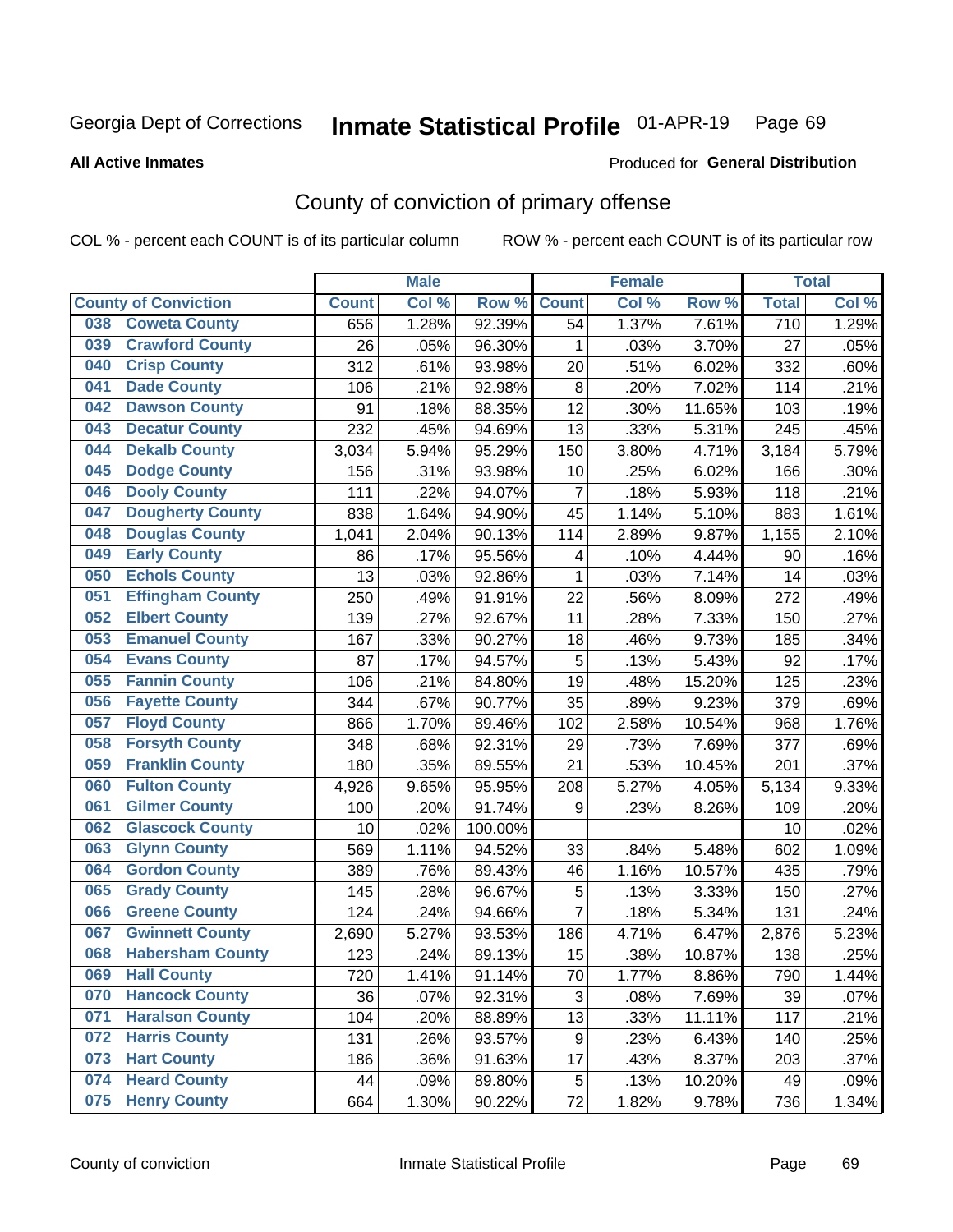# Inmate Statistical Profile 01-APR-19 Page 70

Produced for General Distribution

#### **All Active Inmates**

## County of conviction of primary offense

COL % - percent each COUNT is of its particular column

|     |                             |              | <b>Male</b> |         |                         | <b>Female</b> |        |                  | <b>Total</b> |
|-----|-----------------------------|--------------|-------------|---------|-------------------------|---------------|--------|------------------|--------------|
|     | <b>County of Conviction</b> | <b>Count</b> | Col %       | Row %   | <b>Count</b>            | Col %         | Row %  | <b>Total</b>     | Col %        |
| 076 | <b>Houston County</b>       | 694          | 1.36%       | 92.29%  | 58                      | 1.47%         | 7.71%  | $\overline{752}$ | 1.37%        |
| 077 | <b>Irwin County</b>         | 69           | .14%        | 97.18%  | $\overline{c}$          | .05%          | 2.82%  | 71               | .13%         |
| 078 | <b>Jackson County</b>       | 280          | .55%        | 93.02%  | 21                      | .53%          | 6.98%  | 301              | .55%         |
| 079 | <b>Jasper County</b>        | 60           | .12%        | 89.55%  | $\overline{7}$          | .18%          | 10.45% | 67               | .12%         |
| 080 | <b>Jeff Davis County</b>    | 92           | .18%        | 91.09%  | $\boldsymbol{9}$        | .23%          | 8.91%  | 101              | .18%         |
| 081 | <b>Jefferson County</b>     | 165          | .32%        | 92.70%  | 13                      | .33%          | 7.30%  | 178              | .32%         |
| 082 | <b>Jenkins County</b>       | 81           | .16%        | 94.19%  | $\mathbf 5$             | .13%          | 5.81%  | 86               | .16%         |
| 083 | <b>Johnson County</b>       | 41           | .08%        | 91.11%  | 4                       | .10%          | 8.89%  | 45               | .08%         |
| 084 | <b>Jones County</b>         | 199          | .39%        | 88.44%  | 26                      | .66%          | 11.56% | 225              | .41%         |
| 085 | <b>Lamar County</b>         | 77           | .15%        | 90.59%  | 8                       | .20%          | 9.41%  | 85               | .15%         |
| 086 | <b>Lanier County</b>        | 45           | .09%        | 95.74%  | $\overline{2}$          | .05%          | 4.26%  | 47               | .09%         |
| 087 | <b>Laurens County</b>       | 285          | .56%        | 93.44%  | 20                      | .51%          | 6.56%  | 305              | .55%         |
| 088 | <b>Lee County</b>           | 74           | .14%        | 87.06%  | 11                      | .28%          | 12.94% | 85               | .15%         |
| 089 | <b>Liberty County</b>       | 227          | .44%        | 93.80%  | 15                      | .38%          | 6.20%  | 242              | .44%         |
| 090 | <b>Lincoln County</b>       | 47           | .09%        | 92.16%  | $\overline{\mathbf{4}}$ | .10%          | 7.84%  | 51               | .09%         |
| 091 | <b>Long County</b>          | 63           | .12%        | 91.30%  | 6                       | .15%          | 8.70%  | 69               | .13%         |
| 092 | <b>Lowndes County</b>       | 457          | .90%        | 95.61%  | 21                      | .53%          | 4.39%  | 478              | .87%         |
| 093 | <b>Lumpkin County</b>       | 84           | .16%        | 91.30%  | 8                       | .20%          | 8.70%  | 92               | .17%         |
| 094 | <b>Macon County</b>         | 47           | .09%        | 92.16%  | 4                       | .10%          | 7.84%  | 51               | .09%         |
| 095 | <b>Madison County</b>       | 167          | .33%        | 91.76%  | 15                      | .38%          | 8.24%  | 182              | .33%         |
| 096 | <b>Marion County</b>        | 30           | .06%        | 88.24%  | 4                       | .10%          | 11.76% | 34               | .06%         |
| 097 | <b>Mcduffie County</b>      | 203          | .40%        | 95.75%  | $\boldsymbol{9}$        | .23%          | 4.25%  | 212              | .39%         |
| 098 | <b>Mcintosh County</b>      | 45           | .09%        | 90.00%  | 5                       | .13%          | 10.00% | 50               | .09%         |
| 099 | <b>Meriwether County</b>    | 219          | .43%        | 91.63%  | 20                      | .51%          | 8.37%  | 239              | .43%         |
| 100 | <b>Miller County</b>        | 33           | .06%        | 94.29%  | $\overline{2}$          | .05%          | 5.71%  | 35               | .06%         |
| 101 | <b>Mitchell County</b>      | 157          | .31%        | 92.90%  | 12                      | .30%          | 7.10%  | 169              | .31%         |
| 102 | <b>Monroe County</b>        | 137          | .27%        | 91.33%  | 13                      | .33%          | 8.67%  | 150              | .27%         |
| 103 | <b>Montgomery County</b>    | 33           | .06%        | 84.62%  | 6                       | .15%          | 15.38% | 39               | .07%         |
| 104 | <b>Morgan County</b>        | 136          | .27%        | 90.67%  | 14                      | .35%          | 9.33%  | 150              | .27%         |
| 105 | <b>Murray County</b>        | 219          | .43%        | 92.02%  | 19                      | .48%          | 7.98%  | 238              | .43%         |
| 106 | <b>Muscogee County</b>      | 1,194        | 2.34%       | 95.06%  | 62                      | 1.57%         | 4.94%  | 1,256            | 2.28%        |
| 107 | <b>Newton County</b>        | 730          | 1.43%       | 91.02%  | 72                      | 1.82%         | 8.98%  | 802              | 1.46%        |
| 108 | <b>Oconee County</b>        | 52           | .10%        | 100.00% |                         |               |        | 52               | .09%         |
| 109 | <b>Oglethorpe County</b>    | 68           | .13%        | 93.15%  | 5                       | .13%          | 6.85%  | 73               | .13%         |
| 110 | <b>Paulding County</b>      | 228          | .45%        | 92.31%  | 19                      | .48%          | 7.69%  | 247              | .45%         |
| 111 | <b>Peach County</b>         | 90           | .18%        | 94.74%  | 5                       | .13%          | 5.26%  | 95               | .17%         |
| 112 | <b>Pickens County</b>       | 105          | .21%        | 85.37%  | 18                      | .46%          | 14.63% | 123              | .22%         |
| 113 | <b>Pierce County</b>        | 101          | .20%        | 93.52%  | $\overline{7}$          | .18%          | 6.48%  | 108              | .20%         |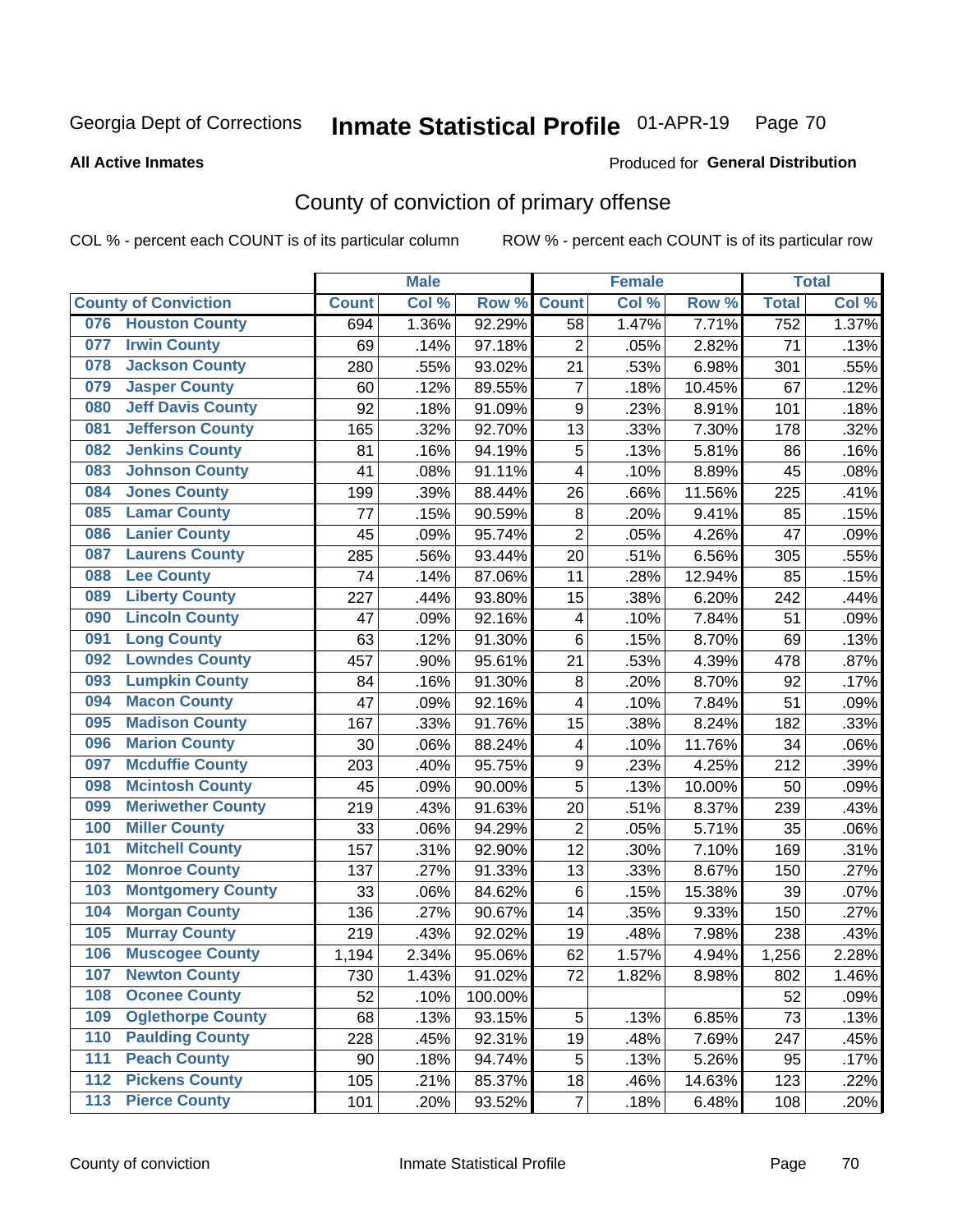# Inmate Statistical Profile 01-APR-19 Page 71

Produced for General Distribution

#### **All Active Inmates**

## County of conviction of primary offense

COL % - percent each COUNT is of its particular column

|                                          |              | <b>Male</b> |         |                 | <b>Female</b> |        |                 | <b>Total</b> |
|------------------------------------------|--------------|-------------|---------|-----------------|---------------|--------|-----------------|--------------|
| <b>County of Conviction</b>              | <b>Count</b> | Col %       | Row %   | <b>Count</b>    | Col %         | Row %  | <b>Total</b>    | Col %        |
| 114 Pike County                          | 44           | .09%        | 93.62%  | 3               | .08%          | 6.38%  | $\overline{47}$ | .09%         |
| <b>Polk County</b><br>$\overline{115}$   | 190          | .37%        | 90.05%  | 21              | .53%          | 9.95%  | 211             | .38%         |
| <b>Pulaski County</b><br>116             | 48           | .09%        | 94.12%  | 3               | .08%          | 5.88%  | 51              | .09%         |
| <b>Putnam County</b><br>117              | 159          | .31%        | 91.91%  | 14              | .35%          | 8.09%  | 173             | .31%         |
| <b>Quitman County</b><br>118             | 12           | .02%        | 100.00% |                 |               |        | 12              | .02%         |
| <b>Rabun County</b><br>119               | 60           | .12%        | 88.24%  | 8               | .20%          | 11.76% | 68              | .12%         |
| <b>Randolph County</b><br>120            | 62           | .12%        | 95.38%  | 3               | .08%          | 4.62%  | 65              | .12%         |
| <b>Richmond County</b><br>121            | 1,950        | 3.82%       | 93.39%  | 138             | 3.49%         | 6.61%  | 2,088           | 3.80%        |
| <b>Rockdale County</b><br>122            | 511          | 1.00%       | 92.57%  | 41              | 1.04%         | 7.43%  | 552             | 1.00%        |
| <b>Schley County</b><br>123              | 12           | .02%        | 92.31%  | 1               | .03%          | 7.69%  | 13              | .02%         |
| <b>Screven County</b><br>124             | 125          | .24%        | 97.66%  | 3               | .08%          | 2.34%  | 128             | .23%         |
| <b>Seminole County</b><br>125            | 79           | .15%        | 89.77%  | 9               | .23%          | 10.23% | 88              | .16%         |
| 126<br><b>Spalding County</b>            | 489          | .96%        | 91.74%  | 44              | 1.11%         | 8.26%  | 533             | .97%         |
| <b>Stephens County</b><br>127            | 166          | .33%        | 86.46%  | 26              | .66%          | 13.54% | 192             | .35%         |
| <b>Stewart County</b><br>128             | 32           | .06%        | 96.97%  | $\mathbf{1}$    | .03%          | 3.03%  | 33              | .06%         |
| <b>Sumter County</b><br>129              | 203          | .40%        | 95.75%  | 9               | .23%          | 4.25%  | 212             | .39%         |
| <b>Talbot County</b><br>130              | 34           | .07%        | 94.44%  | $\overline{2}$  | .05%          | 5.56%  | 36              | .07%         |
| <b>Taliaferro County</b><br>131          | 17           | .03%        | 94.44%  | $\mathbf{1}$    | .03%          | 5.56%  | 18              | .03%         |
| <b>Tattnall County</b><br>132            | 199          | .39%        | 90.87%  | 20              | .51%          | 9.13%  | 219             | .40%         |
| <b>Taylor County</b><br>133              | 68           | .13%        | 94.44%  | 4               | .10%          | 5.56%  | 72              | .13%         |
| <b>Telfair County</b><br>134             | 108          | .21%        | 93.91%  | $\overline{7}$  | .18%          | 6.09%  | 115             | .21%         |
| <b>Terrell County</b><br>135             | 89           | .17%        | 94.68%  | 5               | .13%          | 5.32%  | 94              | .17%         |
| <b>Thomas County</b><br>136              | 205          | .40%        | 97.16%  | $6\phantom{1}6$ | .15%          | 2.84%  | 211             | .38%         |
| <b>Tift County</b><br>137                | 324          | .63%        | 93.64%  | 22              | .56%          | 6.36%  | 346             | .63%         |
| <b>Toombs County</b><br>138              | 323          | .63%        | 88.25%  | 43              | 1.09%         | 11.75% | 366             | .67%         |
| <b>Towns County</b><br>139               | 54           | .11%        | 75.00%  | 18              | .46%          | 25.00% | 72              | .13%         |
| <b>Treutlen County</b><br>140            | 70           | .14%        | 92.11%  | $\,6\,$         | .15%          | 7.89%  | 76              | .14%         |
| <b>Troup County</b><br>141               | 690          | 1.35%       | 92.37%  | 57              | 1.44%         | 7.63%  | 747             | 1.36%        |
| <b>Turner County</b><br>142              | 66           | .13%        | 97.06%  | 2               | .05%          | 2.94%  | 68              | .12%         |
| <b>Twiggs County</b><br>$\overline{143}$ | 52           | .10%        | 98.11%  | $\mathbf{1}$    | .03%          | 1.89%  | 53              | .10%         |
| <b>Union County</b><br>144               | 112          | .22%        | 84.21%  | 21              | .53%          | 15.79% | 133             | .24%         |
| 145<br><b>Upson County</b>               | 179          | .35%        | 93.72%  | 12              | .30%          | 6.28%  | 191             | .35%         |
| <b>Walker County</b><br>146              | 417          | .82%        | 90.65%  | 43              | 1.09%         | 9.35%  | 460             | .84%         |
| <b>Walton County</b><br>147              | 616          | 1.21%       | 90.86%  | 62              | 1.57%         | 9.14%  | 678             | 1.23%        |
| <b>Ware County</b><br>148                | 314          | .62%        | 92.63%  | 25              | .63%          | 7.37%  | 339             | .62%         |
| <b>Warren County</b><br>149              | 41           | .08%        | 93.18%  | 3               | .08%          | 6.82%  | 44              | .08%         |
| <b>Washington County</b><br>150          | 207          | .41%        | 91.19%  | 20              | .51%          | 8.81%  | 227             | .41%         |
| <b>Wayne County</b><br>151               | 178          | .35%        | 91.28%  | 17              | .43%          | 8.72%  | 195             | .35%         |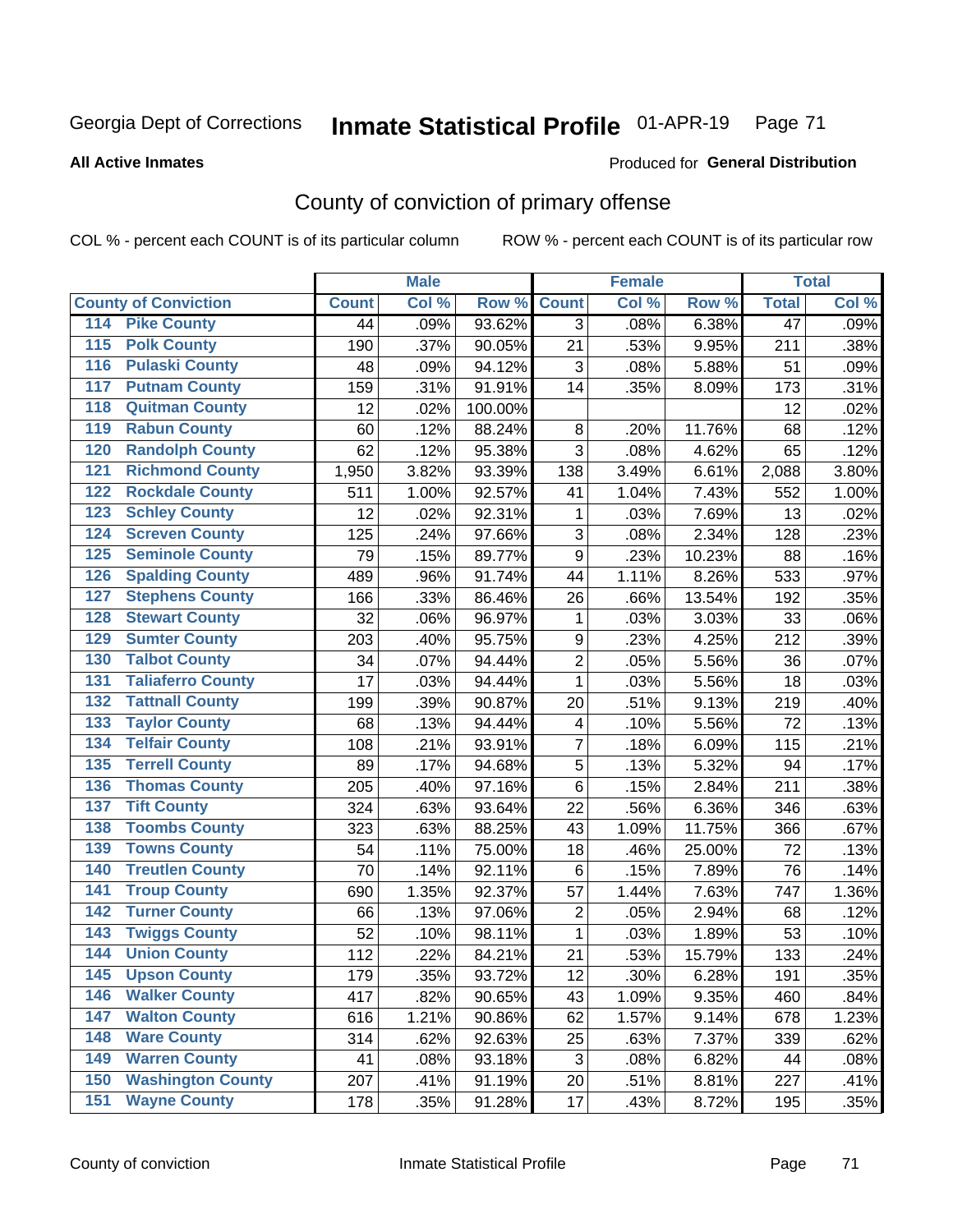# Inmate Statistical Profile 01-APR-19 Page 72

**All Active Inmates** 

### Produced for General Distribution

## County of conviction of primary offense

COL % - percent each COUNT is of its particular column

|                                |                 | <b>Male</b> |             |       | <b>Female</b> |        |              | <b>Total</b> |
|--------------------------------|-----------------|-------------|-------------|-------|---------------|--------|--------------|--------------|
| <b>County of Conviction</b>    | <b>Count</b>    | Col %       | Row % Count |       | Col %         | Row %  | <b>Total</b> | Col %        |
| <b>Webster County</b><br>152   | 4               | .01%        | 80.00%      |       | .03%          | 20.00% | 5            | .01%         |
| <b>Wheeler County</b><br>153   | 21              | .04%        | 95.45%      |       | .03%          | 4.55%  | 22           | .04%         |
| <b>White County</b><br>154     | 103             | .20%        | 88.79%      | 13    | .33%          | 11.21% | 116          | .21%         |
| <b>Whitfield County</b><br>155 | 781             | 1.53%       | 87.17%      | 115   | 2.91%         | 12.83% | 896          | 1.63%        |
| <b>Wilcox County</b><br>156    | 52              | .10%        | 92.86%      | 4     | .10%          | 7.14%  | 56           | .10%         |
| <b>Wilkes County</b><br>157    | 72 <sub>1</sub> | .14%        | 94.74%      | 4     | .10%          | 5.26%  | 76           | .14%         |
| <b>Wilkinson County</b><br>158 | 46              | .09%        | 97.87%      |       | .03%          | 2.13%  | 47           | .09%         |
| <b>Worth County</b><br>159     | 129             | .25%        | 92.14%      | 11    | .28%          | 7.86%  | 140          | .25%         |
| <b>Total Rported</b>           | 51,054          | 100%        | 92.82%      | 3,949 | 100%          | 7.18%  | 55,003       | 100%         |

| <b>Not Reported</b> |        |       |        |
|---------------------|--------|-------|--------|
| <b>Grand Total</b>  | 51,054 | 3,949 | 55,003 |

| Mode (most frequent) | <b>Fulton County</b> | <b>Cobb County</b> | <b>Fulton County</b> |
|----------------------|----------------------|--------------------|----------------------|
|                      |                      |                    |                      |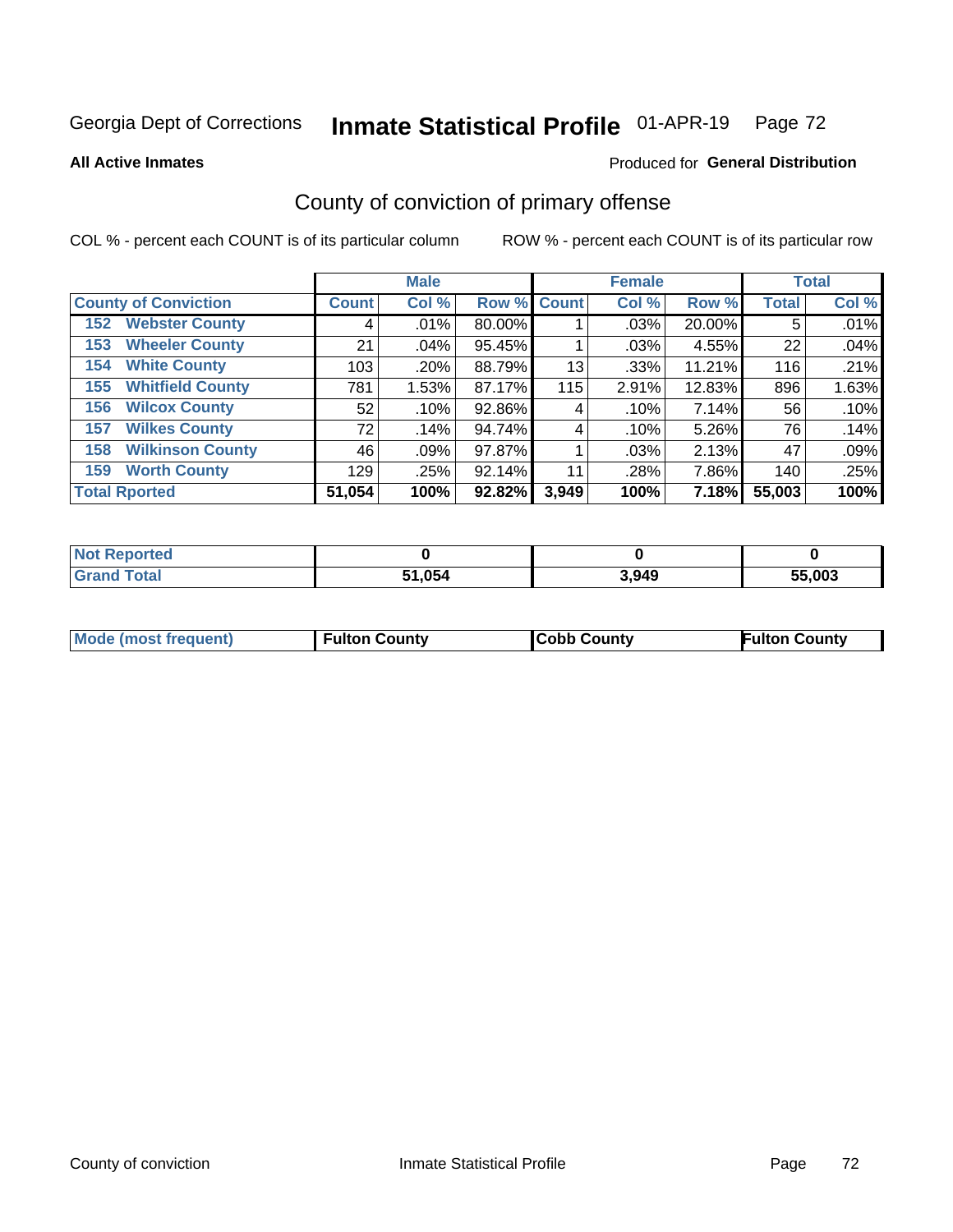## Georgia Dept of Corrections **All Active Inmates**

#### Inmate Statistical Profile 01-APR-19 Page 73

Produced for General Distribution

# Circuit of conviction of primary offense

COL % - percent each COUNT is of its particular column ROW % - percent each COUNT is of its particular row

|                         |                                 |              | <b>Male</b> |        |              | <b>Female</b> |        |              | <b>Total</b> |
|-------------------------|---------------------------------|--------------|-------------|--------|--------------|---------------|--------|--------------|--------------|
|                         | <b>Circuit of Conviction</b>    | <b>Count</b> | Col %       | Row %  | <b>Count</b> | Col %         | Row %  | <b>Total</b> | Col %        |
| 1                       | <b>Alapaha Circuit</b>          | 357          | .70%        | 92.73% | 28           | .71%          | 7.27%  | 385          | .70%         |
| $\overline{2}$          | <b>Alcovy Circuit</b>           | 1,346        | 2.65%       | 90.95% | 134          | 3.40%         | 9.05%  | 1,480        | 2.70%        |
| $\overline{\mathbf{3}}$ | <b>Atlanta Circuit</b>          | 4,926        | 9.68%       | 95.95% | 208          | 5.28%         | 4.05%  | 5,134        | 9.37%        |
| 4                       | <b>Atlantic Circuit</b>         | 681          | 1.34%       | 92.65% | 54           | 1.37%         | 7.35%  | 735          | 1.34%        |
| 5                       | <b>Augusta Circuit</b>          | 2,640        | 5.19%       | 93.42% | 186          | 4.72%         | 6.58%  | 2,826        | 5.16%        |
| $\overline{6}$          | <b>Blue Ridge Circuit</b>       | 568          | 1.12%       | 92.96% | 43           | 1.09%         | 7.04%  | 611          | 1.11%        |
| $\overline{\mathbf{7}}$ | <b>Brunswick Circuit</b>        | 1,166        | 2.29%       | 93.50% | 81           | 2.06%         | 6.50%  | 1,247        | 2.28%        |
| 8                       | <b>Chattahoochee Circuit</b>    | 1,484        | 2.92%       | 94.82% | 81           | 2.06%         | 5.18%  | 1,565        | 2.86%        |
| $\overline{9}$          | <b>Cherokee Circuit</b>         | 1,013        | 1.99%       | 88.78% | 128          | 3.25%         | 11.22% | 1,141        | 2.08%        |
| 10                      | <b>Clayton Circuit</b>          | 1,358        | 2.67%       | 92.95% | 103          | 2.62%         | 7.05%  | 1,461        | 2.67%        |
| $\overline{11}$         | <b>Cobb Circuit</b>             | 2,543        | 5.00%       | 91.87% | 225          | 5.72%         | 8.13%  | 2,768        | 5.05%        |
| $\overline{12}$         | <b>Conasauga Circuit</b>        | 1,000        | 1.97%       | 88.18% | 134          | 3.40%         | 11.82% | 1,134        | 2.07%        |
| $\overline{13}$         | <b>Cordele Circuit</b>          | 740          | 1.45%       | 93.55% | 51           | 1.30%         | 6.45%  | 791          | 1.44%        |
| $\overline{14}$         | <b>Coweta Circuit</b>           | 2,263        | 4.45%       | 92.10% | 194          | 4.93%         | 7.90%  | 2,457        | 4.48%        |
| $\overline{15}$         | <b>Dougherty Circuit</b>        | 838          | 1.65%       | 94.90% | 45           | 1.14%         | 5.10%  | 883          | 1.61%        |
| 16                      | <b>Dublin Circuit</b>           | 448          | .88%        | 93.53% | 31           | .79%          | 6.47%  | 479          | .87%         |
| $\overline{17}$         | <b>Eastern Circuit</b>          | 1,897        | 3.73%       | 95.14% | 97           | 2.46%         | 4.86%  | 1,994        | 3.64%        |
| $\overline{18}$         | <b>Flint Circuit</b>            | 664          | 1.31%       | 90.22% | 72           | 1.83%         | 9.78%  | 736          | 1.34%        |
| 19                      | <b>Griffin Circuit</b>          | 1,056        | 2.08%       | 91.83% | 94           | 2.39%         | 8.17%  | 1,150        | 2.10%        |
| 20                      | <b>Gwinnett Circuit</b>         | 2,690        | 5.29%       | 93.53% | 186          | 4.72%         | 6.47%  | 2,876        | 5.25%        |
| 21                      | <b>Houston Circuit</b>          | 694          | 1.36%       | 92.29% | 58           | 1.47%         | 7.71%  | 752          | 1.37%        |
| $\overline{22}$         | <b>Lookout Mountain Circuit</b> | 1,127        | 2.22%       | 89.87% | 127          | 3.23%         | 10.13% | 1,254        | 2.29%        |
| 23                      | <b>Macon Circuit</b>            | 1,264        | 2.48%       | 94.26% | 77           | 1.96%         | 5.74%  | 1,341        | 2.45%        |
| 24                      | <b>Middle Circuit</b>           | 974          | 1.91%       | 90.52% | 102          | 2.59%         | 9.48%  | 1,076        | 1.96%        |
| $\overline{25}$         | <b>Mountain Circuit</b>         | 349          | .69%        | 87.69% | 49           | 1.24%         | 12.31% | 398          | .73%         |
| 26                      | <b>Northeastern Circuit</b>     | 811          | 1.59%       | 90.82% | 82           | 2.08%         | 9.18%  | 893          | 1.63%        |
| $\overline{27}$         | <b>Northern Circuit</b>         | 740          | 1.45%       | 91.47% | 69           | 1.75%         | 8.53%  | 809          | 1.48%        |
| 28                      | <b>Ocmulgee Circuit</b>         | 1,076        | 2.12%       | 91.81% | 96           | 2.44%         | 8.19%  | 1,172        | 2.14%        |
| 29                      | <b>Oconee Circuit</b>           | 434          | .85%        | 92.54% | 35           | .89%          | 7.46%  | 469          | .86%         |
| 30                      | <b>Ogeechee Circuit</b>         | 980          | 1.93%       | 92.37% | 81           | 2.06%         | 7.63%  | 1,061        | 1.94%        |
| $\overline{31}$         | <b>Pataula Circuit</b>          | 390          | .77%        | 93.53% | 27           | .69%          | 6.47%  | 417          | .76%         |
| 32                      | <b>Piedmont Circuit</b>         | 708          | 1.39%       | 92.19% | 60           | 1.52%         | 7.81%  | 768          | 1.40%        |
| 33                      | <b>Rome Circuit</b>             | 866          | 1.70%       | 89.46% | 102          | 2.59%         | 10.54% | 968          | 1.77%        |
| 34                      | <b>South Georgia Circuit</b>    | 581          | 1.14%       | 94.47% | 34           | .86%          | 5.53%  | 615          | 1.12%        |
| 35                      | <b>Southern Circuit</b>         | 938          | 1.84%       | 95.81% | 41           | 1.04%         | 4.19%  | 979          | 1.79%        |
| 36                      | <b>Southwestern Circuit</b>     | 372          | .73%        | 93.23% | 27           | .69%          | 6.77%  | 399          | .73%         |
| 37                      | <b>Stone Mountain Circuit</b>   | 3,034        | 5.96%       | 95.29% | 150          | 3.81%         | 4.71%  | 3,184        | 5.81%        |
| 38                      | <b>Tallapoosa Circuit</b>       | 294          | .58%        | 89.63% | 34           | .86%          | 10.37% | 328          | .60%         |
| 39                      | <b>Tifton Circuit</b>           | 588          | 1.16%       | 94.08% | 37           | .94%          | 5.92%  | 625          | 1.14%        |
| 40                      | <b>Toombs Circuit</b>           | 390          | .77%        | 94.89% | 21           | .53%          | 5.11%  | 411          | .75%         |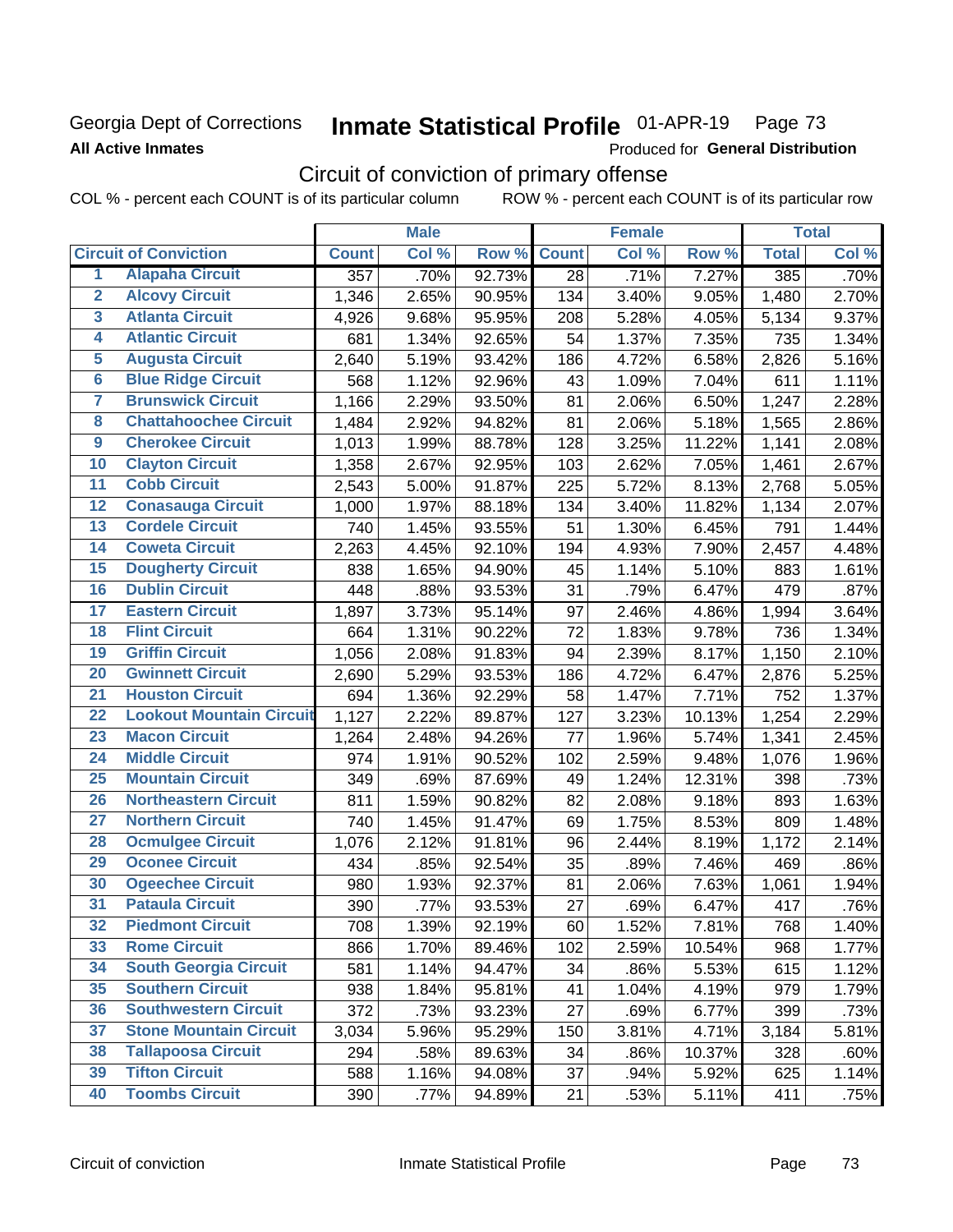### Georgia Dept of Corrections **All Active Inmates**

# Inmate Statistical Profile 01-APR-19 Page 74

Produced for General Distribution

## Circuit of conviction of primary offense

|                                        |              | <b>Male</b> |        |              | <b>Female</b> |        |              | <b>Total</b>              |
|----------------------------------------|--------------|-------------|--------|--------------|---------------|--------|--------------|---------------------------|
| <b>Circuit of Conviction</b>           | <b>Count</b> | Col %       | Row %  | <b>Count</b> | Col %         | Row %  | <b>Total</b> | Col %                     |
| <b>Waycross Circuit</b><br>41          | 841          | 1.65%       | 91.91% | 74           | 1.88%         | 8.09%  | 915          | 1.67%                     |
| <b>Western Circuit</b><br>42           | 617          | 1.21%       | 93.48% | 43           | 1.09%         | 6.52%  | 660          | 1.20%                     |
| <b>Rockdale Circuit</b><br>43          | 511          | 1.00%       | 92.57% | 41           | 1.04%         | 7.43%  | 552          | 1.01%                     |
| <b>Douglas Circuit</b><br>44           | 1,041        | 2.05%       | 90.13% | 114          | 2.90%         | 9.87%  | 1,155        | 2.11%                     |
| <b>Appalachian Circuit</b><br>45       | 311          | .61%        | 87.11% | 46           | 1.17%         | 12.89% | 357          | .65%                      |
| <b>Enotah Circuit</b><br>46            | 353          | .69%        | 85.47% | 60           | 1.52%         | 14.53% | 413          | .75%                      |
| 47<br><b>Bell-Forsyth J.C.</b>         | 348          | .68%        | 92.31% | 29           | .74%          | 7.69%  | 377          | .69%                      |
| <b>Towaliga Judicial Circuit</b><br>48 | 332          | .65%        | 92.48% | 27           | .69%          | 7.52%  | 359          | .66%                      |
| <b>Paulding Circuit</b><br>49          | 228          | .45%        | 92.31% | 19           | .48%          | 7.69%  | 247          | .45%                      |
| <b>Total Rported</b>                   | 50,870       | 100%        | 92.82% | 3,937        | 100%          | 7.18%  | 54,807       | 100%                      |
| <b>Not Reported</b>                    |              | 184         |        |              | 12            |        |              | 196                       |
| Concert Tradell                        |              | FA AFA      |        |              | 0010          |        |              | $F$ $F$ $\alpha$ $\alpha$ |

| <b>Grand Total</b>          | 51,054  | 3.949 | 55.003  |
|-----------------------------|---------|-------|---------|
| <b>Mode (most frequent)</b> | Atlanta | Cobb  | Atlanta |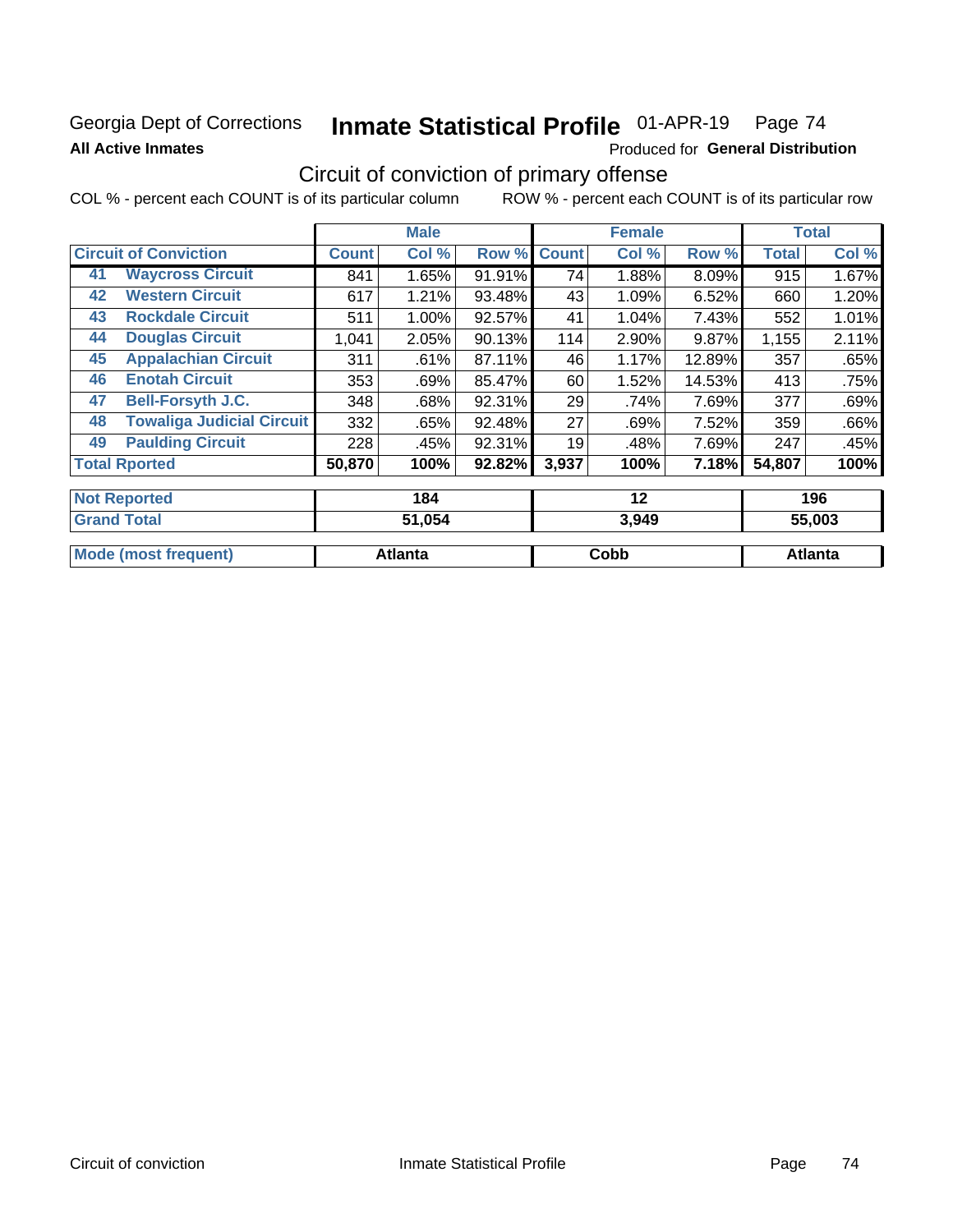#### **All Active Inmates**

#### Produced for **General Distribution**

## Years served (jail + prison) in this incarceration

|                              |              | <b>Male</b> |        |                | <b>Female</b> |       |              | <b>Total</b> |
|------------------------------|--------------|-------------|--------|----------------|---------------|-------|--------------|--------------|
| <b>Years Served</b>          | <b>Count</b> | Col %       | Row %  | <b>Count</b>   | Col %         | Row % | <b>Total</b> | Col %        |
| Less than one year           | 10,017       | 19.63%      | 90.26% | 1,081          | 27.37%        | 9.74% | 11,098       | 20.18%       |
| 1 to 1.99 years              | 7,692        | 15.07%      | 91.38% | 726            | 18.38%        | 8.62% | 8,418        | 15.31%       |
| 2 to 2.99 years              | 5,199        | 10.19%      | 91.89% | 459            | 11.62%        | 8.11% | 5,658        | 10.29%       |
| 3 to 3.99 years              | 4,210        | 8.25%       | 92.37% | 348            | 8.81%         | 7.63% | 4,558        | 8.29%        |
| 4 to 4.99 years              | 3,340        | 6.54%       | 92.27% | 280            | 7.09%         | 7.73% | 3,620        | 6.58%        |
| $\overline{5}$ to 5.99 years | 2,569        | 5.03%       | 93.42% | 181            | 4.58%         | 6.58% | 2,750        | 5.00%        |
| 6 to 6.99 years              | 2,276        | 4.46%       | 92.78% | 177            | 4.48%         | 7.22% | 2,453        | 4.46%        |
| 7 to 7.99 years              | 2,035        | 3.99%       | 94.52% | 118            | 2.99%         | 5.48% | 2,153        | 3.92%        |
| <b>8 to 8.99 years</b>       | 1,747        | 3.42%       | 94.64% | 99             | 2.51%         | 5.36% | 1,846        | 3.36%        |
| 9 to 9.99 years              | 1,415        | 2.77%       | 94.59% | 81             | 2.05%         | 5.41% | 1,496        | 2.72%        |
| 10 to 10.99 years            | 1,069        | 2.09%       | 95.70% | 48             | 1.22%         | 4.30% | 1,117        | 2.03%        |
| 11 to 11.99 years            | 1,118        | 2.19%       | 96.13% | 45             | 1.14%         | 3.87% | 1,163        | 2.11%        |
| 12 to 12.99 years            | 859          | 1.68%       | 96.09% | 35             | 0.89%         | 3.91% | 894          | 1.63%        |
| 13 to 13.99 years            | 726          | 1.42%       | 94.90% | 39             | 0.99%         | 5.10% | 765          | 1.39%        |
| 14 to 14.99 years            | 630          | 1.23%       | 95.89% | 27             | 0.68%         | 4.11% | 657          | 1.19%        |
| 15 to 15.99 years            | 536          | 1.05%       | 95.20% | 27             | 0.68%         | 4.80% | 563          | 1.02%        |
| 16 to 16.99 years            | 504          | 0.99%       | 94.74% | 28             | 0.71%         | 5.26% | 532          | 0.97%        |
| 17 to 17.99 years            | 482          | 0.94%       | 96.79% | 16             | 0.41%         | 3.21% | 498          | 0.91%        |
| 18 to 18.99 years            | 464          | 0.91%       | 96.87% | 15             | 0.38%         | 3.13% | 479          | 0.87%        |
| 19 to 19.99 years            | 444          | 0.87%       | 94.67% | 25             | 0.63%         | 5.33% | 469          | 0.85%        |
| 20 to 20.99 years            | 315          | 0.62%       | 94.31% | 19             | 0.48%         | 5.69% | 334          | 0.61%        |
| 21 to 21.99 years            | 392          | 0.77%       | 97.76% | 9              | 0.23%         | 2.24% | 401          | 0.73%        |
| 22 to 22.99 years            | 355          | 0.70%       | 97.53% | 9              | 0.23%         | 2.47% | 364          | 0.66%        |
| 23 to 23.99 years            | 346          | 0.68%       | 96.92% | 11             | 0.28%         | 3.08% | 357          | 0.65%        |
| 24 to 24.99 years            | 321          | 0.63%       | 97.57% | $\bf 8$        | 0.20%         | 2.43% | 329          | 0.60%        |
| 25 to 25.99 years            | 261          | 0.51%       | 96.67% | 9              | 0.23%         | 3.33% | 270          | 0.49%        |
| 26 to 26.99 years            | 207          | 0.41%       | 97.64% | $\overline{5}$ | 0.13%         | 2.36% | 212          | 0.39%        |
| 27 to 27.99 years            | 202          | 0.40%       | 96.19% | 8              | 0.20%         | 3.81% | 210          | 0.38%        |
| 28 to 28.99 years            | 154          | 0.30%       | 96.86% | 5              | 0.13%         | 3.14% | 159          | 0.29%        |
| 29 to 29.99 years            | 120          | 0.24%       | 99.17% | 1              | 0.03%         | 0.83% | 121          | 0.22%        |
| Thirty + years               | 1,035        | 2.03%       | 99.04% | 10             | 0.25%         | 0.96% | 1,045        | 1.90%        |
| <b>Total Reported</b>        | 51,040       | 100%        | 92.82% | 3,949          | 100%          | 7.18% | 54,989       | 100%         |

| <b>Not Reported</b>      |        |       | 14     |
|--------------------------|--------|-------|--------|
| <b>Grand Total</b>       | 51,054 | 3,949 | 55,003 |
|                          |        |       |        |
| <b>Mean</b><br>(average) | 6.69   | 4.18  | 6.51   |

| <b>INICAIL</b><br>(average)    | פס.ס               | 4. IO              | ו כ.ס         |
|--------------------------------|--------------------|--------------------|---------------|
| Median (middle)                | 3.58               | 2.34               | 3.48          |
| <b>Mode</b><br>(most frequent) | Less than one year | Less than one year | Less than one |
|                                |                    |                    | vear          |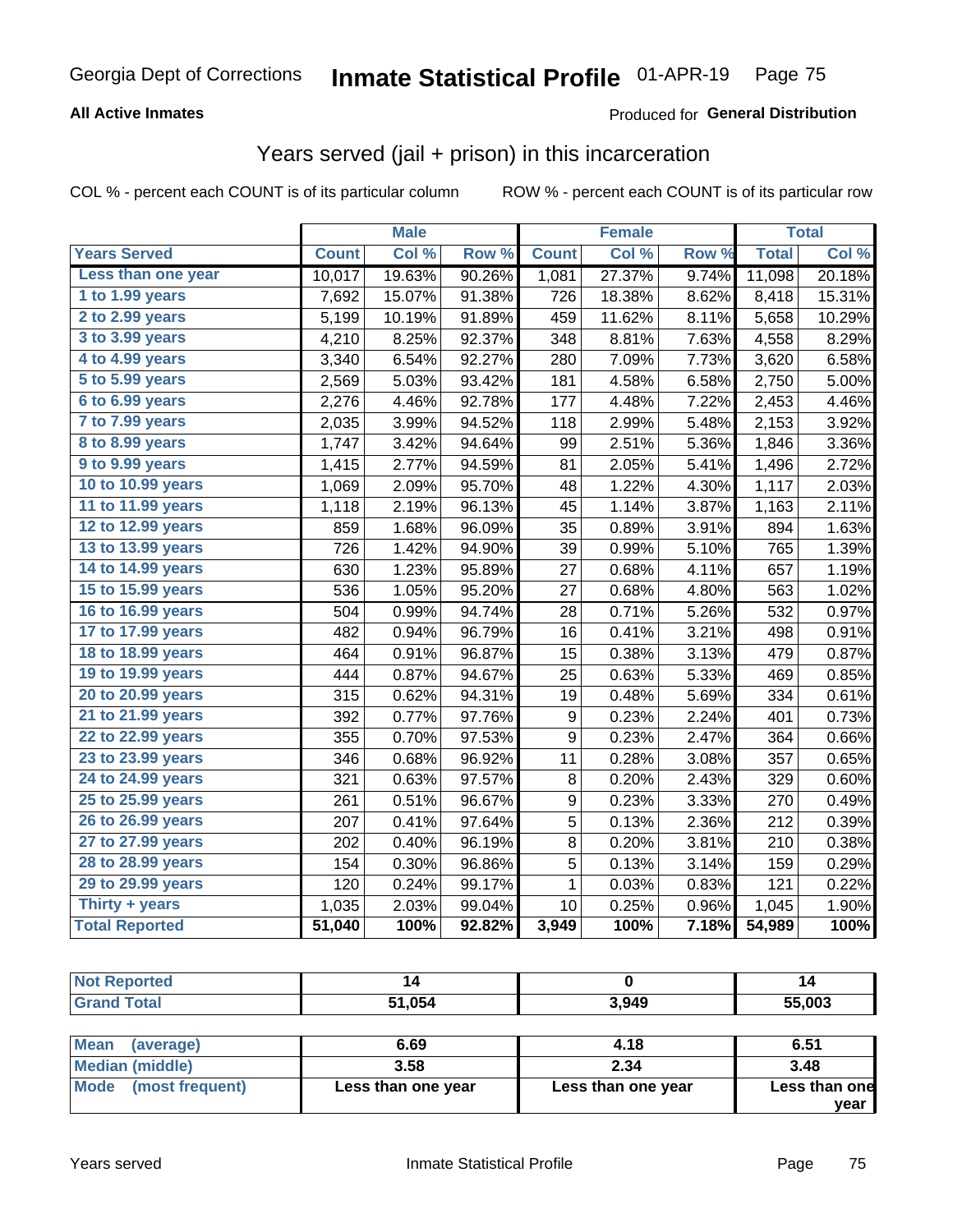#### **All Active Inmates**

Produced for **General Distribution**

### Results of most recent HIV tests

|                         | <b>Male</b>  |          |           | <b>Female</b> |           |       | Total  |        |
|-------------------------|--------------|----------|-----------|---------------|-----------|-------|--------|--------|
| <b>HIV Test Results</b> | <b>Count</b> | Col %    | Row %I    | <b>Count</b>  | Col %     | Row % | Total  | Col %  |
| <b>Positive</b>         | 666          | $1.46\%$ | 92.50%    | 54            | 1.44%     | 7.50% | 720    | 1.45%  |
| <b>Negative</b>         | 45,085       | 98.54%   | $92.41\%$ | 3,702         | $98.56\%$ | 7.59% | 48,787 | 98.54% |
| Indeterminate           | າ            | 0.01%    | 100.00%   |               |           |       |        | 0.01%  |
| <b>Total Reported</b>   | 45,754       | 100%     | $92.41\%$ | 3,756         | 100%      | 7.59% | 49,510 | 100%   |

| <b>Not Reported</b> | 5,300  | 193   | 5,493  |
|---------------------|--------|-------|--------|
| Total<br>' Grand    | 51,054 | 3,949 | 55,003 |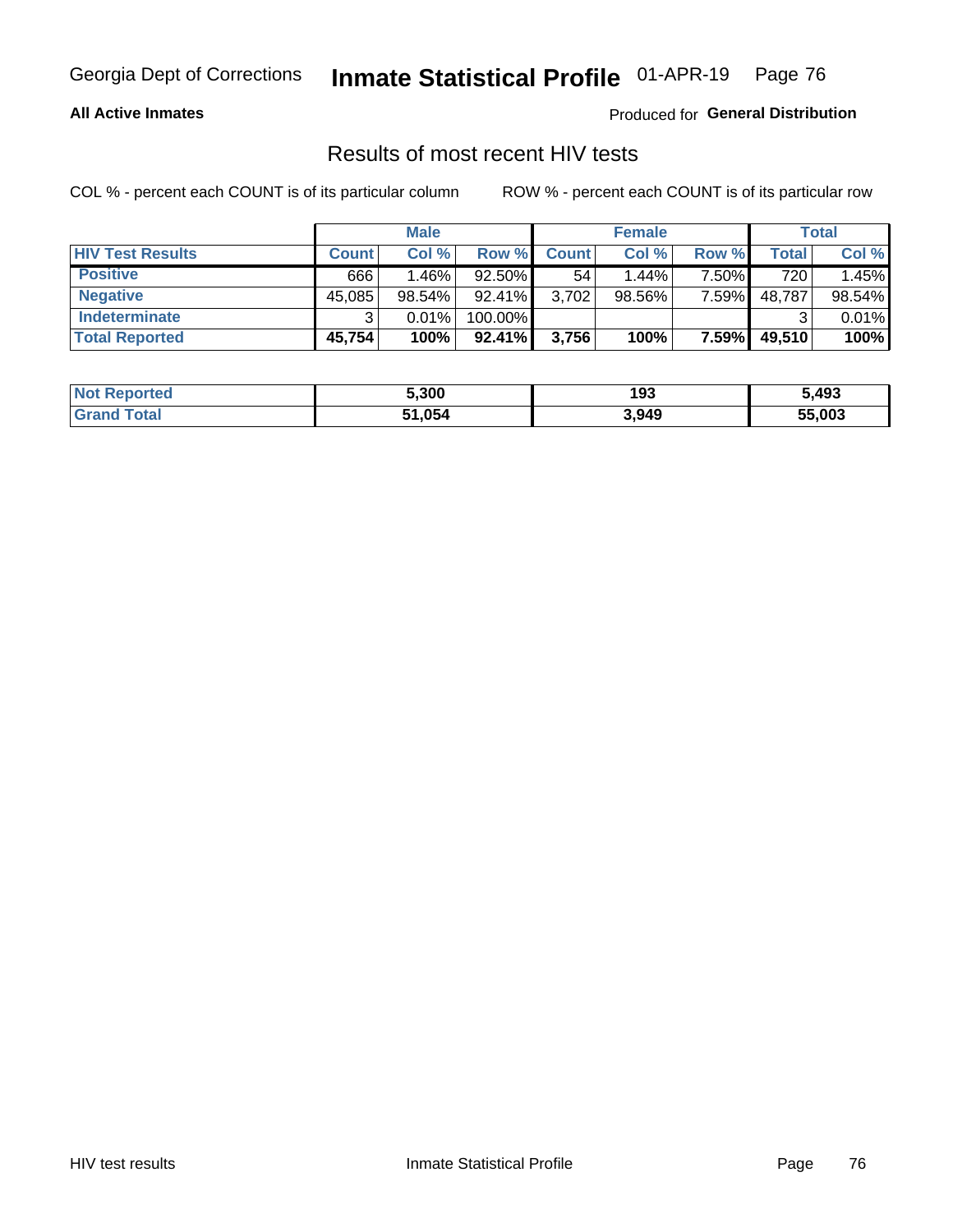#### **All Active Inmates**

#### Produced for **General Distribution**

### Results of most recent tuberculosis test

|                                  | <b>Male</b>  |           |           | <b>Female</b> |           |          | Total  |        |
|----------------------------------|--------------|-----------|-----------|---------------|-----------|----------|--------|--------|
| <b>Tuberculosis Test Results</b> | <b>Count</b> | Col%      | Row %I    | <b>Count</b>  | Col %     | Row %    | Total  | Col %  |
| <b>Positive on current test</b>  | 6,292        | $13.34\%$ | $97.85\%$ | 138           | 3.63%     | 2.15%    | 6,430  | 12.62% |
| <b>Positive on previous test</b> | ົ            | $0.01\%$  | 100.00%   |               |           |          |        | 0.01%  |
| <b>Negative</b>                  | 40.859       | 86.65%    | $91.76\%$ | 3,668         | $96.37\%$ | $8.24\%$ | 44,527 | 87.38% |
| <b>Total Reported</b>            | 47,153       | 100%      | 92.53%    | 3,806         | 100%      | $7.47\%$ | 50,959 | 100.0% |

| <b>Not Reported</b>     | 3,901  | 143   | 1.044  |
|-------------------------|--------|-------|--------|
| <b>Total</b><br>' Grand | 51,054 | 3,949 | 55,003 |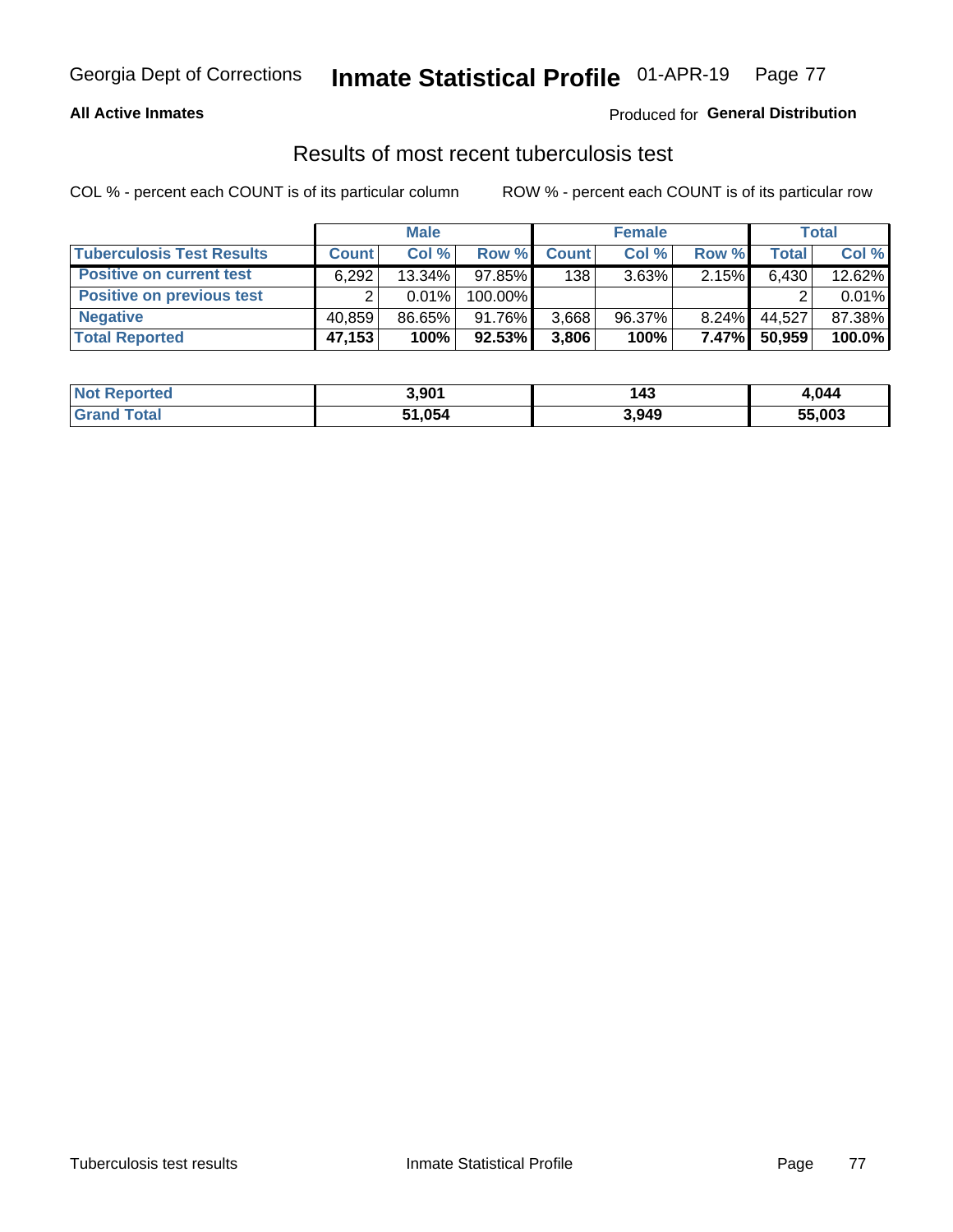#### **All Active Inmates**

Produced for **General Distribution**

### Results of most recent syphilis test

|                                 | <b>Male</b>  |           |           | <b>Female</b> |           |          | Total   |        |
|---------------------------------|--------------|-----------|-----------|---------------|-----------|----------|---------|--------|
| <b>Syphilis Test Results</b>    | <b>Count</b> | Col%      | Row %     | <b>Count</b>  | Col %     | Row %    | Total I | Col %  |
| <b>Positive on current test</b> | 161          | $1.36\%$  | $95.27\%$ |               | 1.91%     | 4.73%    | 169     | 1.38%  |
| <b>Negative</b>                 | 11.671       | $98.64\%$ | 96.60%    | 411           | $98.09\%$ | $3.40\%$ | 12,082  | 98.62% |
| <b>Total Reported</b>           | 11,832       | 100%      | 96.58%    | 419           | 100%      | $3.42\%$ | 12,251  | 100%   |

| <b>Not Reported</b> | 39,222 | 3,530 | 42,752 |
|---------------------|--------|-------|--------|
| <b>Grand Total</b>  | 51,054 | 3,949 | 55,003 |